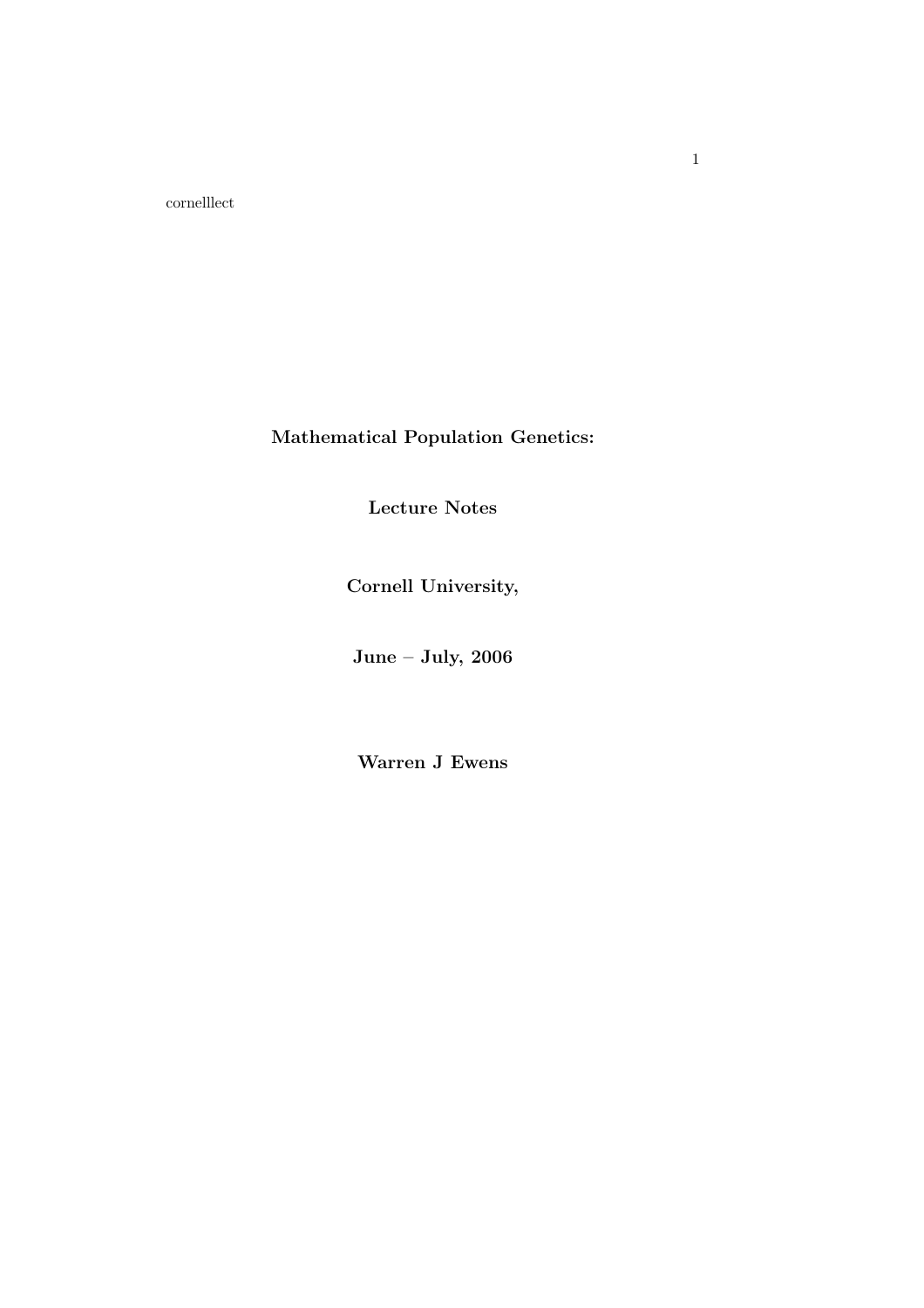# Preface

These notes should, ideally, be read before the Cornell meeting starts. They are intended to give background material in mathematical population genetics and also, in part, to form the background for some of the material given by other lecturers. At the very least, the first 27 pages should be read before the meeting.

Some standard genetical terms will be used and it is assumed that the reader is familiar with the meanings of these. These terms include gene, genotype, allele, (gene) locus, haploid, diploid, homozygote, heterozygote, heterozygosity, monoecious, dioecious,polymorphism, linkage, recombination.

# Introduction

## The historical background

Population genetics is the subject growing out of the amalgamation of the Darwinian theory of evolution and the Mendelian hereditary system. It is crucial to many current areas of science.

Darwin had no idea of the heredity mechanism, other than the vague concept that "children tend to be like their parents". It was thus very risky of him to put forward his evolutionary ideas in the absence of having this knowledge. Fortunately his instincts were so good that he made very few errors when he did this.

Perhaps the central theme in population genetics theory is the examination of the change in the genetic make-up of a population as time goes on as a result of selection, mutation, and similar factors. These notes are based on such an examination. However, they focus on the random changes in the genetic make-up of a population, due essentially to random sampling effects. The random choice of one of two genes to be passed on from parent to child, and the random events during life that ensure that two equally fit individuals do not necessarily have the same number of offspring, make this random, or stochastic, aspect of the theory an important component of population genetics theory.

Clearly selection is a major factor in the Darwinian theory. However, in these notes we assume that there are no selective differences between the different genotypes in a population - that is, we assume

## 2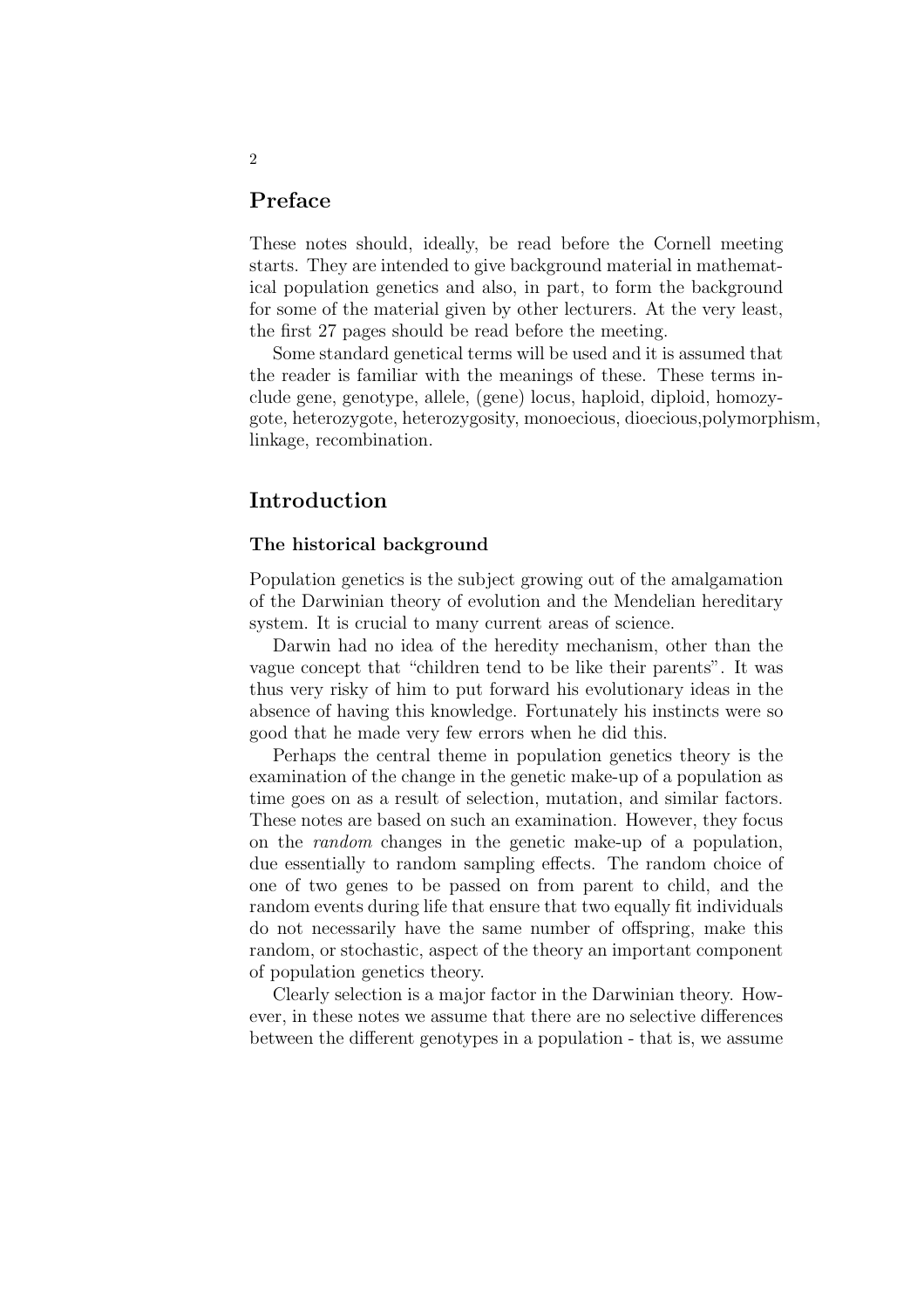selective neutrality throughout. On the other hand, much of the discussion in these notes relates to mutation.

Although these notes describe stochastic processes in evolutionary genetics, it is appropriate to start with a deterministic result that ignores the possibility of random changes in gene frequencies, since it is so important.

#### The Hardy–Weinberg law

We consider a random-mating diploid population in which there is no concept of two separate sexes (that is, a monoecious population) which is so large that genotype frequency changes may be treated as deterministic, and focus attention on some gene locus "A", at which two alleles may occur, namely  $A_1$  and  $A_2$ . Suppose that in any generation the proportions of the three possible genotypes at this locus, namely  $A_1A_1$ ,  $A_1A_2$  and  $A_2A_2$ , are X, 2Y, and Z, respectively. Since random mating obtains, the frequency of matings of the type  $A_1A_1 \times A_1A_1$  is  $X^2$ , that of  $A_1A_1 \times A_1A_2$  is  $4XY$ , and so on. If there is no mutation and no fitness differentials between genotypes, elementary Mendelian rules indicate that the outcome of an  $A_1A_1 \times A_1A_1$  mating must be  $A_1A_1$  and that in an indefinitely large population, half the  $A_1A_1 \times A_1A_2$  matings will produce  $A_1A_1$  offspring, and the other half will produce  $A_1A_2$  offspring, with similar results for the remaining matings.

It follows that since  $A_1A_1$  offspring can be obtained only from  $A_1A_1 \times A_1A_1$  matings (with overall frequency 1 for such matings), from  $A_1A_1 \times A_1A_2$  matings (with overall frequency  $\frac{1}{2}$  for such matings), and from  $A_1A_2 \times A_1A_2$  matings (with frequency  $\frac{1}{4}$  for such matings), and since the frequencies of these matings are  $\dot{X}^2$ ,  $4XY$ ,  $4Y^2$ , the frequency X' of  $A_1A_1$  in the following generation is

$$
X' = X^2 + \frac{1}{2}(4XY) + \frac{1}{4}(4Y^2) = (X + Y)^2.
$$
 (1)

Similar considerations give the frequencies  $2Y'$  of  $A_1A_2$  and  $Z'$  of  $A_2A_2$  as

$$
2Y' = \frac{1}{2}(4XY) + \frac{1}{2}(4Y^2) + 2XZ + \frac{1}{2}(4YZ)
$$
  
= 2(X + Y)(Y + Z), (2)

$$
Z' = \frac{1}{4}(4Y^2) + \frac{1}{2}(4YZ) + Z^2 = (Y + Z)^2.
$$
 (3)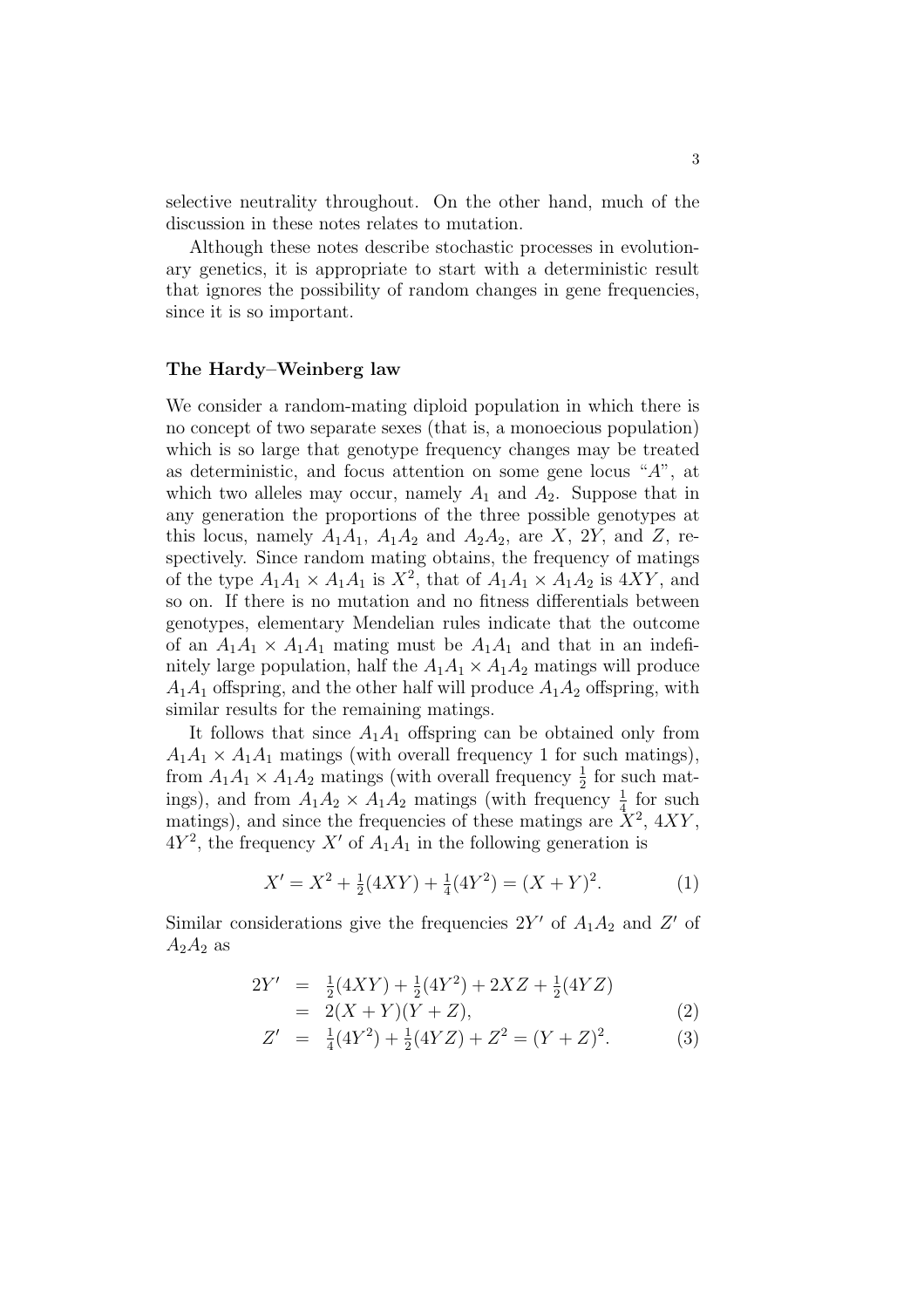The frequencies  $X''$ ,  $2Y''$  and  $Z''$  for the next generation are found by replacing  $X'$ ,  $2Y'$  and  $Z'$ , by  $X''$ ,  $2Y''$  and  $Z''$  and  $X$ ,  $2Y$  and  $Z$ by X', 2Y' and Z' in (1)–(3). Thus, for example, using (1) and (2),

$$
X'' = (X' + Y')^{2}
$$
  
= (X + Y)<sup>2</sup>  
= X',

and similarly it is found that  $Y'' = Y'$ ,  $Z'' = Z'$ . Thus, the genotype frequencies established by the second generation are maintained in the third generation and consequently in all subsequent generations. Frequencies having this property can be characterized as those satisfying the relation

$$
(Y')^2 = X'Z'.\tag{4}
$$

Clearly if this relation holds in the first generation, so that

$$
Y^2 = XZ,\tag{5}
$$

then not only would there be no change in genotypic frequencies between the second and subsequent generations, but also these frequencies would be the same as those in the first generation. Populations for which (5) is true are said to have genotypic frequencies in Hardy–Weinberg form.

Since  $X + 2Y + Z = 1$ , only two of the frequencies X, 2Y and Z are independent. If, further, (5) holds, only one frequency is independent. Examination of the recurrence relations (1)-(3) shows that the most convenient quantity for independent consideration is the frequency x of the allele  $A_1$ .

This is an important result, since it shows that for diploid populations such as those discussed above, it is sufficient to focus on allelic frequencies for much of the analysis. In doing this we will follow the conventions of population genetics and refer to these, somewhat illogically, as gene frequencies.

These conclusions may be summarized in the form of a theorem:

Theorem (Hardy–Weinberg). Under the assumptions stated, a population having genotypic frequencies X (of  $A_1A_1$ ), 2Y (of  $A_1A_2$ ) and Z (of  $A_2A_2$ ) achieves, after one generation of random mating, stable genotypic frequencies  $x^2$ ,  $2x(1-x)$ ,  $(1-x)^2$  where  $x = X + Y$  and  $1-x = Y + Z$ . If the initial frequencies X, 2Y, Z are already of the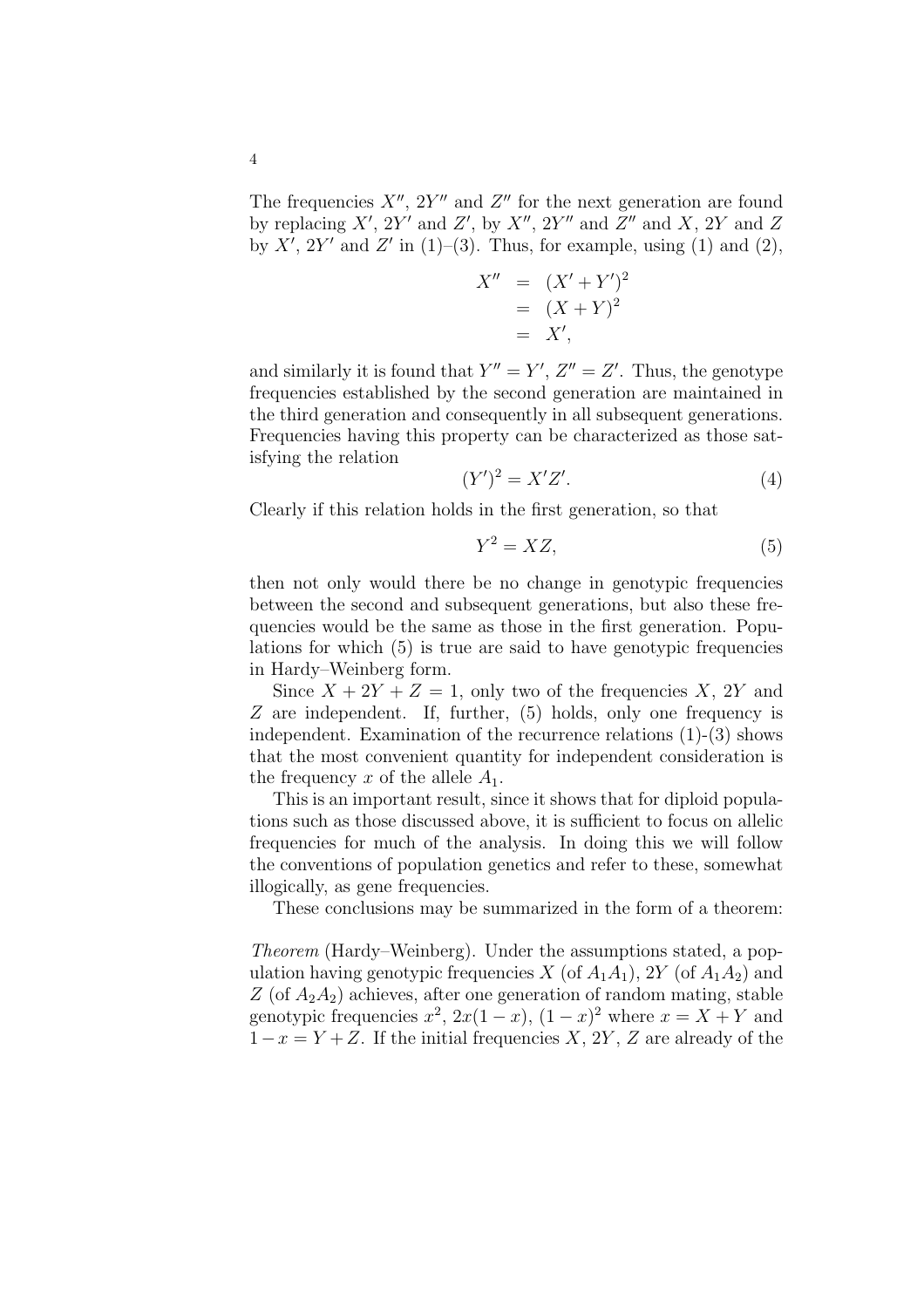form  $x^2$ ,  $2x(1-x)$ ,  $(1-x)^2$ , then these frequencies are stable for all generations. The frequency  $x$  of the allele  $A_1$  remains unchanged is all generations.

The important consequence of this theorem lies in the stability behavior. If no external forces act, there is no intrinsic tendency for any variation present in the population, that is, variation caused by the existence of the three different genotypes, to disappear. This result is of great importance for the Darwinian theory, but we do not dwell on it now.

The Hardy-Weinberg law can be generalized in various ways, in particular to the case where more than two alleles are possible (for example in the ABO blood group system), but we do not consider these generalizations here.

As stated in the above, the Hardy-Weinberg law assumes that the population considered is infinite in size, so that that random, or stochastic, changes in gene (more strictly, allelic) frequencies are not allowed. However, all population sizes are, of course, finite, and thus the stochastic aspect of evolutionary population genetics must be investigated. From now on, these notes focus entirely on stochastic processes in evolutionary genetics.

# The stochastic theory: Two alleles

# The "simple" Wright-Fisher model

#### Basic theory

It is necessary, in order to arrive at a theoretical estimate of the importance of the stochastic factor, to set up stochastic models which reasonably describe the behavior of a finite population. Perhaps more than in any other part of population genetics theory, the choice of a model is arbitrary, and no-one pretends that Nature necessarily follows at all closely the models we construct. Although they did not use the terminology of Markov chain theory, the methods used by Fisher (1922, 1930, 1958) and Wright (1931), in developing the model considered in this section, are in fact those of this theory and its close relative, diffusion theory. Here we present some of the conclusions of Fisher and Wright in the terminology of Markov chains.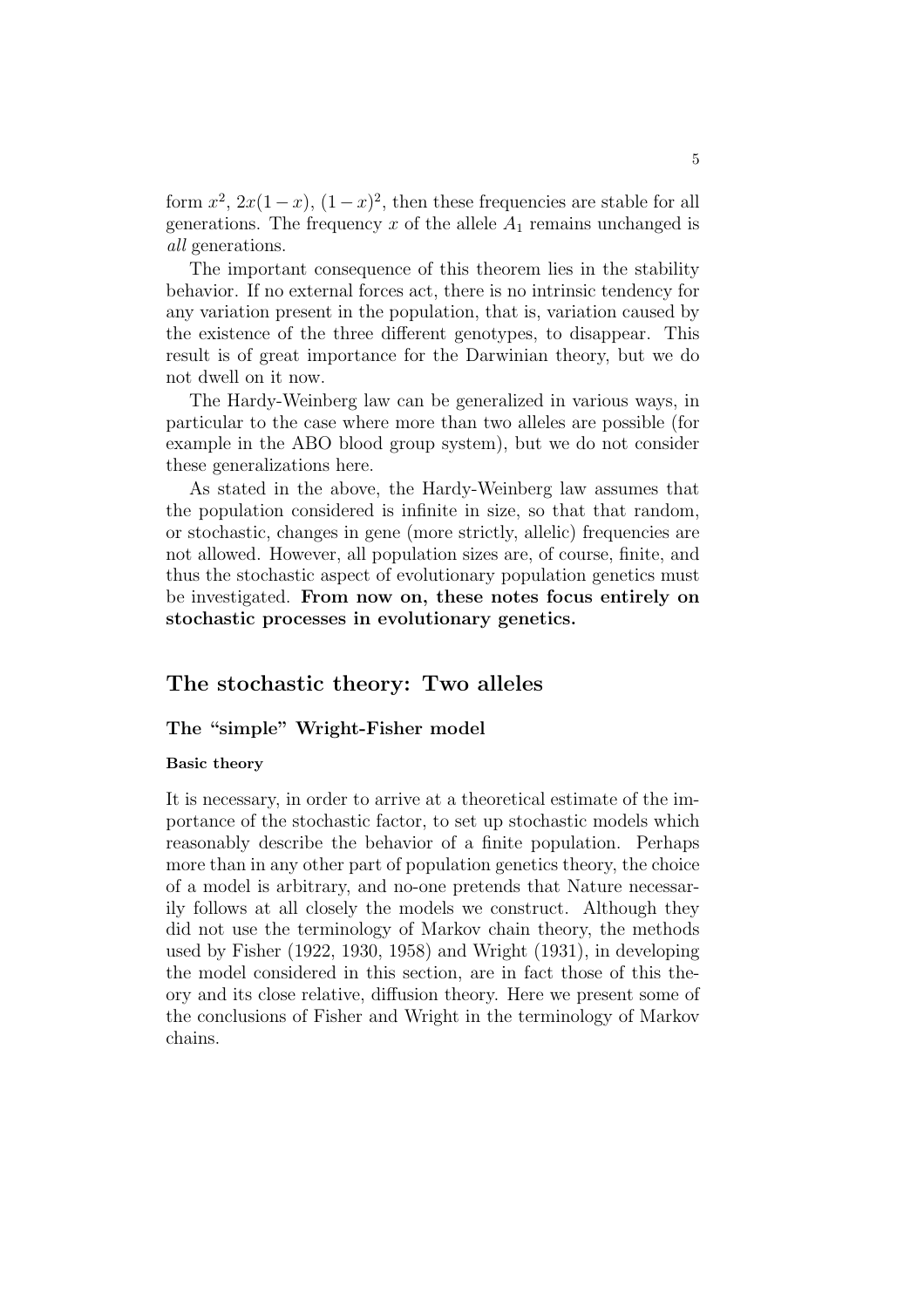We consider, as the simplest possible case, a population of fixed size N. Suppose that the individuals in this population are monoecious, that no selective difference exist between the genotypes possible at the gene locus "A" under consideration, and that there is no mutation. Since each individual carries two genes at this locus (one maternally, the other paternally, derived) there are  $2N$  genes in the population in any generation, and it is sufficient to center our attention on the number  $X$  of  $A_1$  genes. Clearly in any generation X takes one or other of the values  $0, 1, \ldots, 2N$ , and we denote the value assumed by X in generation t by  $X(t)$ .

We must now assume some specific model which describes the way in which the genes in generation  $t+1$  are derived from the genes in generation t. Clearly many reasonable models are possible and, for different purposes, different models might be preferable. Naturally, biological reality should be the main criterion in our choice of model, but it is inevitable that we consider mathematical convenience in this choice. The model discussed below, although it was not written down explicitly by Fisher and Wright, was clearly known to them both, since they both gave several formulas deriving from it.

The model assumes that the genes in generation  $t+1$  are derived by sampling with replacement from the genes of generation  $t$ . This means that the number  $X(t+1)$  of  $A_1$  genes in generation  $t+1$  is a binomial random variable with index 2N and parameter  $X(t)/2N$ . More explicitly, given that  $X(t) = i$ , the probability  $p_{ij}$  that  $X(t +$  $1 = j$  is assumed to be given by

$$
p_{ij} = {2N \choose j} (i/2N)^j \{1 - (i/2N)\}^{2N-j}, \quad i, j = 0, 1, 2, ..., 2N.
$$
 (6)

We refer to the model (6) as the "simple" Wright–Fisher model, since it does not incorporate selection, mutation, population subdivision, two sexes or any other complicating feature. The purpose of introducing it is to allow an initial examination of the effects of stochastic variation in gene frequencies, without any further complicating features being involved. More complicated models that introduce factors such as selection and mutation, and which allow more than two alleles, but which nevertheless share the binomial sampling characteristic of (6), will all be referred to generically as "Wright–Fisher" models.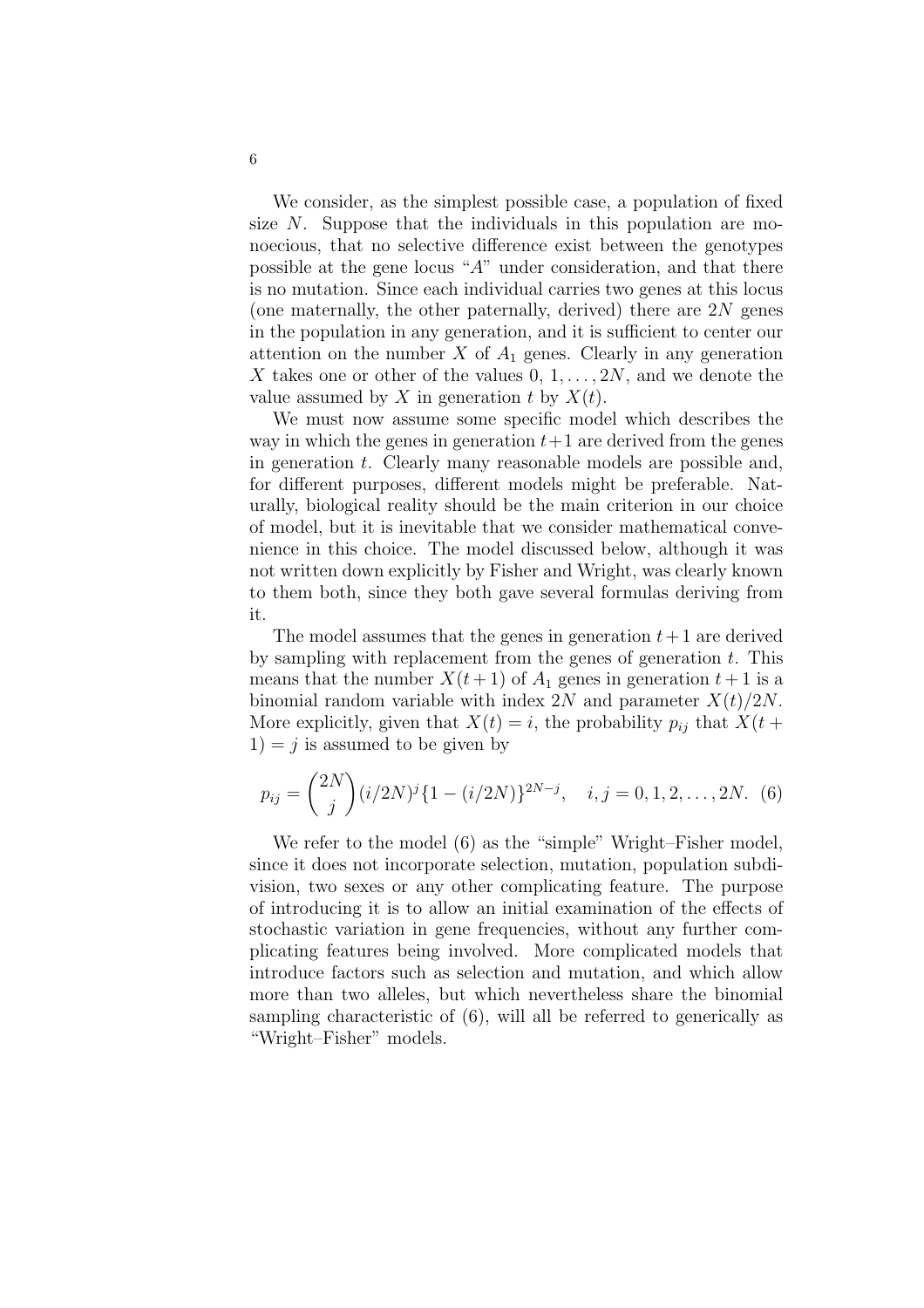In the form of (6), it is clear that  $X(\cdot)$  is a Markovian random variable with transition matrix  $P = \{p_{ij}\}\$ , so that in principle the entire probability behavior of  $X(\cdot)$  can be arrived at through knowledge of P and the initial value  $X(0)$  of X. In practice, unfortunately, the matrix  $P$  does not lend itself readily to simple explicit answers to many of the questions we would like to ask, and we shall be forced, later, to consider alternative approaches to these questions.

On the other hand, (6) does enable us to make some comments more of less immediately. Perhaps the most important is that whatever the value  $X(0)$ , eventually  $X(\cdot)$  will take either the value 0 or 2N, and once this happens there will be no further change in the value of  $X(\cdot)$ . These are absorbing states of the Markov chain (6). Genetically this corresponds, of course, to the fact that since the model (6) does not allow mutation, once the population is purely  $A_2A_2$  or purely  $A_1A_1$ , no variation exists, and no further evolution is possible at this locus. It was therefore natural for both Fisher and Wright to find the probability of eventual fixation of  $A_1$  rather than  $A_2$  and, perhaps more important, to attempt to find how much time might be expected to pass before fixation of one or other allele occurs.

It is easy enough to see that the answer to the first question is  $X(0)/2N$ . This conclusion may be arrived at by a variety of methods, the one most appropriate to Markov chain theory being that the solution  $\pi_j = j/(2N)$  satisfies the standard Markov chain fixation probability difference equations and the appropriate boundary conditions. Setting  $j = X(0)$  leads to the required solution. A second way of arriving at the value  $X(0)/2N$  is to note that  $X(\cdot)/2N$ is a martingale, that is satisfies the "invariant expectation" formula

$$
E\{X(t+1)/2N \mid X(t)\} = X(t)/2N,\tag{7}
$$

and then use either martingale theory or informal arguments to arrive at the desired value. A third approach, more informal and yet from a genetical point of view perhaps more useful, is to observe that eventually every gene in the population is descended from one unique gene in generation zero. The probability that such a gene is  $A_1$  is simply the initial fraction of  $A_1$  genes, namely  $X(0)/2N$ , and this must also be the fixation probability of  $A_1$ .

It is far more difficult to assess the properties of the (random) time until fixation occurs. The most obvious quantity to evaluate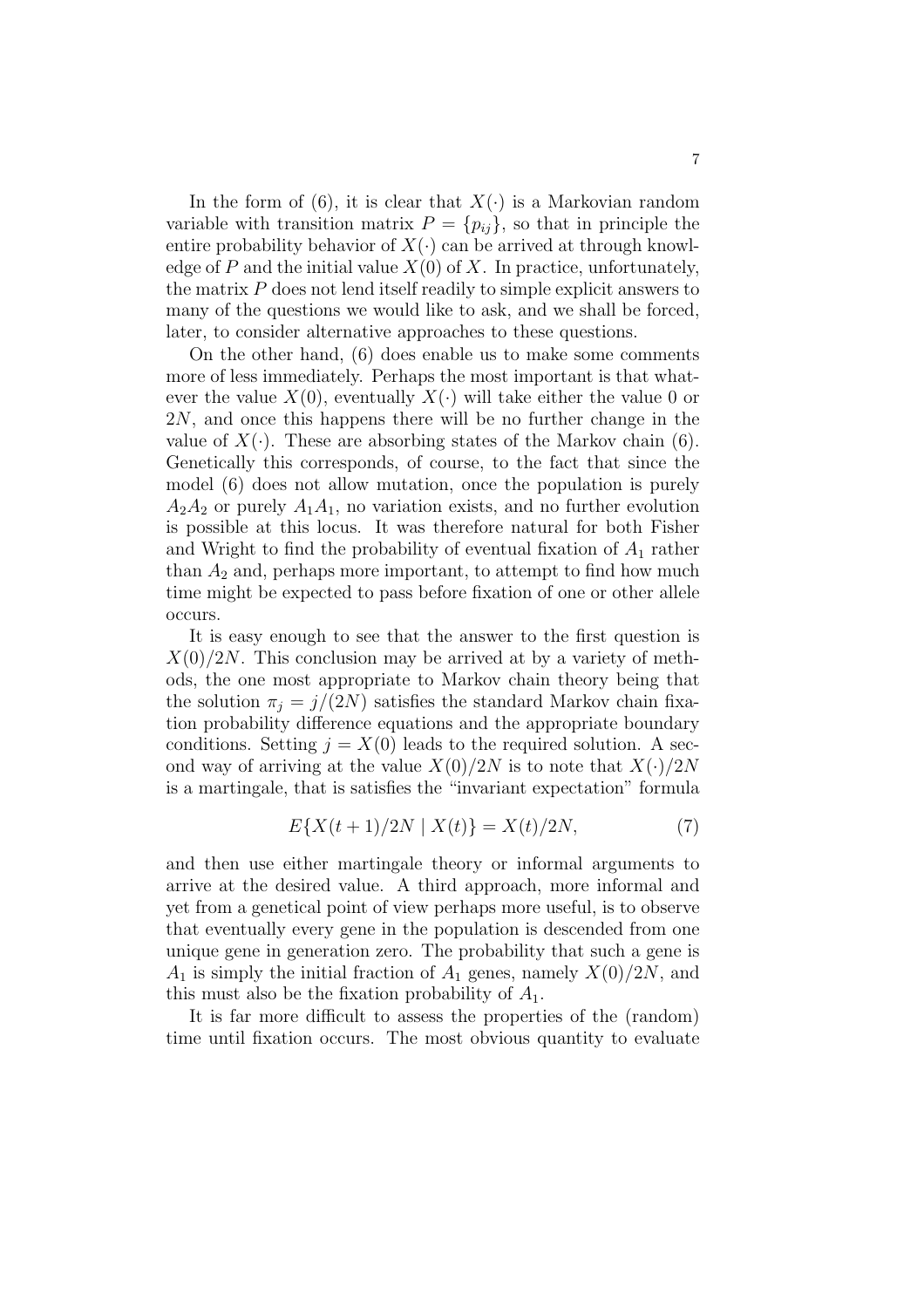is the mean time  $\bar{t}\{X(0)\}\$  taken until  $X(\cdot)$  reaches 0 or 2N, starting from  $X(0)$ . As it happens, no simple explicit formula for this mean time is known, although a simple approximation, given later, is available. Fisher and Wright, no doubt noting this difficulty, paid comparatively little attention to the mean fixation time, concentrating on an approach centering around the leading nonunit eigenvalue of P. It follows immediately from (6) that if we put  $x(t) = X(t)/2N$ ,

$$
E(x(t+1)\{1-x(t+1)\} | x(t)) = \{1-(2N)^{-1}\}x(t)\{1-x(t)\},
$$
 (8)

so that the expected value of the heterozygosity measure  $2x(\cdot)\{1-\}$  $x(\cdot)$  decreases by a factor of  $1 - (2N)^{-1}$  each generation. It follows immediately that  $1 - (2N)^{-1}$  is an eigenvalue of the matrix P, and it is easy to show that it is the leading nonunit eigenvalue. We write the right and left eigenvectors corresponding to this eigenvalue as  ${\bf r} = (r_0, r_1, r_2, \ldots, r_{2N})$ , and  ${\bf \ell}' = (\ell_0, \ell_1, \ell_2, \ldots, \ell_{2N})$  respectively. It follows from  $(8)$  that  $\mathbf{r}'$  is proportional to the vector

$$
\{0, 2N-1, 2(2N-2), 3(2N-3), \ldots, 2N-1, 0\}.
$$
 (9)

Unfortunately, no such simple formula is known for the left eigenvector  $\ell$ . If we suppose that  $\ell$  and r are normalized by the requirements

$$
\sum_{k=1}^{2N-1} \ell_k = 1, \quad \sum_{k=0}^{2N} \ell_k r_k = 1,\tag{10}
$$

then standard spectral theory shows that

$$
p_{ij}(t) = \text{Prob}\{X(t) = j \mid X(0) = i\}
$$
  
=  $r_i \ell_j \{1 - (2N)^{-1}\}^t + o\{1 - (2N)^{-1}\}^t$  for t large.(11)

Equations (8) and (11) jointly provide much interesting information. It is clear that especially in a large population, the mean heterozygosity of the population decreases extremely slowly with time as a result of the random sampling effects implicit in the model under consideration. We conclude that although genetic variation must ultimately be lost under the model (6), the loss is usually very slow. This slow rate of loss may be thought of as a stochastic analogue of the "variation-preserving" property of infinite populations shown by the Hardy–Weinberg law. This conclusion can be generalized, taking into account complications brought about through variation in the population size, through geographical factors, through the existence of two sexes, and so on.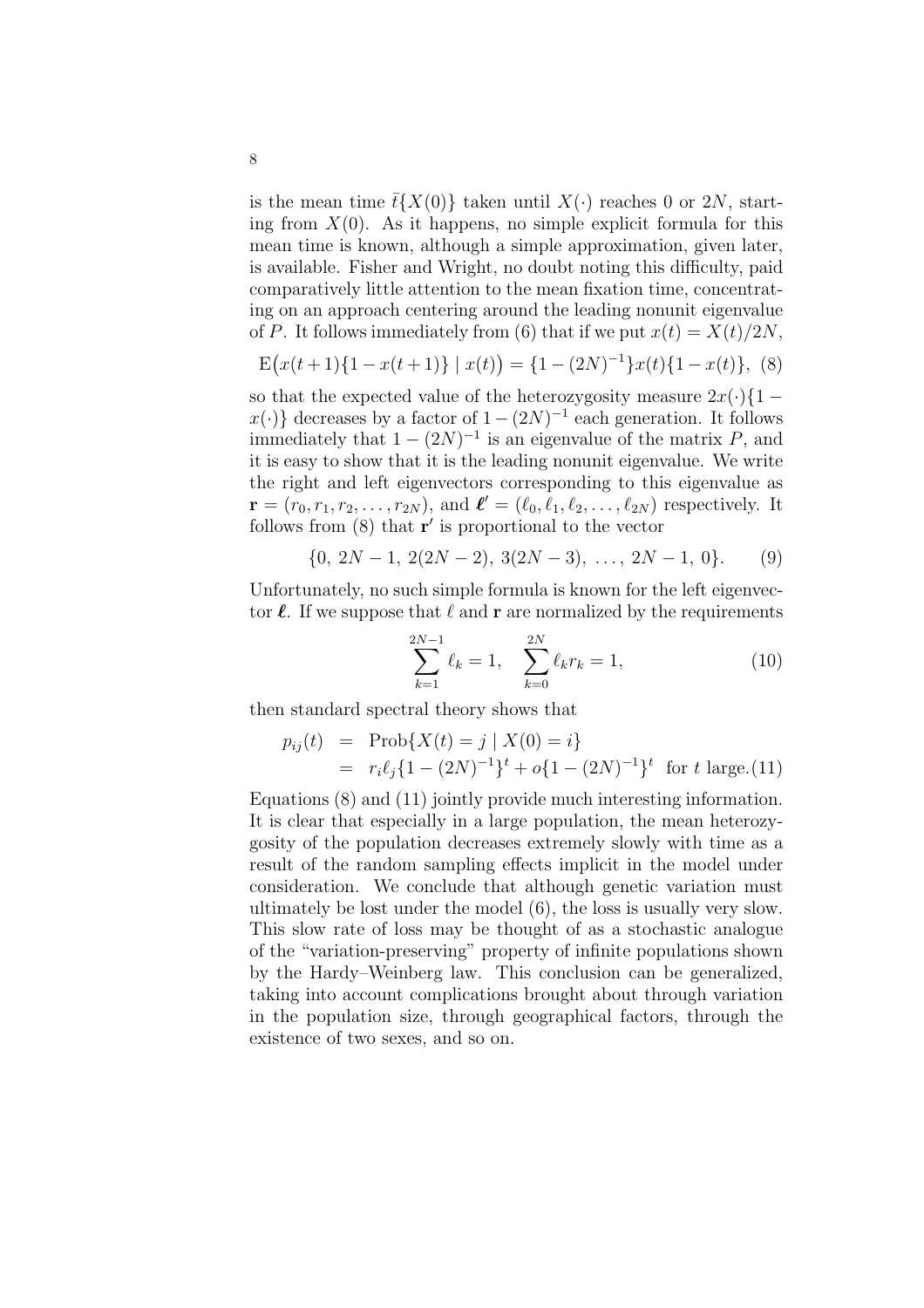#### An ergodic argument

Suppose that, in an otherwise pure  $A_2A_2$  population, a single new mutant  $A_1$  gene arises. No further mutation occurs, so from this point on the model (6) applies. How much time will pass before the mutant is lost (probability  $1 - (2N)^{-1}$ ) or fixed (probability  $(2N)^{-1}$ ? The mean number of generations  $\bar{t}_1$  for one or other of these events may be written in the form

$$
\bar{t}_1 = \sum_{j=1}^{2N-1} \bar{t}_{1,j},\tag{12}
$$

where  $\bar{t}_{1,j}$  is the mean number of generations that the number of  $A_1$ genes takes the value  $j$  before reaching either 0 or  $2N$ . Both Fisher and Wright found that

$$
\bar{t}_{1,j} \approx 2j^{-1}, \quad j = 1, 2, ..., 2N - 1,
$$
\n(13)

so that, using (12),

$$
\bar{t}_1 \approx 2\left(\log(2N - 1) + \gamma\right),\tag{14}
$$

where  $\gamma$  is Euler's constant  $0.5772...$ 

There is an ergodic equivalent to the expressions in (12) and (13) which is perhaps of more interest than  $(12)$  and  $(13)$  themselves, and which is indeed the route by which Fisher arrived at these formulae. Consider a sequence of independent loci, each initially pure " $A_2A_2$ ", and at which a unique mutation  $A_1$  occurs in generation k in the kth member of the sequence. We may then ask how many such loci will be segregating for  $A_1$  and  $A_2$  after a long time has passed, and at how many of these loci will there be exactly  $j$  " $A_1$ " genes. It is clear that the mean values of these quantities are  $\bar{t}_1$  and  $\bar{t}_{1,i}$ , respectively, and this gives us some idea, at least insofar as the model (6) is realistic, of how much genetic variation we may expect to see in any population at a given time. The question of the amount, and the nature, of the genetic variation that can be expected in a population at any given time is of great interest to geneticists, and will be taken up later at much greater length.

#### Conditional processes

Consider now only those cases for which the number of  $A_1$  genes eventually takes the value  $2N$ . What is the transition matrix of the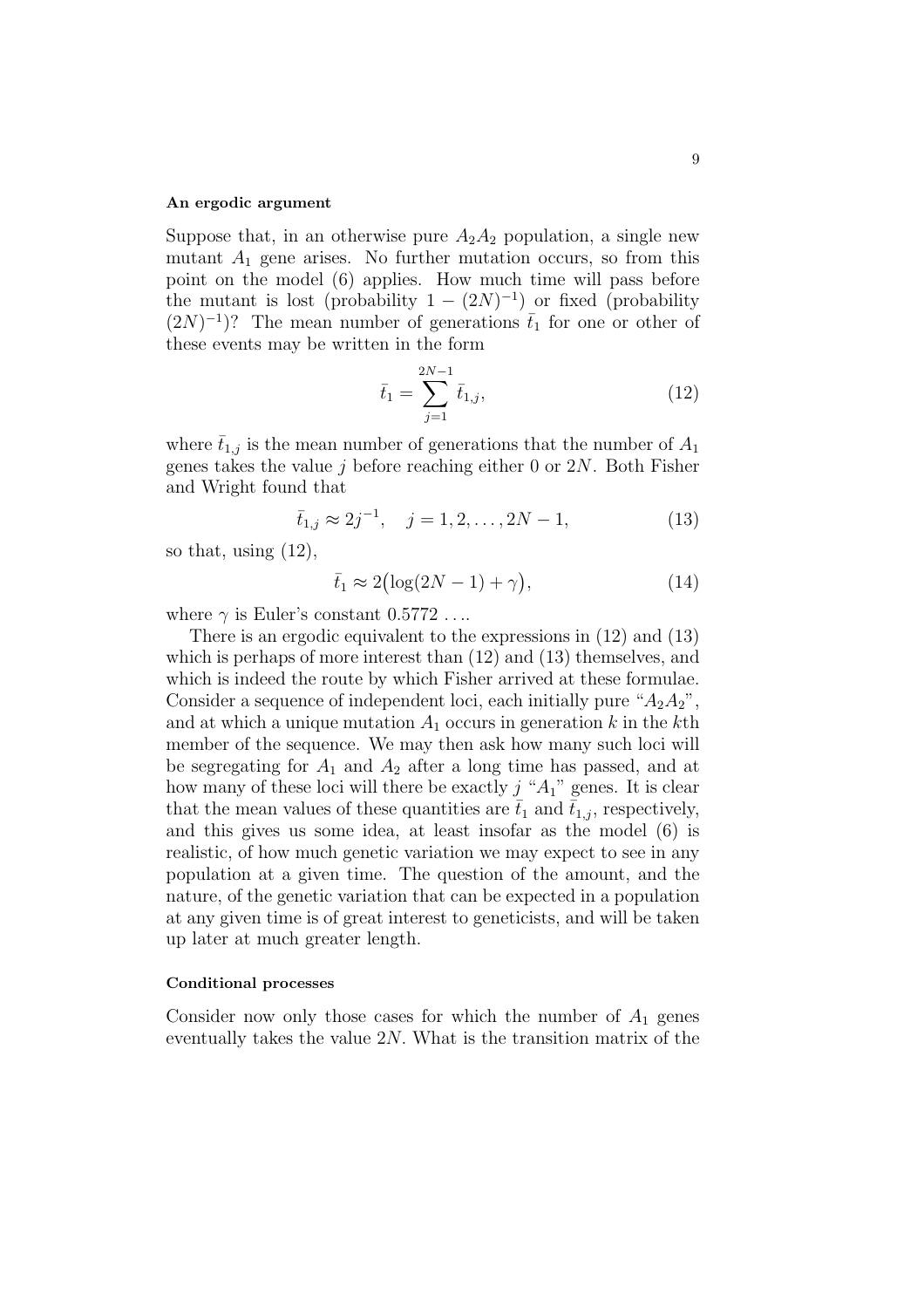conditional process when the condition is made that eventually this happens?

We assume that the initial value of  $X(\cdot) = i$ . Recalling that we write  $X(t)$  for the number of  $A_1$  genes in generation t, we get

$$
p_{ij}^* = \text{Prob}\{X(t+1) = j \mid X(t) = i \text{ and eventually } X(\cdot) = 2N\}
$$
  
= \text{Prob}\{X(t+1) = j \text{ and eventually } X(\cdot) = 2N \mid X(t) = i\}  
\div \text{Prob}\{\text{eventually } X(\cdot) = 2N \mid X(t) = i\}  
= p\_{ij}j/i, \qquad (i, j = 1, 2, ..., 2N). (15)

Here  $p_{ij}$  is the  $(i, j)$  term in the Wright-Fisher transition matrix (6) and we have used the fact that when  $X(\cdot) = i$ , the probability that eventually  $X(\cdot) = 2N$  is  $i/(2N)$ , as well as standard conditional probability arguments and the Markovian nature of  $X(\cdot)$ . Let  $\tilde{P}$  be the matrix derived from the Wright-Fisher transition matrix  $P$  by omitting the first row and first column and let

$$
V = \begin{pmatrix} \pi_1 & & & & \\ & \pi_2 & & & \\ & & \ddots & & 0 \\ 0 & & & \pi_{2N} \end{pmatrix} .
$$
 (16)

Then if  $P^* = \{p_{ij}^*\}$ , Eq. (15) shows that

$$
P^* = V^{-1} \widetilde{P} V. \tag{17}
$$

Standard theory shows that the eigenvalues of  $P^*$  are identical to those of P (with one unit eigenvalue omitted) and that if  $\ell'(\mathbf{r})$  is any left (right) eigenvector of  $\widetilde{P}$ , then the corresponding left and right eigenvector of  $P^*$  are  $\ell'V$  and  $V^{-1}$ **r**. Further, if  $P^{*(n)}$  is the matrix of conditional  $n$  step transition probabilities,

$$
P^{*(n)} = (P^*)^n = V^{-1} \widetilde{P}^n V
$$

so that

$$
p_{ij}^{*(n)} = p_{ij}^{(n)} \pi_j / \pi_i,
$$
\n(18)

a conclusion that can be reached directly. If  $\bar{t}_{ij}^*$  is the conditional mean time, measured in generations, that  $X(\cdot) = j$ , given initially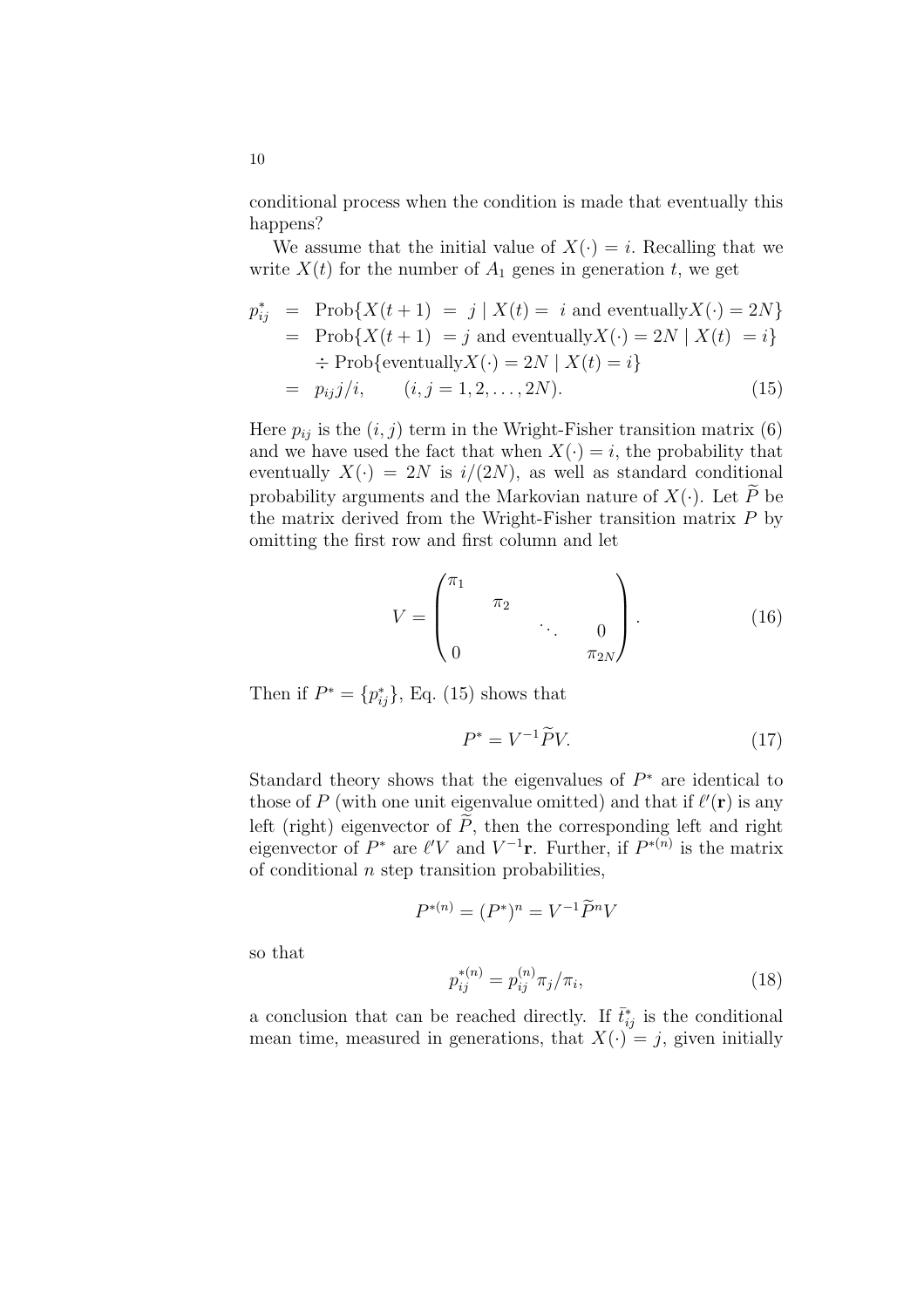$X(0) = i$ , then

$$
\begin{aligned}\n\bar{t}_{ij}^* &= \sum_{n=0}^{\infty} p_{ij}^{*(n)} \\
&= (j/i) \sum_{n=0}^{\infty} p_{ij}^{(n)} \\
&= \bar{t}_{ij} j/i.\n\end{aligned} \tag{19}
$$

#### Further theoretical results

In this section we consider the mean time  $\bar{t}_i$  until an absorbing state  $(X(\cdot) = 0$  or 2N) of the Markov chain describing the simple Wright-Fisher model, given that initially the number  $X(0)$  of  $A_1$  genes is i, and will also consider the mean number of times  $\bar{t}_{ij}$  that  $X(\cdot)$  takes the value  $j$  before an absorbing state is reached. While in principle these expressions can be found from standard theory, in practice solution of the equations that arise seems extremely difficult, and simple expressions for these mean times have not yet been found. On the other hand, it is possible to find a simple approximation for  $\bar{t}_i$  by the following line of argument.

We put  $i/M = x$ ,  $j/M = x + \delta x$ , and  $\bar{t}_i = \bar{t}(x)$ , and suppose  $\bar{t}(x)$ is a twice differentiable function of a continuous variable  $x$ . Then from standard theory,

$$
\bar{t}(x) = \sum_{x \in \mathbb{Z}} \text{Prob}\{x \to x + \delta x\} \bar{t}(x + \delta x) + 1 \tag{20}
$$

$$
= \mathbf{E}\{\bar{t}(x+\delta x)\}+1 \tag{21}
$$

$$
\approx \bar{t}(x) + \mathcal{E}(\delta x)\{\bar{t}(x)\}^{\prime} + \frac{1}{2}\mathcal{E}(\delta x)^{2}\{\bar{t}(x)\}^{\prime\prime} + 1. \tag{22}
$$

In the expression (22) the random variable is  $\delta x$ , all expectations are conditional on  $x$  and only the first three terms in an infinite Taylor series have been retained. Since from (6)

$$
E(\delta x) = 0
$$
,  $E(\delta x)^2 = (2N)^{-1}x(1 - x)$ ,

Eq.  $(22)$  gives

$$
x(1-x)\{\bar{t}(x)\}'' \approx -4N.\tag{23}
$$

The solution of this equation, subject to the boundary conditions  $\bar{t}(0) = \bar{t}(1) = 0$ , is

$$
\bar{t}(p) \approx -4N\{p \log p + (1-p) \log(1-p)\},\tag{24}
$$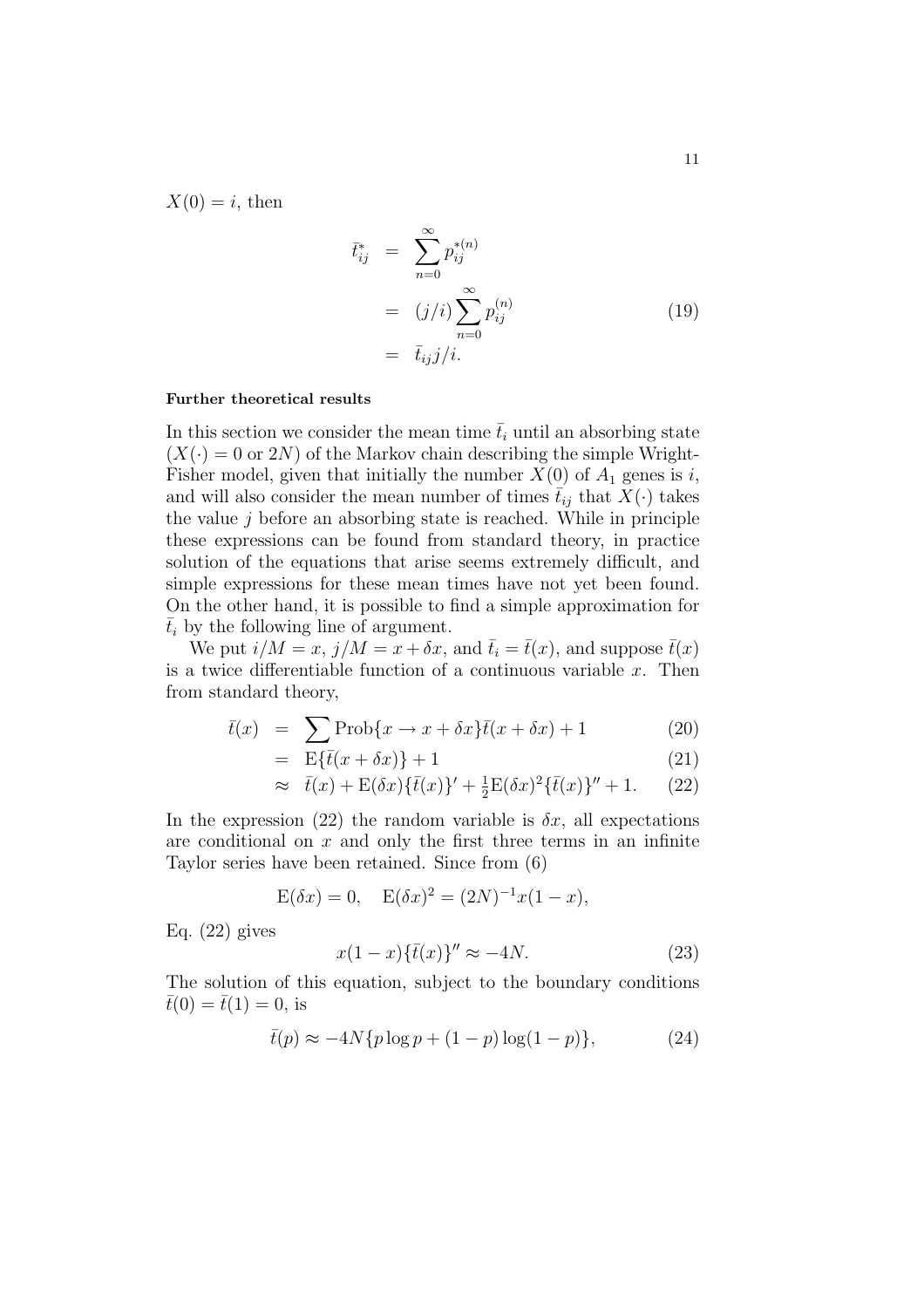where  $p = i/2N$  is the initial frequency of  $A_1$ . This can be shown to be a very accurate approximation to the true, but to this day unknown, mean fixation time.

(The value given in (24), and various other approximations given in these notes, are in effect "diffusion approximations", that is approximate expressions found by approximating a Markov chain by a diffusion process. Any reference to approximations in these notes refer to such approximations. Diffusion theory will be discussed in these lectures by Dr Griffiths.)

In the case  $i = 1$ , so that  $p = (2N)^{-1}$ , the value appropriate if  $A_1$  is a unique new mutation in an otherwise pure  $A_2A_2$  population, Eq. (24) reduces to

$$
\bar{t}\{(2N)^{-1}\} \approx 2 + 2\log 2N
$$
 generations, (25)

while when  $p=\frac{1}{2}$  $\frac{1}{2}$ ,

$$
\bar{t}\left\{\frac{1}{2}\right\} \approx 2.8N \text{ generations.} \tag{26}
$$

The value given in (25) is very close to Wright's and Fisher's approximation given in (14).

Suppose now the condition is made that  $A_1$  eventually fixes. The possible values for X are  $1, 2, 3, \ldots, 2N$  and Eq. (15) shows that the conditional transition probability  $p_{ij}^*$  is

$$
p_{ij}^{*} = {2N \choose j} \left(\frac{i}{2N}\right)^j \left(\frac{2N-i}{2N}\right)^{2N-j} \frac{j}{i}
$$
  
=  $\left(\frac{2N-1}{j-1}\right) \left(\frac{i}{2N}\right)^{j-1} \left(\frac{2N-i}{2N}\right)^{2N-j}$ . (27)

An intuitive explanation for the form of  $p_{ij}^*$  is that, under the condition that  $A_1$  fixes, at least one  $A_1$  gene must be produced in each generation. Then  $p_{ij}^*$  is the probability that the remaining  $2N-1$ gene transmissions produce exactly  $j-1$   $A_1$  genes. An argument parallel to that leading to (23) gives

$$
(1-x)\{\bar{t}^*(x)\}' + \frac{1}{2}x(1-x)\{\bar{t}^*(x)\}'' = -2N
$$
\n(28)

for the conditional mean time  $\bar{t}^*(x)$  to fixation, given a current frequency of x. The solution of (28), subject to  $\bar{t}^*(1) = 0$  and the requirement

$$
\lim_{x \to 0} \bar{t}^*(x) \text{ is finite},\tag{29}
$$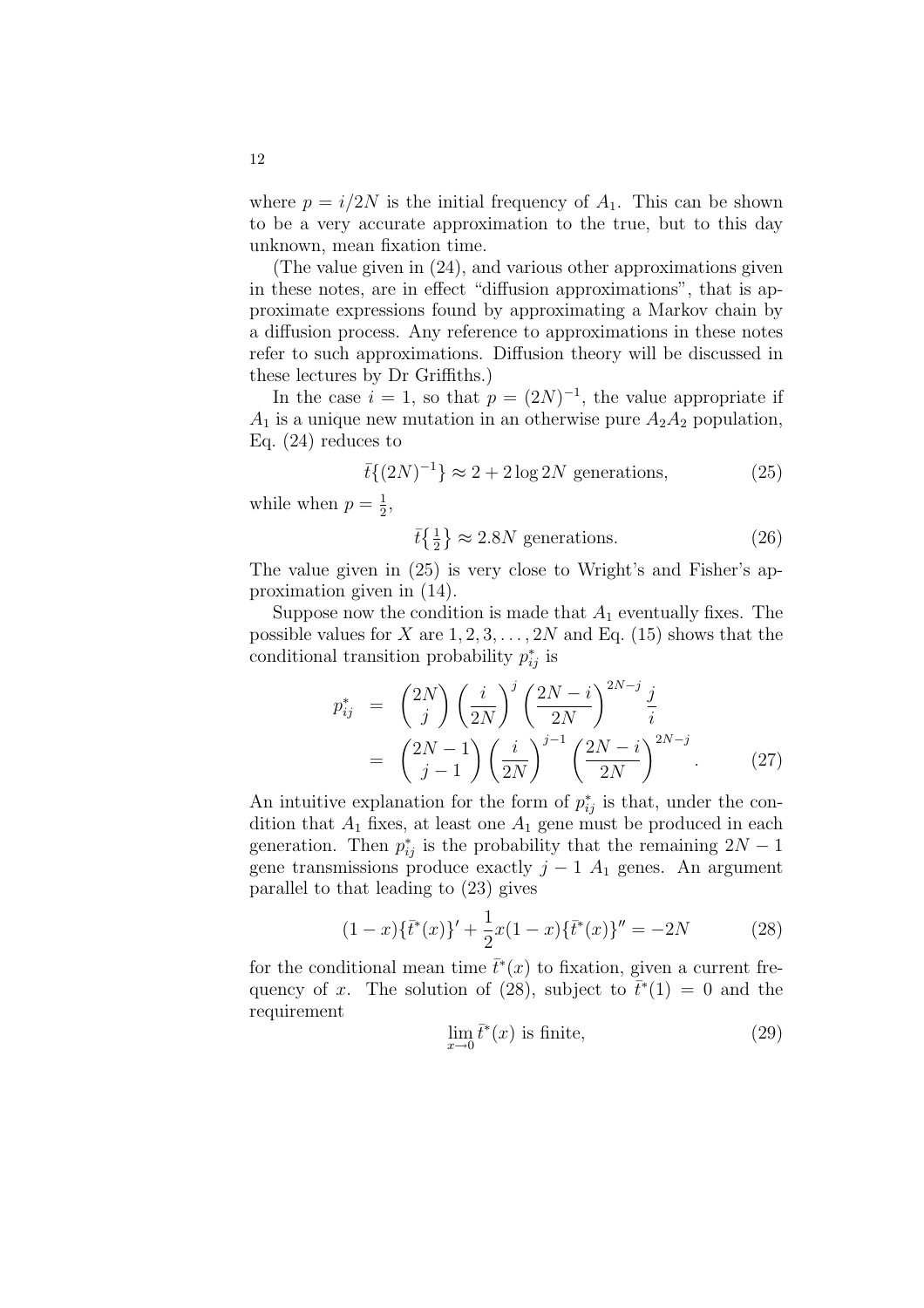and assuming initially  $x = p$ , is

$$
\bar{t}^*(p) = -4Np^{-1}(1-p)\log(1-p). \tag{30}
$$

We observe from this that

$$
\bar{t}^* \{ (2N)^{-1} \} \approx 4N - 2 \text{ generations},\tag{31}
$$

$$
\bar{t}^* \left\{ \frac{1}{2} \right\} \approx 2.8N \text{ generations},\tag{32}
$$

$$
\bar{t}^* \{ 1 - (2N)^{-1} \} \approx 2 \log 2N
$$
 generations. (33)

A result equivalent to  $(31)$  is that, given initially  $2N-1$   $A_1$  genes, the conditional mean number of generations until, loss of  $A_1$ , given that such loss will occur, is approximately

$$
4N - 2 \text{ generations.} \tag{34}
$$

Eq. (32) is to be expected from Eq. (26), since by symmetry, when the initial frequency of  $A_1$  is  $\frac{1}{2}$ , the conditioning should have no effect on the mean fixation time. On the other hand, Eq. (31) and Eq. (33) provide new information and show that, while when the initial frequency of  $A_1$  is  $(2N)^{-1}$  it is very unlikely that fixation of  $A_1$  will occur, in the small fraction of cases when fixation of  $A_1$ does occur, an extremely long fixation time may be expected.

As noted earlier, the initial analysis of the model (6) by Fisher and Wright paid particular attention to the leading eigenvalue of the transition matrix, regarded as a measure of the rate at which one or other allele is lost from the population. Although the eigenvalues of the transition matrix in  $(6)$  are of less use than expressions like  $(24)$ and (30) for investigating the length of tome that both alleles may be expected to remain in the population , they are nevertheless of some interest, so we now write down the formulae for these eigenvalues.

Since the matrix defined by the  $p_{ij}$  in (6) is the transition matrix of a Markov chain, it follows that one eigenvalue of the matrix is automatically 1. Denoting this eigenvalue by  $\lambda_0$ , the remaining eigenvalues, first derived by Feller (1951), are

$$
\lambda_j = (2N)(2N-1)\dots(2N-j+1)/(2N)^j, \quad j = 1, 2, \dots, 2N. \tag{35}
$$

This confirms the values  $\lambda_1 = 1$  and  $\lambda_2 = 1-(2N)^{-1}$  found earlier by other methods. We derive the eigenvalues in (35) later as particular cases of those for the Cannings model.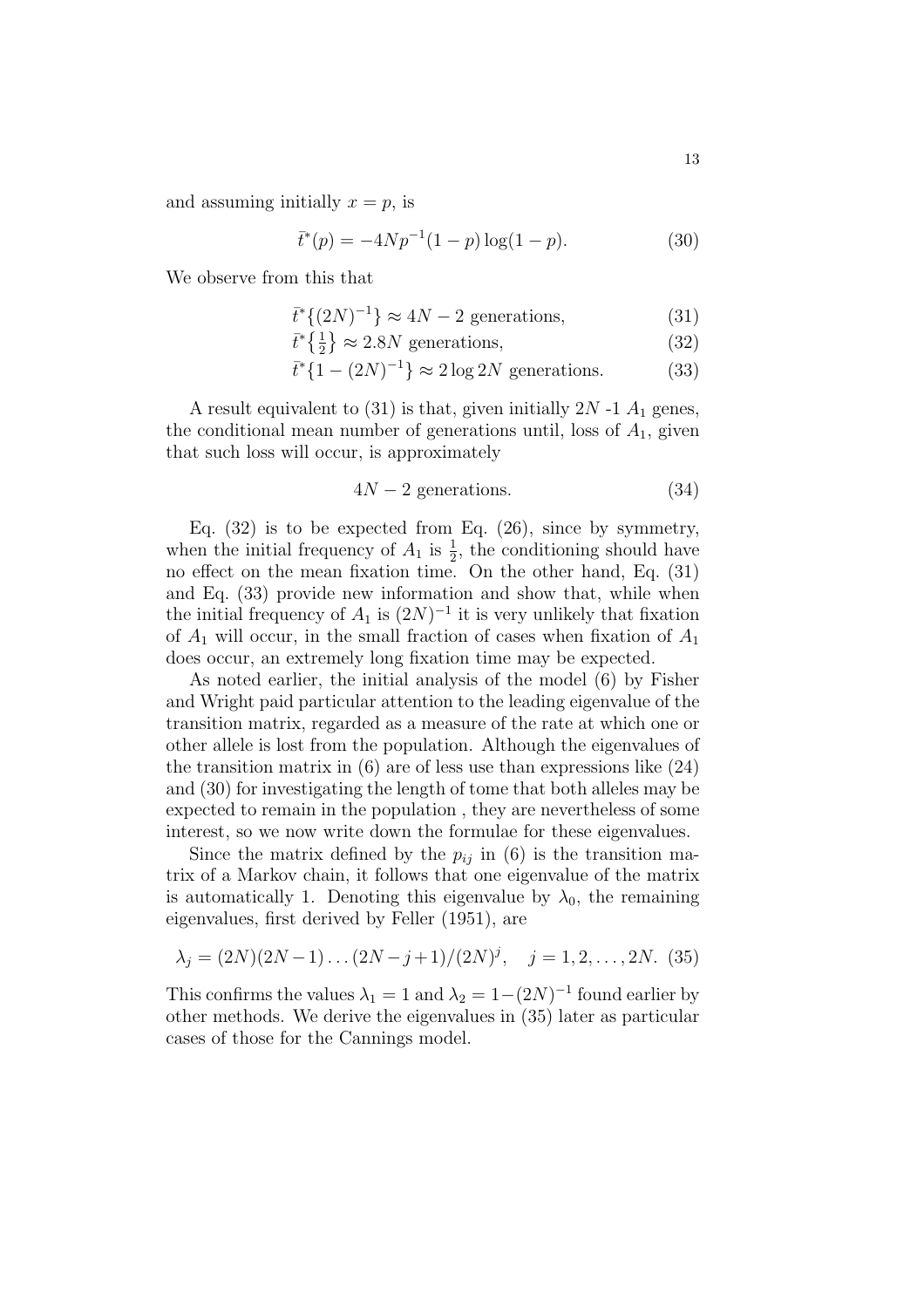### Mutation in the Wright-Fisher model

#### One-way mutation

Suppose now that  $A_1$  mutates to  $A_2$  at rate u but that there is no mutation from  $A_2$  to  $A_1$ . It is then reasonable to replace the model (6) by  $\overline{a}$  $\mathbf{r}$ 

$$
p_{ij} = \binom{2N}{j} (\psi_i)^j (1 - \psi_i)^{2N - j} \tag{36}
$$

where  $\psi_i = i(1-u)/2N$ . Here it is certain that  $A_1$  will be eventually lost from the population, and interest centers on properties of the time until this loss occurs, either using eigenvalues or mean time properties. An argument parallel to that leading to (23) shows that, to a first approximation, the mean time  $\bar{t}(x)$  for the loss of  $A_1$ , given a current frequency  $x$ , satisfies

$$
-4Nux\{\bar{t}(x)\}'+x(1-x)\{\bar{t}(x)\}''=-4N.\tag{37}
$$

If initially  $x = p$ , the solution of this equation, subject to the requirements  $\bar{t}(0) = 0$ , and

$$
\lim_{x \to 1} \bar{t}(x)
$$
 is finite,

is

$$
\bar{t}(p) = \int_{0}^{1} t(x, p) dx
$$
 generations, (38)

where

$$
t(x,p) = 4Nx^{-1}(1-\theta)^{-1}\{(1-x)^{\theta-1}-1\}, \qquad 0 \le x \le p, \n t(x,p) = 4Nx^{-1}(1-\theta)^{-1}(1-x)^{\theta-1}\{1-(1-p)^{1-\theta}\}, \quad p \le x \le 1, \n (39)
$$

and  $\theta = 4Nu$ . (Formulae for the case  $\theta = 1$  are found from (39) by standard limiting processes.)

It may be shown that with the definition of  $t(x, p)$  in (39),  $\bar{t}(p)$ may be written as

$$
\bar{t}(p) = \sum_{j=1}^{\infty} \frac{4N}{j(j-1+\theta)} \left(1 - (1-p)^j\right).
$$
 (40)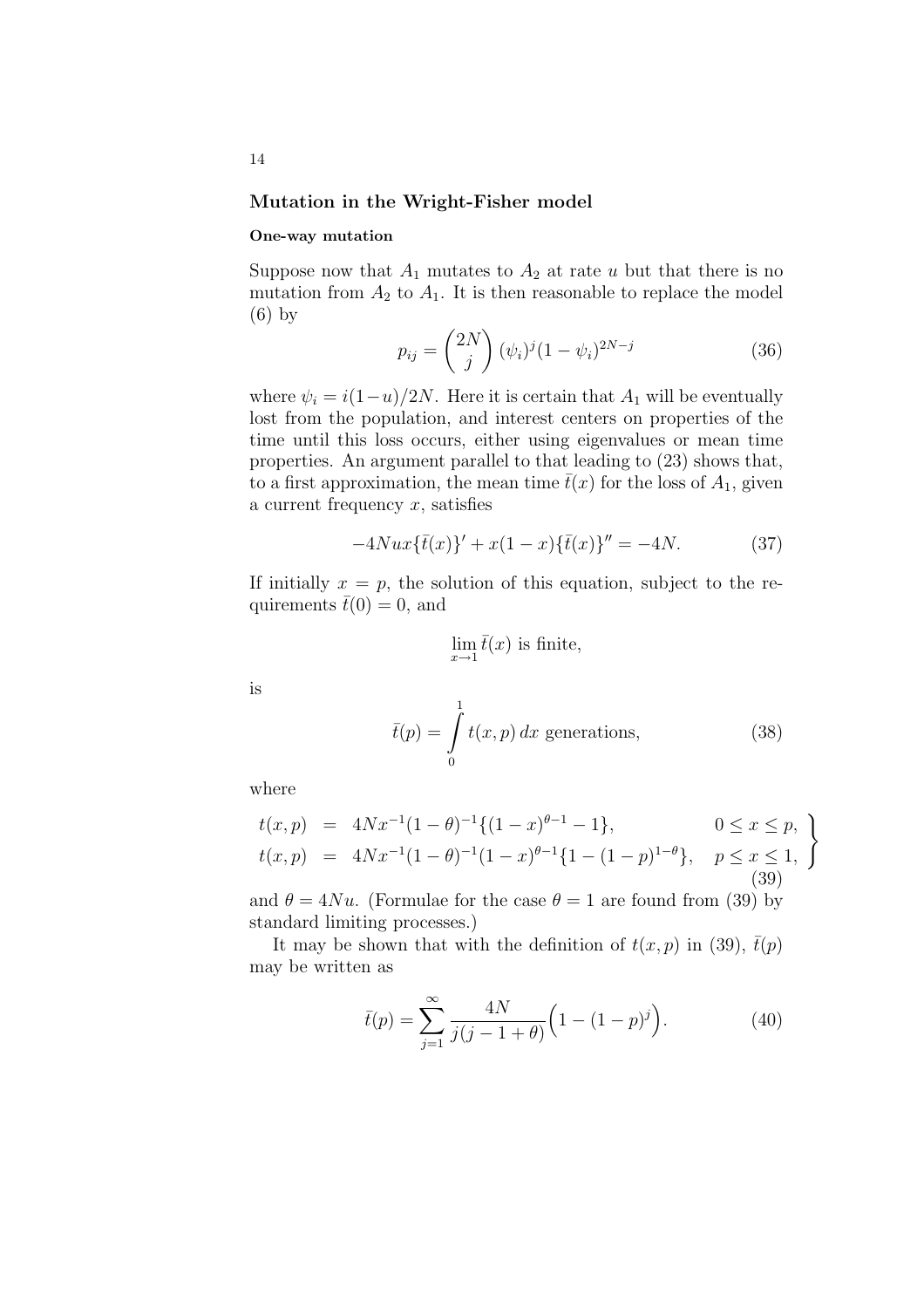The function  $t(x, p)$  in (39) is more informative than it initially appears since, as is shown later,  $t(x, p)\delta x$  provides an excellent approximation to the mean number of generations for which the frequency of  $A_1$  takes a value in  $(x, x + \delta x)$  before reaching zero.

There are two interesting special cases of (39). First, when  $\theta = 2$ ,

$$
t(x,p) = 4N,
$$
  
\n
$$
t(x,p) = 4Nx^{-1}(1-x)\{(1-p)^{-1} - 1\}, \quad p \le x \le 1,
$$
\n(41)

and from this,

$$
\bar{t}(p) = \frac{-4Np \log p}{1 - p},\tag{42}
$$

a conclusion that can also be found directly from (40). Second, when  $p = 1$ , Eq. (40) gives immediately

$$
\bar{t}(1) = \sum_{j=1}^{\infty} \frac{4N}{j(j-1+\theta)}.
$$
\n(43)

A slightly more accurate approximation is

$$
4N\sum_{j=1}^{2N} \{j(j+\theta-1)\}^{-1} \text{ generations.} \tag{44}
$$

The case  $\theta = 2$  is of some interest. For this value of  $\theta$  the expression in (44) reduces to

$$
4N - 2 \tag{45}
$$

generations. This is identical to the conditional mean loss time, given initially  $2N - 1$  genes of the allele  $A_1$ , as given in (34). The reason why the unconditional mean time in the mutation process and the conditional mean time in the non-mutation process are essentially identical for the case  $\theta = 2$  is that the entire properties of the two processes are, perhaps surprisingly, essentially identical.

#### Two-way mutation

Suppose next that  $A_2$  also mutates to  $A_1$  at rate v. It is now reasonable to define  $\psi_i$  in (36) by

$$
\psi_i = \{i(1-u) + (2N-i)v\}/2N.
$$
 (46)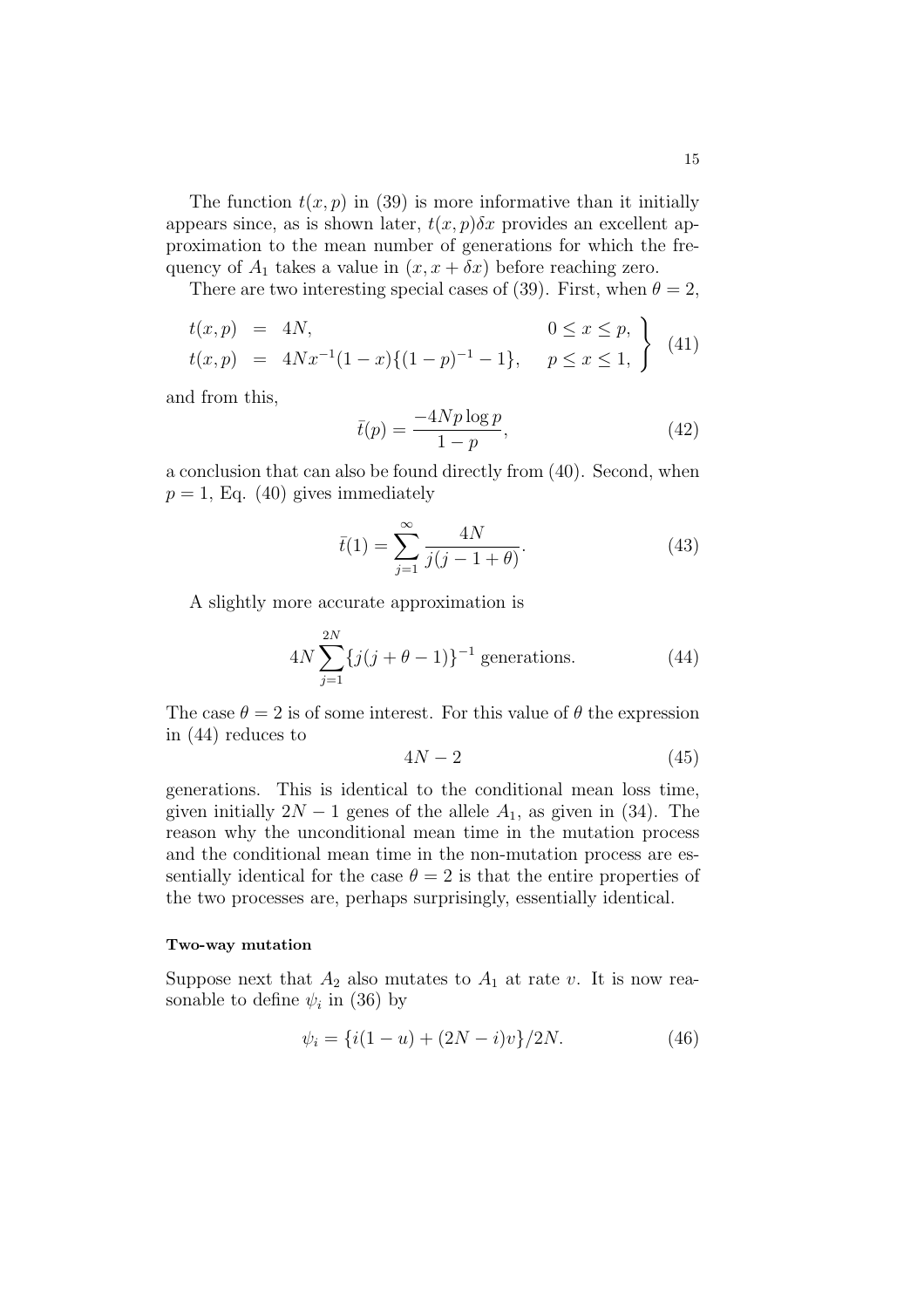There now exists a stationary distribution  $\boldsymbol{\phi}' = (\phi_0, \phi_1, \dots, \phi_{2N})$  for the number of  $A_1$  genes. No simple explicit form of this distribution is known. On the other hand, certain properties of this distribution can be extracted immediately from (36) and (46). The stationary distribution satisfies the equation  $\phi' = \phi' P$ , where P is defined by (36) and (46), so that if  $\xi$  is a vector with ith element i (i =  $(0, 1, 2, \ldots, 2N)$  and  $\mu$  is the mean of the stationary distribution,

$$
\mu = \phi' \xi = \phi' P \xi.
$$

The *i*th  $(i = 0, 1, 2, ..., 2N)$  component of  $P\xi$  is

$$
\sum j\binom{2N}{j}\psi_i^j(1-\psi_i)^{2N-j}
$$

and from the standard formula for the mean of the binomial distribution, this is  $2N\psi_i$  or

$$
i(1-u) + (2N-i)v.
$$

Thus,

or

$$
\phi' P \xi = \sum_{\mu} \{ i(1 - u) + (2N - i)v \} \alpha_i
$$
  
=  $\mu(1 - u) + v(2N - \mu).$ 

It follows that

distribution is

$$
\mu = (1 - u)\mu + v(2N - \mu)
$$
  

$$
\mu = 2Nv/(u + v).
$$
 (47)

Similar arguments show that the variance  $\sigma^2$  of the stationary

$$
\sigma^2 = 4N^2uv/\{(u+v)^2(4Nu+4Nv+1)\} + \text{small order terms.} \tag{48}
$$

The above values are sufficient to answer the question: "what is the probability of two genes drawn together at random are of the same allelic type?" If the frequency of  $A_1$  is x and terms of order  $N^{-1}$  are ignored, this probability is  $x^2 + (1-x)^2$ . The required value is the expected value of this with respect to the stationary distribution, namely

$$
E{x2 + (1 - x)2} = 1 - 2E(x) + 2E(x2).
$$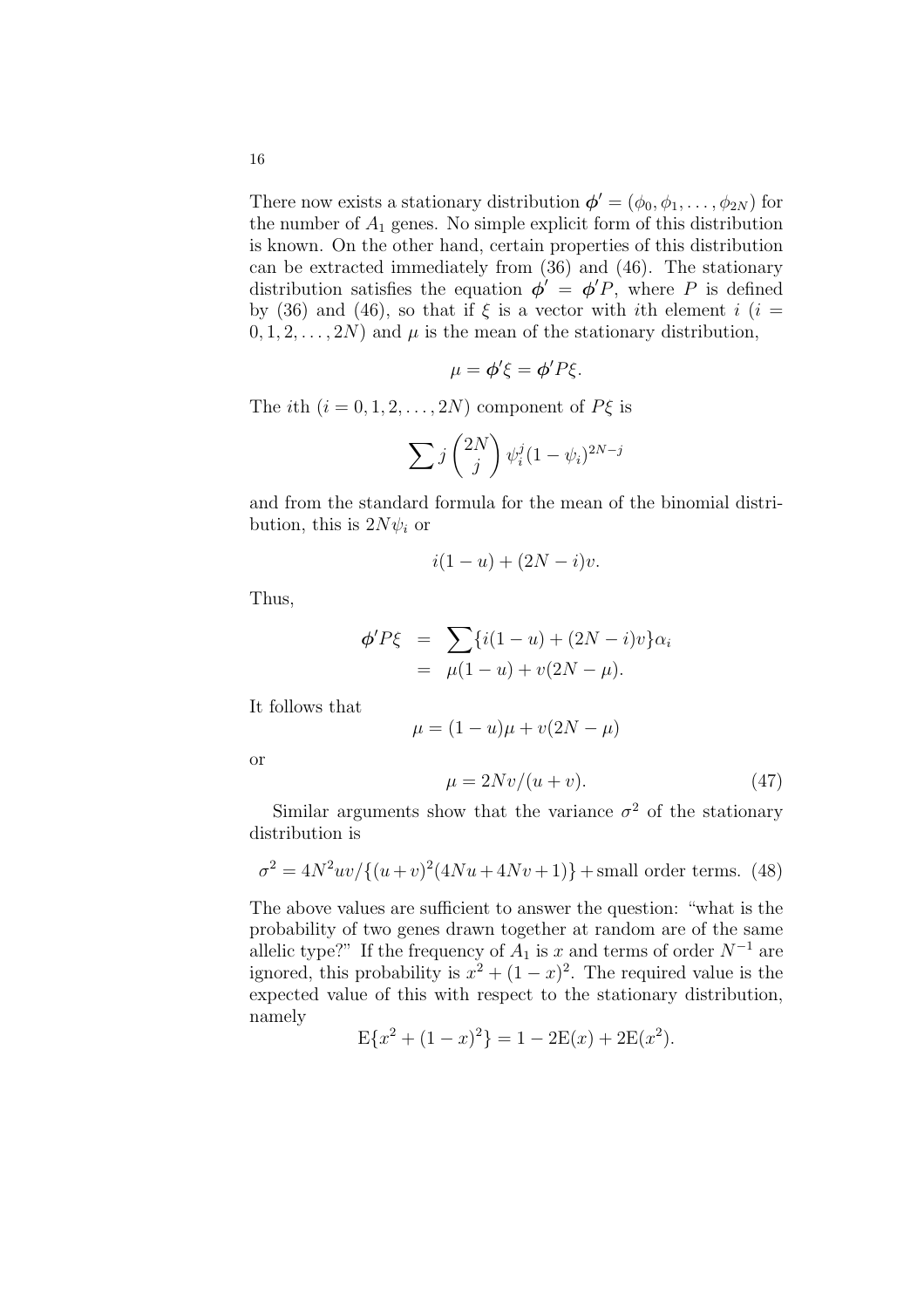If  $u = v$ ,  $4Nu = \theta$ , Eq. (47) and Eq. (48) show that  $E(x) = \frac{1}{2}$  and, to a close approximation,  $E(x^2) = \frac{1}{4} + \frac{1}{4(2\theta+1)}$ . Thus

Prob (two genes of same allelic type) 
$$
\approx (1+\theta)/(1+2\theta)
$$
. (49)

This probability can be arrived at in another way, which we now consider since it is useful for purposes of generalization. Let the required probability be  $F$  and note that this is the same in two consecutive stationary generations. Two genes drawn at random in any generation will have a common parent gene with probability  $(2N)^{-1}$ , or different parent genes with probability  $1-(2N)^{-1}$ , which will be of the same allelic type with probability  $F$ . The probability that neither of the genes drawn is a mutant, or that both are, is  $u^2 + (1 - u)^2$ , while the probability that precisely one is a mutant is  $2u(1-u)$ . It follows that

$$
F = \{u^2 + (1 - u)^2\} \{\frac{1}{2N} + F(1 - \frac{1}{2N})\} + 2u(1 - u)(1 - F)(1 - \frac{1}{2N}).
$$

Thus exactly

$$
F = \frac{1 + 2u(1 - u)(2N - 2)}{1 + 4u(1 - u)(2N - 1)},
$$

and approximately

$$
F = (1 + \theta)/(1 + 2\theta),\tag{50}
$$

in agreement with (49).

### The Cannings (Exchangeable) Model

#### No mutation

An important generalization of the Wright–Fisher model was introduced by Cannings (1974). As with the Wright-Fisher model, this model considers a "population" of genes of fixed size 2N, reproducing at time points  $t = 0, 1, 2, 3, \ldots$ . The stochastic rule determining the population structure at time  $t + 1$  is quite general, assuming only that any subset of genes at time  $t$  has the same distribution of "descendant" genes at time  $t + 1$  as any other subset of the same size. More precisely, if the *i*th gene leaves  $y_i$  descendant genes, it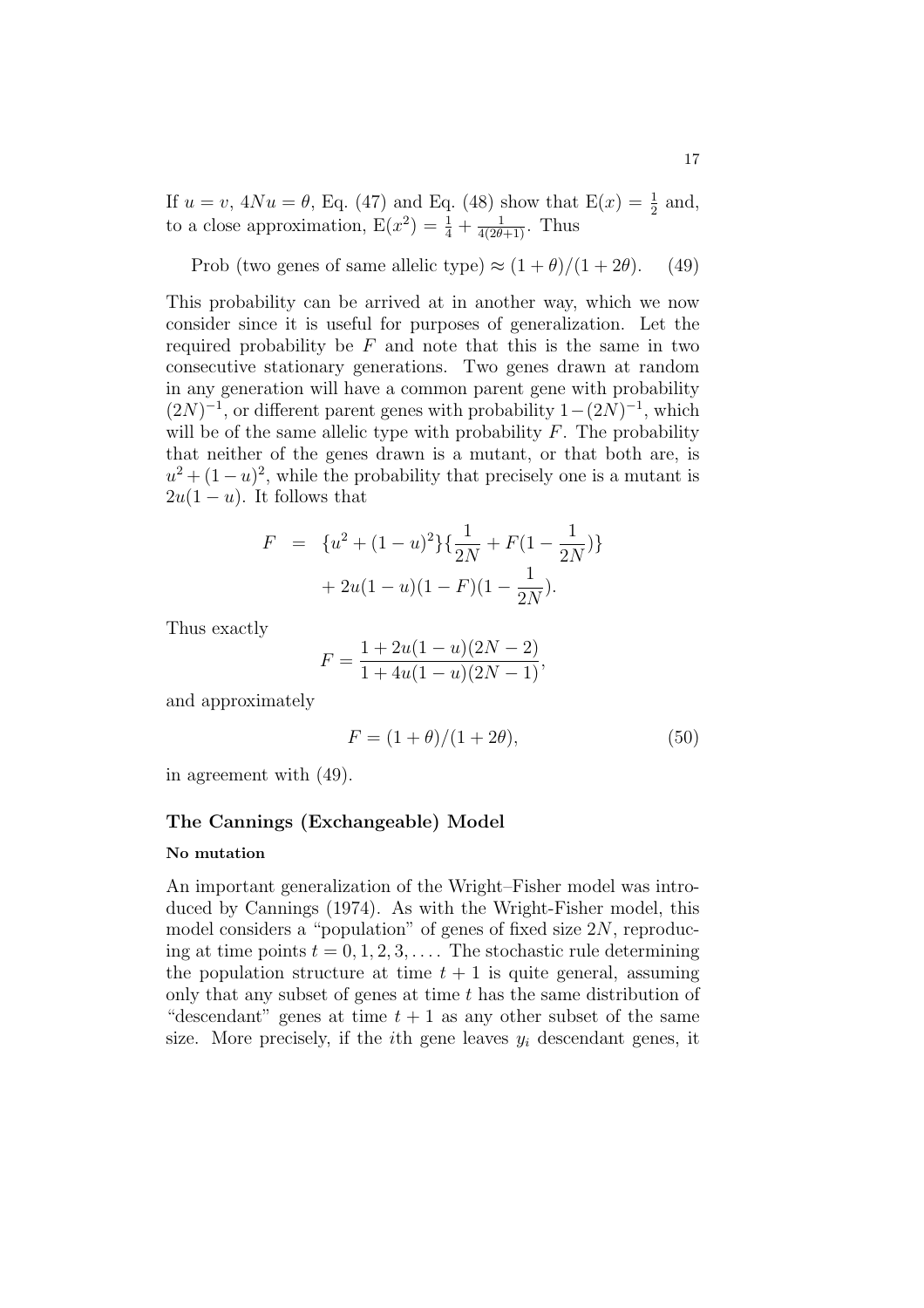is required only that  $y_1 + \ldots + y_{2N} = 2N$  and that the distribution of  $(y_i, y_j, \ldots, y_k)$  be independent of  $\{i, j, \ldots, k\}$ . In particular all genes must have the same offspring probability distribution. This distribution must have mean 1 and we denote the variance of this distribution by  $\sigma^2$ . This interpretation of  $\sigma^2$  is used throughout these notes when Cannings models are considered. In some Cannings models a gene present at time  $t$  can also be present at time  $t+1$ , and is then counted as one of its own descendants. An example of this is discussed later.

Our first calculation concerning the Cannings model relates to eigenvalues. Let the genes be divided into two allelic classes,  $A_1$ and  $A_2$ , and let  $X_t$  be the number of  $A_1$  genes at time t. Then Cannings' first theorem is as follows:-

Theorem (Cannings). (No proof). If

$$
p_{ij} = \text{Prob}\{X_{t+1} = j \mid X_t = i\}, \quad i, j = 0, 1, 2, \dots, 2N,
$$

then the eigenvalues of the matrix  $\{p_{ij}\}\$ are

$$
\lambda_0 = 1, \quad \lambda_j = E(y_1 y_2 \dots y_j), \quad j = 1, 2, \dots, 2N.
$$
 (51)

The Wright–Fisher model (6) is clearly a particular case of the Cannings model, since in the Wright-Fisher model (6)  $(y_1, y_2, \ldots, y_{2N})$ have a symmetric multinomial distribution. (However, the Cannings model is far more general, and thus realistic, than the Wright–Fisher model.) This implies that if we write

$$
\frac{(2N)!}{y_1!y_2!\dots y_j!(2N-y_1-\dots-y_j)!} = \binom{n}{\mathbf{y}},
$$

the eigenvalue  $\lambda_j$ ,  $j = 1, 2, ..., 2N$  for the simple Wright-Fisher model is given by

$$
\lambda_j = \sum \dots \sum y_1 y_2 \dots y_j \binom{n}{y} \left(\frac{1}{2N}\right)^{\sum y_i} \left(1 - \frac{j}{2N}\right)^{2N - \sum y_i} = (2N)(2N - 1)\dots(2N - j + 1)/(2N)^j. \tag{52}
$$

This confirms the values given in (35), found originally by Feller (1951), using other methods.

The theorem shows that, for the Cannings model, the leading non-unit eigenvalue is  $\lambda_2 = E(y_1 y_2)$  where  $y_i$  is the number of descendent genes of the *i*th gene in the population. Now  $\sum y_j \equiv 2N$ ,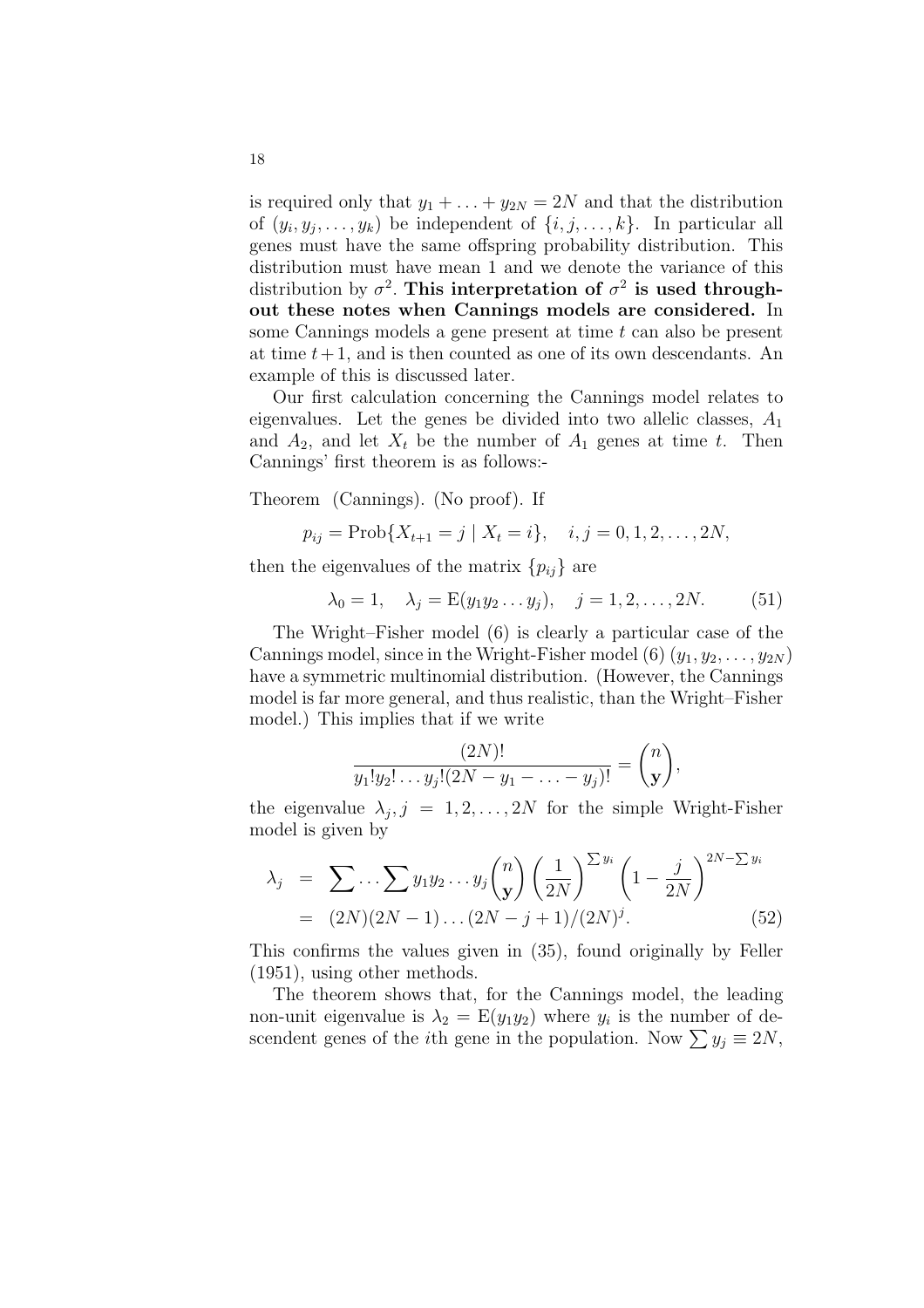so that the variance of  $(\sum y_j)$  is 0. Then by symmetry,

$$
2N \, \text{var}(y_i) + 2N(2N - 1) \, \text{covar}(y_i, y_j) = 0.
$$

This implies that

$$
covar(yi, yj) = -\sigma^2/(2N - 1),
$$
\n(53)

where  $\sigma^2 = \text{var}(y_i)$ . Immediately then,

$$
\lambda_2 = E(y_1 y_2)
$$
  
= Covar(y<sub>1</sub>, y<sub>2</sub>) + E(y<sub>1</sub>)E(y<sub>2</sub>)  
= 1 -  $\sigma^2/(2N - 1)$ . (54)

To confirm this formula we observe that, in the Wright–Fisher model,  $y_i$  has a binomial distribution with index 2N and parameter  $(2N)^{-1}$ . Thus for this model,

$$
\lambda_2 = 1 - \{1 - (2N)^{-1}\} / (2N - 1) = 1 - (2N)^{-1},
$$

agreeing with the " $j = 2$ " case in the expression in Eq. (52).

Other properties of the Cannings model follow easily. For example, it is clear by symmetry that the probability of eventual fixation of any allele in such a model must be its initial frequency. Further, suppose that there are  $X(t)$   $A_1$  genes in the Cannings model at time t, and write  $X(t) = i$  for convenience. If we relabel genes so that the first i genes are  $A_1$ ,

$$
\begin{aligned}\n\text{Var}\{X(t+1) \mid X(t)\} &= \text{Var}(y_1 + \dots + y_i) \\
&= i\sigma^2 + i(i-1) \text{Covar}(y_1, y_2) \\
&= i(2N - i)\sigma^2/(2N - 1),\n\end{aligned} \tag{55}
$$

from Eq. (53). If  $x(t) = X(t)/2N$ , it follows that

$$
\text{var}\{x(t+1) \mid x(t)\} = x(t)\{1 - x(t)\}\sigma^2/(2N - 1). \tag{56}
$$

#### Mutation

Suppose now that the genes in the population are divided into two allelic types,  $A_1$  and  $A_2$ , and that if mutation does not exist the conditions for Cannings' first theorem hold. Now assume that  $A_1$ mutates to  $A_2$  at rate u, with reverse mutation at rate v. Write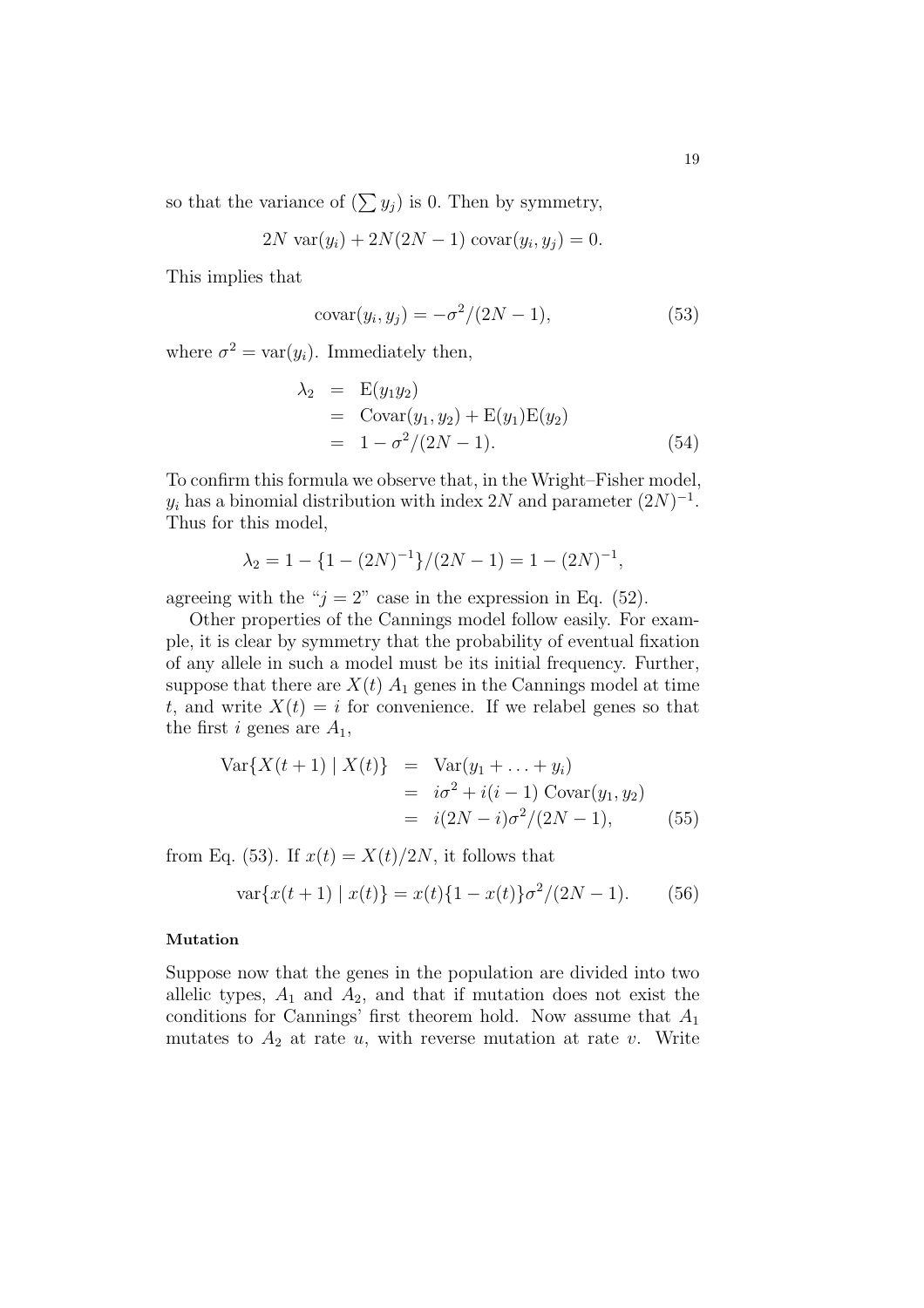$x_i = y_i + z_i$ , where  $y_i = 1$  or 0 depending on whether or not the *i*th gene at time t continues to exist at time  $t + 1$ . Thus,  $y_i = 0$  in the model (36), but we are considering now more general conditions than those specified by this equation. The variable  $z_i$  is the number of offspring genes from the *i*th gene at time t. If this gene is of type  $A_1$ , define  $z_{i1}$  as the (random) number of its  $A_1$  (that is, non-mutated) offspring:  $z_{i1}$  has a distribution which depends on  $z_i$ . Similarly if the *i*th gene is of type  $A_2$  let  $z_{i2}$  be the random number of its  $A_1$ (that is mutant) offspring. Then we have

Theorem 2 (Cannings). The eigenvalues of the matrix P describing the stochastic behavior of the number of  $A_1$  genes are  $\lambda_0 = 1$  and

$$
\lambda_j = \sum \Pr(z_1, \dots, z_j) \left\{ \mathbb{E} \prod_{i=1}^j (y_i + z_{i1} - z_{i2} \mid z_1, \dots, z_j) \right\},
$$
  
(j = 1, 2, \dots, 2N). (57)

In the Wright-Fisher model defined by (36) and (46),  $y_i \equiv 0$  and  $z_1 \ldots z_j$  have a multinomial distribution with index 2N and common parameter  $(2N)^{-1}$ . Further, given  $z_i$ ,  $z_{i1}$  and  $z_{i2}$  have binomial distributions with respective parameters  $1 - u$  and v. Thus

$$
E(z_{i1} - z_{i2} \mid z_i) = (1 - u - v)z_i
$$

and

$$
\lambda_j = \sum \Pr(z_1, \dots, z_j)(1 - u - v)^j z_1 \dots z_j
$$
  
=  $(1 - u - v)^j \mathbf{E}(z_1 \dots z_j)$   
=  $(1 - u - v)^j \{2N(2N - 1) \dots (2N - j + 1)/(2N)^i\},$   
 $j = 1, 2, \dots, 2N.$  (58)

The conclusion of (52) has been used in reaching this formula. The leading non-unit eigenvalue  $\lambda_1$  is  $1-u-v$  and is thus independent of N. This is extremely close to unity and suggests a very slow rate of approach to stationarity in this model. The eigenvalues (58) apply also in the one-way mutation model, for which we simply put  $v = 0$ in (58).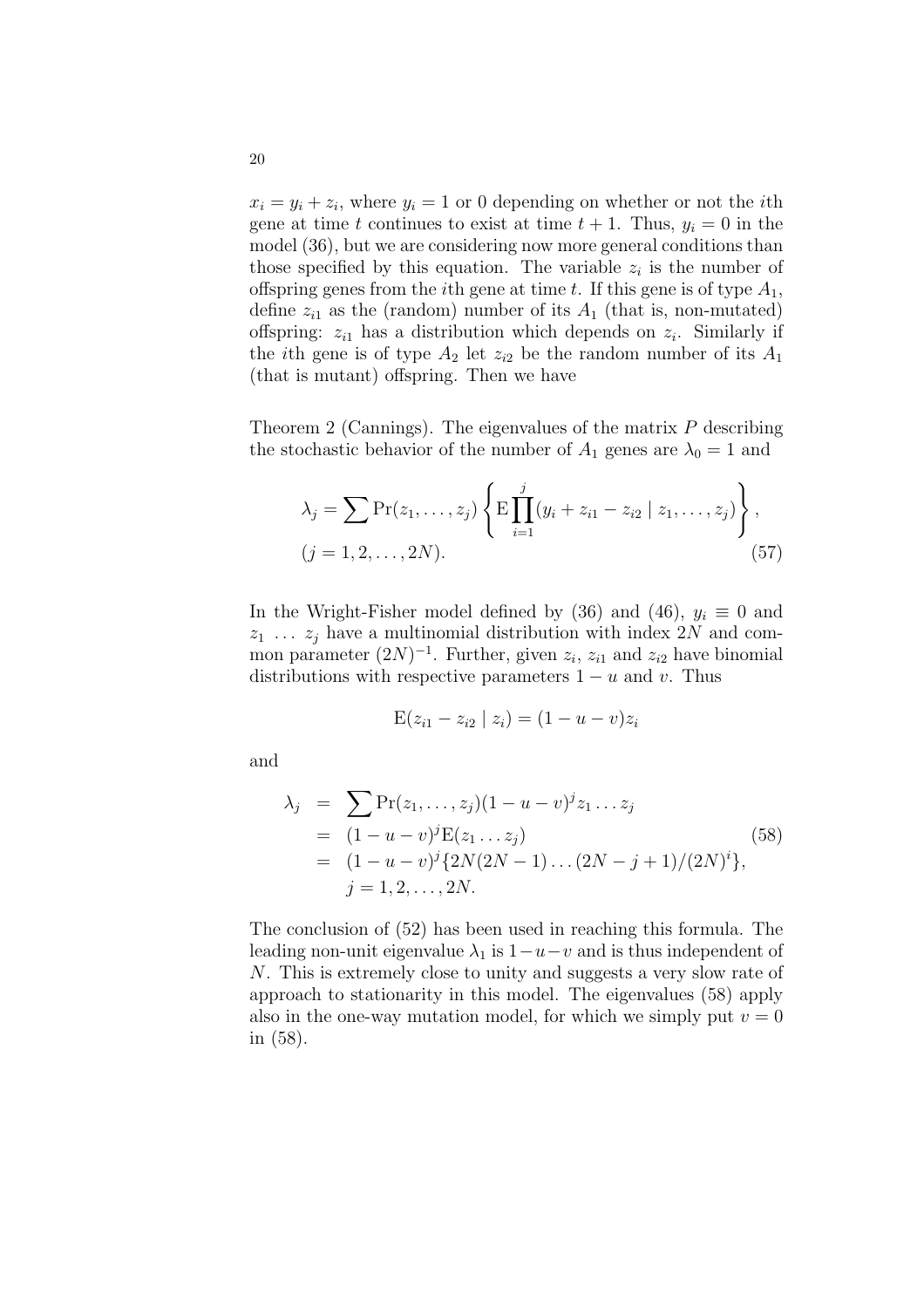## The Moran Model

#### No mutation

In this section we consider a model due to Moran (1958) which, in contrast to the Wright-Fisher model and the Cannings model, has the advantage of allowing explicit expressions for many quantities of evolutionary interest, although, strictly, it applies only for haploid populations (where each individual has only one gene, rather than two, at the "A"locus under consideration).

Consider a haploid population in which, at time points  $t = 1, 2$ , 3, . . ., an individual is chosen at random to reproduce. After reproduction has occurred, an individual is chosen to die (possibly the reproducing individual but not the new offspring individual). As is discussed later, the model can be generalized by allowing mutation.

We consider first the simplest case where there is no mutation. Suppose the population consists of  $2N$  haploid individuals (we use this notation to allow direct comparison with the diploid case), each of whom is either  $A_1$  or  $A_2$ . Suppose also that, at time t, the number of  $A_1$  individuals is i. Then at time  $t + 1$  there will be  $i - 1$   $A_1$ individuals if an  $A_2$  is chosen to give birth and an  $A_1$  individual is chosen to die. The probability of this, under our assumptions, is

$$
p_{i,i-1} = i(2N - i)/(2N)^2.
$$
 (59)

Similar reasoning shows that

$$
p_{i,i+1} = i(2N - i)/(2N)^2,
$$
\n(60)

$$
p_{i,i} = \{i^2 + (2N - i)^2\} / (2N)^2.
$$
 (61)

The matrix defined by these transition probabilities is a continuant, so that standard theory of can be applied to it. In standard continuant "birth-and-death" notation,

$$
\lambda_i = \mu_i = i(2N - i)/(2N)^2, \quad i = 0, 1, 2, \dots, 2N. \tag{62}
$$

It follows that the probability  $\pi_i$  of fixation of  $A_1$ , given currently i  $A_1$  individuals, is

$$
\pi_i = i/2N,\tag{63}
$$

and that, using notation developed above,

$$
\begin{aligned}\n\bar{t}_{ij} &= 2N(2N-i)/(2N-j), \quad j = 1, 2, \dots, i, \\
\bar{t}_{ij} &= 2Ni/j, \quad j = i+1, \dots, 2N-1.\n\end{aligned} \tag{64}
$$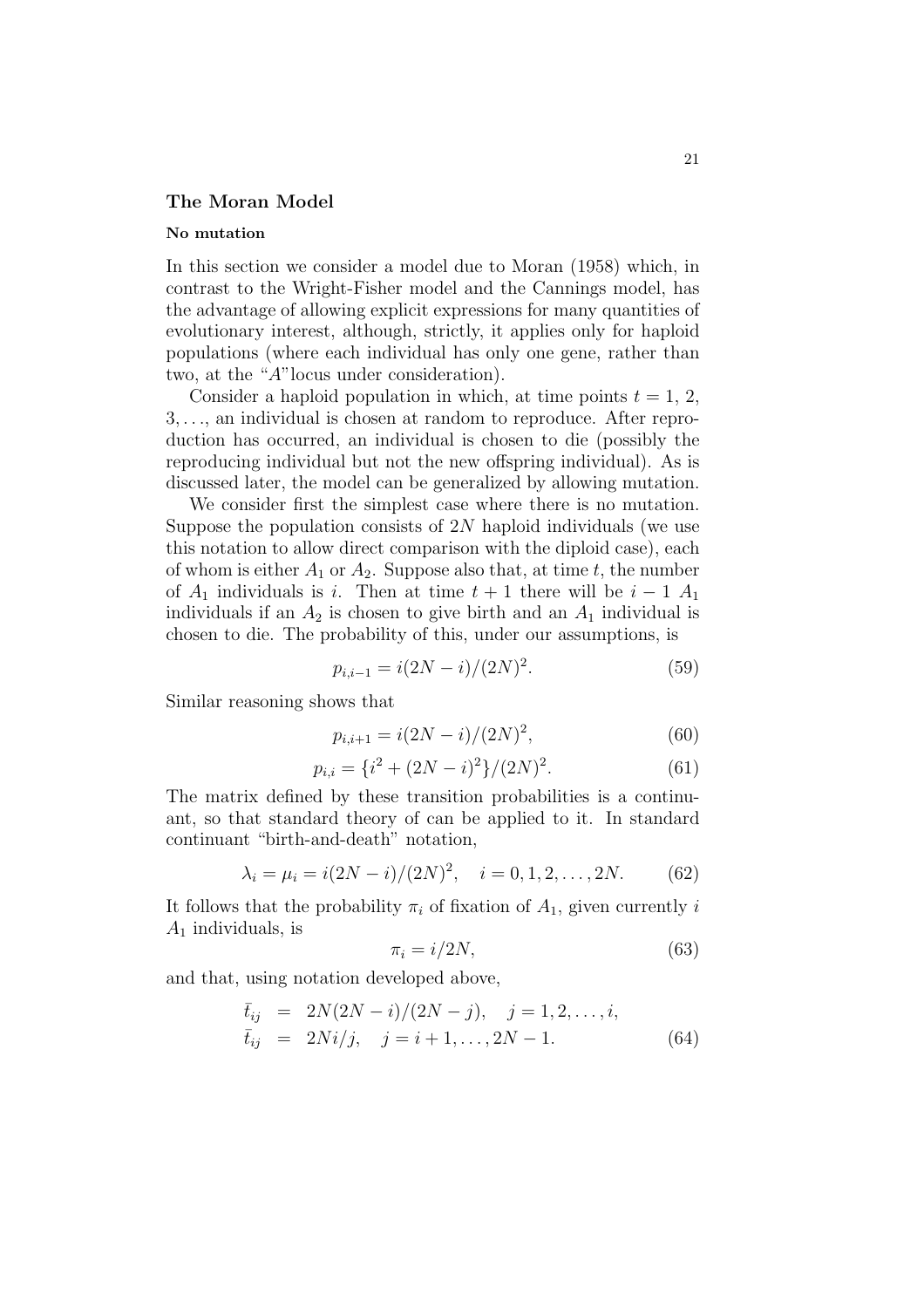Thus immediately

$$
\bar{t}_i = 2N(2N - i) \sum_{j=1}^i (2N - j)^{-1} + 2Ni \sum_{j=i+1}^{2N-1} j^{-1}, \tag{65}
$$

$$
\begin{array}{rcl}\n\bar{t}_{ij}^* & = & 2N(2N-i)j/\{i(2N-j)\}, \quad j=1,2,\ldots,i, \\
\bar{t}_{ij}^* & = & 2N, \quad j=i+1,\ldots,2N-1,\n\end{array} \tag{66}
$$

$$
\bar{t}_i^* = 2N(2N-i)i^{-1} \sum_{j=1}^i j(2N-j)^{-1} + 2N(2N-i-1) \tag{67}
$$

An interesting example of these formulae is the case  $i = 1$ , corresponding to a unique  $A_1$  mutant in an otherwise purely  $A_2$  population. Here  $\bar{t}_{1j}^* = 2N$  for all j so that, given that the mutant is eventually fixed, the number of  $A_1$  genes takes, on average, each of the values  $1, 2, \ldots, 2N-1$  a total of 2N times. The conditional mean fixation time is given by

$$
\bar{t}_1^* = 2N(2N - 1) \tag{68}
$$

birth-death events. The variance of the conditional absorption time can also be written down but we do not do so here.

The eigenvalues of the matrix defined by  $(59) - (61)$  can be found by using Cannings' first theorem. Take any collection of j genes and note that the probability that one of these is chosen to reproduce is  $j/2N$ , with the same probability that one is chosen to die. For this model a gene can be (and indeed usually is) one of its own "descendants". Using the notation of Canings' first theorem, the product  $y_1y_2 \ldots y_i$  can take only three values:

- 0 if one of these genes is chosen to die and the gene so chosen is not chosen to reproduce,
- 2 if one of the genes is chosen to reproduce and none is chosen to die,

1 otherwise.

Thus  $\lambda_0 = 1$  and

$$
\lambda_j = E(y_1 y_2 \dots y_j)
$$
  
=  $2j(2N - j)/(2N)^2 + 1 - j(4N - j - 1)/(2N)^2$   
=  $1 - j(j - 1)/(2N)^2$ ,  $j = 1, 2, ..., 2N$ . (69)

22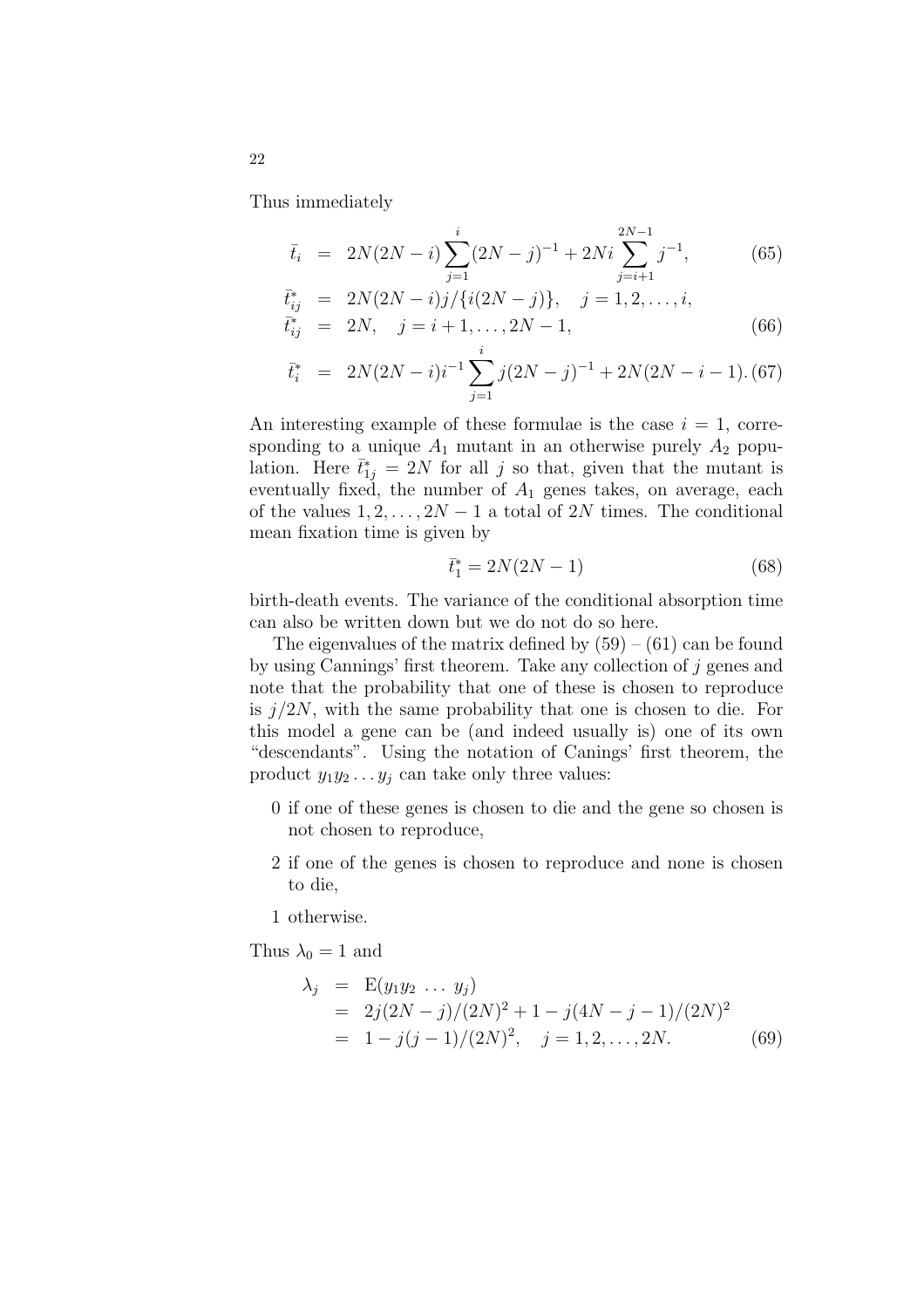Various expressions for the corresponding eigenvectors have been given. We are particularly interested in the largest non-unit eigenvalue and its associated eigenvectors. The required eigenvalue is

$$
\lambda_2 = 1 - 2/(2N)^2, \tag{70}
$$

and elementary calculations show that the corresponding right eigenvector  $\mathbf r$  and left eigenvector  $\ell'$  are

$$
\mathbf{r} = (0, 1(2N-1), 2(2N-2), \dots, i(2N-i), \dots, 1(2N-1), 0)'
$$
  

$$
\ell' = (-\frac{1}{2}(2N-1), 1, 1, 1, \dots, 1, -\frac{1}{2}(2N-1)).
$$

Thus the asymptotic distribution of the number  $X_t$  of  $A_1$  genes for large t, given  $X_t \neq 0, 2N$ , is uniform over the values  $\{1, 2, 3, \ldots, (2N-1)\}$ 1). The fact that  $\lambda_2$  is very close to unity for large N agrees with the very large mean absorption times  $(65)$  for large N and intermediate values of i.

## Mutation

If mutation from  $A_1$  to  $A_2$  is allowed (at rate u), with no reverse mutation,  $A_1$  must eventually become lost, and interest centers on properties of the time for this to occur. The model is now amended to

$$
p_{i,i-1} = \{i(2N - i) + ui^2\}/(2N)^2 = \mu_i
$$
  
\n
$$
p_{i,i+1} = i(2N - i)(1 - u)/(2N)^2 = \lambda_i
$$
  
\n
$$
p_{i,i} = 1 - p_{i,i-1} - p_{i,i+1}.
$$

Standard continuant matrix theory can now be used to find  $\bar{t}_{ij}$  and thus  $\bar{t}_i$ . We do not present explicit expressions since it will be more useful (see below) to proceed via approximations. If mutation from  $A_2$  to  $A_1$  (at rate v) is also allowed, the model becomes

$$
p_{i,i-1} = \{i(2N - i)(1 - v) + ui^2\}/(2N)^2 = \mu_i
$$
  
\n
$$
p_{i,i+1} = \{i(2N - i)(1 - u) + v(2N - i)^2\}/(2N)^2 = \lambda_i
$$
 (71)  
\n
$$
p_{i,i} = 1 - p_{i,i-1} - p_{i,i+1}.
$$

The typical value  $\phi_j$  in the stationary distribution  $\phi$  for the number of  $A_1$  genes is found from standard theory to be

$$
\phi_j = \phi_0 \frac{(2N)!\Gamma\{j+A\}\Gamma\{B-j\}}{j!(2N-j)!\Gamma\{A\}\Gamma\{B\}}\tag{72}
$$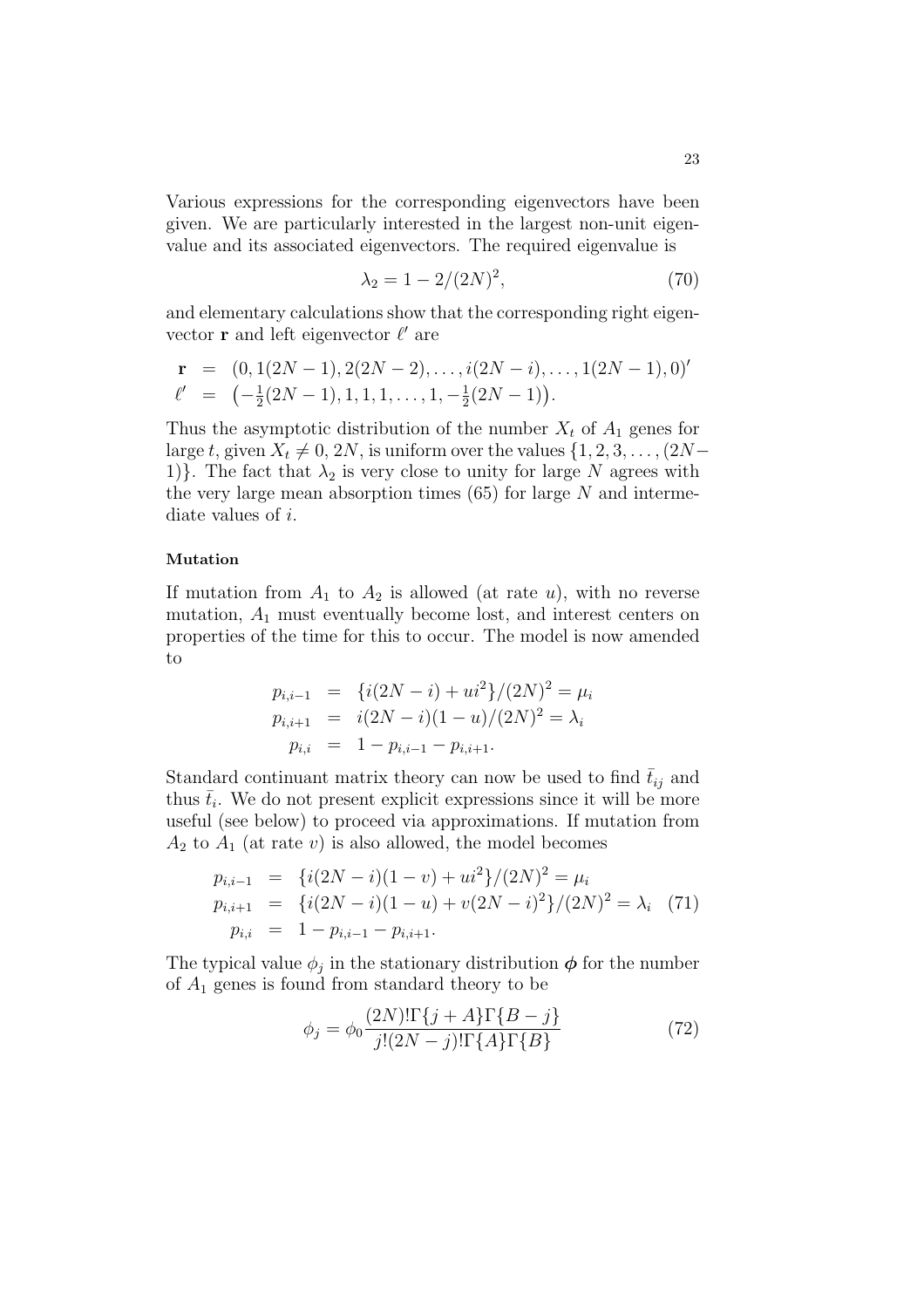where  $\Gamma\{\cdot\}$  is the gamma function,  $A = 2Nv/(1-u-v)$ ,  $B =$  $2N(1-v)/(1-u-v)$ ,  $C = 2Nu/(1-u-v)$ ,  $D = 2N/(1-u-v)$ and  $\phi_0 = \Gamma\{B\}\Gamma\{A+C\}/[\Gamma\{D\}\Gamma\{C\}]$ . Although these expressions are exact they are rather unwieldy, and we consider in a moment a simple approximation to  $\phi_j$ .

The Markov chain defined by (71), having a stationary distribution and a continuant transition matrix, is automatically reversible. This is not necessarily true for other genetical models: for example it can be shown that the Wright–Fisher Markov chain defined jointly by (36) and (46) is not reversible. What does reversibility mean in genetical terms? All the theory we have considered so far is prospective, that is, given the current state of a Markov chain, probability statements are made about its future behavior. Recent developments in population genetics theory often concern the retrospective behavior: the present state is observed, and questions are asked about the evolution leading to this state. For reversible processes these two aspects have many properties in common, and information about the prospective behavior normally yields almost immediately useful information about the retrospective behavior. We shall see later how the identity of prospective and retrospective probabilities can be used to advantage in discussing various evolutionary questions.

The eigenvalues of the matrix defined by (71) can be found by applying Cannings' second theorem. Here  $y_i = 1$  unless the *i*th gene has been chosen to die, in which case  $y_i = 0$ . Similarly  $z_i$ ,  $z_{i1}$  and  $z_{i2}$  are zero unless the *i*th gene has been chosen to reproduce. It is found after some calculation that  $\lambda_0 = 1$  and

$$
\lambda_j = 1 - \frac{j(u+v)}{(2N)} - \frac{j(j-1)(1-u-v)}{(2N)^2}, \quad j = 1, \dots, 2N. \tag{73}
$$

These eigenvalues apply also in the case  $v = 0$ . The leading non-unit eigenvalue is  $1-(u+v)/(2N)$ , and since 2N time units in the process we consider may be thought to correspond to one generation in the Wright–Fisher model, this agrees closely with the value  $1 - u - v$ found in (58) for that model.

#### Some approximations

Several of the exact results found above for the Moran model are unwieldy, so we now give simple approximate expressions for them.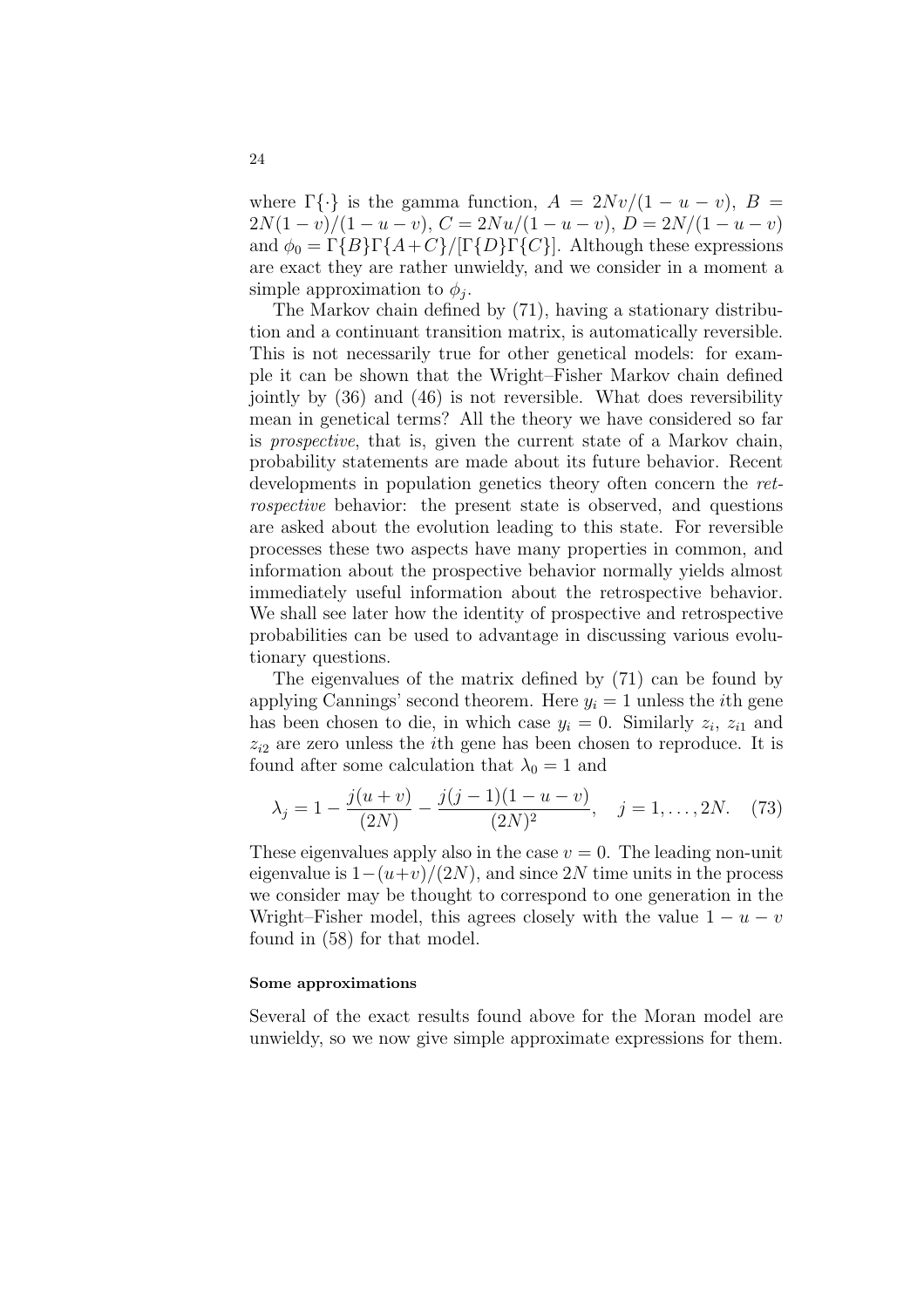For the case where there is no mutation, is evident from Eq. (65) that

$$
\bar{t}(p) \approx -(2N)^2 \{ p \log p + (1-p) \log(1-p) \},\tag{74}
$$

where  $p = i/2N$ . The similarity between this formula and (24) is interesting. A factor of  $2N$  may be allowed in comparing the two to convert from birth-death events to generations. There remains a further factor of 2 to explain, and we show later why this factor exists.

In the case of one-way mutation, approximate values for  $\bar{t}_{ij}$  may be calculated from (71), and from these we obtain an approximate value for  $\bar{t}_i$ . This is

$$
\bar{t}_i \approx (2N)^2 (1 - \theta)^{-1} \left( \int_0^p x^{-1} \{ (1 - x)^{\theta - 1} - 1 \} dx + \int_p^1 x^{-1} (1 - x)^{\theta - 1} \{ 1 - (1 - p)^{1 - \theta} \} dx \right) \tag{75}
$$

birth-death events, where  $p = i/(2N)$ ,  $x = j/(2N)$  and  $\theta$  is defined for the (diffusion) approximation to this Moran model as  $2Nu$ . In the particular case  $p = (2N)^{-1}$  this is, to a close approximation,

$$
\bar{t}_i \approx 2N\left(1 + \int_{(2N)^{-1}}^p x^{-1}(1-x)^{\theta-1} dx\right) \tag{76}
$$

birth-death events. When  $\theta = 1$  the form of  $\bar{t}_i$  may be found by application of L'Hospital's rule.

For the case of two-way mutation we put  $x = j/(2N)$ ,  $u =$  $\alpha/(2N)$ ,  $v = \beta/(2N)$  in (72)and let j and 2N increase indefinitely with x,  $\alpha$  and  $\beta$  fixed. Using the Stirling approximation  $\Gamma\{y+a\}/\Gamma\{y\} \sim y^a$  for large y, moderate a, the stationary probability  $\phi_j$  in (72) becomes, approximately,

$$
\phi_j \sim (2N)^{-1} \frac{\Gamma\{\alpha + \beta\}}{\Gamma\{\alpha\} \Gamma\{\beta\}} x^{\beta - 1} (1 - x)^{\alpha - 1},\tag{77}
$$

at least for values of x not extremely close to 0 or 1. This approximation expression is far simpler than the exact value (72).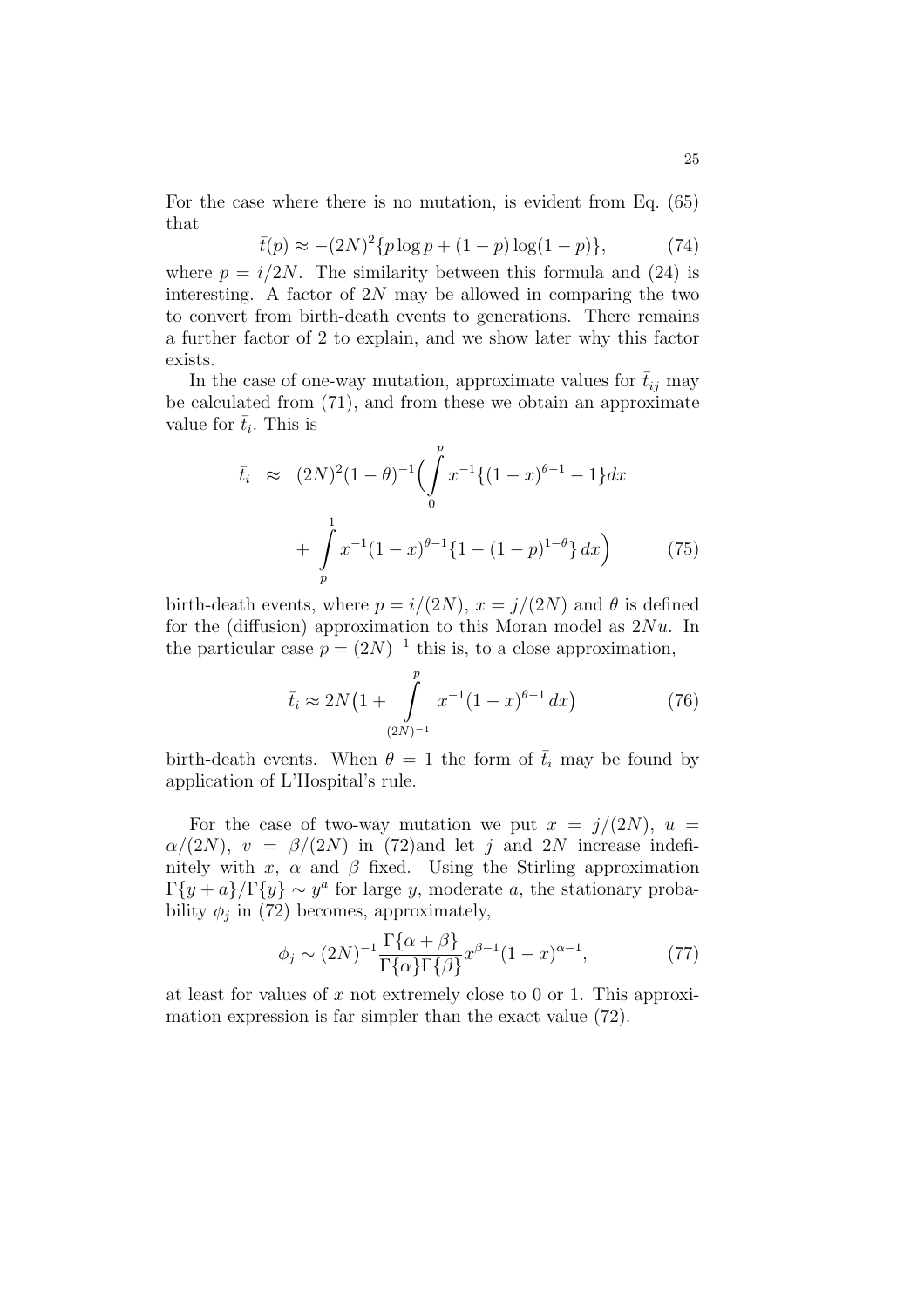# K-allele Models

The models considered so far can easily be extended to allow K different alleles at the locus in question, where  $K$  is an arbitrary positive integer. (For the ABO blood group system, for example,  $K = 3$ .) In this case the population configuration at any time can be described by a vector  $(X_1, X_2, \ldots, X_K)$ , where  $X_i$  is the number of genes of allelic type  $A_i$ . If we assume, as is usual, that  $X_1 + X_2 + \ldots + X_K = 2N$ , only  $K - 1$  elements in the above vector are independent. It is however convenient, for reasons of symmetry, to retain all elements in the vector. The most interesting cases of these models arise when there is no mutation and the K allele generalization of the Wright-Fisher, the Cannings or the Moran model determines the evolution of the population. In this case any allele  $A_i$  can be treated on its own, all other alleles being classed simply as non- $A_i$ , and much of the above theory can be applied. (On the other hand, one problem for which the above theory is inadequate is to find the mean time until loss of the first allele lost, the mean time until loss of the second allele lost, and so on. This is a more complex problem that we do not discuss.)

We consider in detail only the K-allele generalization of the model Wright–Fisher (6), namely

$$
\Pr\{Y_i \text{ genes of allele } A_i \text{ at time } t+1 \mid X_i \text{ genes of allele } i \text{ at time } t, \quad i = 1, 2, \dots, K\}
$$
\n
$$
= \frac{(2N)!}{Y_1!Y_2! \dots Y_K!} \psi_1^{Y_1} \psi_2^{Y_2} \dots \psi_K^{Y_K} \tag{78}
$$

where  $\psi_i = X_i/(2N)$ . In this case the model (78) is in effect a Cannings model and a straightforward generalization of the theory for the Cannings model given above can be applied.

The eigenvalues of the matrix defined by (78) are precisely the values in Eq. (52), where now  $\lambda_j$  has multiplicity  $(K+j-2)!/{(K-j+1)}$  $2!/\overline{j!}, (j = 2, 3, \ldots, 2N)$ . The eigenvalue  $\lambda_0 = 1$  has total multiplicity  $K$ . These eigenvalues have the interesting interpretation (Littler, (1975)) that

Pr{at least j allelic types remain present at time  $t$ } ~ const  $\lambda_j^t$ .

(79)

When mutation exists between all alleles there will exist a multidimensional stationary distribution of allelic numbers. The means,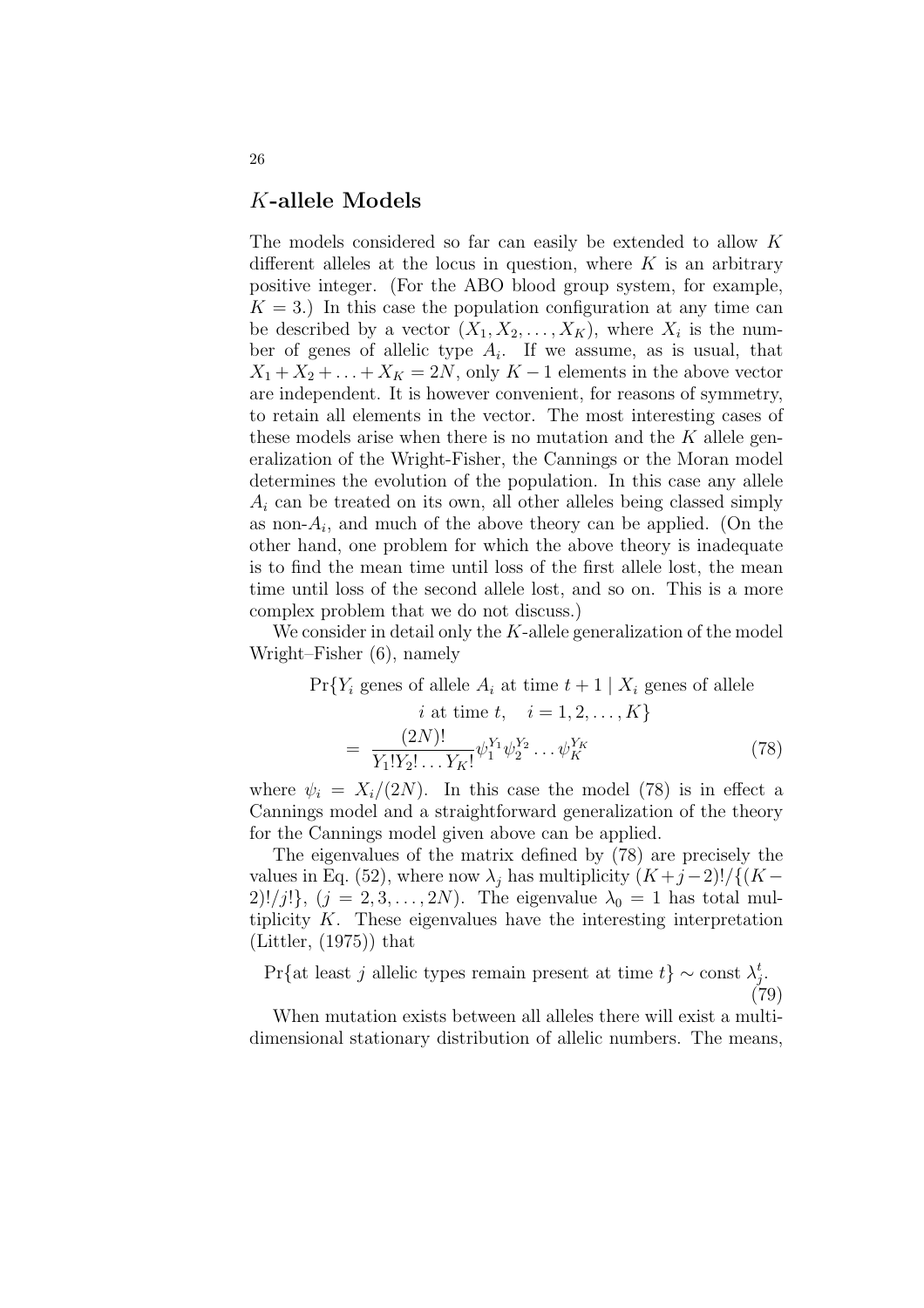variances and covariances in this distribution can be found by procedures analogous to those leading to (47) and (48). We consider in detail only the case where mutation is symmetric: here the probability that any gene mutates is assumed to be  $u$ , and given that a gene of allelic type  $A_i$  has mutated, the probability that the new mutant is of type  $A_j$  is  $(K-1)^{-1}$ ,  $(j \neq i)$ . By symmetry, the mean number of genes of allelic type  $A_i$  alleles in the stationary distribution must be  $2N/K$ . However, it sometimes occurs that this is not a likely value for the actual number of genes of any allelic type to arise, and we see this best by finding the probability  $F$  that two genes taken at random from the population are of the same allelic type. Generalizing the argument that led to (50) we find, ignoring terms of order  $u^2$ , that

$$
F = ((2N)^{-1} + {1 - (2N)^{-1}}F)(1 - 2u) + (1 - (2N)^{-1})(1 - F)(2u/(K - 1)).
$$

If we write  $\theta = 4Nu$ , this gives

$$
F \approx (K - 1 + \theta)/(K - 1 + K\theta). \tag{80}
$$

This expression agrees with that in (50) for  $K = 2$ . For large K,

$$
F \approx (1+\theta)^{-1},\tag{81}
$$

an expression we return to later.

These formulas demonstrates an important theme. In both formulas, if  $\theta$  is small, then  $F \approx 1$ . This implies that it is very likely that one or other allele appears with high frequency with the remaining alleles having negligible frequency, despite the fact that all alleles are selectively equivalent. The imbalance arises because of stochastic effects, and is quite different from that predicted by considering the mean allele frequencies only.

The eigenvalues of the matrix defined by the symmetric mutation model are the values (52) if  $\lambda_i$  is multiplied by  $\{1 - uK(K-1)^{-1}\}^i$ . The multiplicity of  $\lambda_i$  is  $(i+K-2)!/{i!(K-1)!}$ .

In view of the comments concerning the Cannings model made above it is plausible that Eqs. (80) and (81) hold with  $\theta$  defined by  $\theta = 4Nu/\sigma^2$ . There is also a K-allele Moran model which allows various exact formulae, but we do not consider this here.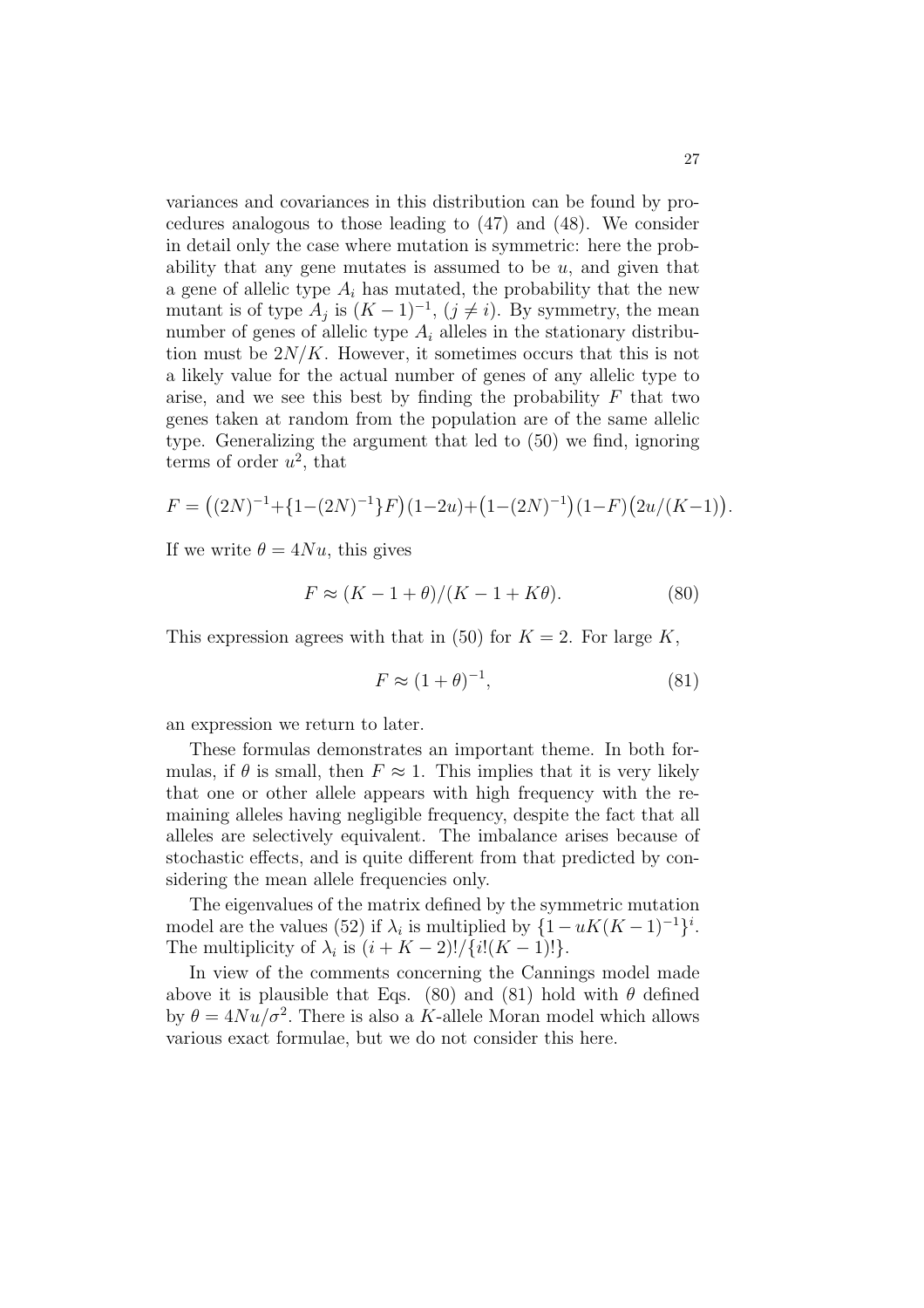# Infinitely Many Alleles Models

## Introduction

In this section we consider the "infinitely many alleles" versions of the Wright–Fisher, the Cannings and the Moran models. The discussion of the Wright–Fisher model is more extensive than that for the remaining models. This is not because it is more important than the other two, but arises for two reasons. The first is that calculations for this model are comparatively straightforward, and the second is that results for this model can be taken over almost directly for the Cannings model, with an appropriate change in the definition of the parameter  $\theta$  arising in all the formulas found. This definition is given below in the section on the Cannings infinitely many alleles model.

Results for the Wright–Fisher and the Cannings infinitely many alleles models are usually approximations. By contrast, the infinitely many alleles Moran model allows many exact calculations.

Mutation is intrinsic to all infinitely many alleles models, but the nature of the new mutants is different from anything assumed so far, the key difference being that all mutant genes are assumed to be of a new allelic type, not currently or previously seen in the population. This has several important implications that are discussed in detail below.

The infinitely many alleles model is central for the theory of molecular population genetics, for reasons discussed later.

## The Wright–Fisher Infinitely Many Alleles Model

The Wright–Fisher infinitely many alleles model follows the generic binomial sampling characteristic of all Wright–Fisher models. The nature of the mutation mechanism, discussed above, implies that if the mutation rate (always to new allelic types) is  $u$ , and if in generation t there are  $X_i$  genes of allelic type  $A_i$   $(i = 1, 2, 3, \ldots),$ then the probability that in generation  $t+1$  there will be  $Y_i$  genes of allelic type  $A_i$ , together with  $Y_0$  new mutant genes, all of different novel allelic types, is

$$
Prob{Y_0, Y_1, Y_2, \dots | X_1, X_2, \dots} = \frac{(2N)!}{\Pi Y_i!} \Pi \pi_i^{Y_i},
$$
 (82)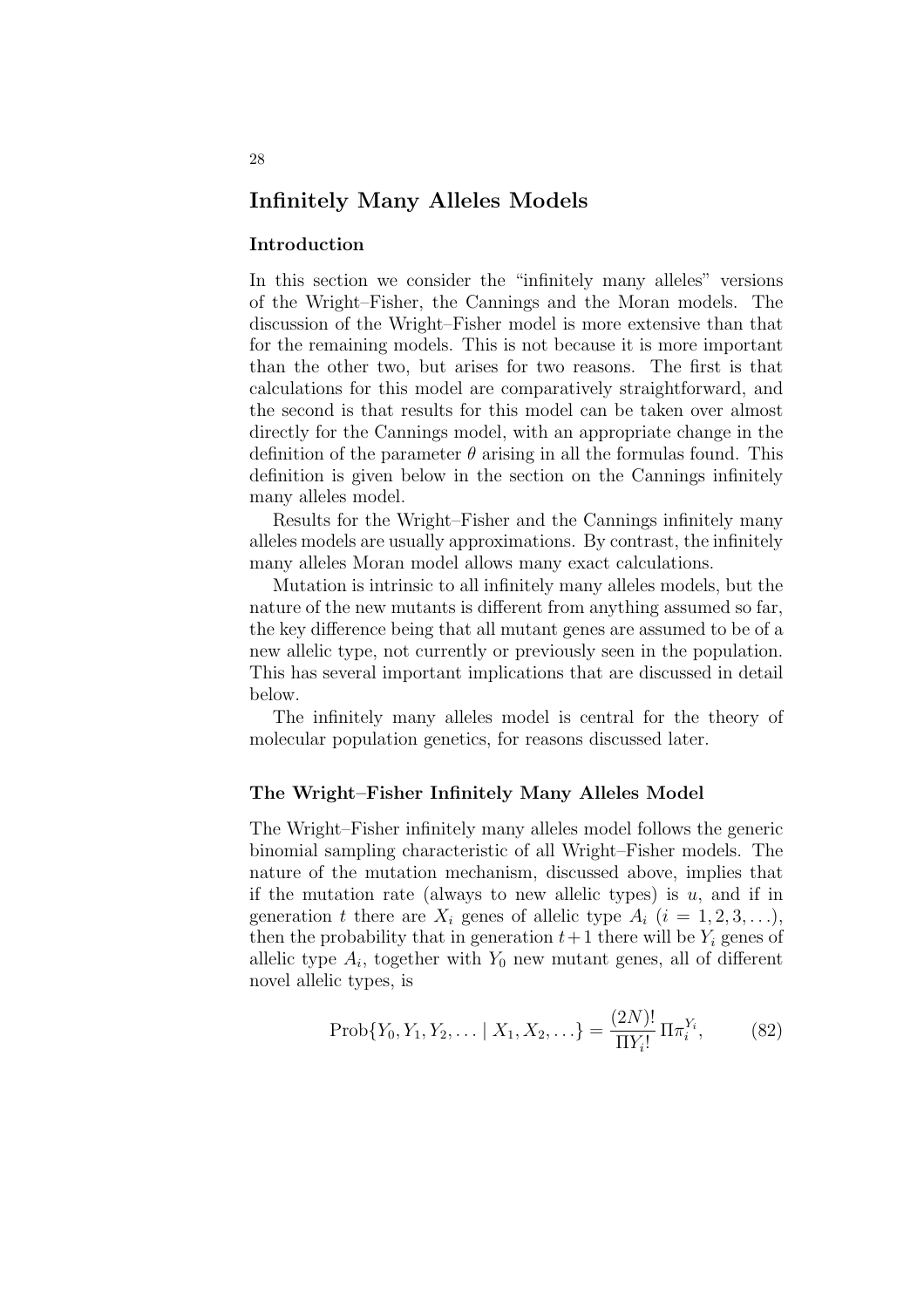where  $\pi_0 = u$  and  $\pi_i = X_i(1-u)/(2N), i = 1, 2, 3, \dots$ .

This model differs fundamentally from previous mutation models (which allow reverse mutation) in that since each allele will sooner or later be lost from the population, there can exist no nontrivial stationary distribution for the frequency of any allele. Nevertheless we are interested in stationary behavior, and it is thus important to consider what concepts of stationarity exist for this model. To do this we consider delabeled configurations of the form  $\{a, b, c, \ldots\}$ , where such a configuration implies that there exist  $a$  genes of one allelic type, b genes of another allelic type, and so on. The specific allelic types involved are not of interest. The possible configurations can be written down as  $\{2N\}, \{2N-1, 1\}, \{2N-2, 2\},\$  $\{2N-2, 1, 1\}, \ldots, \{1, 1, 1, \ldots\}$  in dictionary order: The number of such configurations is  $p(2N)$ , the number of partitions of 2N into positive integers. For small values of N values of  $p(2N)$  are given by Abramowitz and Stegun (1965, Table 24.5), who also provide asymptotic values for large  $N$ . It is clear that  $(82)$  implies certain transition probabilities from one configuration to another. Although these probabilities are extremely complex and the Markov chain of configurations has an extremely large number of states, nevertheless standard theory shows that there exists a stationary distribution of configurations, some of the characteristics of which we now explore.

We consider first the probability that two genes drawn at random are of the same allelic type. For this to occur neither gene can be a mutant and, further, both must be descended from the same parent gene (probability  $(2N)^{-1}$ ) or different parent genes which were of the same allelic type. Writing  $F_2^{(t)}$  $e^{i(t)}$  for the desired probability in generation  $t$ , we get

$$
F_2^{(t+1)} = (1-u)^2((2N)^{-1} + \{1-(2N)^{-1}\}F_2^{(t)}).
$$
 (83)

At equilibrium,  $F_2^{(t+1)} = F_2^{(t)} = F_2$  and thus

$$
F_2 = \{1 - 2N + 2N(1 - u)^{-2}\}^{-1} \approx (1 + \theta)^{-1},\tag{84}
$$

where, as as is standard for Wright–Fisher models,  $\theta = 4Nu$ . This is identical to the limiting  $(K \to \infty)$  value in (81). In view of the fact that there is no concept of the stationary distribution for the frequency of any allele in the infinitely many alleles case, this fact is perhaps surprising.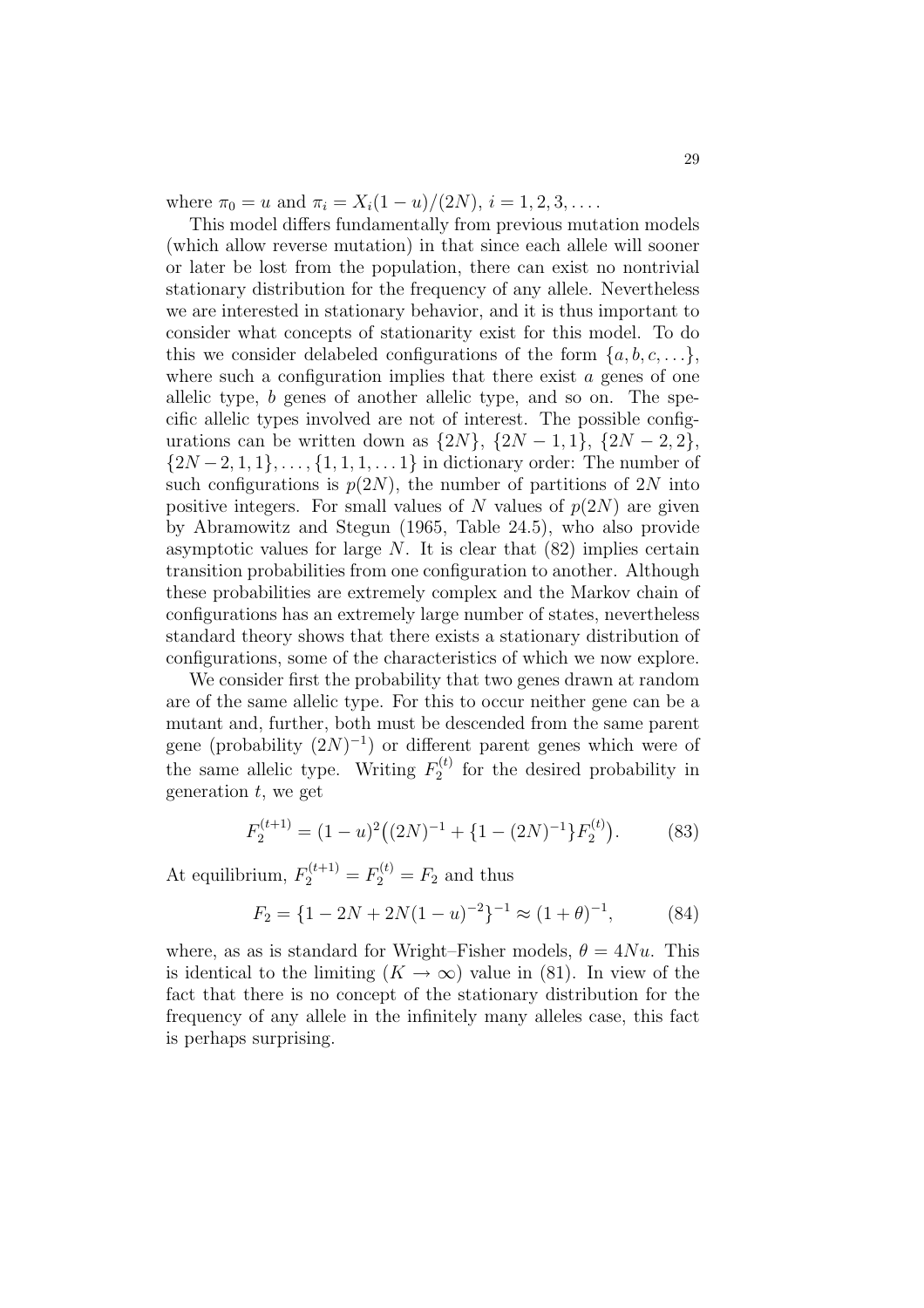Consider next the probability  $F_3^{(t+1)}$  $t_3^{(t+1)}$  that three genes drawn at random in generation  $t + 1$  are of the same allelic type. These three genes will all be descendants of the same gene in generation  $t$ ,  $(\text{probability } (2N)^{-2}), \text{ of two genes } (\text{probability } (2N-1)((2N)^{-2}))$ or of three different genes (probability  $(2N-1)(2N-2)((2N)^{-2})$ ). Further, none of the genes can be a mutant, and it follows that

$$
F_3^{(t+1)} = (1-u)^3 (2N)^{-2} \left(1 + 3(2N-1)F_2^{(t)} + (2n-1)(2N-2)F_3^{(t)}\right).
$$
\n(85)

At equilibrium  $F_3^{(t+1)} = F_3^{(t)} = F_3$ , and rearrangement in (85) yields

$$
F_3 \approx 2(2+\theta)^{-1} F_2 \approx 2!/[(1+\theta)(2+\theta)].
$$
 (86)

Continuing in this way we find

$$
F_i^{(t+1)} = (1-u)^i [(2N-1)(2N-2)\cdots(2N-i+1)(2N)^{1-i} F_i^{(t)} + \text{terms in } F_{i-1}^{(t)}, \ldots, F_2^{(t)}]
$$
(87)

and that for small values of  $i$ ,

$$
F_i \approx (i-1)!/[(1+\theta)(2+\theta)\cdots(i-1+\theta)].
$$
 (88)

We can also interpret  $F_i$  as the probability that a sample of i genes contains only one allelic type, or, in other words, that the sample configuration is  $\{i\}$ . This conclusion may be used to find the probability of the sample configuration  $\{i-1, 1\}$ . The probability that in a sample of i genes, the first  $i - 1$  genes are of one allelic type while the last gene is of a new allele type is  $F_{i-1} - F_i$ . The probability we require is, for  $i \geq 3$ , just i times this, or

$$
Prob{i-1, 1} = i{F_{i-1} - F_i} \approx i(i-2)! \theta / [(1+\theta)(2+\theta) \cdots (i-1+\theta)].
$$
\n(89)

For  $i = 2$  the required probability is

$$
Prob{1,1} \approx \theta/(1+\theta). \tag{90}
$$

The probabilities of other configurations can built up in a similar way. We illustrate this by considering the probability  $F_{2,2}^{(t+1)}$  $t_{2,2}^{(t+1)}$  that, of four genes drawn at random in generation  $t+1$ , two are of one allelic type and two of another. Clearly none of the genes can be a mutant, and furthermore they will be descended from four different parent genes of configuration  $\{2, 2\}$ , from three different parent genes of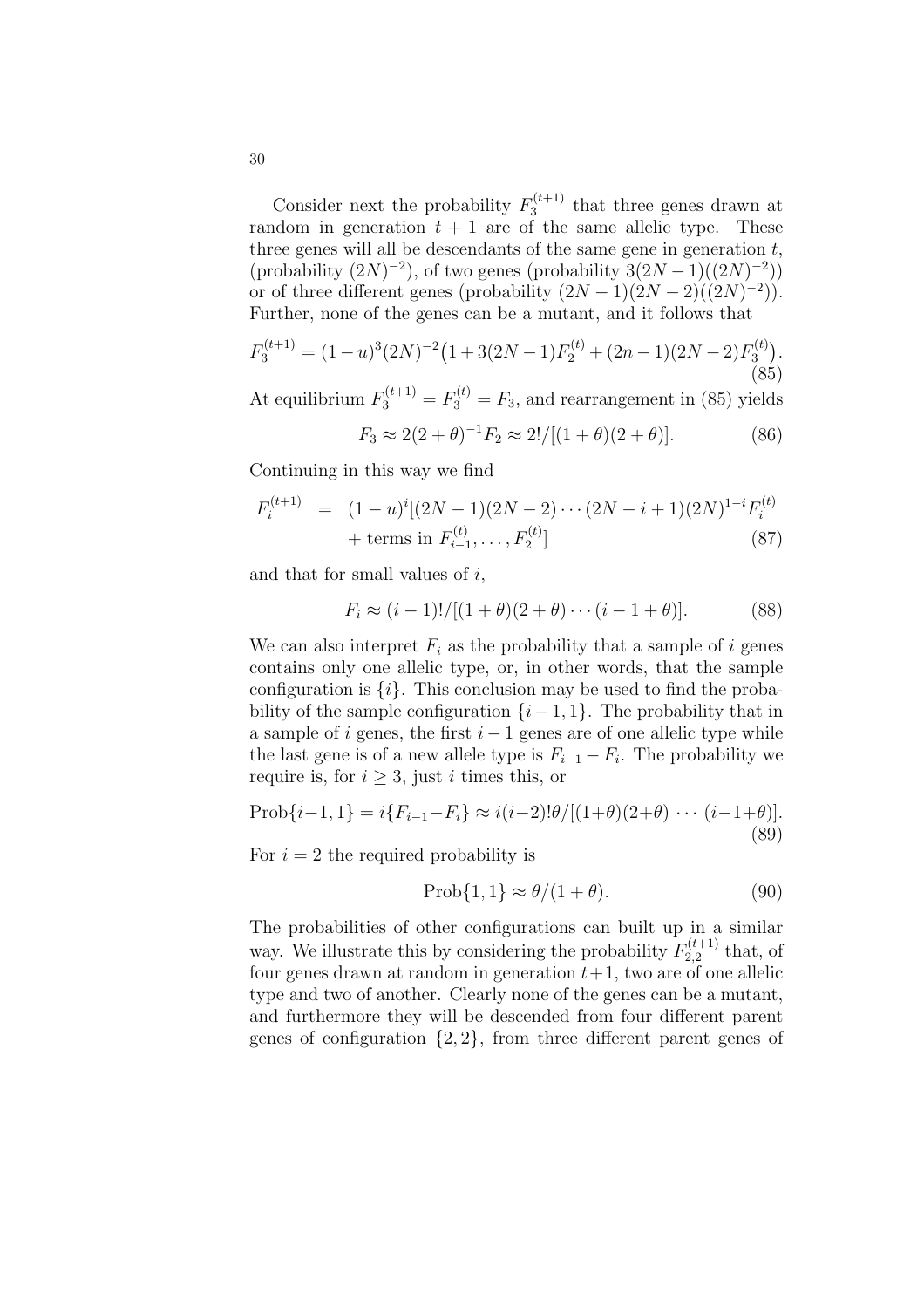configuration  $\{2, 1\}$ , the singleton being transmitted twice, or from two different parent genes, both transmitted twice. Considering the probabilities of the various events, we find

$$
F_{2,2}^{(t+1)} = (1-u)^{4} (2N)^{-3} ((2N-1)(2N-2)(2N-3)F_{2,2}^{(t)} + 2(2N-1)(2N-2)F_{2,1}^{(t)} + 3(2N-1)F_{1,1}^{(t)}). \tag{91}
$$

Retaining only higher-order terms and letting  $t \to \infty$ , we obtain

$$
F_{2,2} \approx (3+\theta)^{-1} F_{2,1} = 3\theta / ((1+\theta)(2+\theta)(3+\theta)).
$$
 (92)

Continuing in this way we find an approximating partition probability formula for a sample of  $n$  of genes, where is is assumed that  $n \ll N$ . This formula can be presented in various ways. Perhaps the most useful formula arises if we define  $\mathbf{A} = (A_1, A_2, \dots, A_n)$  as the vector of the (random) numbers of allelic types each of which is represented by exactly  $j$  genes in the sample. With this definition,

$$
\text{Prob}(\mathbf{A} = \mathbf{a}) = \frac{n! \, \theta^{\sum a_j}}{1^{a_1} 2^{a_2} \, \cdots \, n^{a_n} \, a_1! \, a_2! \, \cdots \, a_n! \, S_n(\theta)} \,. \tag{93}
$$

In this expression,  $\mathbf{a} = (a_1, a_2, \dots, a_n)$  and  $S_n(\theta)$  is defined by

 $S_n(\theta) = \theta(\theta + 1)(\theta + 2) \cdots (\theta + n - 1)$ 

. The expression (93) was derived by Ewens (1972) and Karlin and . The expression (93) was derived by Ewens (1972) and Karlin and McGregor (1972). It is necessary that  $\sum jA_j = \sum j a_j = n$ , and McGregor (1972). It is necessary that  $\sum_j A_j = \sum_j a_j = n$ , and<br>it is convenient to denote  $\sum_j A_j$ , the (random) number of different It is convenient to denote  $\sum A_j$ , the (random) number of different allelic types seen in the sample, by K, and  $\sum_j a_j$ , the corresponding observed number in a given sample, by  $k$ .

By suitable summation in (93) the probability distribution of the random variable  $K$  may be found as

$$
Prob (K = k) = |S_n^k| \theta^k / S_n(\theta), \qquad (94)
$$

where  $|S_n^k|$  is the coefficient of  $\theta^k$  in  $S_n(\theta)$ . Thus  $|S_n^k|$  is the absolute value of a Stirling number of the first kind. From (94), the mean of  $K$  is

$$
E(K) = \frac{\theta}{\theta} + \frac{\theta}{\theta + 1} + \frac{\theta}{\theta + 2} + \dots + \frac{\theta}{\theta + n - 1},
$$
 (95)

the variance of  $K$  is

$$
var(K) = \theta \sum_{j=1}^{n-1} \frac{j}{(\theta + j)^2},
$$
\n(96)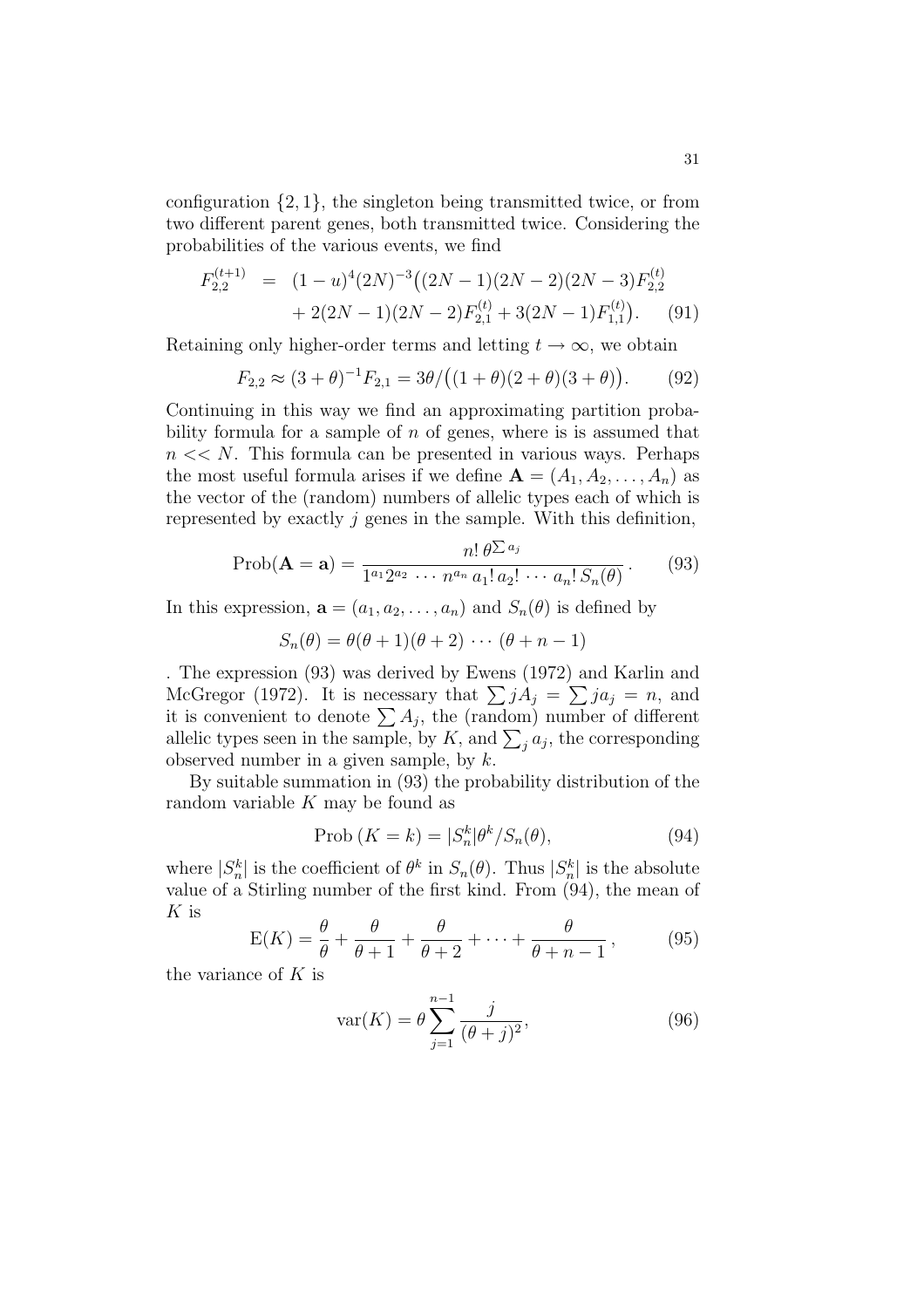and the probability that  $K = 1$  is

$$
\frac{(n-1)!}{(\theta+1)(\theta+2)\cdots(\theta+n-1)}.\tag{97}
$$

A formula equivalent to (93) is the following. Suppose that in the sample we observe k different allelic types. We label these in some arbitrary order as types  $1, 2, \ldots, k$ . Then the probability that  $K = k$  and also that with the types labelling in the manner chosen, there are  $n_1, n_2, \ldots, n_k$  genes respectively observed in the sample of these various types, is

$$
\frac{n!\theta^k}{k!n_1n_2\cdots n_kS_n(\theta)}\,. \tag{98}
$$

We now turn to eigenvalue calculations.Equation (83) can be rewritten in the form

$$
F_2^{(t+1)} - F_2^{(\infty)} = (1-u)^2 \{1 - (2N)^{-1}\} \{F_2^{(t)} - F_2^{(\infty)}\},\tag{99}
$$

and this implies that  $(1 - u)^2 \{1 - (2N)^{-1}\}\$ is an eigenvalue of the Markov chain configuration process discussed above. A similar argument using  $(85)$  shows that a second eigenvalue is  $(1 (u)^3\{1-(2N)^{-1}\}\{1-2(2N)^{-1}\}\$ . Equations (87) and (91) suggest that  $(1-u)^4\{1-(2N)^{-1}\}\{1-2(2N)^{-1}\}\{1-3(2N)^{-1}\}\$ is an eigenvalue of multiplicity 2. It is found more generally that

$$
\lambda_i = (1 - u)^i \{ 1 - (2N)^{-1} \} \{ 1 - 2(2N)^{-1} \} \cdots \{ 1 - (i - 1)(2N)^{-1} \}
$$
\n(100)

is an eigenvalue of the configuration process matrix and that its multiplicity is  $p(i) - p(i - 1)$ , where  $p(i)$  is the partition number given above. This provides a complete listing of all the eigenvalues.

We consider next the mean number of alleles existing in the population at any time. Any specific allele  $A_m$  will be introduced into the population with frequency  $(2N)^{-1}$ , and after a random number of generations will leave it, never to return. The frequency of  $A_m$  is a Markovian random variable with transition matrix given in (36), with  $\psi_i$  defined immediately below (36). There will exist a mean time  $E(T)$ , measured in generations, that  $A_m$  remains in the population. The mean number of new alleles to be formed each generation is  $2Nu$ , and the mean number to be lost each generation through mutation and random drift is  $E(K)/E(T)$ , where  $E(K)$  is

32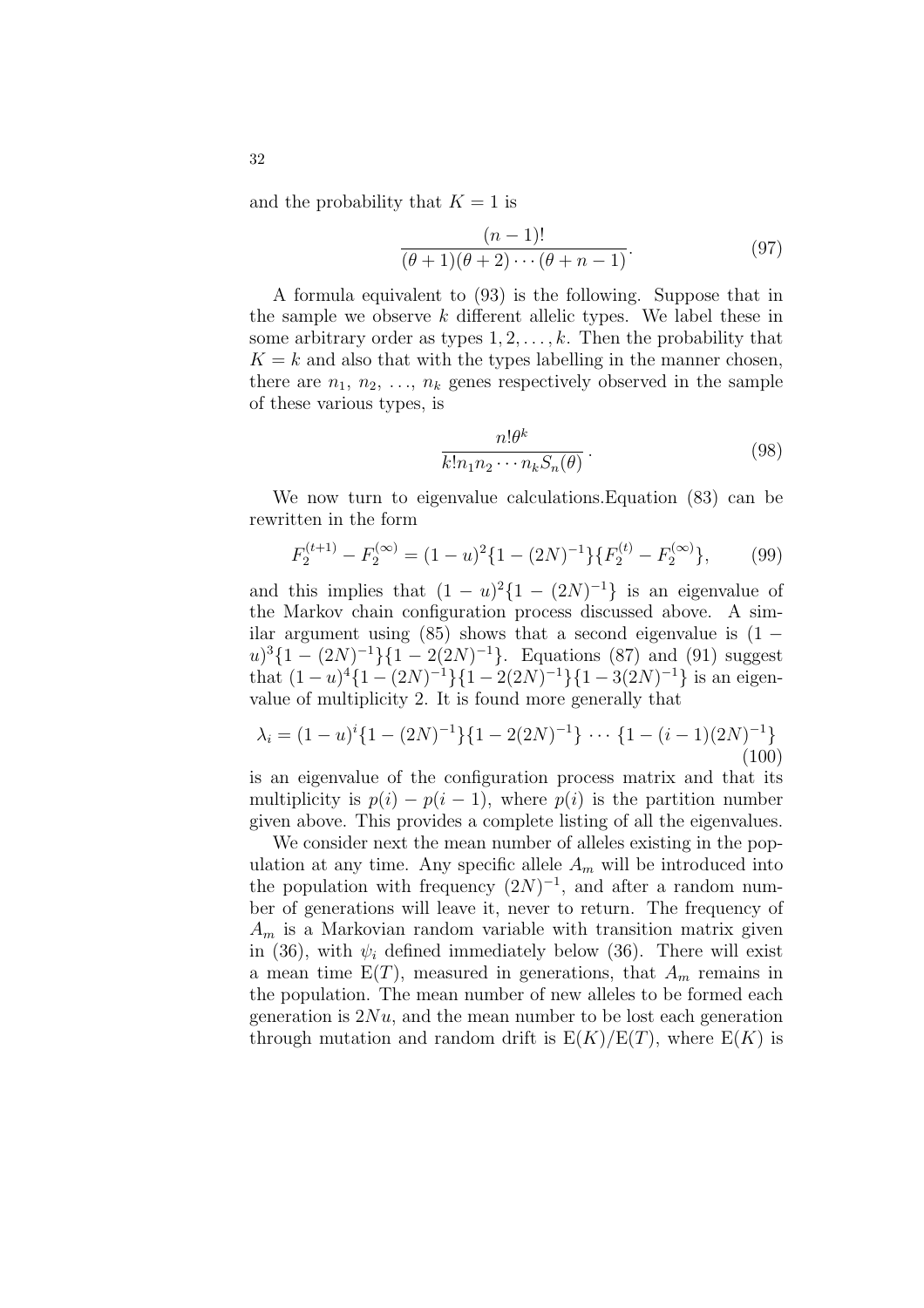the mean number of alleles existing in each generation. It follows, by balancing the number of alleles gained each generation with the number lost, that at stationarity,

$$
E(K) = 2NuE(T). \tag{101}
$$

An approximation to  $E(T)$  is found by putting  $p = (2N)^{-1}$  in (39). This gives, to a close approximation,

$$
E(K) \approx \theta + \int_{(2N)^{-1}}^{1} \theta x^{-1} (1-x)^{\theta-1} dx.
$$
 (102)

A more detailed approximation is possible. If  $E(K(x_1, x_2))$  is the mean number of alleles present in the population with frequency in any interval  $(x_1, x_2)$   $((2N)^{-1} \le x_1 < x_2 \le 1)$ , then

$$
E(K(x_1, x_2)) \approx \int_{x_1}^{x_2} \theta x^{-1} (1 - x)^{\theta - 1} dx.
$$
 (103)

This equation can be used to confirm (95). An allele whose population frequency is x is observed in a sample of size n with probability  $1 - (1 - x)^n$ . From this and (103) it follows that the mean number of different alleles observed in a sample of size  $n$  is approximately

$$
\int_{0}^{1} \{1 - (1 - x)^{n}\} \theta x^{-1} (1 - x)^{\theta - 1} dx, \tag{104}
$$

and the value of this expression is equal to that given in (95). The function

$$
\phi(x) = \theta x^{-1} (1 - x)^{\theta - 1} \tag{105}
$$

is called the "frequency spectrum"of the process considered, and will be discussed in detail by Dr Griffiths. Ignoring small-order terms, it has the (equivalent) interpretations that the mean number of alleles in the population whose frequency is in  $(x, x+\delta x)$ , and also the probability that there exists an allele in the population whose frequency is in this range, is, for small  $\delta x$ , equal to  $\theta x^{-1}(1-x)^{\theta-1}\delta x$ .

The frequency spectrum can be used to arrive at further results reached more laboriously by discrete distribution methods. Thus,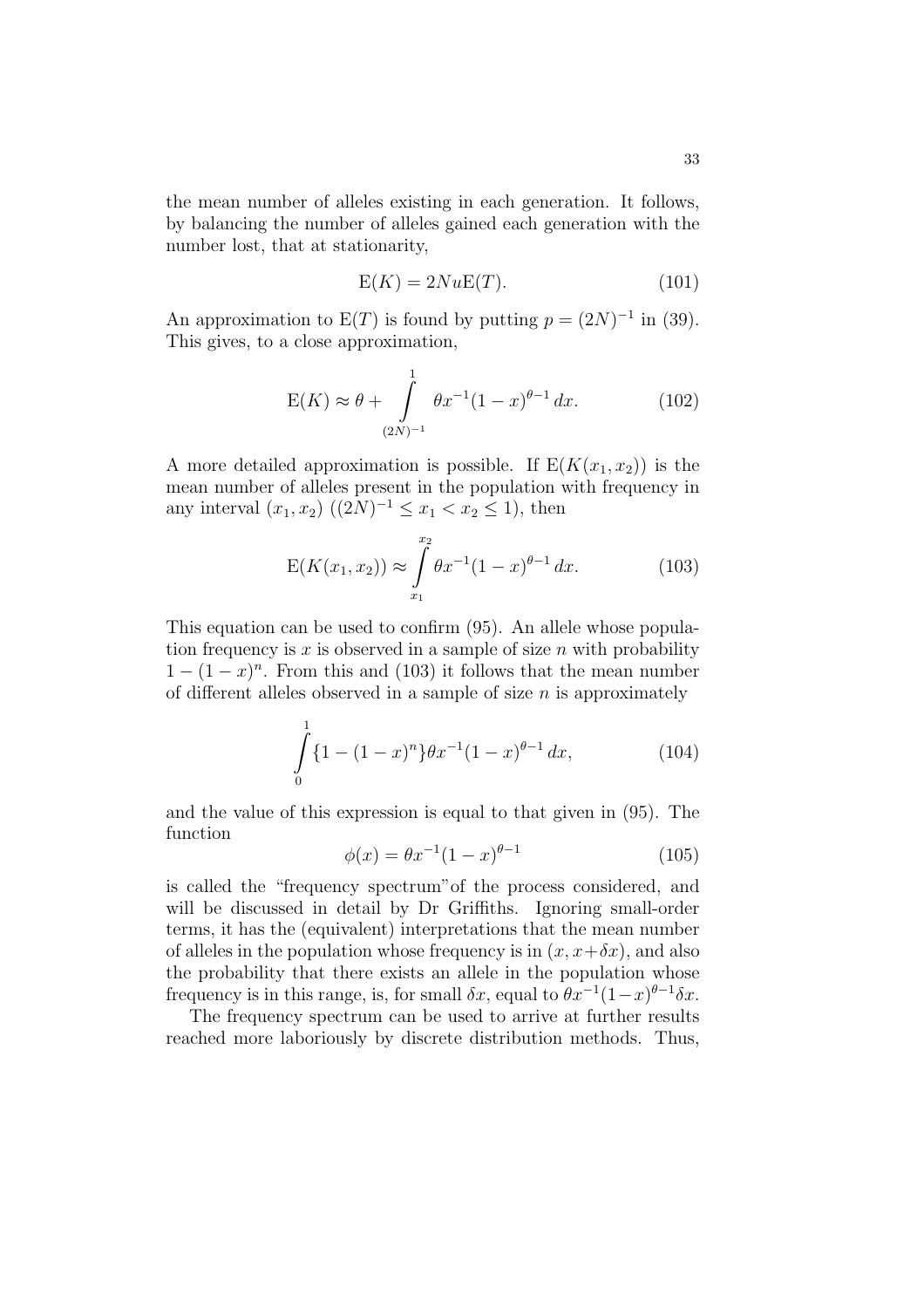for example,

Prob{only one allele observed in a sample of  $n$  genes}

$$
\approx \theta \int_{0}^{1} x^{n} \{x^{-1}(1-x)^{\theta-1}\} dx
$$
  
=  $(n-1)!/((1+\theta)(2+\theta)\cdots(n-1+\theta))$ 

and this agrees with the expression in (88) with the notational change of  $n$  to  $i$ . More complex formulas such as  $(93)$  can be rederived using multivariate frequency spectra, but we do not pursue the details.

The form of the frequency spectrum also shows that when  $\theta$  is small, the most likely situation to arise at any time is that where one allele has a high frequency and the remaining alleles are all at a low frequency. This occurs for two reasons. The first of these is historical: Different alleles enter the population an different times, and an "older" allele has had more time to reach a high frequency than a "younger" allele. Second, imbalances in allelic frequencies arise through stochastic fluctuations, as in the K-allele model as discussed below (81). This imbalance agrees qualitatively with that found surrounding  $(81)$  for the K-allele model.

A final result obtained from the frequency spectrum is the following. Practical population geneticists have long been interested in the degree of genetic variation present in a population. In practice there will almost always be some variation, so that in practice what is meant is "non-trivial variation", or "non-trivial polymorphism." The classic definition of such a polymorphism, given by Harris (1980, p. 331), is that a locus is polymorphic if the population frequency of the most frequent allele in the population of interest is no more than 0.99. Thus in this sense a population is not polymorphic if the frequency of any allele exceeds 0.99. From the frequency spectrum,

34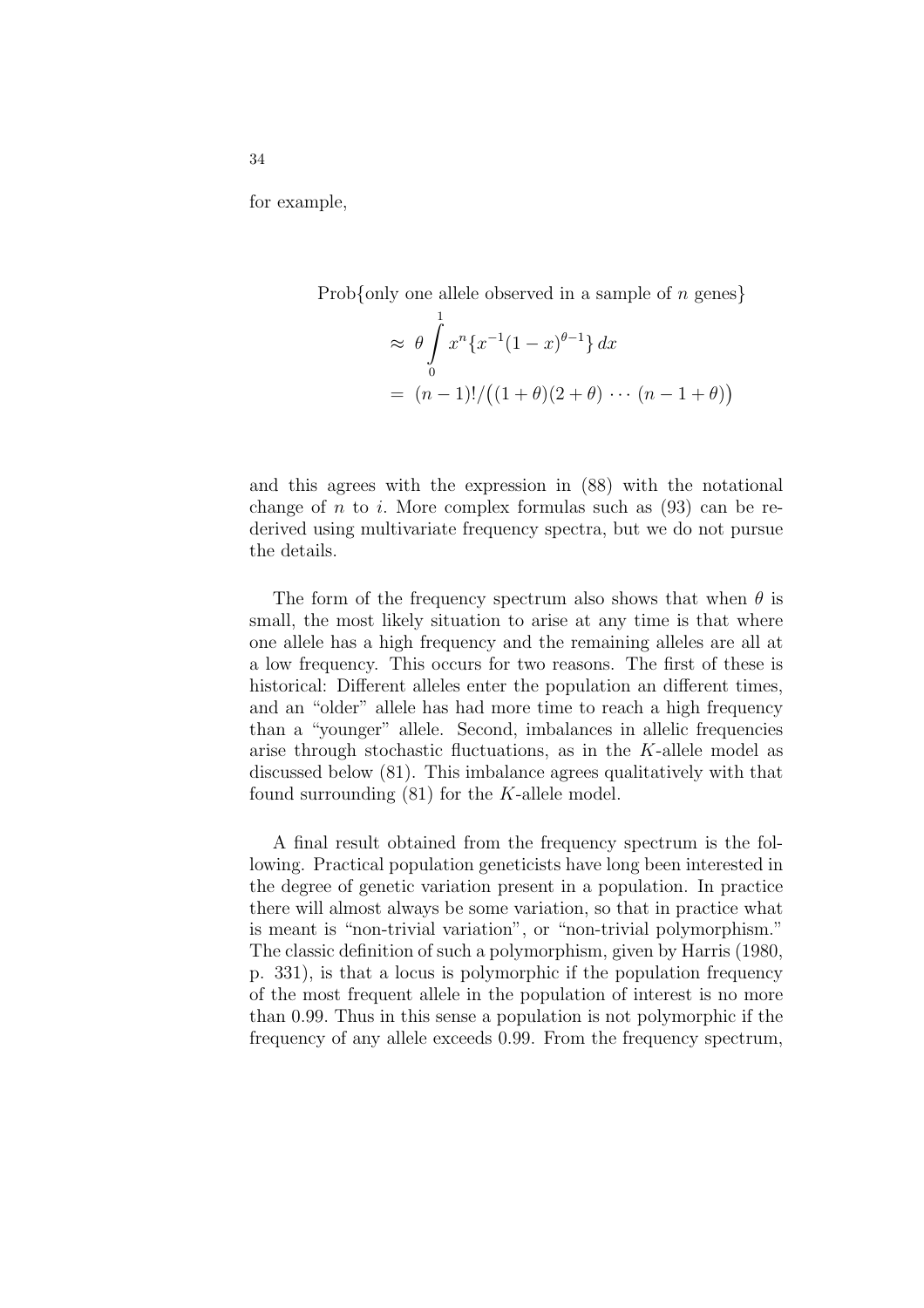the probability of polymorphism is

$$
1 - \theta \int_{0.99}^{1} x^{-1} (1 - x)^{\theta - 1} dx
$$
 (106)  
\n
$$
\approx 1 - \theta \int_{0.99}^{1} (1 - x)^{\theta - 1} dx
$$
  
\n= 1 - (0.01)<sup>\theta</sup>.

For  $\theta = 0.1$ , for example, this probability is only about 0.37. However, for larger values of  $\theta$ , for example for  $\theta > 1$ , this probability exceeds 0.99.

Several results for the infinitely many alleles model can be obtained directly from two-allele theory. For example, we may wish to find the mean number of generations until all alleles currently existing in the population have been replaced by new alleles, not currently existing in the population. This may be found from twoallele theory by identifying all currently existing alleles with the allele  $A_1$ , initially having current frequency  $p = 1$  in the population, and seeking the mean number of generations until loss of this allele. This expression is given in (43), or more accurately in (44).

Although the theory is by no means clear, it is plausible that to a first approximation, all the results given in this section continue to apply in more complicated Wright–Fisher models, involving perhaps two sexes or geographical structure, if the parameter  $\theta$  is defined as

$$
\theta = 4N_e u,\tag{107}
$$

where  $N_e$  is one or other version of the effective population size (a concept that is discussed later).

## The Cannings Infinitely Many Alleles Model

The reproductive mechanism in the nonoverlapping generations Cannings infinitely many alleles model follows that of the general principles of the Cannings two-allele model. That is, the model allows any reproductive scheme consistent with the exchangeability and symmetry properties of the two-allele model. The mean number of offspring genes from any "parental" gene is 1, and the variance of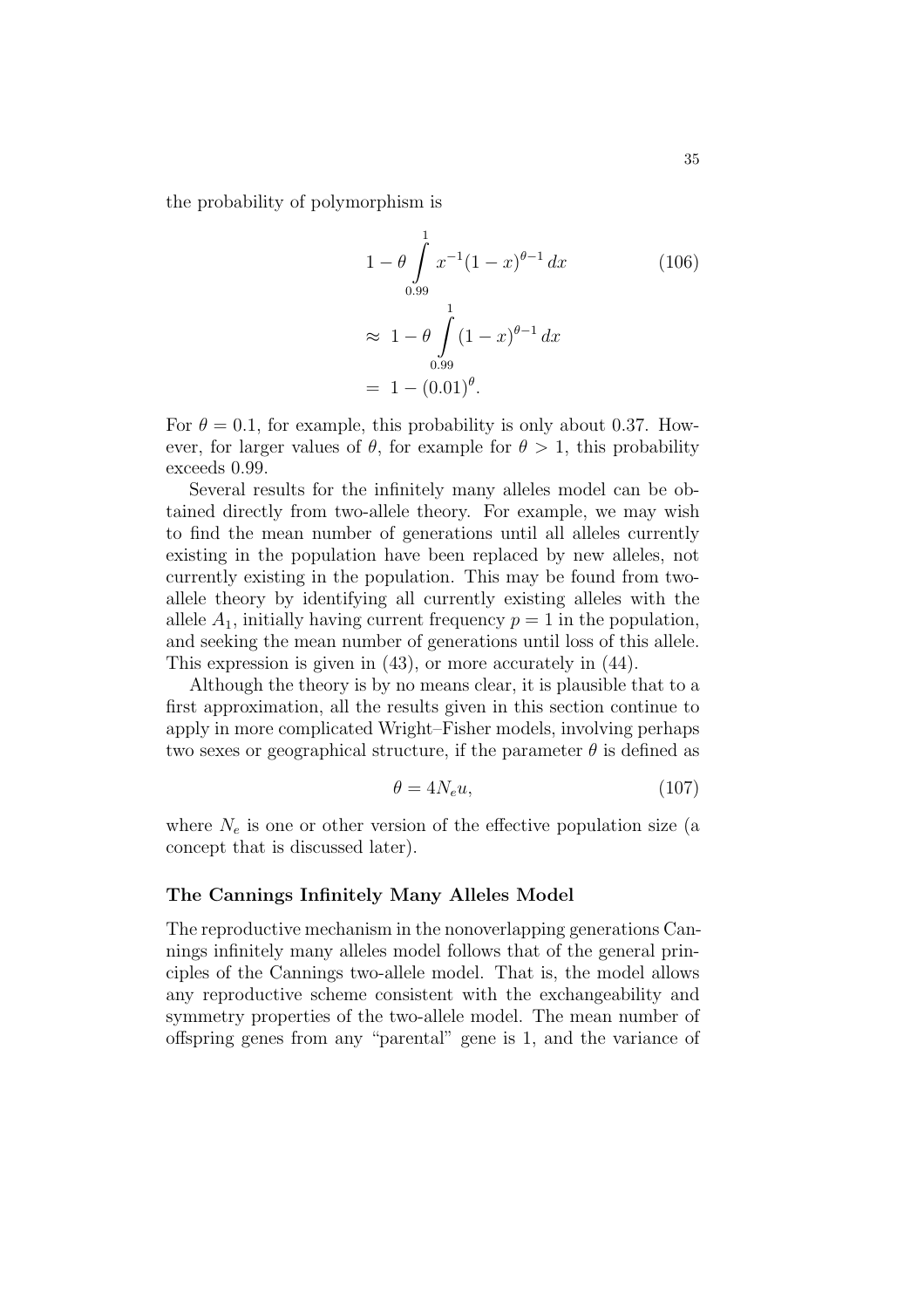the number of offspring genes is  $\sigma^2$ , necessarily the same for each parental gene. The mutation assumptions are as described above, in particular that all mutant offspring genes are assumed to be of novel allelic types.

Many of the results of the Wright–Fisher infinitely many alleles model apply for the Cannings model, at least to a close approximation, provided that the parameter  $\theta$ , arising in many formulas associated with the Wright-Fisher model, is replaced **throughout by**  $\theta/\sigma^2$ . Therefore we do not explore the Cannings model further, and instead use Wright–Fisher formulae, with this change of definition of  $\theta$ , to apply for the Cannings model.

#### The Moran Infinitely Many Alleles Model

The Moran infinitely many alleles model is the natural extension to the infinitely many alleles case of the Moran two alleles model. Haploid individuals, which we may identify with genes, are created and lost through a birth and death process, as in the two-alleles case, with the standard the infinitely many alleles model assumptions that an offspring gene is a mutant with probability  $u$  and that any new mutant is of an entirely novel allelic type.

The stochastic behavior of the frequency of any allelic type in the population is then governed by (71), implying (as for the Wright-Fisher and Cannings models) that there can be no concept of stationarity of the frequency of any nominated allelic type. On the other hand there will exist a concept of the stationary distribution of allelic configurations. The possible configurations of the process are the same as those for those models, but for the Moran model an exact population probability can be given for each configuration. Suppose that  $\beta_i$   $(j = 1, 2, \ldots, 2N)$  is the number of allelic types with exactly  $j$  representative genes in the population, so that  $j\beta_j = 2N$ . The quantity  $\beta_j$  is the population analogue of the sample number  $\alpha_j$  in (93). The exact stationary distribution of the population configuration process is

$$
\text{Prob}(\beta_1, \beta_2, \dots, \beta_{2N}) = \frac{(2N)! \ \theta^{\sum \beta_j}}{1^{\beta_1} 2^{\beta_2} \cdots (2N)^{\beta_{2N}} \beta_1! \beta_2! \cdots \beta_{2N}! \ S_{2N}(\theta)}.
$$
\n(108)

Here  $S_i(\cdot)$  is defined below (93) and  $\theta$  is defined for this model by

$$
\theta = 2Nu/(1-u). \tag{109}
$$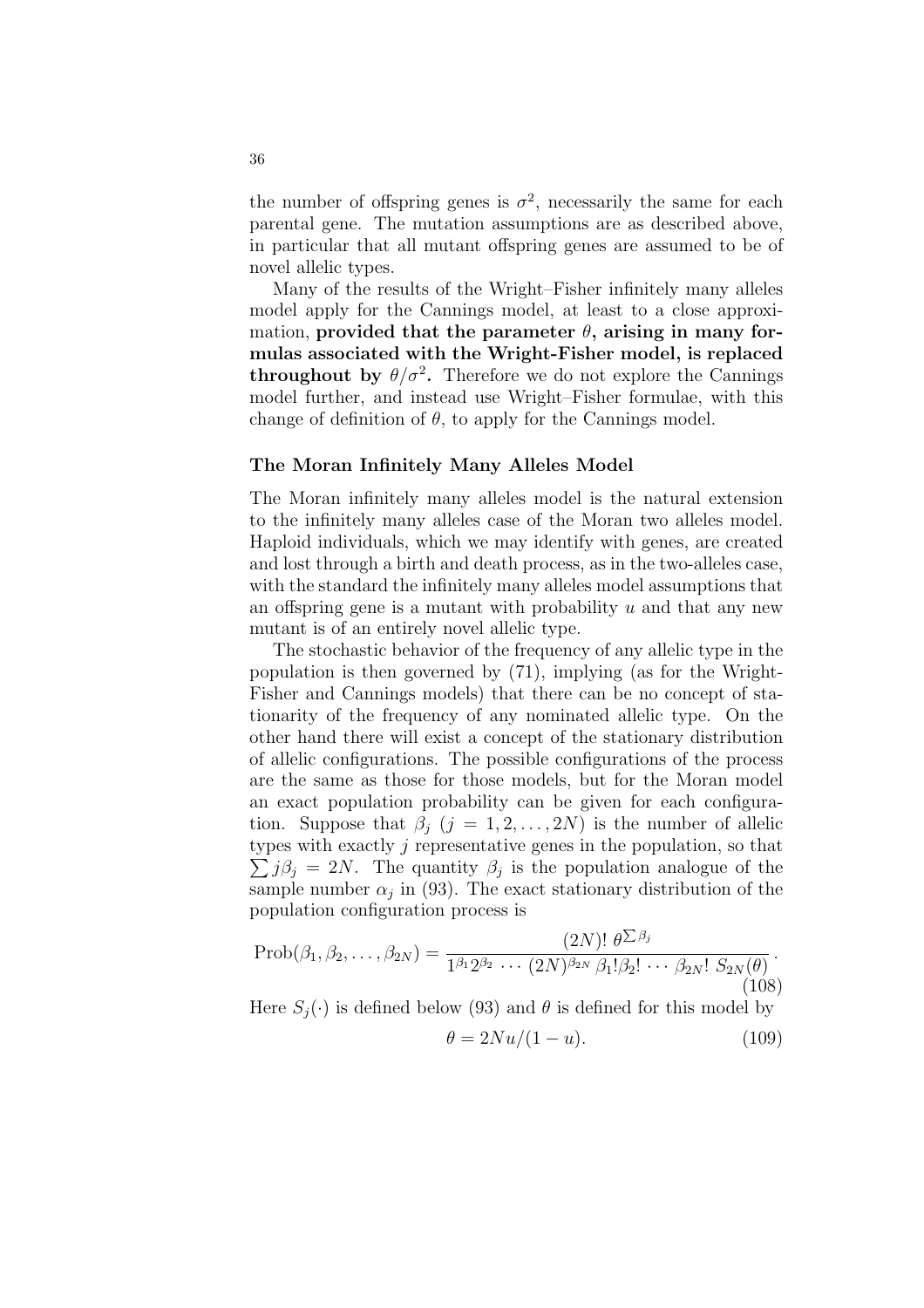This is a different definition of  $\theta$  than that applying for the Wright–Fisher model, and is always to be used as the definition of  $\theta$  when referring to the Moran model.

The expression (108) is of exactly the same form as (93), with n replaced by 2N and  $\alpha_j$  by  $\beta_j$ . Thus several of the calculations arising from (93) are exact for the Moran population process. For example, the distribution of the number  $K_{2N}$  of allelic types in the population is given exactly by  $(94)$ , with n replaced by 2N. Thus, immediately from (94), the probability that  $K_{2N} = 1$  is, exactly,

$$
\frac{(2N-1)!}{(1+\theta)(2+\theta)\cdots(2N-1+\theta)}.
$$
\n(110)

The mean of  $K_{2N}$  is given by (95), with n replaced by 2N and  $\theta$ defined by (109), and the variance  $K_{2N}$  is

$$
var(K_{2N}) = \theta \sum_{j=1}^{2N-1} \frac{j}{(\theta+j)^2}.
$$
 (111)

An exact expression is available for the Moran model (discrete) frequency spectrum, for which (105) gives the approximate Wright– Fisher model formula. To find this we consider first the "two-allele" model (71). In the infinitely many alleles case we think of  $A_1$  as a new arisen allele formed by mutation and  $A_2$  as all other alleles. Standard theory can be used to find the mean number  $\mu(T)$  of birth and death events before the certain loss of  $A_1$  from the population. This is !<br>}

$$
\mu(T) = (2N + \theta) \sum_{j=1}^{2N} j^{-1} \left( {2N \choose j} {2N + \theta - 1 \choose j}^{-1} \right), \quad (112)
$$

The form of ergodic argument that led to (102) shows that at stationarity, the mean of the number  $K_{2N}$  of different allelic types represented in the population is  $u\mu(T)$ , which is

$$
\theta \sum_{j=1}^{2N} j^{-1} \left( \binom{2N}{j} \binom{2N+\theta-1}{j}^{-1} \right), \tag{113}
$$

where here and throughout we use the standard gamma function definition

$$
\binom{M}{m} = \frac{\Gamma(M+1)}{m!\Gamma(M-m+1)} = \frac{M(M-1)\cdots(M-m+1)}{m!}
$$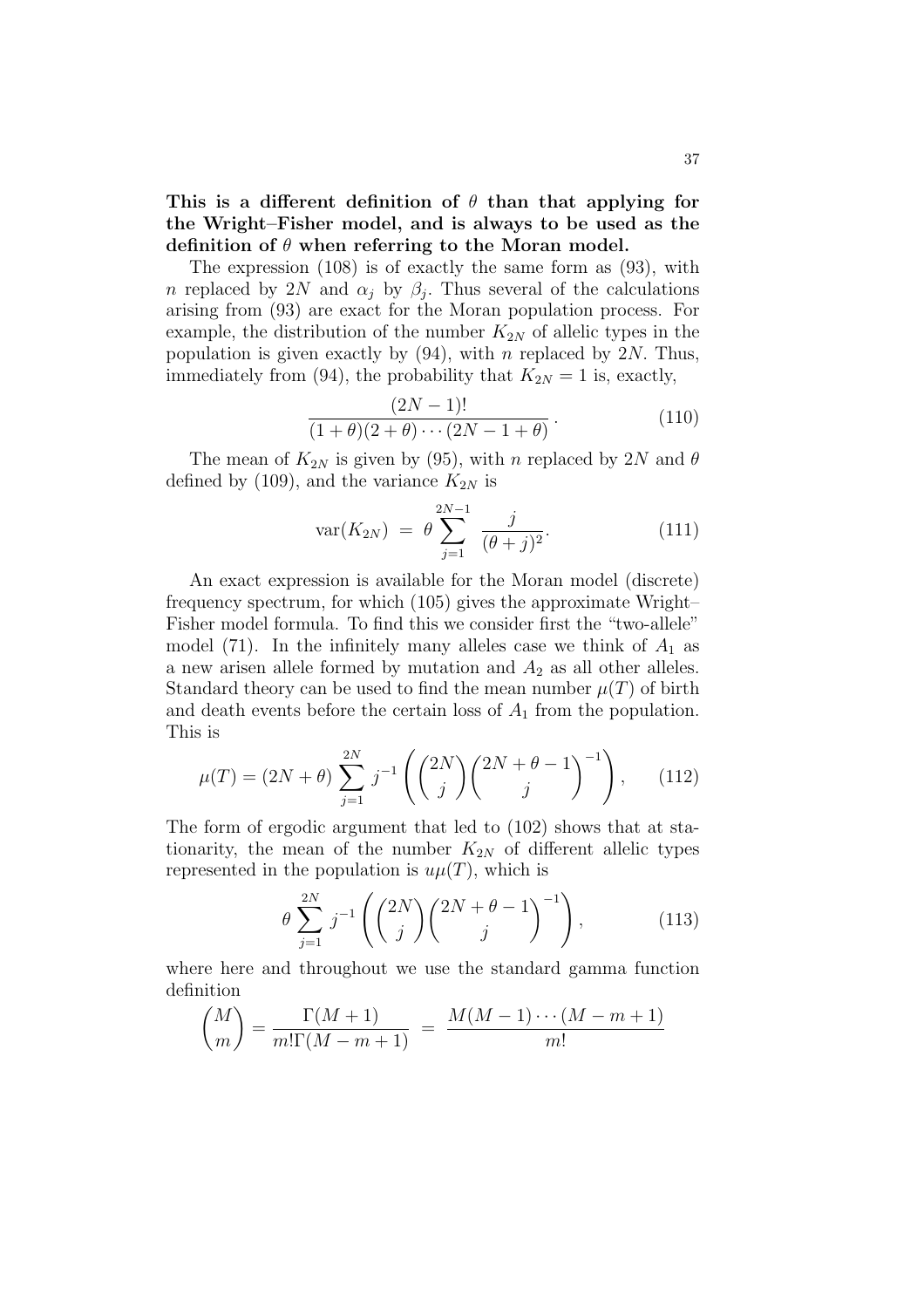for non-integer M. The expression (113) provides the further information that the typical jth term gives the stationary mean number of alleles arising with  $j$  representing genes in the population at any time. In other words, the exact frequency spectrum for the Moran model is

$$
\theta j^{-1} \left( {2N \choose j} {2N + \theta - 1 \choose j}^{-1} \right), \quad j = 1, 2, ..., 2N.
$$
 (114)

A standard asymptotic formula for the gamma function for large N shows the parallel between this exact expression with the diffusion theory frequency spectrum (105).

Various special cases of (114) are of interest. For example, when  $\theta = 1$ , (114) simplifies to  $j^{-1}$ , in which form the parallel with the Wright-Fisher approximation (105) is obvious. However, the different formulae for  $\theta$  for the two models should be kept in mind when this comparison is made.

Two of the above expressions are of independent interest. First, the expression (112) has the further interpretation that its typical term is the mean number of birth-and-death events for which there are exactly  $j$  copies of the allele in question before its loss from the population. It is interesting to evaluate the expression in (112) for specific values of  $\theta$ . When  $\theta = 2$ , it is about  $2N \log(2N)$  birth and death events, or about  $log(2N)$  "generations". The corresponding approximation for the Wright–Fisher model, found from (39), is also  $log(2N)$  generations, but this formal equality is misleading because of the different definitions of  $\theta$  in the two cases.

Second, the expression (113) simplifies to

$$
\frac{\theta}{\theta} + \frac{\theta}{\theta+1} + \frac{\theta}{\theta+2} + \dots + \frac{\theta}{\theta+2N-1}.
$$

This is identical to the expression given in  $(95)$ , with n replaced by 2N, as we know it must be.

Many further exact results for the Moran model are available. Here are several.

First, if at any time there is only one allele in the population, we say that that allele is "quasi-fixed" in the population. (We do not use the expression "fixed", since in an infinitely many alleles model this allele will eventually be lost from the population.) The probability that a new mutant eventually becomes quasi-fixed can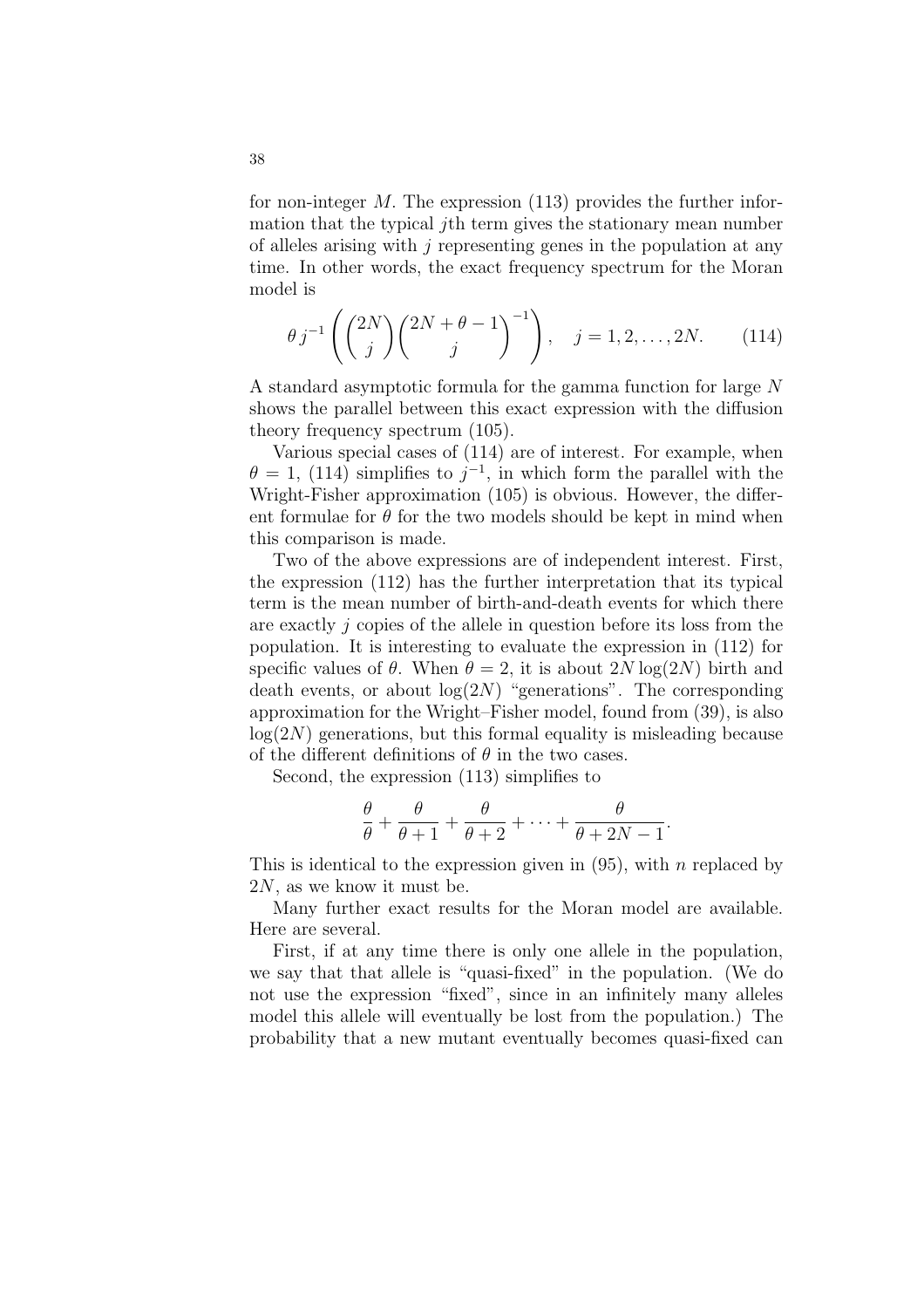be found as follows. Call the allelic type of the new mutant  $A_1$ and group together all other genes as " $A_2$ " genes. Then standard continuant Markov chain theory shows that the probability that a new mutant allele eventually becomes quasi-fixed in the population is  $C^{-1}$ , where

$$
C = \sum_{j=0}^{2N-1} {2N + \theta - 1 \choose j} \left( {2N - 1 \choose j} \right)^{-1}.
$$
 (115)

This is a different probability than the probability that, at any specified time, the population is "quasi-fixed" for one or other allele. This latter probability is given by the  $j = 2N$  term in the exact Moran frequency spectrum (114), namely

$$
\frac{\theta}{2N} \left( \binom{2N + \theta - 1}{2N} \right)^{-1},\tag{116}
$$

or, more simply,

$$
\frac{(2N-1)!}{(1+\theta)(2+\theta)\cdots(2N-1+\theta)}.\t(117)
$$

To illustrate the difference between the probability defined by (115) and the probability defined by (117), when  $\theta = 1$  the former probability is

$$
\frac{1}{2N}\left(1+\frac{1}{2}+\frac{1}{3}+\cdots+\frac{1}{2N}\right)^{-1}
$$
\n(118)

while the latter probability is  $\frac{1}{2N}$ .

(Parenthetically, no exact probability for quasi-fixation of one or other allele is known for the Wright-Fisher model. The most accurate approximation available is that of Watterson (1975), namely

$$
\exp(-0.1003\theta)\Gamma(1+\theta)(2N)^{-\theta}.\tag{119}
$$

This expression gives numerical values quite close to those given by (117) for a wide range of values of  $\theta$ , although the different definitions of  $\theta$  for Moran and Wright-Fisher models must be kept in mind when making this comparison.)

Second, it is immediate that the probability that a gene drawn at random from the population is of an allelic type represented  $j$  times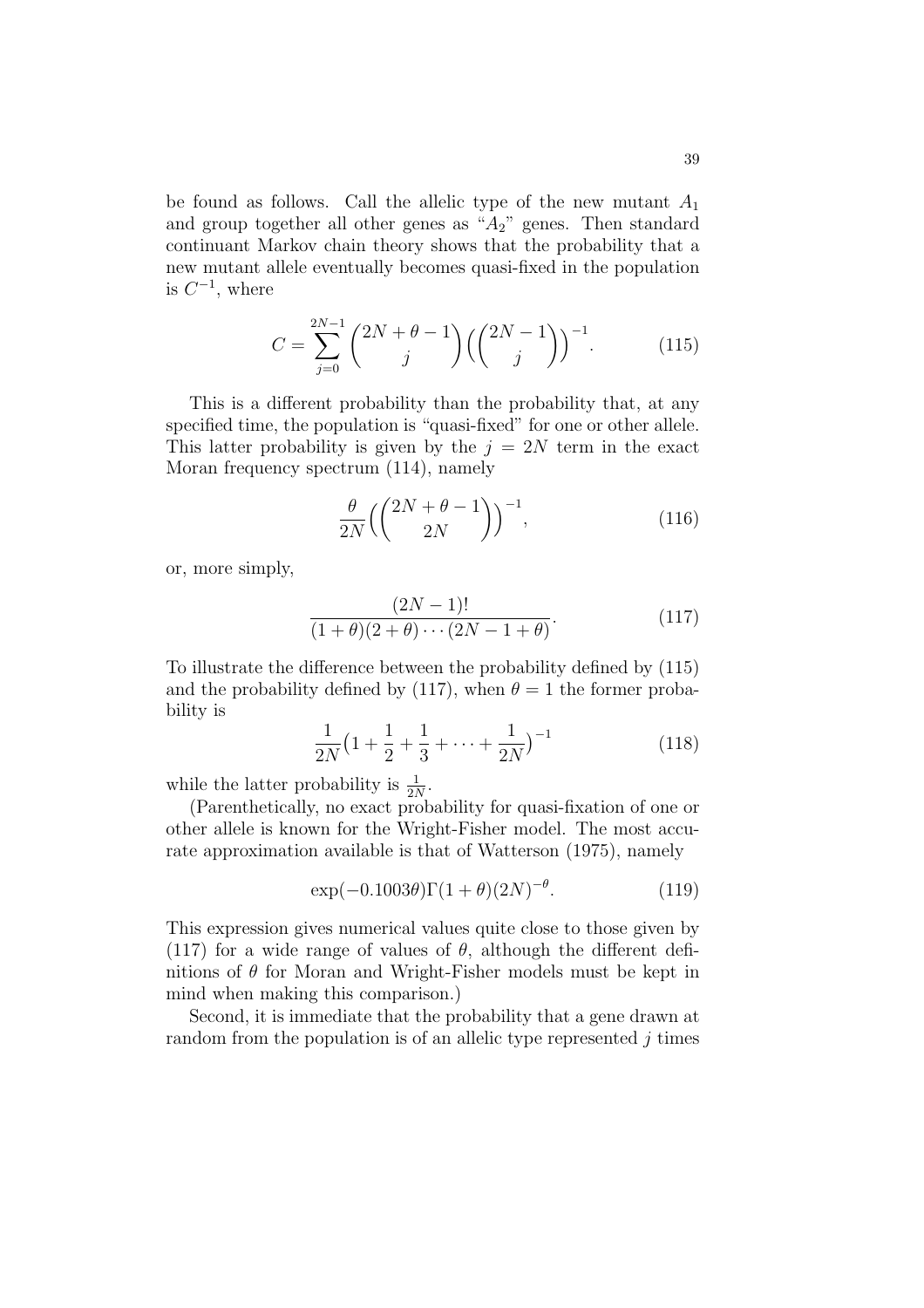in the population is found by multiplying the expression in (114) by  $j/(2N)$ . This gives

$$
\theta(2N)^{-1}\left(\binom{2N}{j}\binom{2N+\theta-1}{j}^{-1}\right) \tag{120}
$$

for this probability. We check that the sum of this expression over  $j = 1, 2, \ldots, 2N$  is 1.

Third, (113) allows an exact calculation of the probability of population polymorphism, as defined by Harris. Any allele having a frequency exceeding 0.99 must be the most frequent allele in the population, and at most one allele can have such a frequency. Thus the probability that the most frequent allele in the population has frequency exceeding 0.99 is the mean number of alleles with frequency exceeding 0.99. Taking  $0.99(2N)$  as an integer M, (113) shows that the Harris probability of polymorphism is

$$
1 - \theta \sum_{j=M+1}^{2N} j^{-1} \left( {2N \choose j} {2N + \theta - 1 \choose j}^{-1} \right).
$$
 (121)

This is close to  $1 - (0.01)^{\theta}$ , the approximate value found above for the Wright–Fisher model using a diffusion approximation. As with other such comparisons, this apparent similarity is misleading because of the different definitions of  $\theta$  in the two models.

The final result concerns the mean number of birth and death events until all alleles present in the population at any time are lost. This is the Moran model analogue (once an adjustment is made between generations and birth-death events) for the mean number of generations until allele current alleles in a population are lost in the Wright-Fisher model, an approximation for which is given in (43), or more accurately in (44). In the case of the Moran model an exact calculation is available, namely that the required mean number of birth and death events is

$$
2N(2N+\theta)(\theta-1)^{-1} \sum_{j=1}^{2N} j^{-1} \left(1 - \binom{2N}{j} \binom{2N+\theta-1}{j}^{-1}\right).
$$
\n(122)

(A formula different from  $(122)$ , found by applying l'Hôpital's rule, applies for the case  $\theta = 1$ .) In the case  $\theta = 2$ , the expression (122)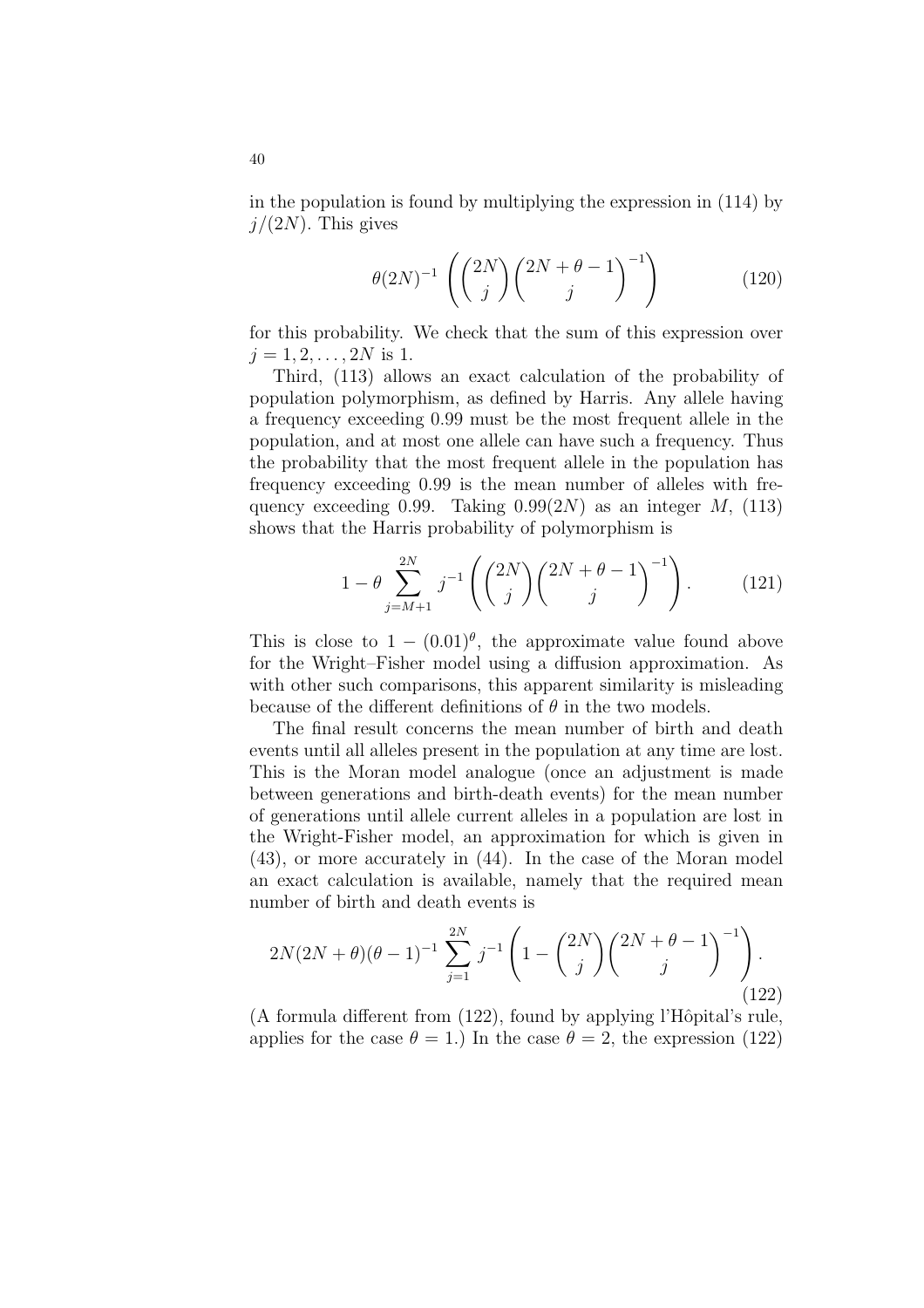gives, exactly,  $8N^2(N+1)/(2N+1)$ , or about  $4N^2$ , birth and death events. This can be thought of as corresponding to  $4N$  "generations", which appears to agree closely with the Wright–Fisher approximation in (45). This agreement is, however, misleading, since the definitions of  $\theta$  differ in the two models.

There are several further comments to make about (122). First, The typical  $(jth)$  term in  $(122)$  is the mean number of birth and death events for which there are exactly  $j$  genes present of the various original alleles in the population before the eventual loss of all these alleles. Thus the expression (122) gives more information than might otherwise be thought.

Second, although the identity is not immediately obvious, the expression in (122) is identical to the expression

$$
2N(2N+\theta)\sum_{j=1}^{2N}\frac{1}{j(j+\theta-1)}.\t(123)
$$

We shall see later that the individual terms in the sum also have an important interpretation, in this case concerning the past history of the population rather than its future evolution.

Third, recalling the definition  $\theta = 2Nu/(1-u)$  for the Moran model, the expression in (123) may be written equivalently as

$$
\sum_{j=1}^{2N} \frac{1}{v_j + w_j},\tag{124}
$$

where

$$
v_j = \frac{ju}{2N}, \quad w_j = \frac{j(j-1)(1-u)}{(2N)^2}.
$$
 (125)

We shall later see why expressions of the form defined by (124) and (125) arise.

Further exact Moran model results, relating to "time" and "age" properties, will be discussed later.

## Complications and the effective population size

## Introduction

All the theory described above (and also that described later) makes a large number of assumptions, genetical, modelling and demographic. The main genetical assumption is that there is no selection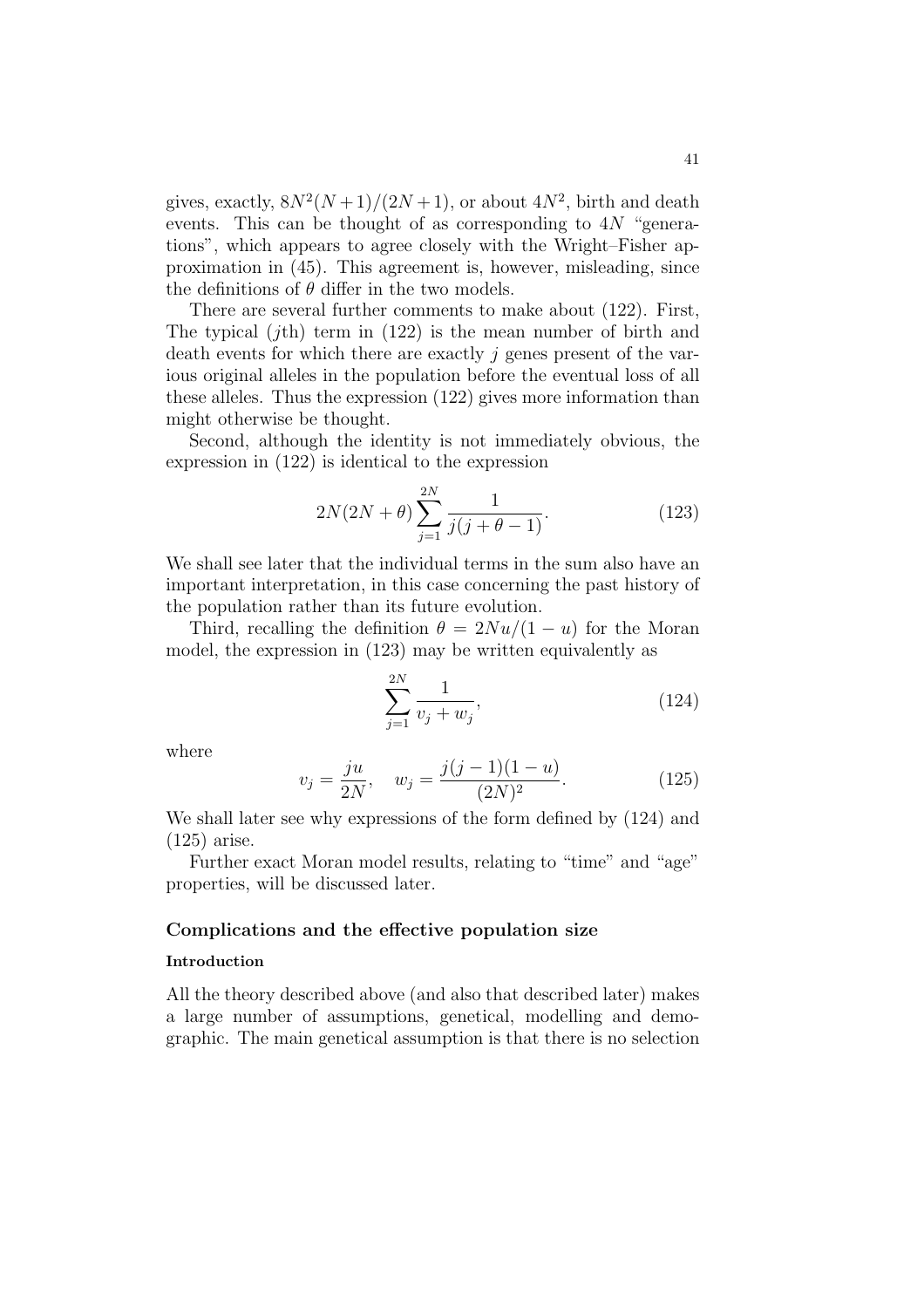involved between the alleles that we consider. Clearly, and especially in light of the Darwinian paradigm, this means that a very large proportion of population genetics theory, that relating to selection, is not considered. Another important aspect of reality that is ignored is the existence, for the great majority of species of interest to us, of two sexes and the diploid nature of the individuals in those populations. From the modelling point of view, the three models considered (Wright-Fisher, Cannings and Moran) cannot be expected to describe accurately any real-life population, even though they do provide some insights into the evolutionary genetic behavior of real populations. Finally, many demographic features, such as the geographical dispersion of a population and changes over time in the size of the population of interest, have been ignored.

The concept of the effective population size is meant to address some of these deficiencies, and in this section we define this concept and examine some of its properties.

## Three concepts of the effective population size

Even though the Wright-Fisher model is less plausible than several other available models as a description of biological reality, it has, perhaps for historical reasons, assumed a central place in population genetics theory. This model has three properties that relate to the population size:

- (i) its maximum non-unit eigenvalue =  $1 (2N)^{-1}$ ,
- (ii) the probability that two genes taken at random are descendants of the same parent gene =  $(2N)^{-1}$ ,
- (iii) var $\{x(t + 1) | x(t)\} = x(t)\{1 x(t)\}/(2N)$ , where  $x(t)$  is the fraction of  $A_1$  generation t.

In view of these properties it is perhaps natural, if the Wright– Fisher model (6) is to be used as a standard, to define the effective population size in diploid models that are more complicated and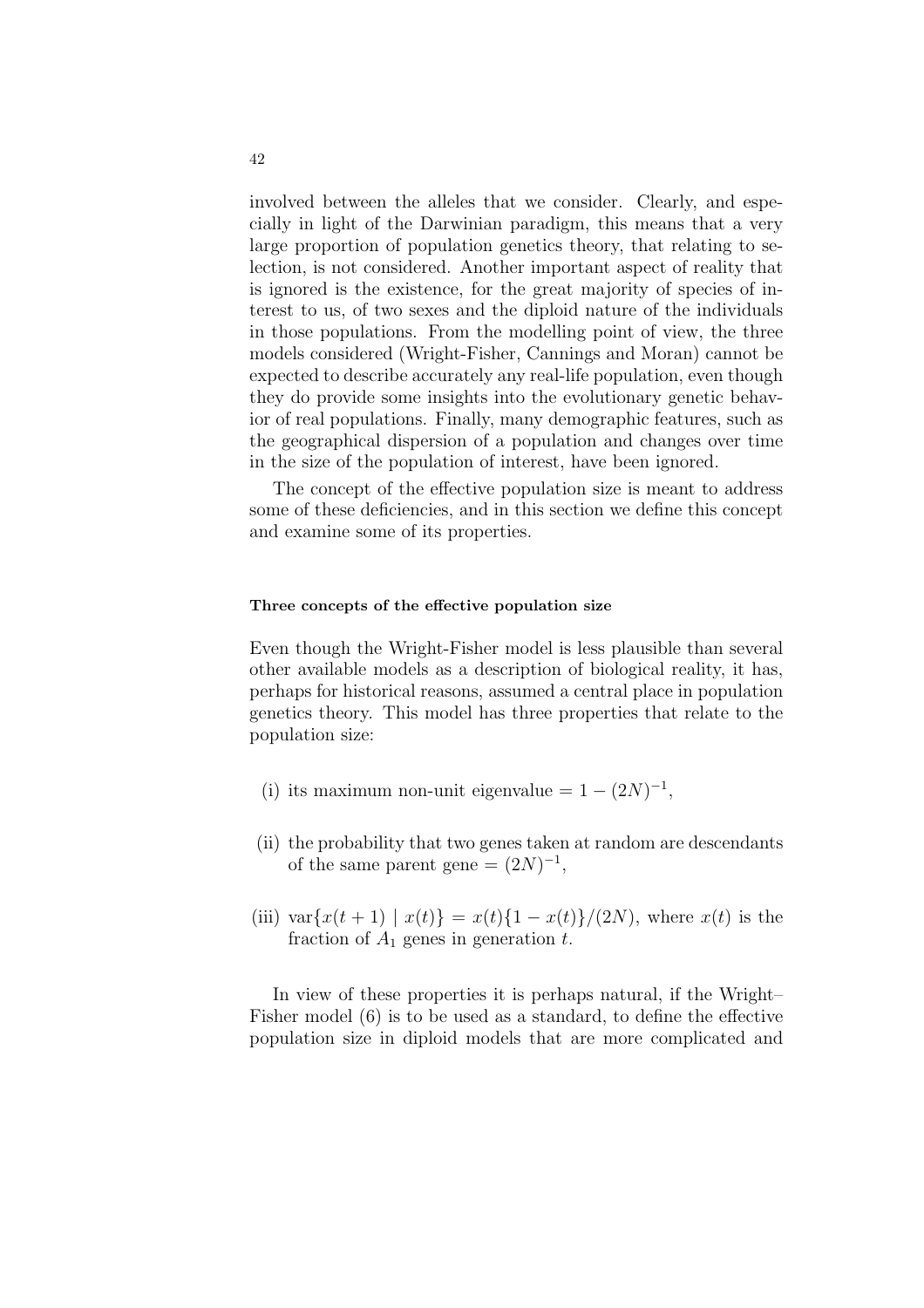realistic then (6) in the following way:

$$
N_e^{(e)} = \text{eigenvalue effective population size} = \frac{1}{2}(1 - \lambda_{\text{max}})(126)
$$
  
\n
$$
N_e^{(i)} = \text{inbreeding effective population size} = (2\pi_2)^{-1}, \quad (127)
$$
  
\n
$$
N_e^{(v)} = \text{variance effective population size}
$$
  
\n
$$
= \frac{x(t)\{1 - x(t)\}}{2 \text{ var}\{x(t+1) | x(t)\}}.
$$
  
\n(128)

Here  $\lambda_{\text{max}}$  is the largest nonunit eigenvalue of the transition matrix of the model considered and  $\pi_2$  is the probability, in this model, that two genes taken at random in any generation are descendants of the same parent gene. Similarly,  $var{x(t+1)}$  is the conditional variance of the frequency of  $A_1$  in generation  $t + 1$  in the more complicated model, given the value of this frequency in generation t.

A fourth concept of effective population size, namely the mutation effective size, is also possible, but we do not consider this concept here.

#### Application to the Cannings model

In this section we consider the application of the effective population size concept for the Cannings model, and limit attention for the moment to those versions of the model where generations do not overlap. Equations (54) and (126) show immediately that for these models, the eigenvalue effective population size  $N_e^{(e)}$  is given by

$$
N_e^{(e)} = \left(N - \frac{1}{2}\right) / \sigma^2,\tag{129}
$$

where  $\sigma^2$  is the variance in the number of offspring genes from any given gene. Equations (56) and (128) show that the variance effective population size  $N_e^{(v)}$  is given by

$$
N_e^{(v)} = \left(N - \frac{1}{2}\right) / \sigma^2.
$$
\n(130)

A value for  $N_e^{(i)}$  can be found in the following way. Suppose that the *i*th gene in generation t leaves  $m_i$  offspring genes in generation  $t+1$ ,  $(\sum m_i = 2N)$ . Then the probability, given  $m_1, \ldots, m_{2N}$ , that two genes drawn at random in generation  $t + 1$  are descendants of the same gene is

$$
\sum_{i=1}^{2N} m_i (m_i - 1) / \{2N(2N - 1)\}.
$$
 (131)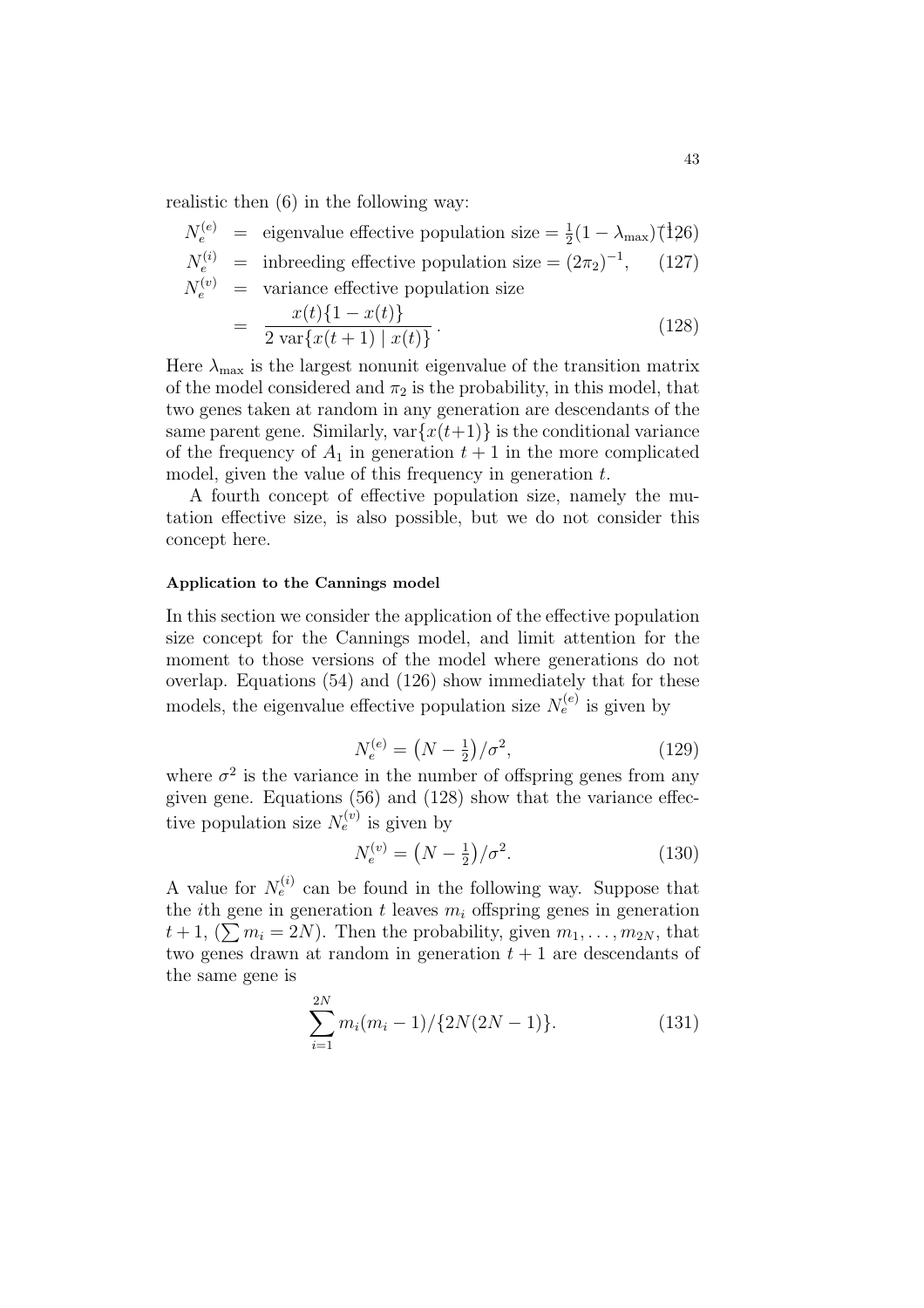The probability  $\pi_2$  in (127) is the expected value of this random variable. Now  $m_i$  has mean unity and variance  $\sigma^2$ , so that, on taking expectations,  $\pi_2 = \sigma^2/(2N-1)$ . From this,

$$
N_e^{(i)} = \left(N - \frac{1}{2}\right) / \sigma^2. \tag{132}
$$

It follows from these various equations that for the Cannings model, all three effective population sizes are equal.

One application of this conclusion is the following. If leading terms only are retained, all three definitions of the effective population size in the Cannings model are  $N/\sigma^2$ . From the remarks surrounding (107), it is plausible that the various Wright–Fisher infinitely many alleles model results apply for the nonoverlapping generation Cannings model if  $\theta$  is defined wherever it occurs by  $4N_e u$ . That is, to a close approximation, we define  $\theta$  for the Cannings model by

$$
\theta = 4Nu/\sigma^2.
$$
\n(133)

As stated earlier, the definition of  $\theta$  given in (133) is to be used whenever the Cannings model is discussed.

#### Application to the Moran model

The three definitions of the effective population size given above are not appropriate for models where generations overlap. If we write  $N_e$  for any one of the effective population sizes defined in  $(126)$ (128), it seems reasonable for such models to define the effective population size as  $N_e k/(2N)$ , where k is the number of individuals to die each time unit. Since  $k = 2N$  for models where generations do not overlap, this leaves (126)–(128) unchanged for such models. For the Moran model, where  $k = 1$ , this convention yields

$$
N_e^{(e)} = N_e^{(i)} = N_e^{(v)} = \frac{1}{2}N.
$$
\n(134)

The equations show that the effective population size in the Moran model is half that in the Wright–Fisher model. We now discuss the reason for this.

Arguments parallel to those leading to (24) show that if two alleles  $A_1$  and  $A_2$  are allowed in the population, the mean time until fixation of one or other allele in the Cannings model is

$$
\bar{t}(p) \approx -(4N-2)\{p\log p + (1-p)\log(1-p)\}/\sigma^2,\tag{135}
$$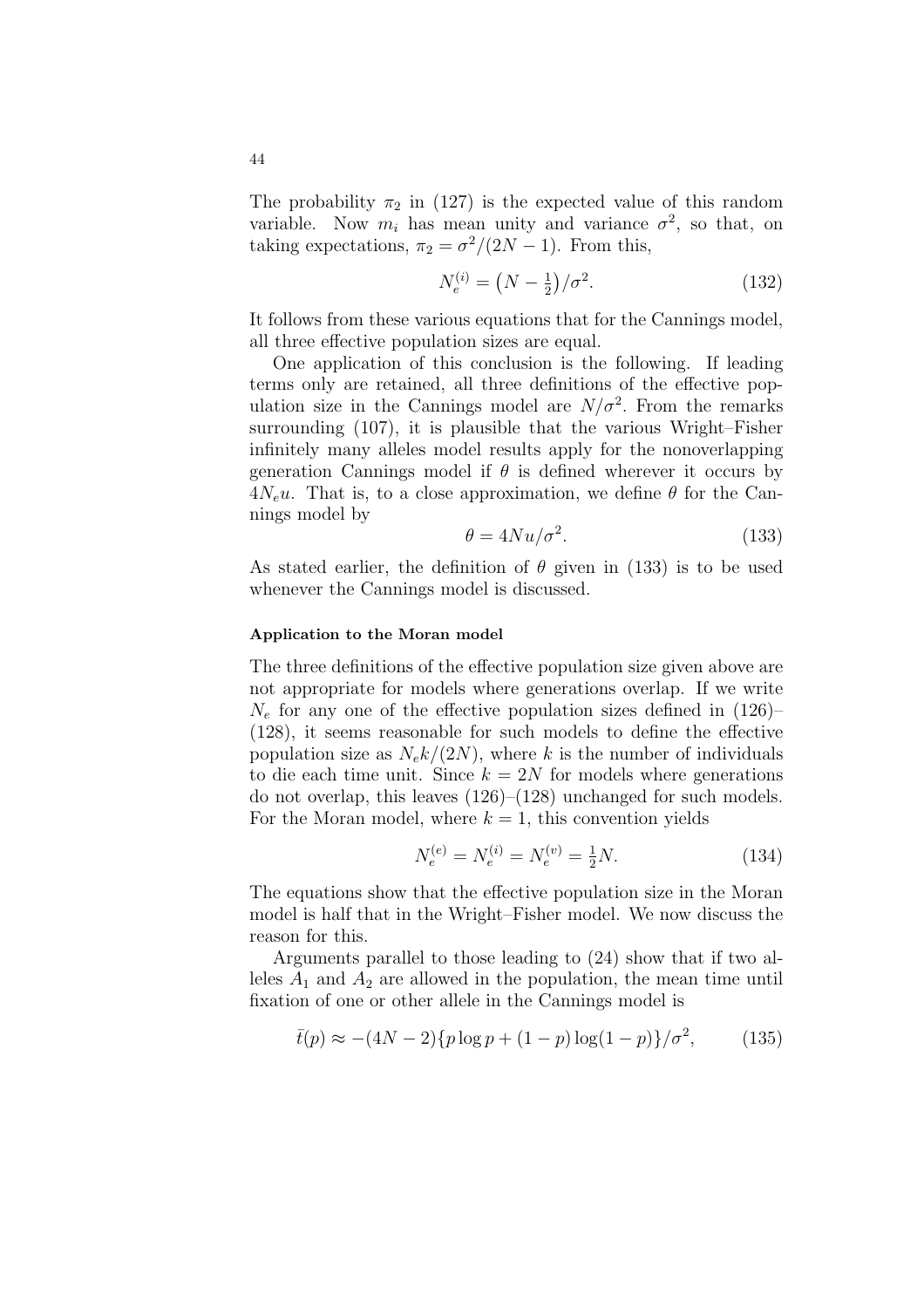where p is the initial frequency of  $A_1$  and  $\sigma^2$  is defined above. This formula explains the factor of 2 discussed after equation (74). In the Wright–Fisher model  $\sigma^2 \approx 1$  while in the Moran model  $\sigma^2 \approx$  $2/(2N)$ . Setting aside the factor 2N as explained by the conversion from generations to birth and death events, it is clear that the crucial factor is the difference between the two models in the variance in offspring distribution.

#### Diploid organisms

So far we have ignored the diploid nature of most organisms of interest, and we now consider a definition of effective population size for the diploid case. We do this here for a Cannings model, and devise an inbreeding effective population number that allows for the diploid nature of the organisms in the population. This number will be denoted  $N_e^{(id)}$ , and is defined as the reciprocal of the probability that two genes taken at random in generation  $t + 1$  are descended from the same individual in generation  $t$ . This is tantamount, in the Cannings model, to selecting two genes at random in generation t and asking whether the two genes drawn at random in generation  $t+1$  are both descended from one or other or both of these. In the notation of (131), the probability of this event can be written as the expected value of

$$
\sum_{i=1}^{N} (m_i + m_{N+i})(m_i + m_{N+i} - 1) / \{2N(2N - 1)\}.
$$
 (136)

It is not hard to see this leads to

$$
N_e^{(id)} = \frac{4N - 2}{\sigma_d^2 + 2},\tag{137}
$$

where  $\sigma_d^2$  is the variance of the number of offspring genes from each (diploid) individual. It is therefore necessary to extend the Cannings model to the diploid case. We define a diploid Cannings model as one for which the concept of exchangeability relates to monoecious diploid individuals. We also assume that the gene transmitted by any individual to any offspring is equally likely to be each of the two genes in that individual, is independent of the gene(s) transmitted by this individual to any other offspring, and is also independent of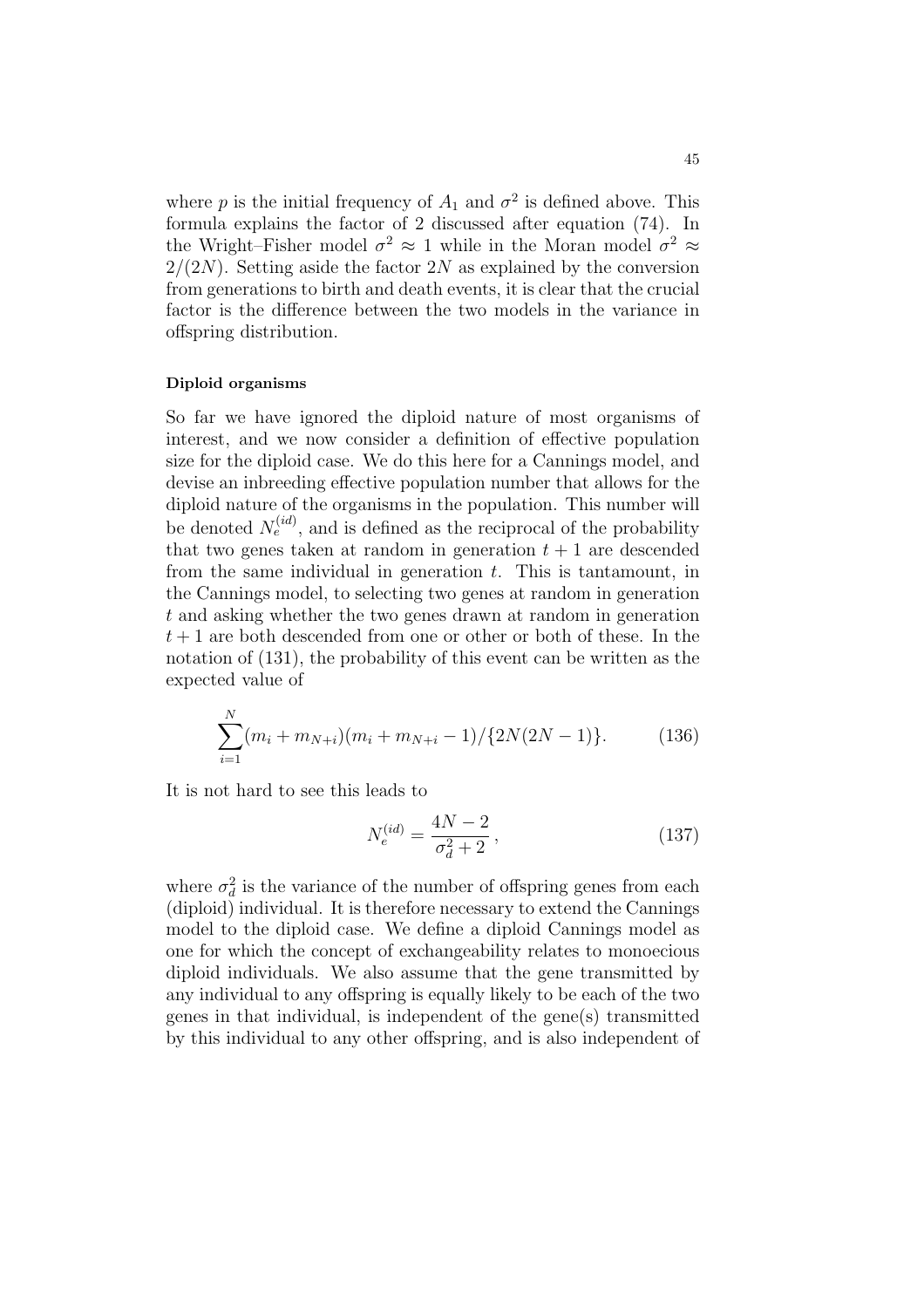the genes transmitted by any other individual. With these conventions it can be shown that

$$
\sigma^2 = \frac{\sigma_d^2 + 2}{4},\tag{138}
$$

where  $\sigma^2$  is the Cannings model gene "offspring number" variance, and from this it follows that the expressions in (132) and (137) are identical.

#### More realistic Wright-Fisher models

We turn next to the second class of models where a definition of effective population size is useful, namely those Wright–Fisher models which attempt to incorporate biological complexity more than does the simple Wright–Fisher model (6).

The first model considered allows for the existence of two sexes. Suppose in any generation there are  $N_1$  diploid males and  $N_2$  diploid females, with  $N_1 + N_2 = N$ . The model assumes that the genetic make-up of each individual in the daughter generation is found by drawing one gene at random, with replacement, from the male pool of genes, and similarly one gene with replacement from the female pool. If  $X_1(t)$  represents the number of  $A_1$  genes among males in generation t and  $X_2(t)$  the corresponding number among females, then  $X_1(t+1)$  can be represented in the form

$$
X_1(t+1) = i(t+1) + j(t+1),
$$
\n(139)

where  $i(t+1)$  has a binomial distribution with parameter  $X_1(t)/(2N_1)$ and index  $N_1$ , and  $j(t + 1)$  has a binomial distribution with parameter  $X_2(t)/(2N_2)$  and index  $N_1$ . A similar remark applies to  $X_2(t+1)$ , where now the index is  $N_2$  rather than  $N_1$ . Evidently the pair  $\{X_1(t), X_2(t)\}\$ is Markovian, and there will exist a transition matrix whose leading nonunit eigenvalue we require to find so that we can calculate  $N_e^{(e)}$ .

To do this it is necessary to find some function  $Y(X_1, X_2)$  which is zero in the absorbing states of the system, positive otherwise, and for which

$$
E[Y\{X_1(t+1), X_2(t+1)\} \mid X_1(t), X_2(t)] = \lambda Y(t) \tag{140}
$$

for some constant  $\lambda$ . Such a function always exists, but some trial and error is usually necessary to find it. In the present case it is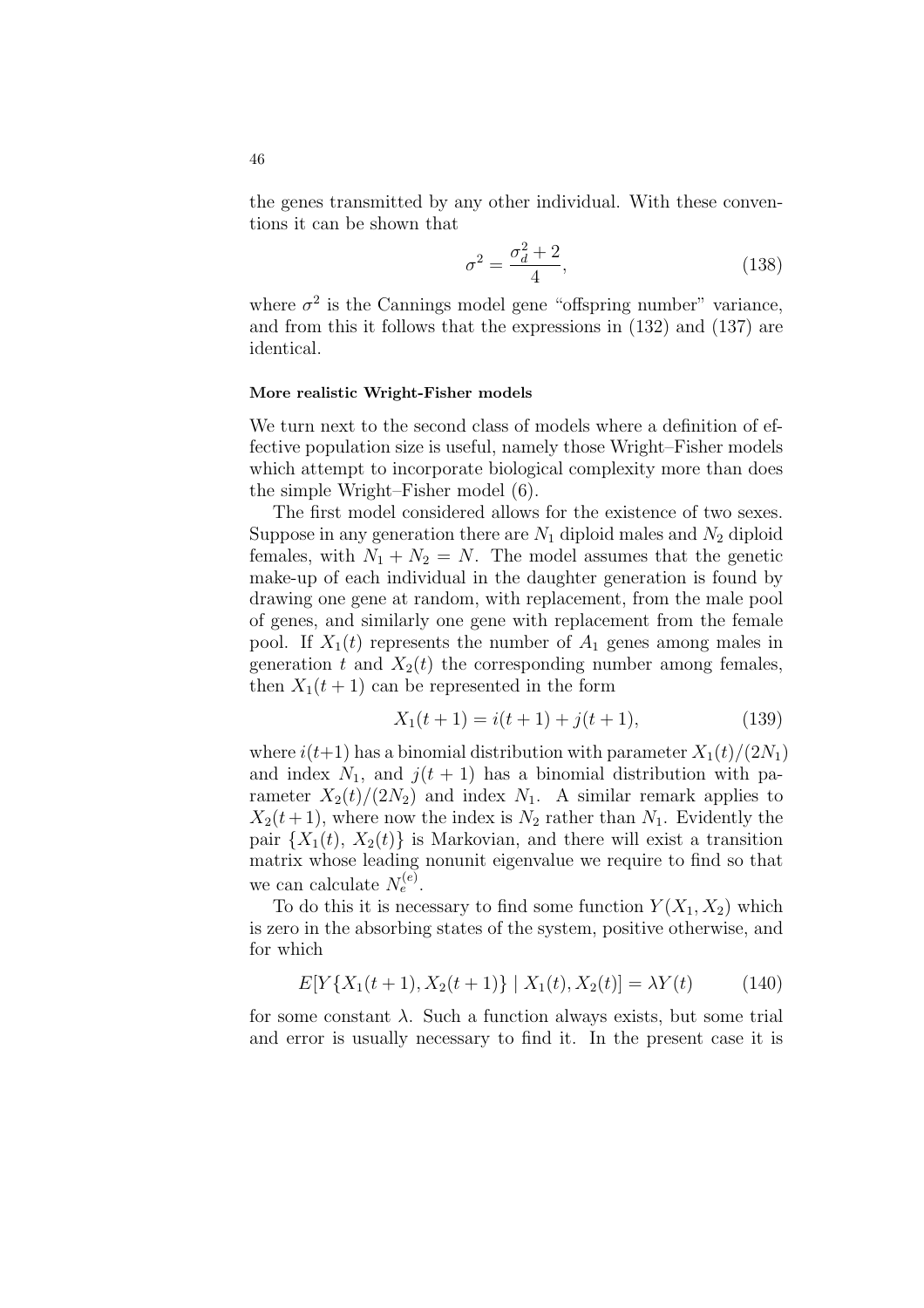found, after much labor, that a suitable function is

$$
Y(X_1, X_2) = \frac{1}{2}C\{X_1(2N_1 - X_1)(2N_1)^{-2} + X_2(2N_2 - X_2)(2N_2)^{-2}\} + \{1 - (X_1 - N_1)(X_2 - N_2)N_1^{-1}N_2^{-1}\},
$$
\n(141)

where

$$
C = \frac{1}{2} \{ 1 + (1 - 2N_1^{-1} - 2N_2^{-1})^{1/2} \}.
$$

With this definition the eigenvalue  $\lambda$  becomes

$$
\lambda = \frac{1}{2} [1 - (4N_1)^{-1} - (4N_2)^{-1} + \{1 + N^2 (4N_1N_2)^{-2}\}^{1/2}], \quad (142)
$$

or approximately

$$
\lambda \approx 1 - (N_1 + N_2)(8N_1N_2)^{-1}.
$$
 (143)

From this result and (126) it follows that to a close approximation,

$$
N_e^{(e)} = 4N_1N_2N^{-1}.
$$
\n(144)

If  $N_1 = N_2$  (=  $\frac{1}{2}N$ ), then  $N_e^{(e)} \approx N$ , as we might expect, while if  $N_1$  is very small and  $N_2$  is large,  $N_e^{(e)} \approx 4N_1$ . This latter value is sometimes of use in certain animal-breeding programs.

The inbreeding population size is found much more readily. Two genes taken at random in any generation will have identical parent genes if both are descended from the same "male" gene or both from the same "female" gene. The probability of identical parentage is thus

$$
\pi_2 = \frac{1}{2} \frac{N-1}{2N-1} \{ (2N_1)^{-1} + (2N_2)^{-1} \},
$$

and from this it follows that

$$
N_e^{(i)} = (2\pi_2)^{-1} \approx 4N_1 N_2 N^{-1}.
$$
 (145)

The variance effective population size cannot be found so readily, and indeed strictly it is impossible to use (128) to find such a quantity, since an equation of this form does not exist in the two-sex case we consider. The fraction of  $A_1$  genes is not a Markovian variable and in particular, using the notation of (128), the variance of  $x(t+1)$ cannot be given in terms of  $x(t)$  alone. This indicates a real deficiency in this mode of definition of effective population size. On the other hand, sometimes there exists a "quasi-Markovian" variable exists in terms of which a generalized expression for the variance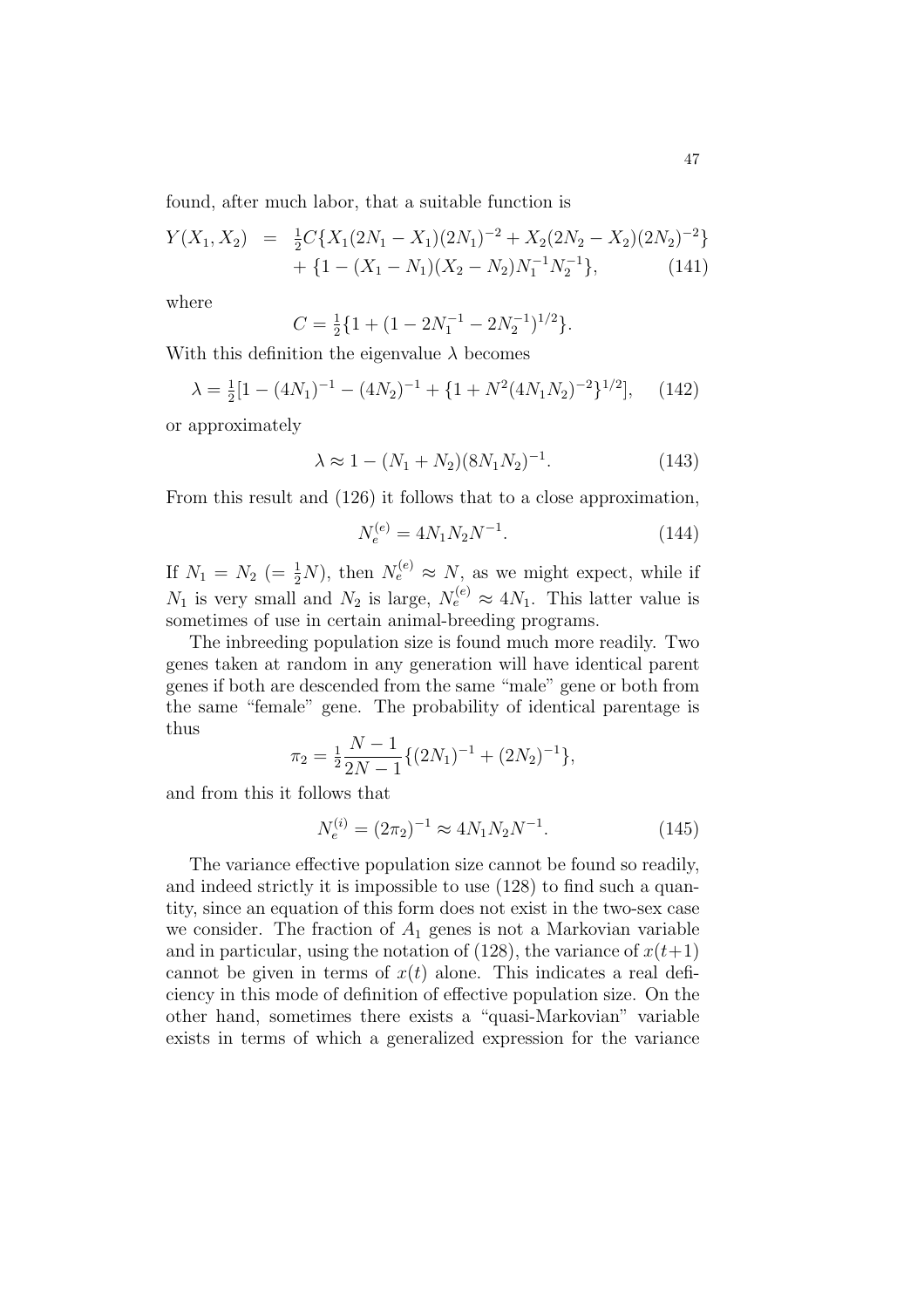effective population size may be defined. In the present case the weighted fraction of  $A_1$  genes, defined as

$$
x(t) = X_1(t)/(4N_1) + X_2(t)/(4N_2)
$$

has the required quasi-Markovian properties, and

$$
\text{var}\{x(t+1) \mid x(t)\} = x(t)\{1 - x(t)\}N(8N_1N_2)^{-1} + O(N_1^{-2}, N_2^{-2}).
$$

From this a generalized variance effective population size may be defined, in conjunction with (128), as

$$
N_e^{(v)} = 4N_1N_2N^{-1}.
$$
\n(146)

Thus for this model,  $N_e^{(e)} \approx N_e^{(i)} \approx N_e^{(v)}$ , although strict equality does not hold for any of these relations.

We return now to the case of a monoecious population and consider complications due to geographical structure. A simplified model for this situation which, despite its obvious biological unreality, is useful in revealing the effect of population subdivision, has been given by Moran (1962).

It is supposed that the total population, of size  $N(H+1)$ , is subdivided into  $H + 1$  sub-populations each of size N, and that in each generation  $K$  genes chosen at random migrate from subpopulation i to subpopulation j for all i, j  $(i \neq j)$ . Suppose that in subpopulation *i* there are  $X_i(t)$   $A_1$  genes in generation *t*. There is no single Markovian variable describing the behavior of the total population, but the quantities  $X_i(t)$  are jointly Markovian, and to find  $N_e^{(e)}$  it is necessary to find some function  $Y(t) = Y\{X_1(t), \ldots, X_{H+1}(t)\}\$ obeying an equation parallel to (140). It is found, after some trial and error, that a suitable function  $Y(t)$  is

$$
Y(t) = [A - D + \{(A - D)^2 + 4BC\}^{1/2}] \sum_{i} X_i(t) \{2N - X_i(t)\} + 2B \sum_{i \neq j} \sum_{i} X_i(t) \{2N - X_j(t)\},
$$
\n(147)

where

$$
A = (4N^2 + H^2K^2 + K^2H - 2N - 4NKH)/4N^2,
$$
  
\n
$$
B = (4KN - K^2H - K^2)/(4N^2),
$$
  
\n
$$
C = (4HKN - K^2H^2 - K^2H)/(4N^2),
$$
  
\n
$$
D = (4N^2 + HK^2 + K^2 - 4HK)/(4N^2).
$$

48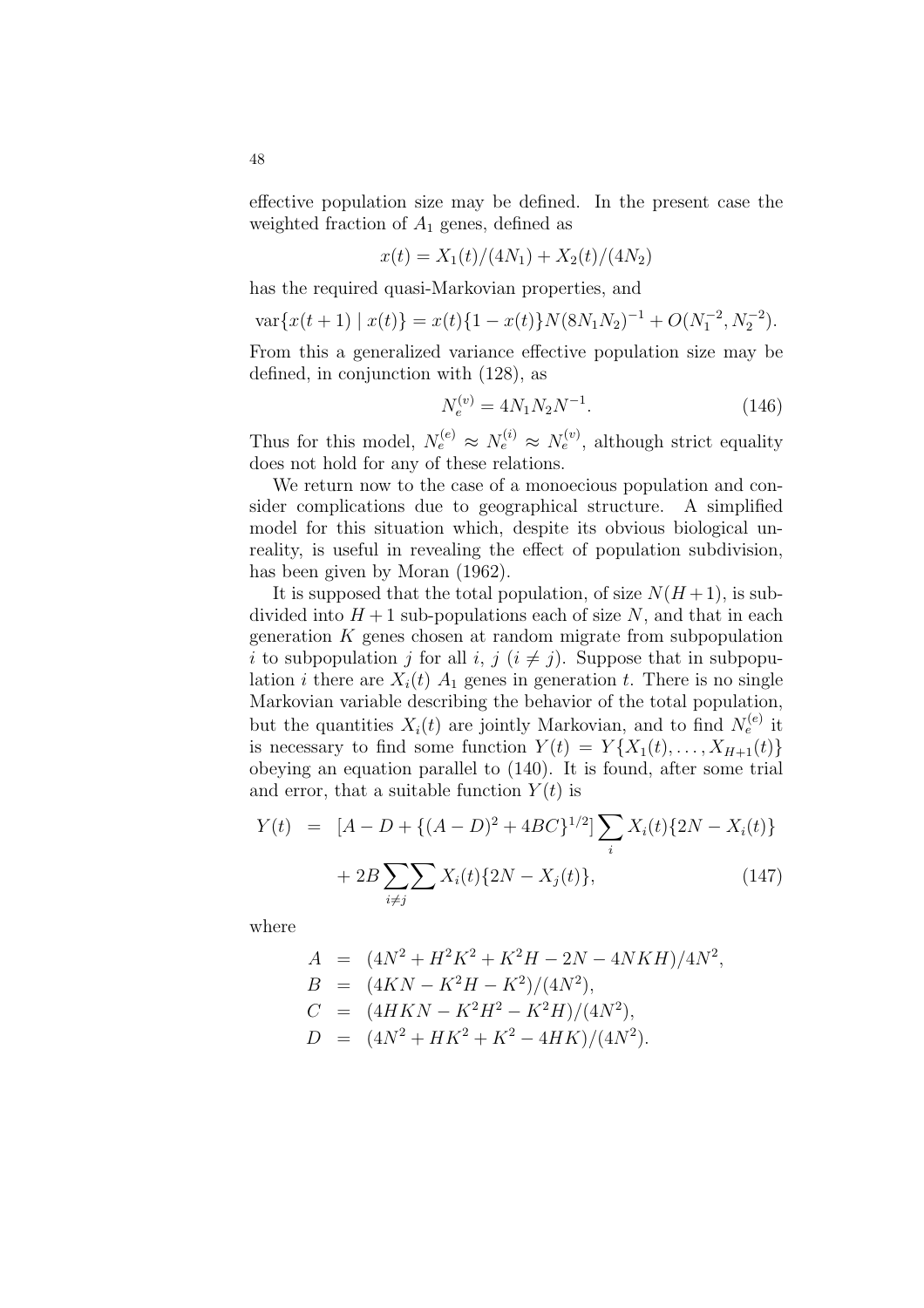With this definition of  $Y(t)$ , the eigenvalue  $\lambda$  satisfying

$$
E\{Y(t+1) | X_1(t),...,X_{H+1}(t)\} = \lambda Y(t)
$$

is

$$
\lambda = \frac{1}{2}(A + D + \{(A - D)^2 + 4BC\}^{1/2}).
$$
 (148)

If small-order terms are ignored, this yields eventually

$$
N_e^{(e)} \approx N(H+1)\{1 + (2K(H+1))\}^{-1}\}\tag{149}
$$

for large H and K. This equation is in fact accurate to within  $10\%$ even for  $H = K = 1$ , and it thus reveals that population subdivision leads to only a slight increase in the eigenvalue effective population size compared to the value  $N(H+1)$  obtaining with no subdivision.

The inbreeding effective population size  $N_e^{(i)}$  can be found most efficiently by noting that it is independent of  $K$ , since the act of migration is irrelevant to the computation of its numerical value. Thus immediately from (132)

$$
N_e^{(i)} = \left\{ N(H+1) - \frac{1}{2} \right\} / \left\{ 1 - (2N)^{-1} \right\},\tag{150}
$$

since each gene produces a number of offspring according to a binomial distribution with index 2N and parameter  $(2N)^{-1}$ . This value clearly differs only trivially from the true population size  $N(H + 1)$ and, for small H and K, it differs slightly from  $N_e^{(e)}$ .

Because of these two results, one may be tempted to ignore geographical sub-division in modelling evolutionary population genetic processes.

The computation of  $N_e^{(v)}$  is beset with substantial difficulties since there exists no scalar Markovian variable for the model. Indeed, unless migration rates are of a large order of magnitude, there is not even a "quasi-Markovian" variable. Because of this no satisfactory value for  $N_e^{(v)}$  has yet been put forward for the geographical structure case.

We consider finally a population whose size assumes cyclically the sequence of values  $N_1, N_2, N_3, \ldots, N_k, N_1, N_2, \ldots$ . There is no unique value of  $N_e^{(e)}$ ,  $N_e^{(i)}$  or  $N_e^{(v)}$  in this case, and it is convenient to extend our previous definition to cover  $k$  consecutive generations of the process. If the population size in generation  $t + k$  is  $N_i$ , it is easy to see that if  $X(t)$  is the number of  $A_1$  genes in generation t,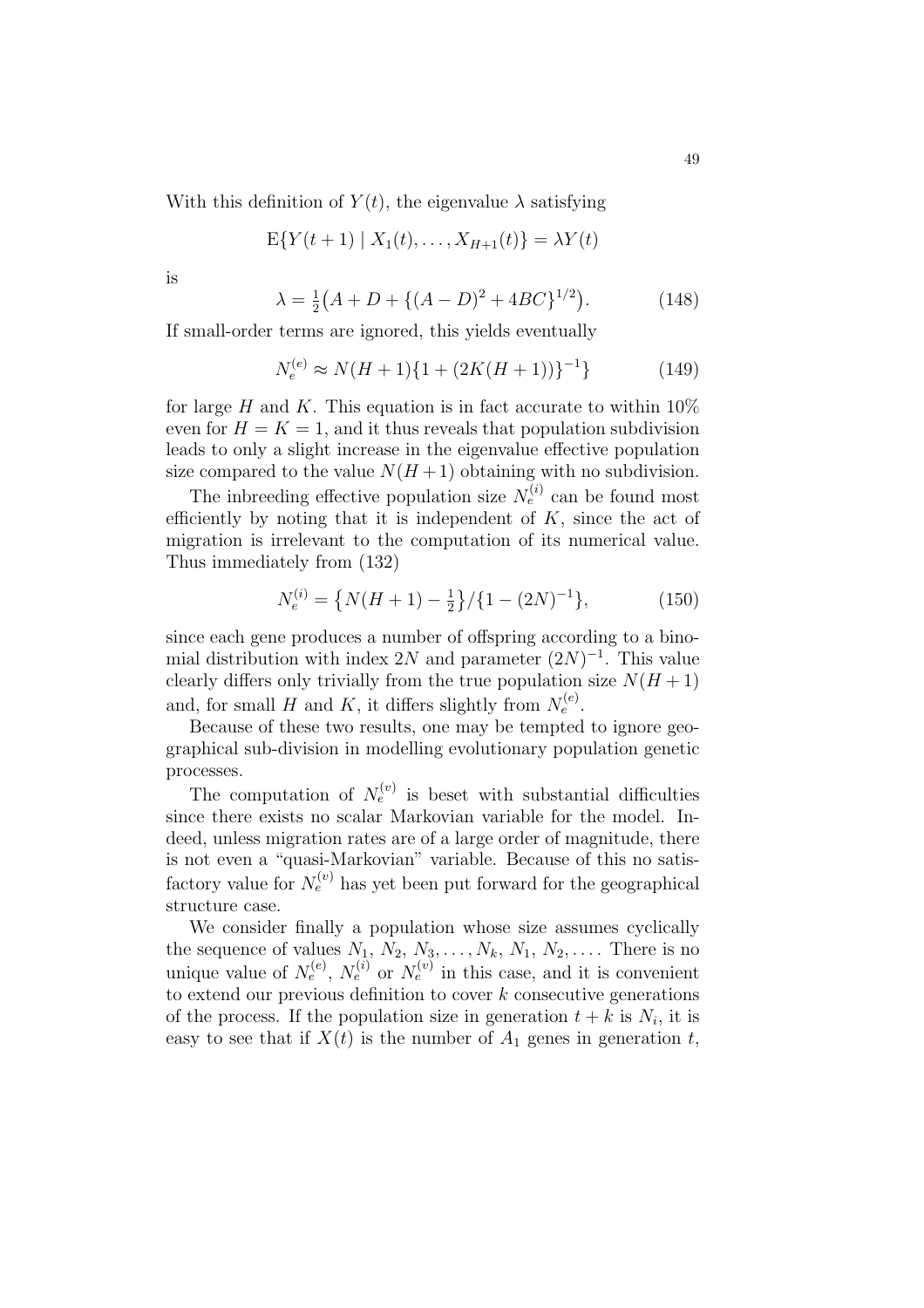and in each generation reproduction occurs according to the model (6),

$$
E[X(t+k){2Ni - X(t+k)} \mid X(t)] = X(t){2Ni - X(t)} \prod_{i=1}^{k} {1 - (2Ni)-1}.
$$

Defining now  $N_e^{(e)}$  by the equation

$$
\{1 - (2N_e^{(e)})^{-1}\}^k = \prod_{i=1}^k \{1 - (2N_i)^{-1}\},\
$$

it is clear that if  $k$  is small and the  $N_i$  large,

$$
N_e^{(e)} \approx k \{ N_1^{-1} + \dots + N_k^{-1} \}^{-1}.
$$
 (151)

Thus the eigenvalue effective population size is effectively the harmonic mean of the various population sizes taken during the kgeneration cycle. A parallel formula holds for  $N_e^{(i)}$ , although here it is easier to work through the probability  $Q(t + k)$  that two genes in generation  $t + k$  do not have the same ancestor in generation t. Clearly

$$
Q(t + k) = \{1 - (2N_{i-1})^{-1}\}Q(t + k - 1),
$$

and iteration over  $k$  generations gives

$$
Q(t+k) = \prod_{i=1}^{k} \{1 - (2N_i)^{-1}\} Q(t).
$$

Elementary calculations now show that  $N_e^{(i)}$  is also essentially equal to the harmonic mean of the various population sizes. Again, if  $x(t)$ is the fraction of  $A_1$  genes in generation  $t$ ,

$$
\text{var}\{x(t+k) \mid x(t)\} = \frac{1}{2}k\{N_1^{-1} + N_2^{-1} + \dots + N_k^{-1}\}x(t)\{1 - x(t)\} + 0(N_i^{-2}).
$$

This shows that to a suitable approximation,  $N_e^{(v)}$  is also the harmonic mean of the various population sizes.

We conclude this section by noting that many problems exist with the concept of the effective population size. Perhaps the most notable is the following. The expression "effective population size" is widely used in areas associated with population genetics, especially in connection with the evolution of the human population,

50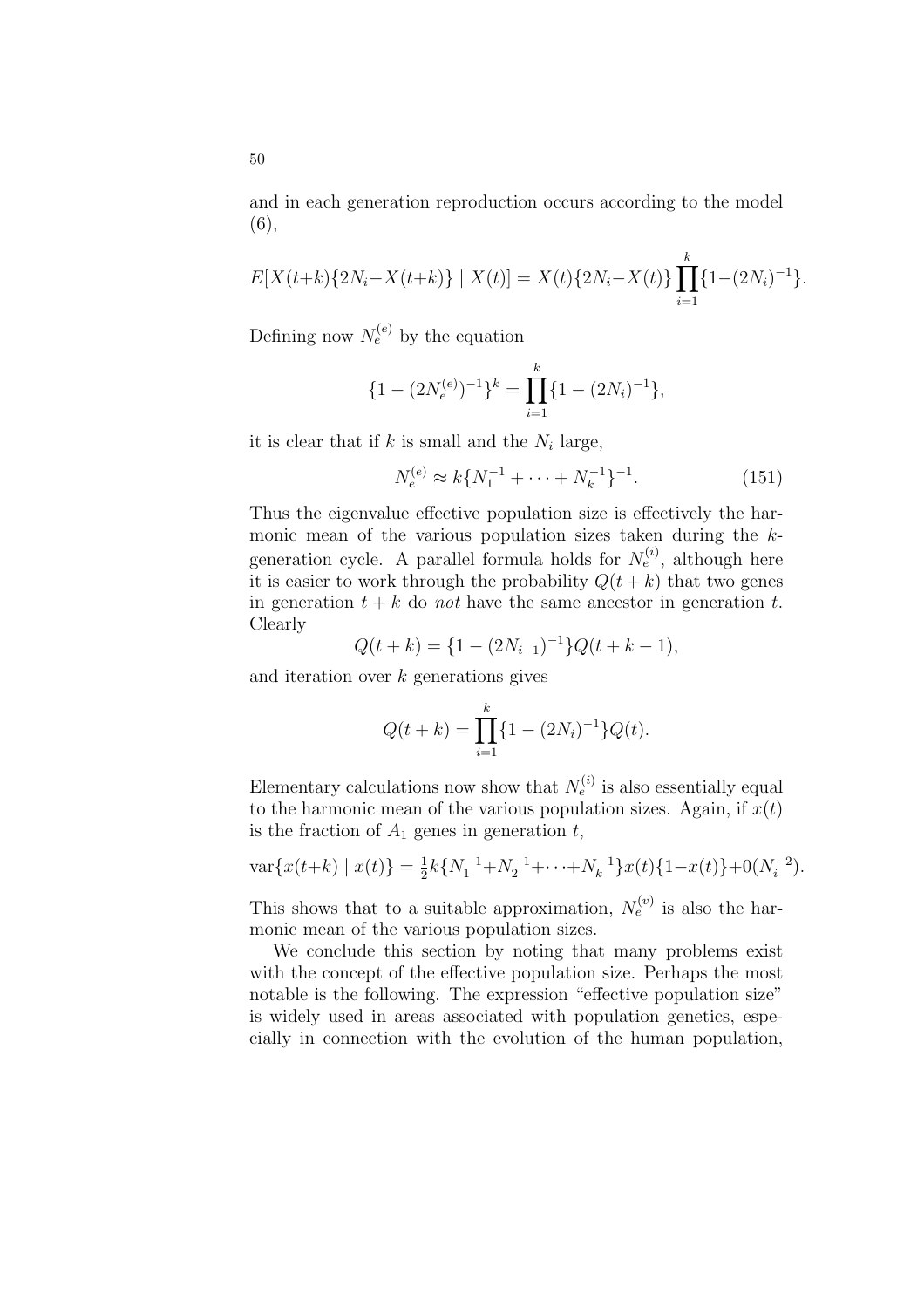by authors who appear to have no idea of its intimate connection to the Wright-Fisher model or of the fact that different concepts of the effective population size exist. The numerical values given by these different concepts can differ widely for a population whose size increases with time, as with the human population, so that many dubious claims about the "effective size" of the human population at some given time in the past exist in the literature.

# Molecular population genetics

## Introduction

The infinitely many alleles model was inspired by the knowledge of the gene as a sequence of nucleotides. There are four possible nucleotides at each site in this sequence,  $a, g, c$  and  $t$ , and an "allele" is simply one specific sequence, such as  $tccq aqt q cat...tc$ . In a typical gene, consisting of a sequence of  $3000$  nucleotides, there are  $4^{3000}$ possible sequences, that is  $4^{3000}$  possible alleles. For essentially all practical purposes we may take this number as infinity, thus leading to the infinitely many alleles model. Thus this model is one of molecular population genetics, since it is inspired by knowledge of the molecular nature of the gene.

Another model inspired by this knowledge is the "infinitely many sites" model, described in detail in these lectures by Dr Griffiths. However, some aspects of this model are discussed below.

There are three points where the mathematical population genetics theory based on nucleotide frequencies differs from the classical theory based on gene frequencies. First, the molecular theory is dynamic, in contrast to the often static classical theory. Mutations are usually seen as leading to new allelic types rather than back to currently or previously existing types, since it is plausible that most nucleotide mutations will lead to sequences not currently existing in the population. Both the infinitely many alleles and the infinitely many sites models were originally proposed with this view in mind.

Second, while the classical theory concerns the evolution of genes given labels " $A_1$ ", " $A_2$ ", etc., at the molecular level the actual genetic material is known, so that the symbols  $a, q, c$ , and  $t$  refer to specific rather than type entities. The fact that the theory thus concerns ultimate and real entities is of great importance. Perhaps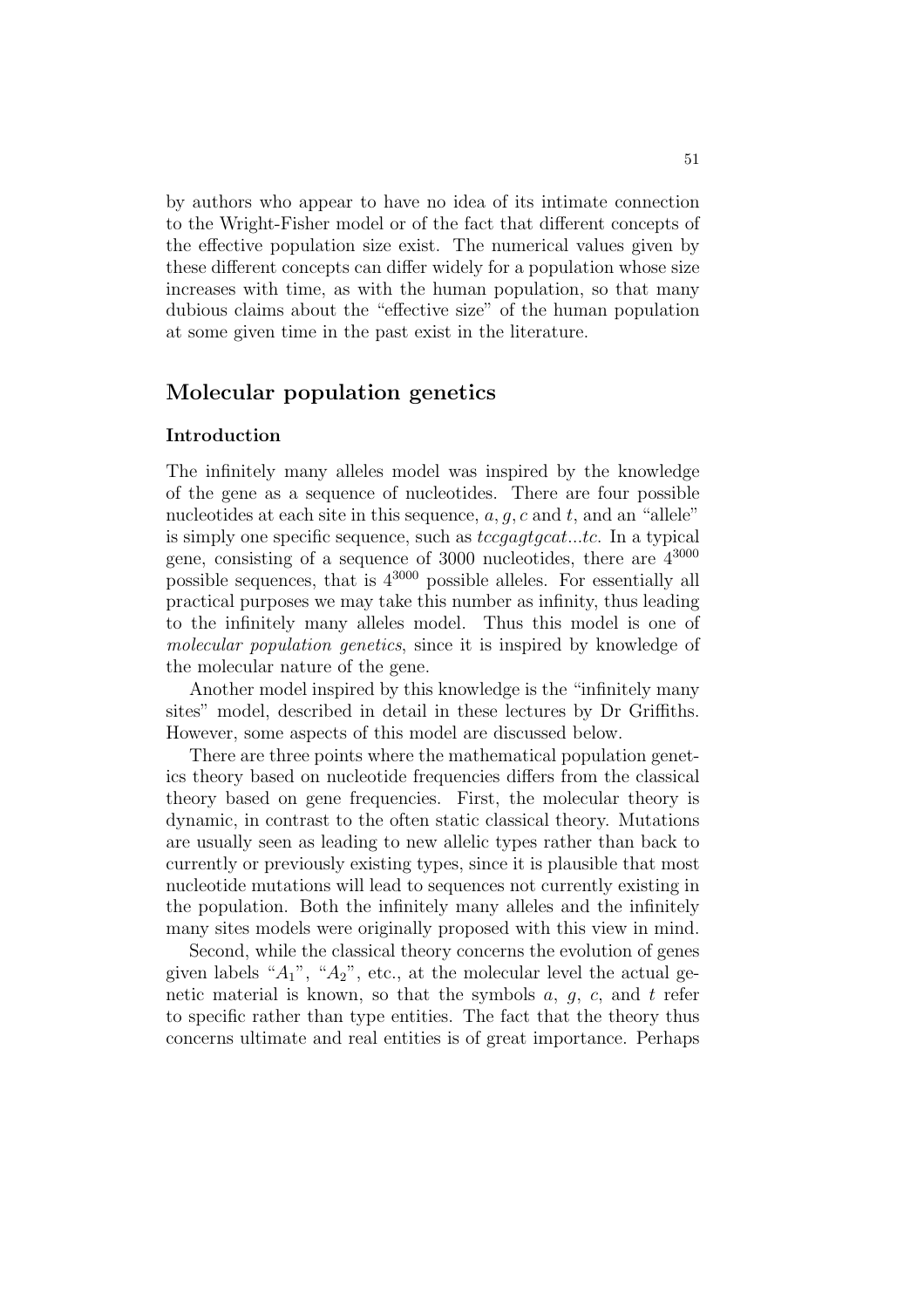the most important point derives from the fact that molecular considerations often lead to *retrospective* rather than *prospective* evolutionary questions. Classical population genetics theory was largely prospective: Given reasonable numerical values for various genetic parameters, the main aim was to show that evolution as a genetic process could and would occur. A hundred years ago such an undertaking was required. It is, however, no longer necessary to do this, and it now appears more useful to attempt to describe the course that evolution has taken by a retrospective analysis, and thus to gain empirical insight into evolutionary questions. This change of viewpoint has also led to the introduction of statistical methods for analyzing current genetical data, discussed below. The current emphasis on statistical inference procedures is perhaps the most important new direction in the theory in recent times. Knowledge of the actual genetic material is essential for these inferences, and the entire retrospective analysis must therefore be carried out in the framework of molecular population genetics.

Finally, most of the retrospective theory is inferential, and for reasons of practicality relies for the inferences made on the data available from a sample of genes taken from the population of interest, rather than from data from the entire population. We denote throughout the number of genes in this sample by  $n$ . Almost all results given below relate to such a sample.

We consider first the Wright–Fisher infinitely many alleles model. The properties of a sample of  $n$  genes under this model are best summarized through the (approximating) partition formula (93). This leads to the distribution of the number  $K_n$  of different allelic types observed in the sample as given in (94) and thus to the mean of  $K_n$  as given by (95).

There is currently much interest in estimating the parameter  $\theta$ . Equations (93) and (94) show jointly that the conditional distribution of the vector  $\mathbf{A} = (A_1, A_2, \ldots, A_n)$  defined before (93), given the value of  $K_n$ , is

$$
Prob{A = a | K_n = k} = \frac{n!}{|S_n^k| 1^{a_1} 2^{a_2} \cdots n^{a_n} a_1! a_2! \cdots a_n!},
$$
 (152)

where  $\mathbf{a} = (a_1, a_2, \dots, a_n)$ . Equation (152) implies that  $K_n$  is a sufficient statistic for  $\theta$ . Standard statistical theory then shows that once the observed value  $k_n$  of  $K_n$  is given, no further information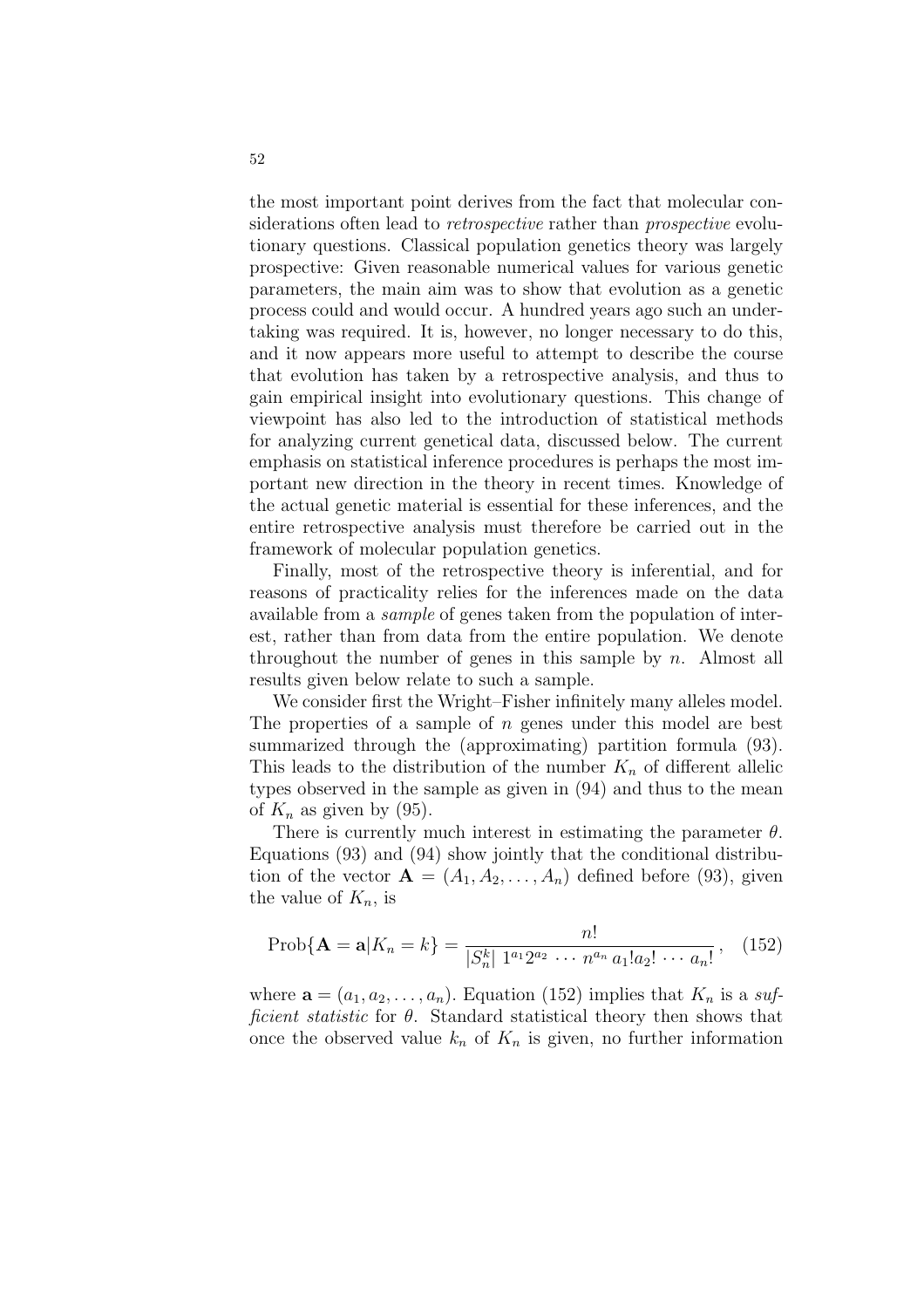about  $\theta$  is provided by the various  $a_i$  values, so that all inferences about  $\theta$  should be carried out using the observed value  $k_n$  of  $K_n$  only. The main inferential procedure deriving from (152) is the testy of hypothesis that the alleles in the sample are selectively equivalent. The fact that, in practice,  $\theta$  is unknown does not matter for such inferences, since the conditional distribution (152) is independent of  $\theta$ , and forms the "null hypothesis" distribution of the allelic partition. Tests of the neutrality hypothesis are discussed in a separate section below.

It is also possible to use (94) to estimate  $\theta$  or more generally any function of  $\theta$ . Since  $K_n$  is a sufficient statistic for  $\theta$  we can use the probability distribution in (94) directly to find the maximum likelihood estimator  $\hat{\theta}_K$  of  $\theta$ . It is found that this estimator is the implicit solution of the equation

$$
K_n = \frac{\hat{\theta}_K}{\hat{\theta}_K} + \frac{\hat{\theta}_K}{\hat{\theta}_K + 1} + \frac{\hat{\theta}_K}{\hat{\theta}_K + 2} + \dots + \frac{\hat{\theta}_K}{\hat{\theta}_K + n - 1}.
$$
 (153)

Given the observed value  $k_n$  of  $K_n$ , the corresponding maximum likelihood estimate  $\hat{\theta}_k$  of  $\theta$  is found by solving the equation

$$
k_n = \frac{\hat{\theta}_k}{\hat{\theta}_k} + \frac{\hat{\theta}_k}{\hat{\theta}_k + 1} + \frac{\hat{\theta}_k}{\hat{\theta}_k + 2} + \dots + \frac{\hat{\theta}_k}{\hat{\theta}_k + n - 1}.
$$
 (154)

Numerical calculation of the estimate  $\hat{\theta}_k$  using (154) is usually necessary.

The estimator implied by (153) is biased, and it is easy to show that there can be no unbiased estimator of  $\theta$ . On the other hand, there exists an unbiased estimator of the population homozygosity probability  $1/(1 + \theta)$ . If this estimator is denoted by  $g(K_n)$ , (94) shows that

$$
\sum_{k=1}^n \frac{|S_n^k|\theta^k g(k)}{S_n(\theta)} = \frac{1}{1+\theta},
$$

where  $|S_n^k|$  is the absolute value of a Stirling number, defined below (94). From this,

$$
\sum_{k=1}^n |S_n^k| \theta^k g(k) = \theta(\theta+2)(\theta+3) \cdots (\theta+n-1).
$$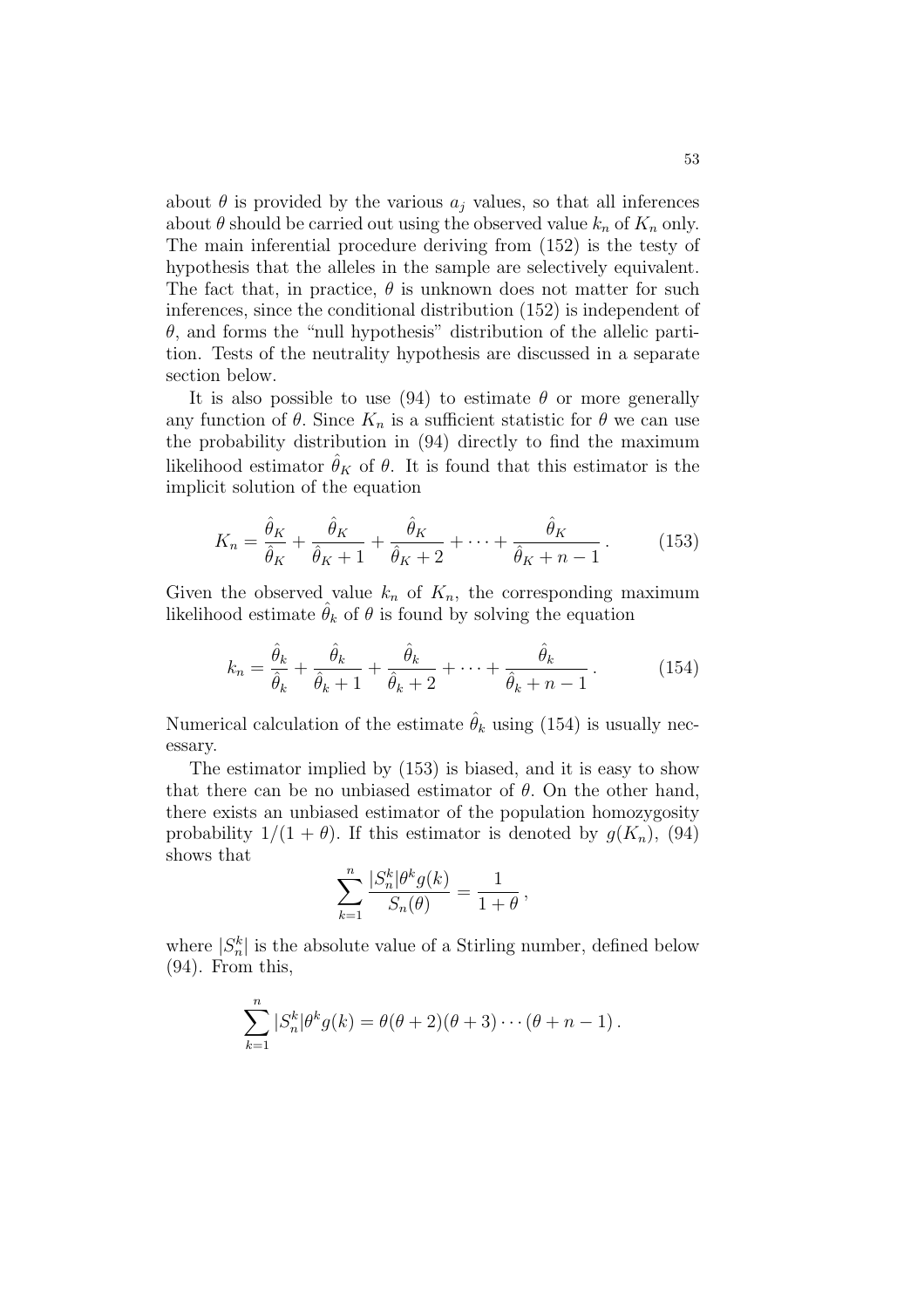Since this is an identity for all  $\theta$ , the expression for  $g(k)$  for any observed value  $k_n$  of  $K_n$  can be found by comparing the coefficients of  $\theta^k$  on both sides of this equation. In particular, when  $k_n = 2$ ,

$$
g(2) = \frac{\frac{1}{2} + \frac{1}{3} + \dots + \frac{1}{n-1}}{1 + \frac{1}{2} + \frac{1}{3} + \dots + \frac{1}{n-1}}.
$$
 (155)

Unbiased estimation of  $1/(1 + \theta)$  for values of  $k_n$  larger than 2 is complicated, and it is then probably more convenient to use instead the estimator  $(1+\hat{\theta}_K)^{-1}$ , where  $\hat{\theta}_K$  is found from (153), even though this estimator is slightly biased.

Geneticists sometimes prefer to estimate  $(1 + \theta)^{-1}$  by f, defined in the notation of (98) by

$$
f = \sum_{i} \frac{n_i^2}{n^2}.
$$
 (156)

This is a poor estimate in that it uses precisely that part of the data that is *least* informative about  $(1+\theta)^{-1}$ . The estimate of  $\theta$  derived from  $f$ , namely

$$
\hat{\theta}_f = f^{-1} - 1,\tag{157}
$$

is biased and has mean square error approximately six or eight times larger than that of  $\theta$ .

An approximation for the mean square error (MSE) of the estimator  $\hat{\theta}_K$  as defined by (153) is found as follows. Writing the right-hand side of (153) as  $\psi(\hat{\theta}_K)$ , we have  $K_n = \psi(\hat{\theta}_K)$  and also, from (95),  $E(K_n) = \psi(\theta)$ . Thus by subtraction,

$$
K_n - \mathcal{E}(K_n) = \psi(\hat{\theta}_K) - \psi(\theta).
$$

A first-order Taylor series approximation for the right-hand side is  $(\hat{\theta}_K - \theta)\psi'(\theta)$ , so that

$$
K_n - \mathbb{E}(K_n) \approx (\hat{\theta}_K - \theta)\psi'(\theta).
$$

Squaring and taking expectations, we get

$$
\text{MSE}(\hat{\theta}_K) \approx \frac{\text{var}(K_n)}{\psi'(\theta)^2}.
$$
 (158)

The variance of  $K_n$  is given in (96), and it is immediate that

$$
\psi'(\theta) = \sum_{j=1}^{n-1} \frac{j}{(\theta+j)^2}.
$$
\n(159)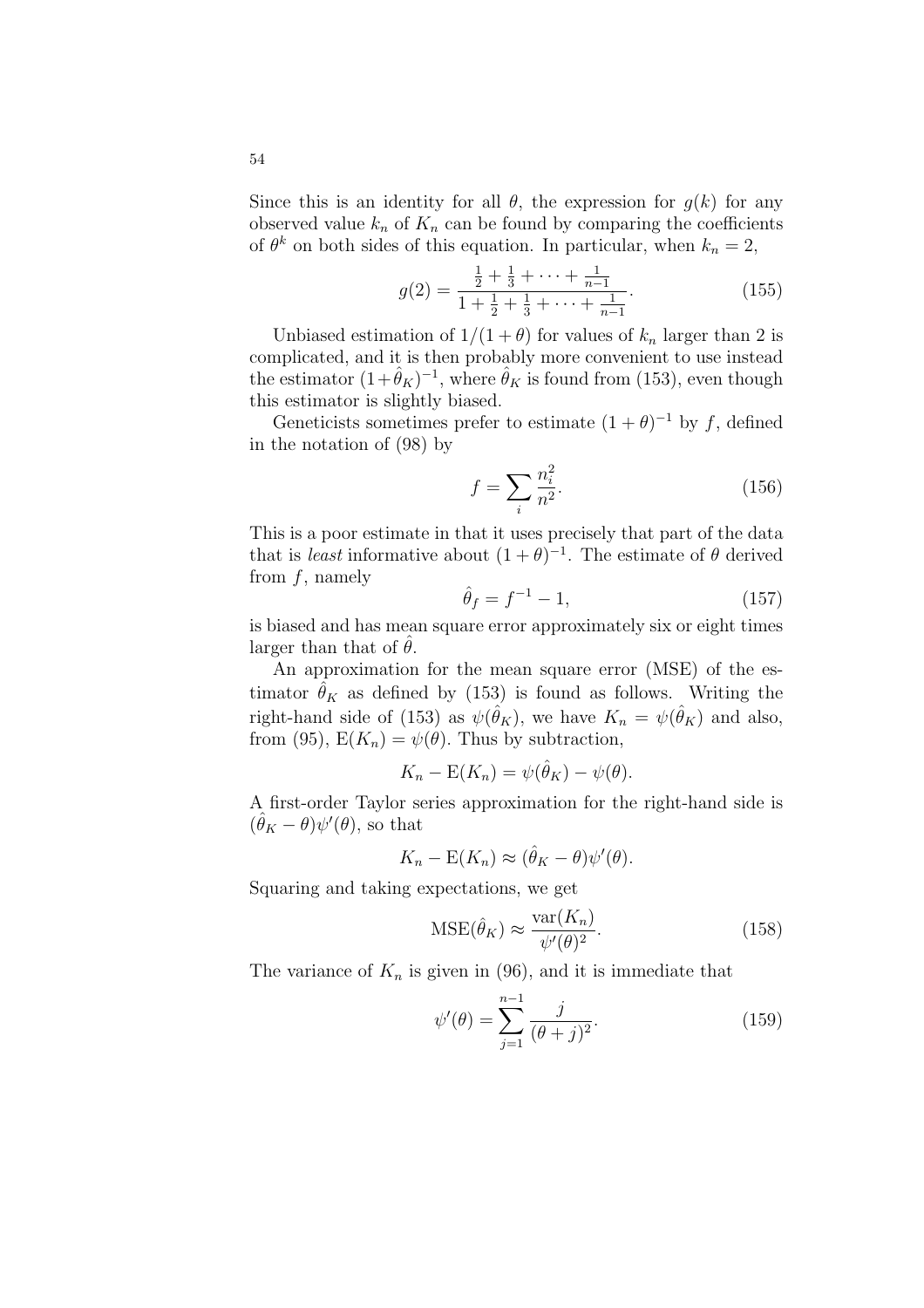This leads to

$$
\text{MSE}(\hat{\theta}_K) \approx \frac{\theta}{\sum_{j=1}^{n-1} \frac{j}{(j+\theta)^2}}.
$$
 (160)

The approximation (160) appears to be quite accurate.

Exact sample results for the Moran model can be obtained rapidly, since under the Moran infinitely many alleles model, (93) holds exactly if  $\theta$  is defined by (109). This is in contrast to the situation for the Wright–Fisher model, where (93) is only an approximation. Thus with the Moran model definition of  $\theta$ , (94), (95), (96), (97), and (98) are all exact, as is also the conditional distribution formula (152) that derives from them. It is interesting to ask why these formulas hold exactly in the Moran model, not only in a sample but also in the population, and also why sample formulas and population formulae are identical, with the replacement of  $n$  for  $2N$ . Coalescent theory, which we now turn to, explains this fact.

# The coalescent

## Introduction

The concept that is most frequently used for inferential and other purposes in population genetics is the Kingman coalescent (Kingman (1982)) . In this section a description of the most immediate properties of the simple coalescent process is given. Complications that in practice must be taken into account (for example changes over time in the size of the population under consideration) are not discussed. One of the main values of the coalescent is to provide a coherent framework within which to view various properties of the models considered above.

## Two technical results

It is convenient to start with two technical results, one of which will be relevant for approximations in the coalescent associated with the Wright-Fisher model, and by implication the Cannings model, while the other will be relevant for exact Moran model calculations.

We consider first a Poisson process in which events occur independently and randomly in time, with the probability of an event in  $(t, t + \delta t)$  being a $\delta t$ . (Here and throughout we ignore terms of order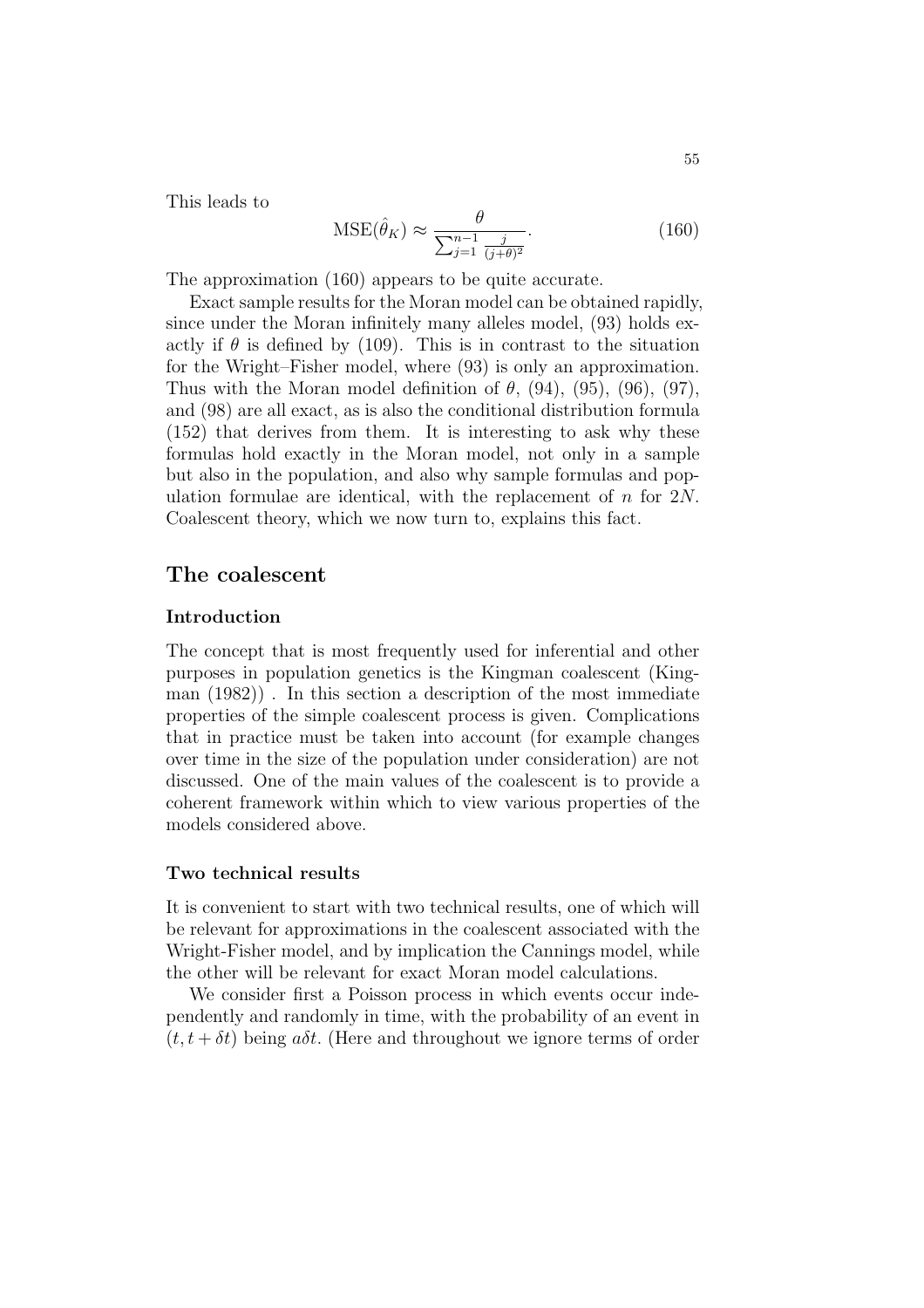$(\delta t)^2$ .) We call a the rate of the process. Standard Poisson process theory shows that the density function of the (random) time  $X$  between events, and until the first event, is  $f(x) = a e^{-ax}$ , and thus that the mean time until the first event, and also between events, is  $1/a$ .

Consider now two such processes, process (a) and process (b), with respective rates a and b. From standard Poisson process theory, given that an event occurs, the probability that it arises in process (a) is  $a/(a + b)$ . The mean number of "process (a)" events to occur before the first "process (b)" event occurs is  $a/b$ . More generally, the probability that j "process (a)" events occur before the first "process (b)" event occurs is

$$
\frac{b}{a+b} \left(\frac{a}{a+b}\right)^j, \quad j=0,1,\dots
$$
\n(161)

The mean time for the first event to occur under one or the other process is  $1/(a+b)$ . Given that this first event occurs in process (a), the conditional mean time until this first event occurs is equal to the unconditional mean time, namely  $1/(a+b)$ . The same conclusion applies if the first event occurs in process (b).

Similar properties hold for the geometric distribution. Consider a sequence of independent trials and two events, event A and event B. The probability that one of the events  $A$  and  $B$  occurs at any trial is  $a + b$ . The events A and B cannot both occur at the same trial, and given that one of these events occurs at trial  $i$ , the probability that it is an A event is  $a/(a + b)$ .

Consider now the random number of trials until the first event occurs. This random variable has geometric distribution, and takes the value i,  $i = 1, 2, \ldots$ , with probability  $(1 - a - b)^{i-1}(a + b)$ . The mean of this random variable is thus  $1/(a+b)$ . The probability that the first event to occur is an A event is  $a/(a + b)$ . Given that the first event to occur is an A event, the mean number of trials before the event occurs is  $1/(a + b)$ . In other words, this mean number of trials applies whichever event occurs first. The similarity of properties between the Poisson process and the geometric distribution is evident.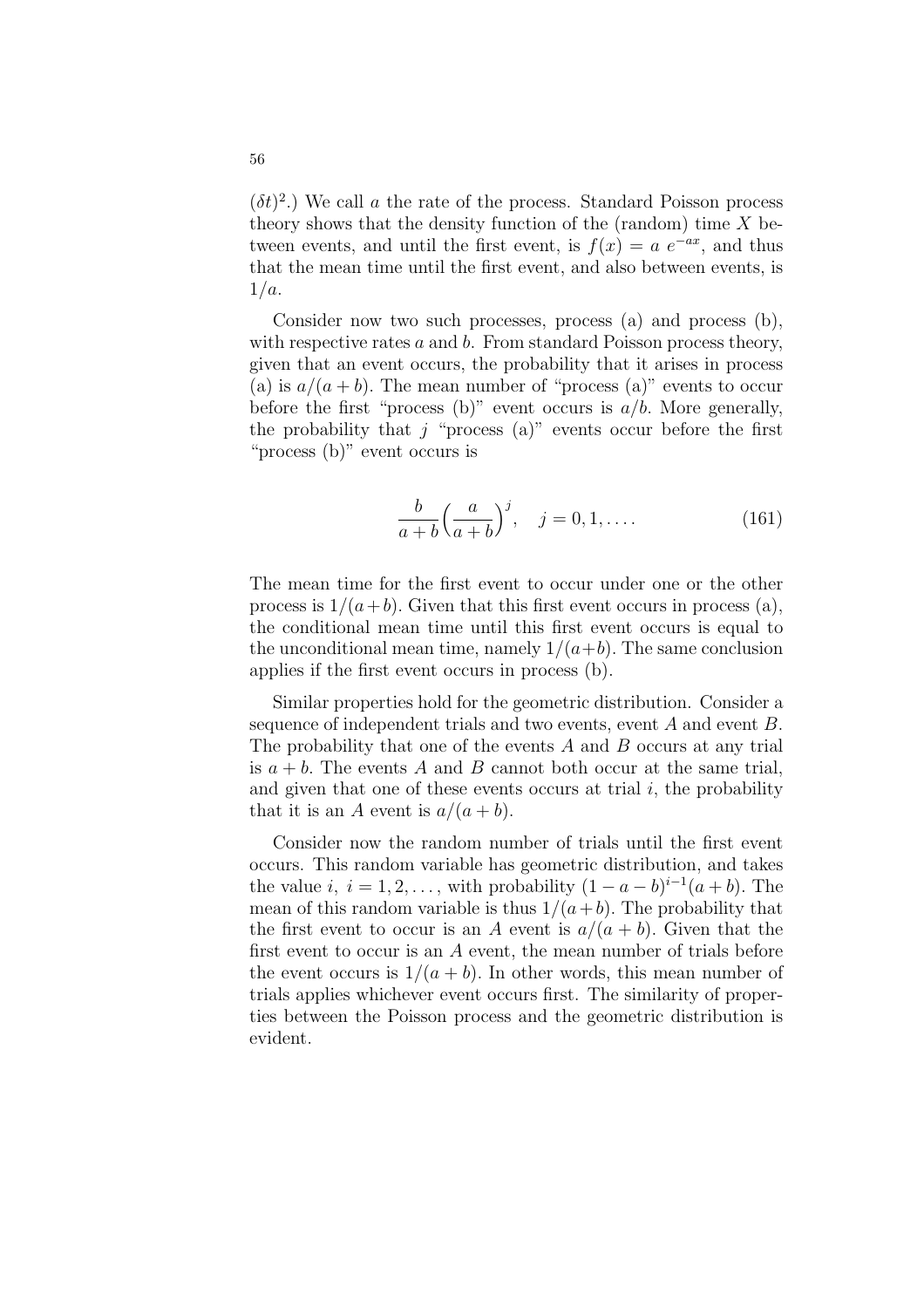# Approximate results for the Wright-Fisher model - no mutation

With the above results in hand, we first describe the general concept of the coalescent process. To do this, we consider the ancestry of a sample of  $n$  genes taken at the present time. Since our interest is in the ancestry of these genes, we consider a process moving backward in time, and introduce a notation acknowledging this. We consistently use the notation  $\tau$  for a time in the past before the sample was taken, so that if  $\tau_2 > \tau_1$ , then  $\tau_2$  is further back in the past than is  $\tau_1$ .

We describe the common ancestry of the sample of  $n$  genes at any time  $\tau$  through the concept of an equivalence class. Two genes in the sample of n are in the same equivalence class at time  $\tau$  if they have a common ancestor at this time. Equivalence classes are denoted by parentheses: Thus if  $n = 8$  and at time  $\tau$  genes 1 and 2 have one common ancestor, genes 4 and 5 a second, and genes 6 and 7 a third, and none of the three common ancestors are identical, the equivalence classes at time time  $\tau$  are

$$
(1,2), (3), (4,5), (6,7), (8). (162)
$$

Such a time  $\tau$  is shown in Figure 1.

We call any such set of equivalence classes an equivalence relation, and denote any such equivalence relation by a Greek letter. As two particular cases, at time  $\tau = 0$  the equivalence relation is  $\phi_1 =$  $\{(1), (2), (3), (4), (5), (6), (7), (8)\}$ , and at the time of the most recent common ancestor of all eight genes, the equivalence relation is  $\phi_n =$  $\{(1, 2, 3, 4, 5, 6, 7, 8)\}.$  The coalescent process is a description of the details of the ancestry of the n genes moving from  $\phi_1$  to  $\phi_n$ .

Let  $\xi$  be some equivalence relation, and  $\eta$  some equivalence relations that can be found from  $\xi$  by amalgamating two of the equivalence classes in  $\xi$ . Such an amalgamation is called a coalescence, and the process of successive such amalgamations is called the coalescence process. It is assumed that, if terms of order  $(\delta \tau)^2$  are ignored, and given that the process is in  $\xi$  at time  $\tau$ ,

$$
Prob (process in \eta at time \tau + \delta \tau) = \delta \tau, \qquad (163)
$$

and if j is the number of equivalence classes in  $\xi$ ,

Prob (process in 
$$
\xi
$$
 at time  $\tau + \delta \tau$ ) =  $1 - \frac{j(j-1)}{2} \delta \tau$ . (164)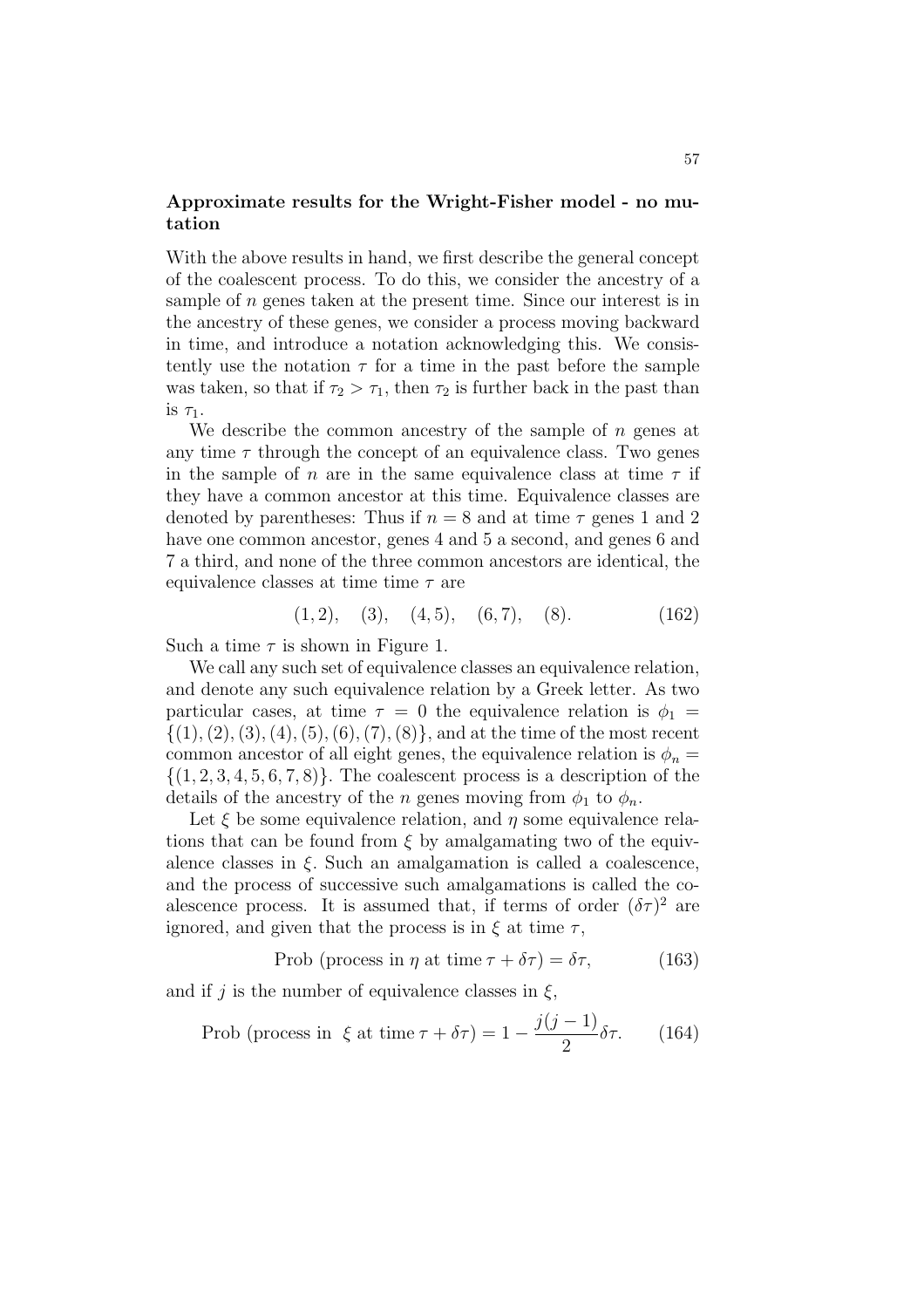

Figure 1: The coalescent

The above assumptions are clearly approximations for any discretetime process, but they are precisely the assumptions needed for the Wright-Fisher approximate coalescent theory.

The coalescent process defined by (163) and (164)consists of a sequence of  $n-1$  Poisson processes, with respective rates  $j(j -$ 1)/2,  $j = n, n - 1, ..., 2$ , describing the Poisson process rate at which two of these classes amalgamate when there are  $j$  equivalence classes in the coalescent. Thus the rate  $j(j-1)/2$  applies when there are j ancestors of the genes in the sample for  $j < n$ , with the rate  $n(n-1)/2$  applying for the actual sample itself.

The Poisson process theory outlined above shows that the time  $T_i$  to move from an ancestry consisting of j genes to one consisting of  $j-1$  genes has an exponential distribution with mean  $2/\{j(j-1)\}.$ Since the total time required to go back from the contemporary sample of genes to their most recent common ancestor is the sum of the times required to go from j to  $j - 1$  ancestor genes,  $j =$  $2, 3, \ldots, n$ , the mean  $E(T_{\text{MRCAS}})$  is, immediately,

$$
E(T_{\text{MRCAS}}) = 2\sum_{j=2}^{n} \frac{1}{j(j-1)} = 2\sum_{j=1}^{n-1} \frac{1}{j(j+1)}.
$$
 (165)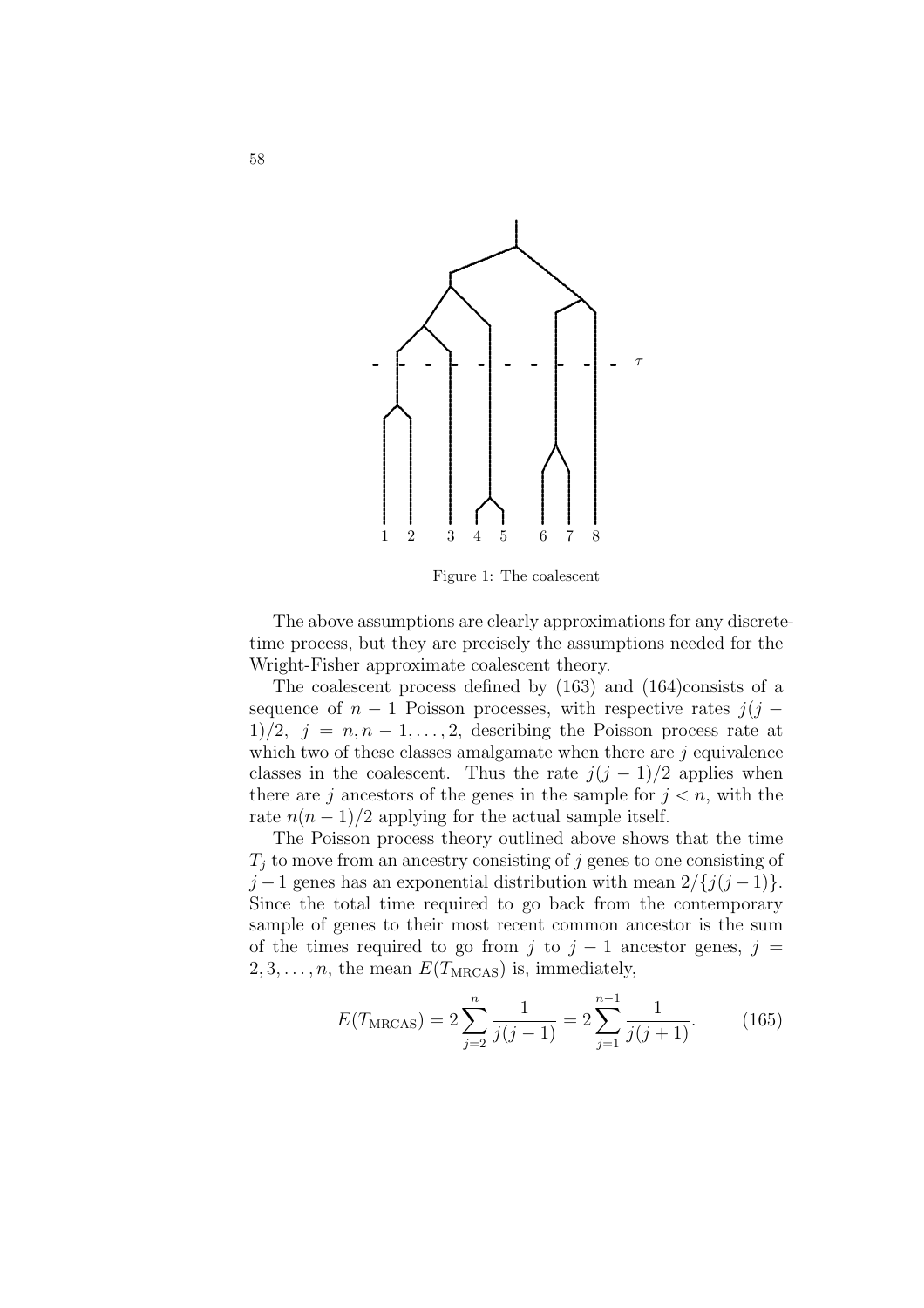This time is  $2 - \frac{2}{n}$  coalescence time units, and it requires a multiplicative scaling factor of  $2N$  to convert to a "generations" basis when applied to the Wright–Fisher model. In other words,  $E(T_{\text{MRCAS}}) = 4N - 4N/n$  generations.

It is clear from (165) that about half this mean time relates to the final coalescence of two lines of ascent into one. This observation gives some idea of the shape of the coalescent tree: The long arms tend to arise when there is a very small number of genes in the ancestry of the sample.

The times  $T_j$ ,  $j = 1, 2, ..., n - 1$ , are independent, so that the variance of  $T_{\text{MRCAS}}$  is the sum of the variances of the  $T_j$ . Standard calculations show that this is approximately  $4\pi^2/3 - 12$ , or about 1.16, (squared) time units. This implies a standard deviation of about 2.16 generations.

The complete distribution of  $T_{\text{MRCAS}}$  is also known (Tavaré (2004)). However the expression is complicated and we do not reproduce it here, other than to note the inequalities

$$
e^{-t} \leq \text{Prob}(T_{\text{MRCAS}} > t) \leq e^{-3t}.
$$

If the above theory were to apply to the entire population of genes in a Wright–Fisher model, the mean  $E(T_{\text{MRCAP}})$  of the total time to arrive at the most recent ancestor gene of all the genes in the population (MRCAP) would be found by putting  $n = 2N$ , to get

$$
E(T_{\text{MRCAP}}) = 4N - 2\tag{166}
$$

generations. Although coalescent theory does not apply directly to the entire population, the mean number of generations given in (166) is essentially correct. The reason for this is implicit in an observation made above, that the long arms in any coalescent process tend to arise when the number of genes in the ancestry of the genes considered is small, and for such small numbers the assumptions for the coalescent process hold.

# Approximate results for the Wright-Fisher model with mutation

We now introduce mutation, and suppose that the probability that any gene mutates in the time interval  $(\tau + \delta \tau, \tau)$  is  $(\theta/2)\delta \tau$ . All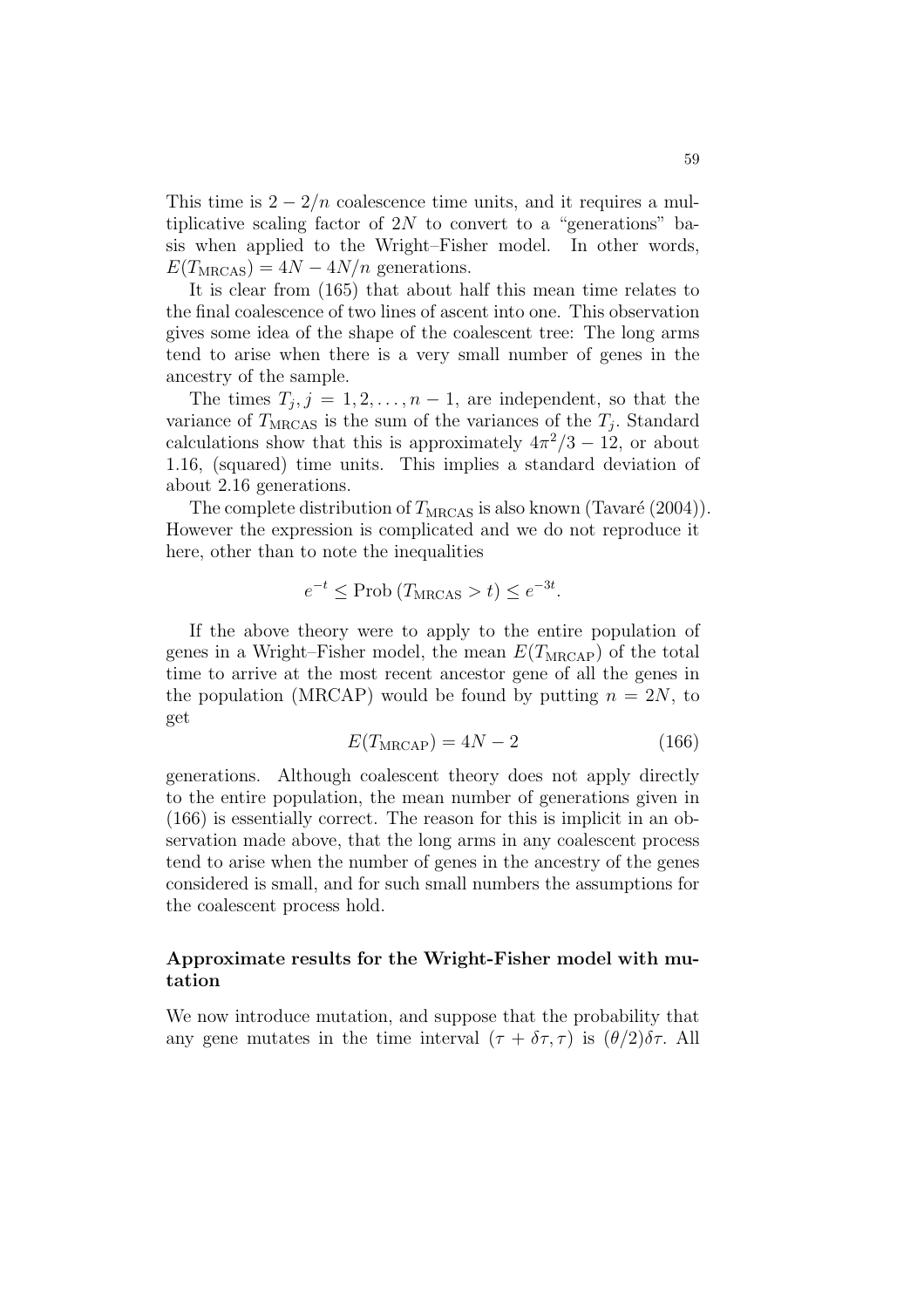mutants are assumed to be of new allelic types. Following the coalescent paradigm, we trace back the ancestry of a sample of  $n$  genes to the mutation forming the oldest allele in the sample. As we go backward in time along the coalescent, we shall encounter from time to time a "defining event", taken either as a coalescence of two lines of ascent into a common ancestor or a mutation in one or other of the lines of ascent. Figure 2 describes such an ancestry, identical to that of Figure 1 but with crosses to indicate mutations.



Figure 2: The coalescent with mutations

We exclude from further tracing back any line in which a mutation occurs, since any mutation occurring further back in any such line does not appear in the sample. Thus any such line may be thought of as stopping at the mutation, as shown in Figure 3 (describing the same ancestry as that in Figure 2).

If at time  $\tau$  there are j ancestors of the n genes in the sample, the probability that a defining event occurs in  $(\tau, \tau + \delta \tau)$  is

$$
\frac{1}{2}j(j-1)\delta\tau + \frac{1}{2}j\theta\delta\tau = \frac{1}{2}j(j+\theta-1)\delta\tau, \tag{167}
$$

the first term on the left-hand side arising from the possibility of a coalescence of two lines of ascent, and the second from the possibility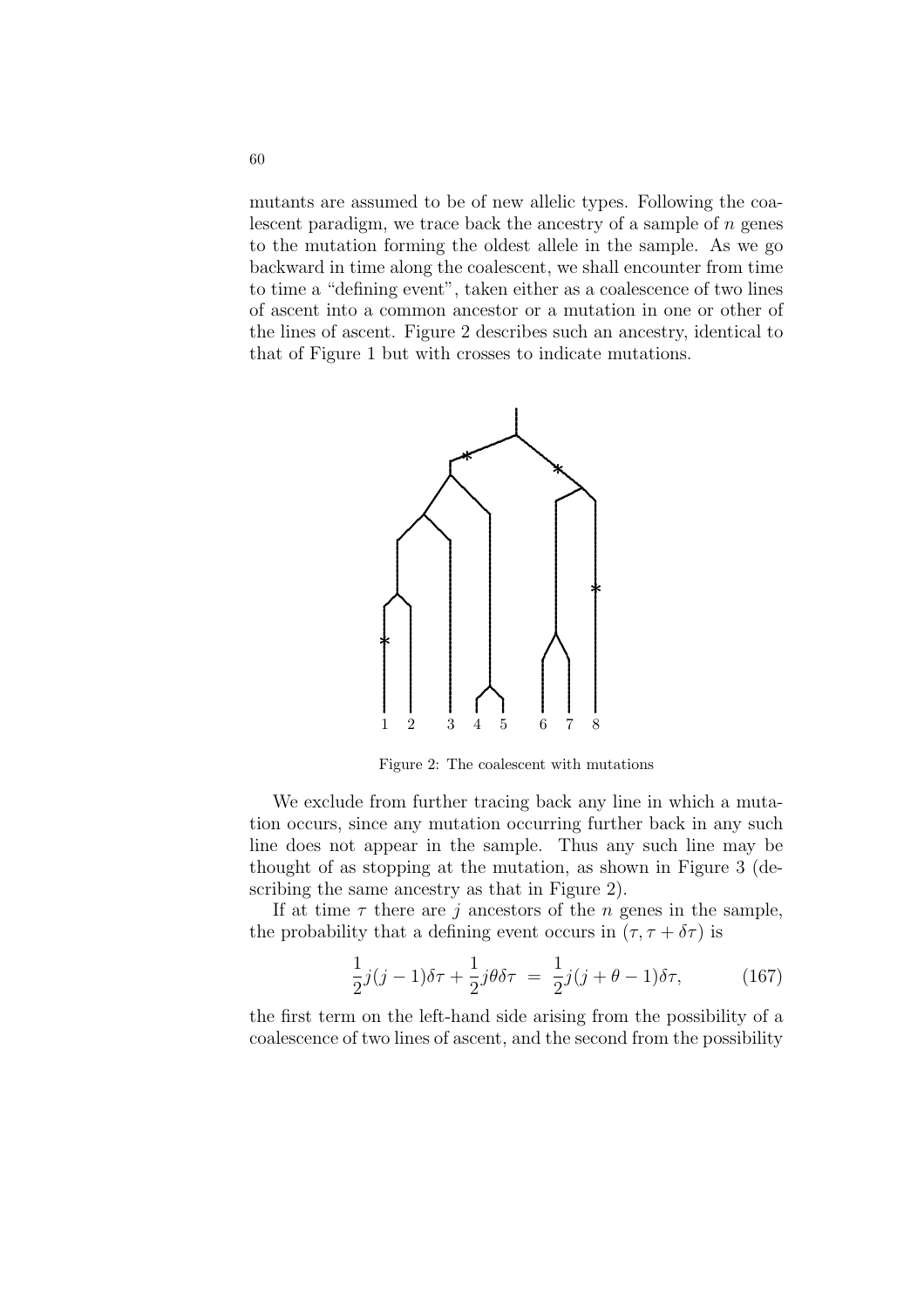

Figure 3: Tracing back to, and stopping at, mutational events

of a mutation.

If a defining event is a coalescence of two lines of ascent, the number of lines of ascent clearly decreases by 1. The fact that if a defining event arises from a mutation we exclude any further tracing back of the line of ascent in which the mutation arose implies that the number of lines of ascent also decreases by 1. Thus at any defining event the number of lines of ascent considered in the tracing back process decreases by 1. Given a defining event leading to  $j$  genes in the ancestry, the Poisson process theory described above shows that, going backward in time, the mean time until the next defining event occurs is  $2/\{j(j + \theta - 1)\}\$ , and that the same mean time applies when we restrict attention to those defining events determined by a mutation.

Thus starting with the original sample and continuing up the ancestry until the mutation forming the oldest allele in the sample is reached, we find that the mean age of the oldest allele in the sample is

$$
2\sum_{j=1}^{n} \frac{1}{j(j+\theta-1)}
$$
 (168)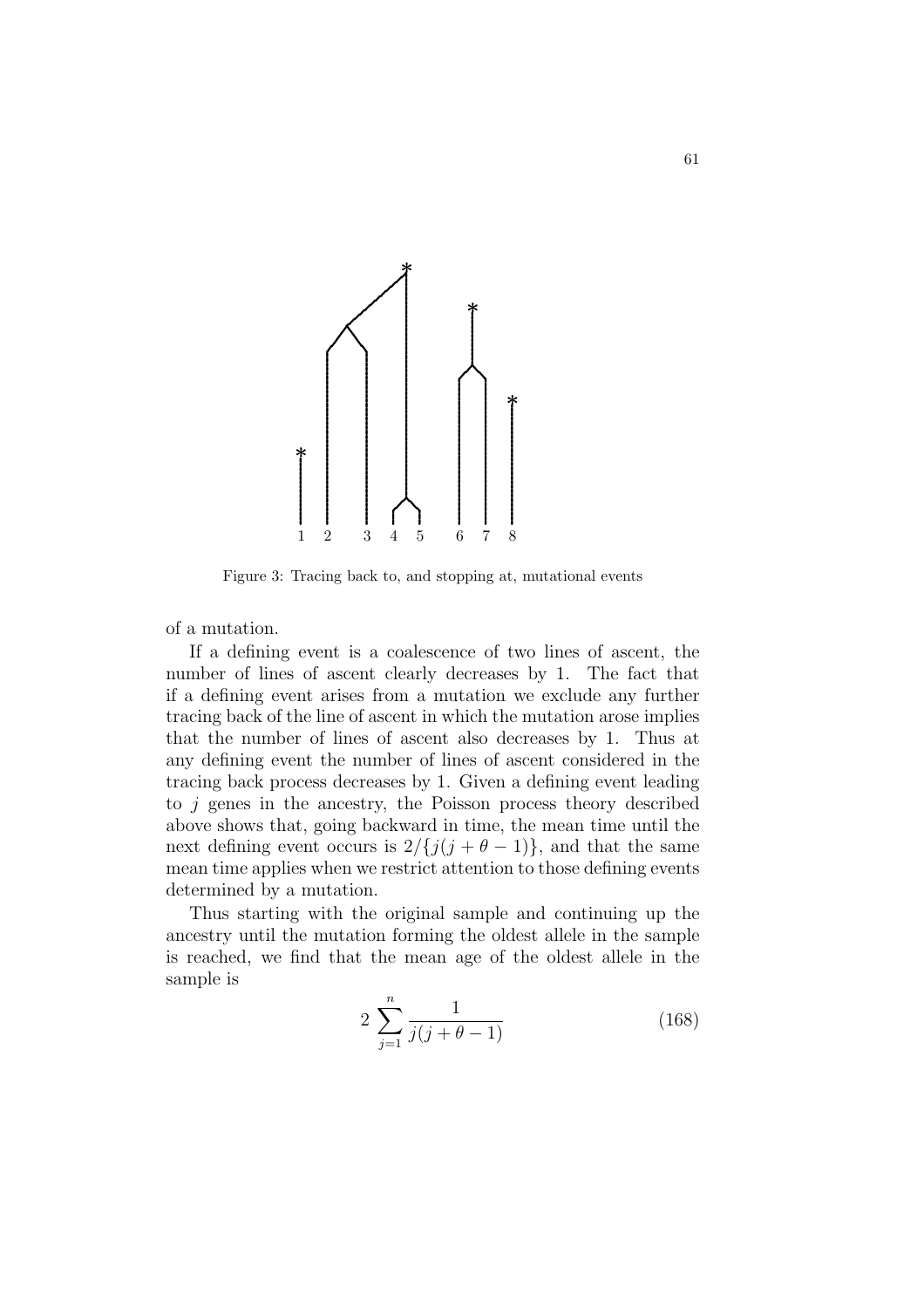coalescent time units. The value in  $(168)$  must be multiplied by  $2N$ to give this mean age in terms of generations.

The time backward until the mutation forming the oldest allele in the sample, whose mean is given in (168), does not necessarily trace back to, and past, the most recent common ancestor of the genes in the sample (MRCAS), and will do so only if the allelic type of the MRCAS is represented in the sample. This observation can be put in quantitative terms by comparing the MRCAS given in (165) to the expression in (168). For small  $\theta$ , the age of the oldest allele will tend to exceed the time back to the MRCAS, while for large θ, the converse will tend to be the case. The case θ = 2 appears to be a borderline one: For this value, the expressions in (165) and (168) differ only by a term of order  $n^{-2}$ . Thus for this value of  $\theta$ , we expect the oldest allele in the sample to have arisen at about the same time as the MRCAS.

The competing Poisson process theory outlined above shows that, given that a defining event occurs with  $j$  genes present in the ancestry, the probability that this is a mutation is  $\theta/(i-1+\theta)$ . Thus the mean number of different allelic types found in the sample is

$$
\sum_{j=1}^{n} \frac{\theta}{j-1+\theta},
$$

and this is the value given in (95). The number of "mutationcaused" defining events with  $j$  genes present in the ancestry is, of course, either 0 or 1, and thus the variance of the number of different allelic types found in the sample is

$$
\sum_{j=1}^n \left( \frac{\theta}{j-1+\theta} - \frac{\theta^2}{(j-1+\theta)^2} \right).
$$

This expression is easily shown to be identical to the variance formula (96).

Even more than this can be said. The probability that exactly  $k$ of the defining events are "mutation-caused" is clearly proportional to  $\theta^k/\{\theta(\theta+1)\cdots(\theta+n-1)\}\,$ , the proportionality factor not depending on  $\theta$ . Since this is true for all possible values of  $\theta$  and since the sum of the probabilities over  $k = 1, 2, \ldots, n$  must be 1, the probability distribution of the number of different alleles in the sample must be given by (94).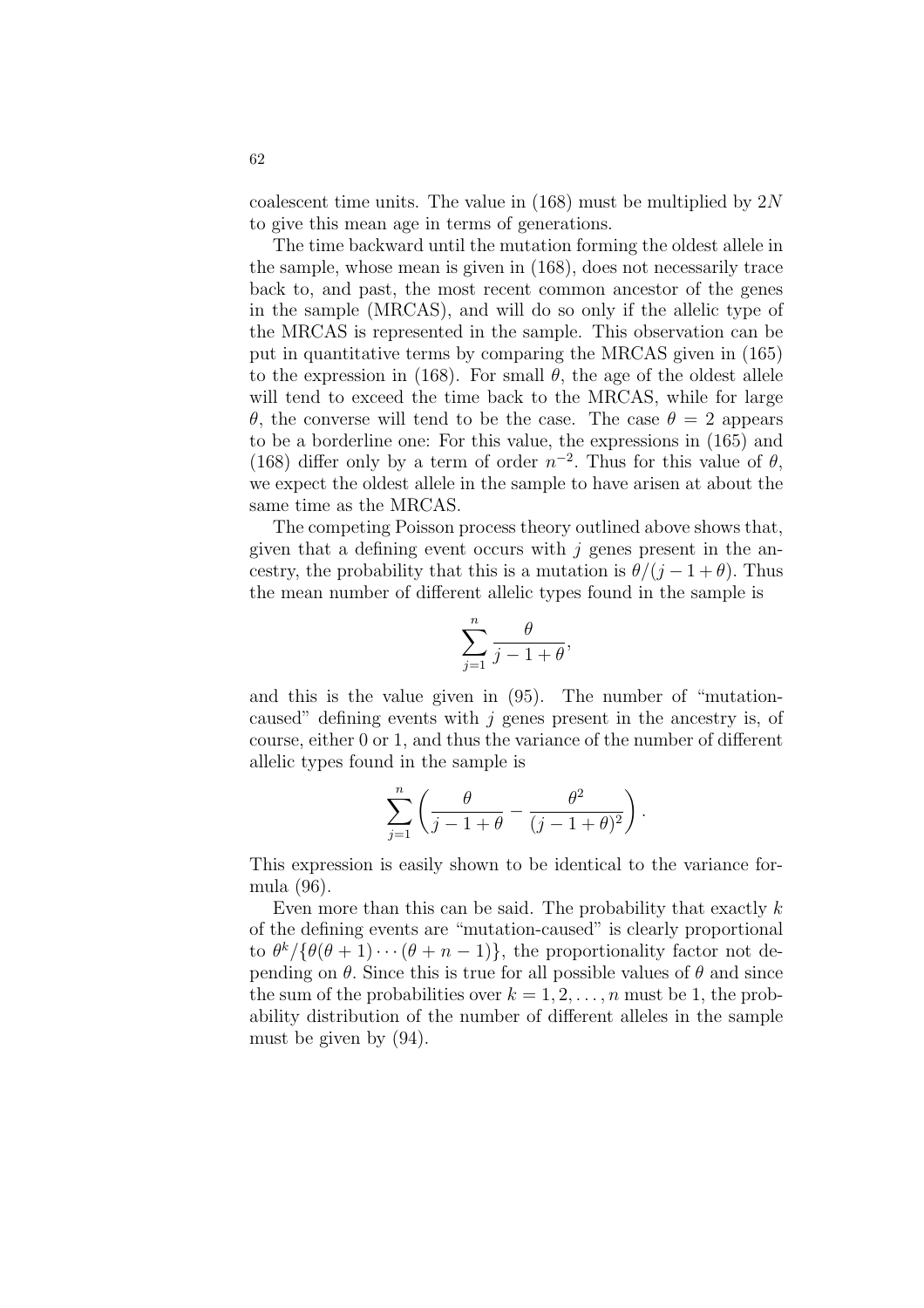The complete distribution of the allelic configuration in the sample as given in (93) is not so simply derived. Kingman (1982), to whom coalescent theory is due, employed the full machinery of the coalescent process, together with a combinatorial argument considering all possible paths from  $\phi_n$  to  $\phi_1$ , to derive (93). That is, (93) derives immediately from, and is best thought of as a consequence of, the coalescent properties of the ancestry of the genes in the sample.

The sample contains only one allele if no mutants occurred in the coalescent after the original mutation for the oldest allele. Moving up the coalescent, this is the probability that all defining events before this original mutation is reached are amalgamations of lines of ascent rather than mutations. The probability of this is

$$
\prod_{j=1}^{n-1} \frac{j}{(j+\theta)} = \frac{(n-1)!}{(1+\theta)(2+\theta)\cdots(n-1+\theta)},
$$
 (169)

and this agrees, as it must, with the expression in (97).

## Exact results for the Moran model - no mutation

We now turn to exact coalescent results for the Moran model. These are found in a manner similar to that used above, with the time unit used corresponding to the time between one birth and death event and the next.

As we did for the Wright–Fisher model, we first consider the coalescent process itself. Here, however, we use a coalescent theory that is not only exact, but that also applies for a sample of any size, and in particular to the entire population of genes itself. This implies that all results deriving from coalescent theory, for example the topology of the coalescent tree, are identical to corresponding results for the exact Moran model coalescent process.

It is convenient to think of a gene that does not die in a birth and death event as being its own descendant after that event has take place. Consider, then, a sample of  $n$  genes, where  $n$  is not restricted to be small and could be any number up to and including the entire population size of 2N. As we trace back the ancestry of these  $n$  genes we will encounter a sequence of coalescent events reducing the size of the ancestry to  $n-1, n-2, \ldots$  genes and eventually to one gene, the most recent common ancestor of the sample. Suppose that in this process we have just reached a time when there are exactly  $j$  genes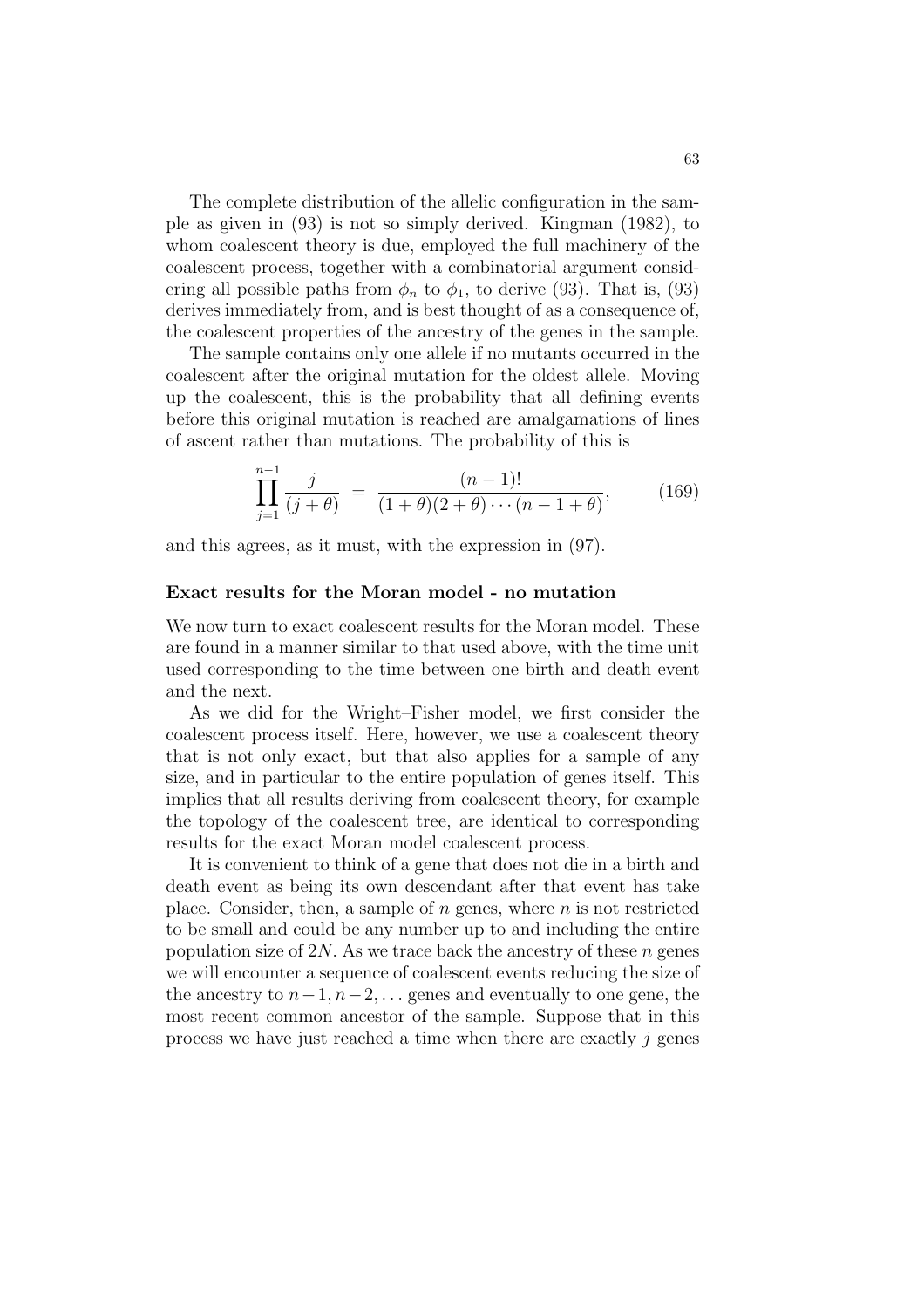in this ancestry. These will be "descendants" of  $j-1$  parental genes if one of these parents was chosen to reproduce and the offspring is in the ancestry of the sample of  $n$  genes. The probability of this event is  $j(j-1)/(2N)^2$ . With probability  $1-j(j-1)/(2N)^2$  the number of ancestors remains at  $j$ . It follows that, as we trace back the ancestry of the genes, the number  $T_i$  of birth and death events between the times when there are j ancestor genes and  $j-1$  ancestor genes has, exactly, a geometric distribution with parameter  $j(j-1)/(2N)^2$  and thus with mean  $(2N)^2/\{j(j-1)\}\.$  From this, the mean of the time  $T<sub>MRCAS</sub>$  until the most recent common ancestor of all the genes in the sample is given by

$$
E(T_{\text{MRCAS}}) = \sum_{j=2}^{n} \frac{(2N)^2}{j(j-1)} = (2N)^2 \left(1 - \frac{1}{n}\right) \tag{170}
$$

birth and death events. In the particular case  $n = 2N$  this is

$$
E(TMRCAP) = 2N(2N - 1)
$$
\n(171)

birth and death events.

Since the various  $T_j$ 's are independent, the variance of  $T_{\text{MRCAP}}$  is the sum of the variances of the  $T_j$ 's. This is

$$
\text{var}(T_{\text{MRCAS}}) = \sum_{j=2}^{n} \frac{(2N)^{4}}{j^{2}(j-1)^{2}} - \sum_{j=2}^{n} \frac{(2N)^{2}}{j(j-1)}.
$$
 (172)

The complete distribution of  $T_{\text{MRCAP}}$  can be found, but the resulting expression is complicated and is not given here.

## Exact results for the Moran model with mutation

We now introduce mutation. Consider again a sample of  $n$  genes and the sequence of birth and death events that led to the formation of this sample. We again trace back the ancestry of the  $n$  genes in the sample, and consider some birth and death event when this ancestry contains  $j-1$  genes. With probability  $j/2N$  the newborn created in the population at this birth and death event is in the ancestry of the sample, and with probability  $u$  is a mutant. That is, the probability that at this birth and death event a new mutant gene is added to the ancestry of the sample is  $ju/(2N)$ . As for the Wright–Fisher model, we trace back upward along the lines of ascent from the sample, and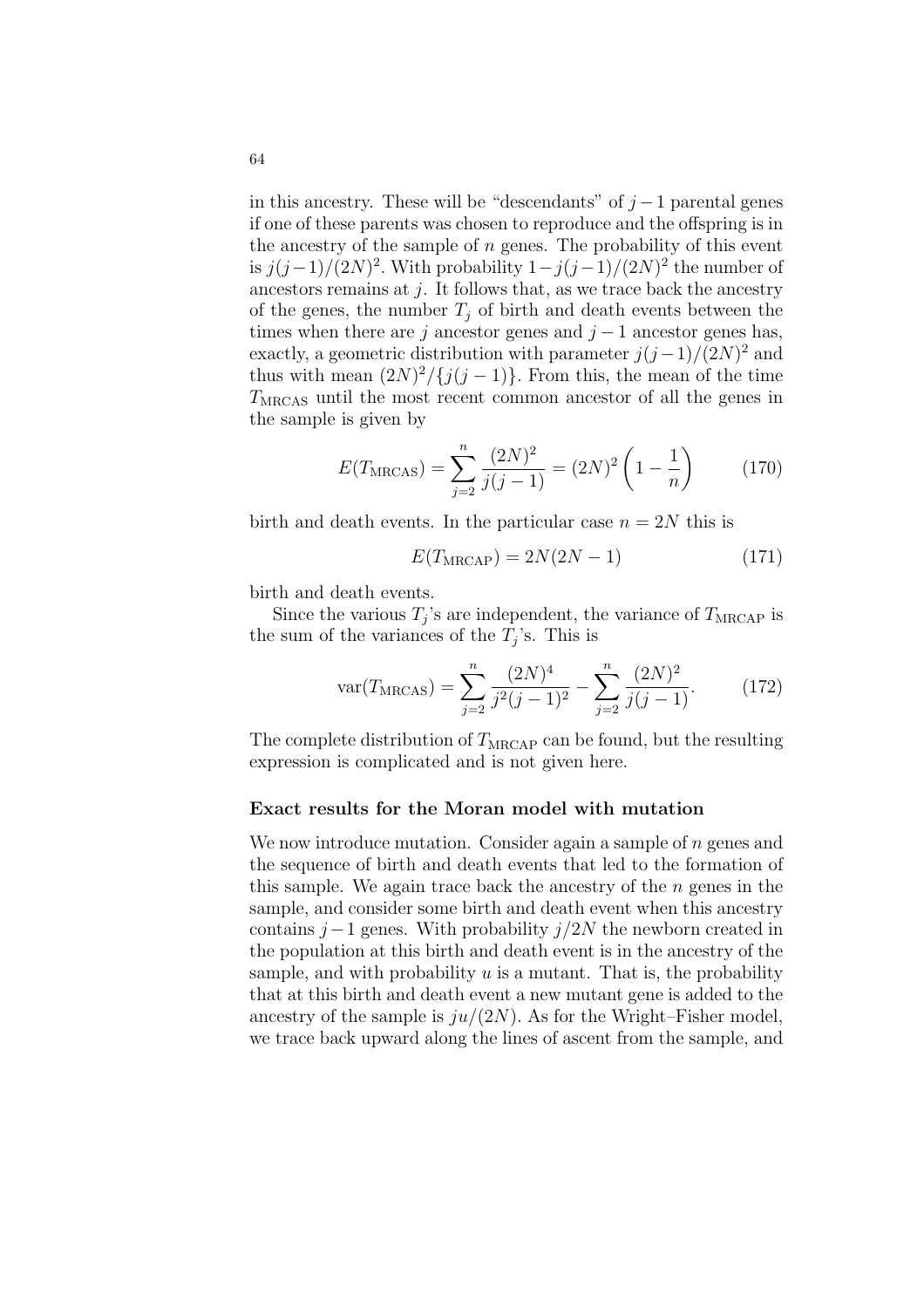do not trace back any further any line of ascent at a time when a new mutant arises in that line, so that at any mutation, the number of lines of ascent that we consider decreases by 1.

A further decrease can occur from a coalescence for which the addition of a newborn to the ancestry of the sample does not produce a mutant offspring gene. If at any time there are  $j$  lines in the ancestry, the probability of a coalescence not arising from a mutant newborn is  $j(j-1)(1-u)/(2N)^2$ .

It follows from the above that the number of lines of ascent from the sample will decrease from j to  $j-1$  at some birth and death event with total probability

$$
\frac{ju}{2N} + \frac{j(j-1)(1-u)}{(2N)^2} = \frac{2Nju + j(j-1)(1-u)}{(2N)^2}.
$$
 (173)

We write the left-hand side as  $v_j + w_j$ , where  $v_j$  and  $w_j$  are defined in (125). The number of birth and death events until a decrease in the number of lines of ascent from j to  $j - 1$  follows a geometric distribution with parameter  $v_j + w_j$ . It follows from the competing geometric theory given above that the mean number of birth and death events until the number of lines of ascent decreases from  $j$  to  $j-1$  is  $1/(v_i + w_j)$ , and that this mean applies whatever the reason for the decrease. Tracing back to the mutation forming the oldest allele in the sample, we see that the mean age of this oldest allele is, exactly,

$$
\sum_{j=1}^{n} \frac{1}{v_j + w_j},\tag{174}
$$

where  $v_i$  and  $w_i$  are defined in (125).

The probability that a decrease in the number of ancestral lines from j to j –1, given that such a decrease occurs, is  $v_i/(v_i + w_i)$ , or, using the Moran model definition of  $\theta$ , more simply as  $\theta/(i-1+\theta)$ . The mean number of different alleles in the sample is thus, exactly,

$$
\sum_{j=1}^{n} \frac{\theta}{j - 1 + \theta},\tag{175}
$$

as given by (95). Extending this argument as for the Wright–Fisher case, the exact distribution of the number of alleles in the sample is found to be given by (94), as expected.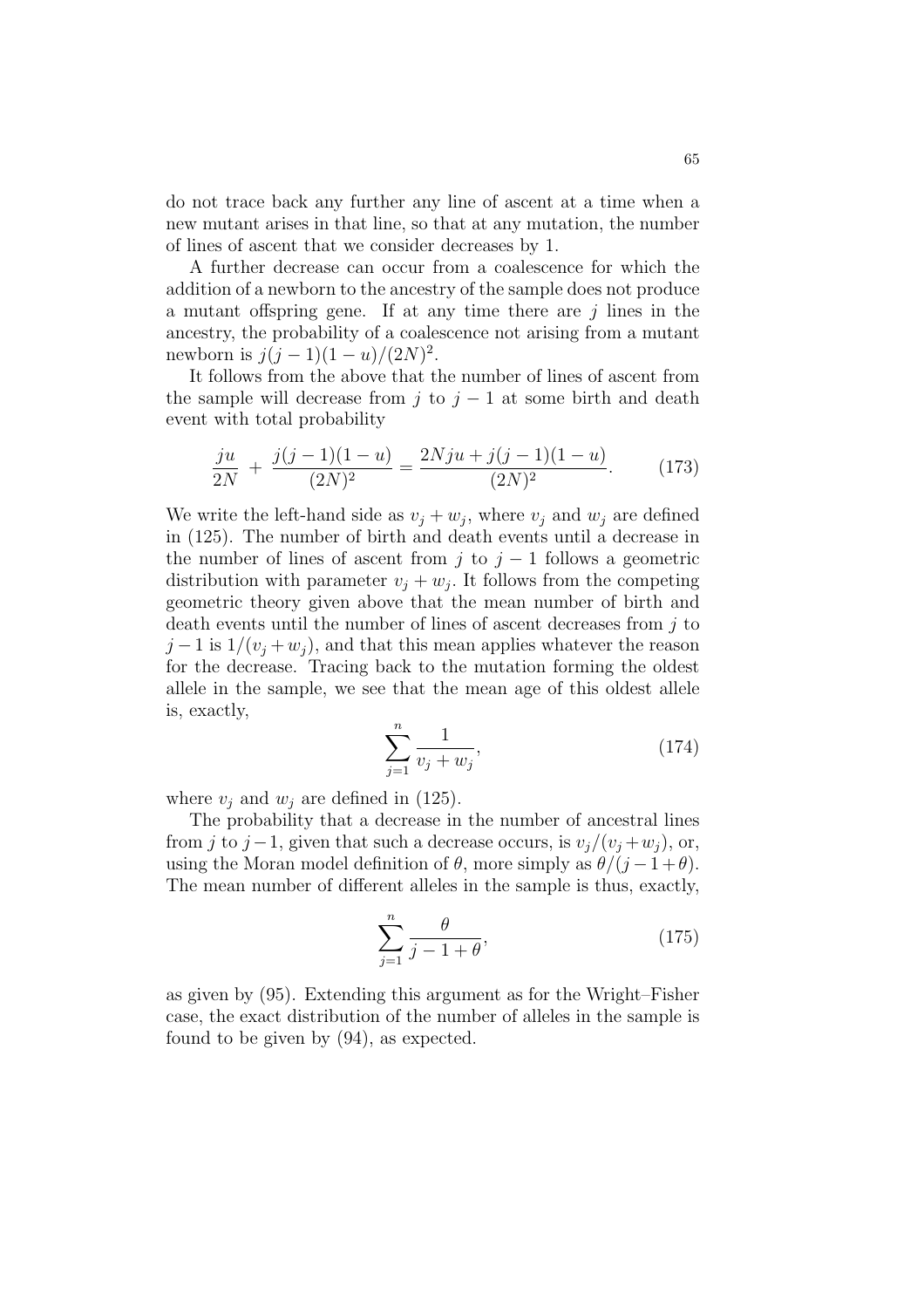The complete distribution of the sample allelic configuration, as with the Wright–Fisher model, requires a full description of the coalescent process.

The argument just used, while expressed as one concerning a sample of genes, applies equally for the entire population of genes. This occurs because, even in the entire population, at most one coalescent event can occur at each birth and death event. Thus all the exact sample Moran model results found by coalescent arguments apply for the population as a whole, with n being replaced by  $2N$ . This explains the identity of the form of many exact Moran model sample and population formulas.

# "Age" and "frequency" results

Many elegant results are found when considering the ages of alleles and the frequencies of alleles when ordered by their ages. In this section we consider both "frequency" and "age" results, starting with the former.

## Approximate Wright-Fisher model "frequency" results

We consider first approximate results applying for the Wright-Fisher model. These follow largely from the so-called GEM distribution, named for Griffiths, (1980), Engen (1975) and McCloskey (1965), who established its salient properties. This distribution can be found in the following way.

Suppose that a gene is taken at random from the population. The probability that this gene will be of an allelic type whose frequency in the population is  $x$  is just  $x$ . The frequency spectrum shows immediately that the (random) frequency of the allele determined by this randomly chosen gene is

$$
f(x) = \theta (1 - x)^{\theta - 1}.
$$
 (176)

Suppose now that all genes of the allelic type just chosen are removed from the population. A second gene is now drawn at random from the population and its allelic type observed. The (relative) frequency of the allelic type of this gene among the genes remaining at this stage is also given by (176). All genes of this second allelic type are now also removed from the population. A third gene is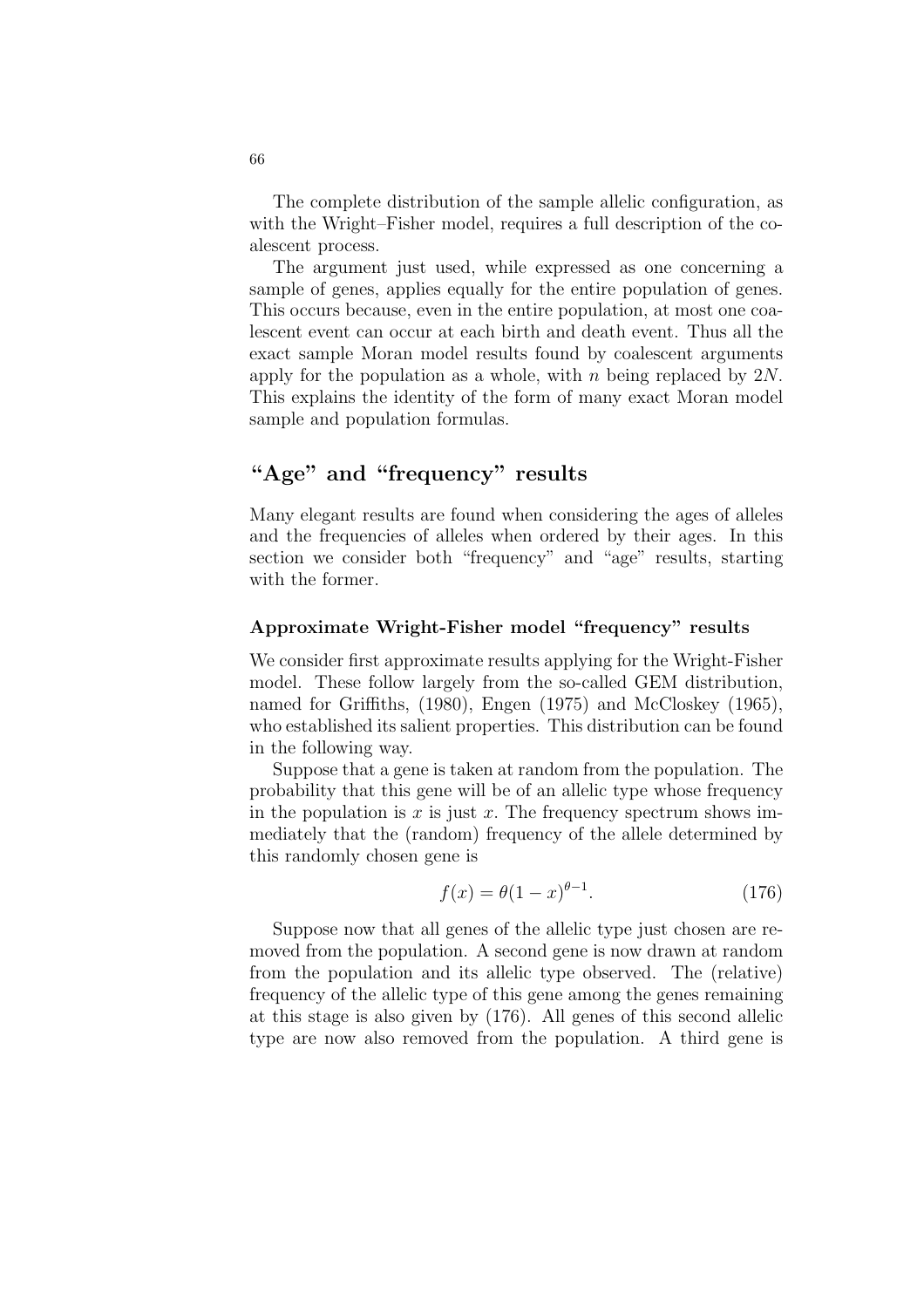then drawn at random from the genes remaining, its allelic type observed, and all genes of this (third) allelic type removed from the population. This process is continued indefinitely. At any stage, the distribution of the (relative) frequency of the allelic type of any gene just drawn among the genes left when the draw takes place is given by (176). This leads to the following representation. Denote by  $w_i$  the original population frequency of the *j*th allelic type drawn. Then we can write  $w_1 = x_1$ , and for  $j = 2, 3, \ldots$ ,

$$
w_j = (1 - x_1)(1 - x_2) \cdots (1 - x_{j-1})x_j.
$$
 (177)

where the  $x_j$  are independent random variables, each having the distribution (176). The random vector  $(w_1, w_2, ...)$  is then defined as having the GEM distribution.

All the alleles in the population at any time eventually leave the population, through the joint processes of mutation and random drift, and any allele with current population frequency  $x$  survives the longest with probability  $x$ . That is, the GEM arises when alleles are labelled according to the length of their future persistence in the population. Reversibility arguments then show that the GEM distribution also applies when the alleles in the population are labelled by their age. In other words, the vector  $(w_1, w_2, ...)$  can be thought of as the vector of allelic frequencies when alleles are ordered with respect to their ages in the population (with allele 1 being the oldest).

The elegance of many age-ordered formulas derives directly from the simplicity and tractability of the GEM distribution. Here are two examples. First, the GEM distribution shows immediately that the mean population frequency of the oldest allele in the population is

$$
\theta \int_0^1 x(1-x)^{\theta-1} dx = \frac{1}{1+\theta},
$$
\n(178)

and more generally that the mean population frequency of the jth oldest allele in the population is

$$
\frac{1}{1+\theta} \left(\frac{\theta}{1+\theta}\right)^{j-1}.
$$

Second, the probability that a gene drawn at random from the population is of the type of the oldest allele is the mean frequency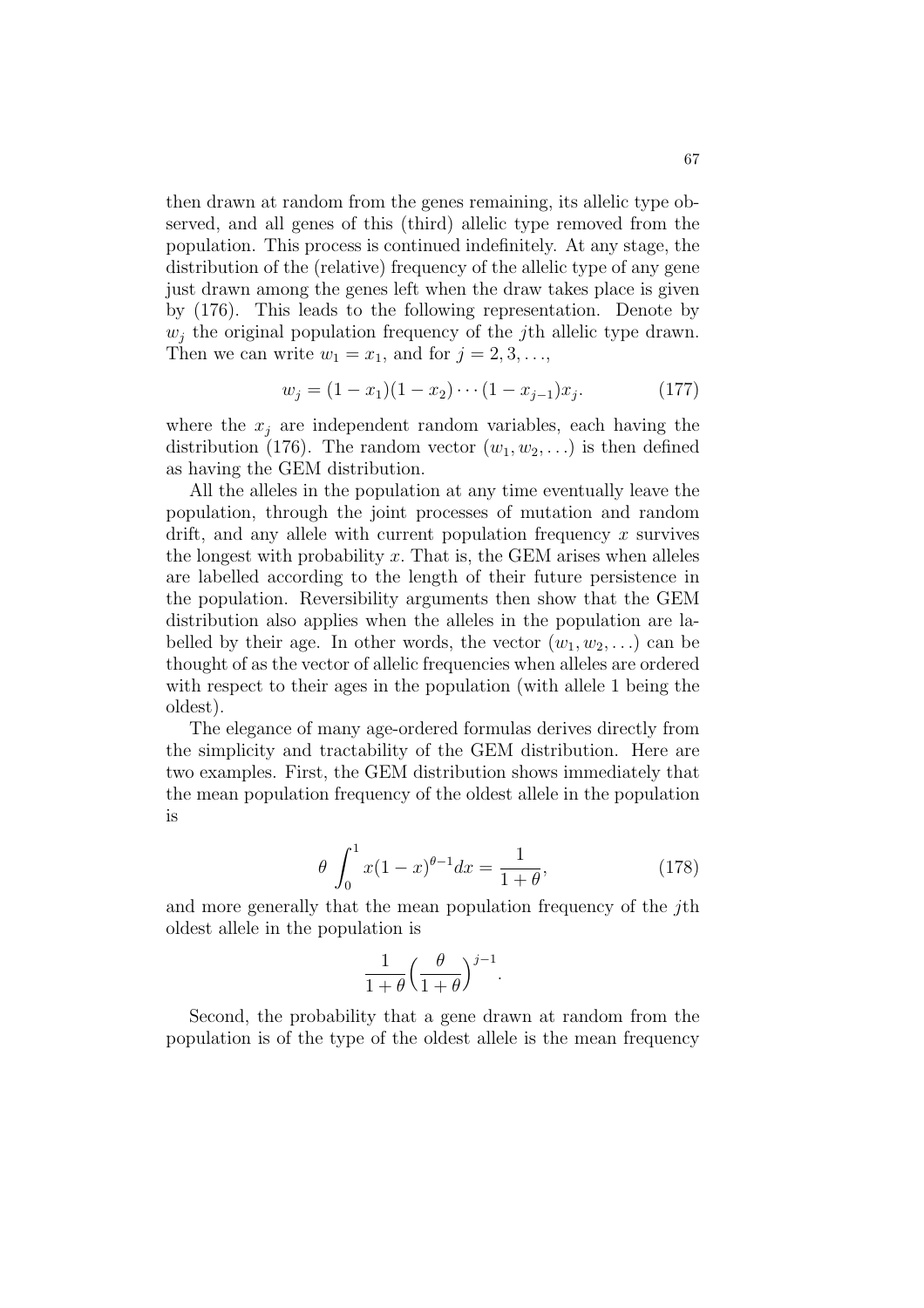of the oldest allele, namely  $1/(1+\theta)$ , as just shown. More generally, the probability that  $n$  genes drawn at random from the population are all of the type of the oldest allele is

$$
\theta \int_0^1 x^n (1-x)^{\theta-1} dx = \frac{n!}{(1+\theta)(2+\theta)\cdots(n+\theta)}.
$$

The probability that *n* genes drawn at random from the population are all of the same unspecified allelic type is

$$
\theta \int_0^1 x^{n-1} (1-x)^{\theta-1} dx = \frac{(n-1)!}{(1+\theta)(2+\theta)\cdots(n+\theta-1)},
$$

in agreement with  $(97)$ . From this, given that *n* genes drawn at random are all of the same allelic type, the probability that they are all of the allelic type of the oldest allele is  $n/(n + \theta)$ .

A question of some interest is to find the probability that the oldest allele in the population is also the most frequent. By reversibility arguments this is also the probability that the most frequent allele in the population will survive the longest into the future, and in turn this is the mean of the frequency of the most frequent allele. Unfortunately, the distribution of the frequency of the most frequent allele is not user-friendly. A lower bound for the mean frequency of the most frequent allele is  $(1/2)^{\theta}$ , which is useful for small  $\theta$  but not of much value for larger  $\theta$ , and an upper bound is  $1 - \theta(1 - \theta) \log 2$ . When  $\theta = 1$  this mean is 0.624..., which may be compared with the mean frequency of the oldest allele (which must be less than the mean frequency of the most frequent allele) of 0.5.

## Exact Moran model "frequency" results

It will be expected that exact results, corresponding to those given above for the Wright-Fisher model, hold for the Moran model, with  $\theta$  defined, as always for this model, as  $2Nu/(1-u)$ . The first of these is an exact representation of the GEM distribution, analogous to (177). This has been provided by Hoppe (1987). Denote by  $N_1, N_2, \ldots$  the numbers of genes of the oldest, second-oldest, ... alleles in the population. Then  $N_1, N_2, \ldots$  can be defined in turn by

$$
N_i = 1 + M_i, \quad i = 1, 2, \dots,
$$
\n(179)

where  $M_i$  has a binomial distribution with index  $2N - N_1 - N_2$  –  $\cdots - N_{i-1} - 1$  and parameter  $x_i$ , where  $x_1, x_2, \ldots$  are iid continuous

68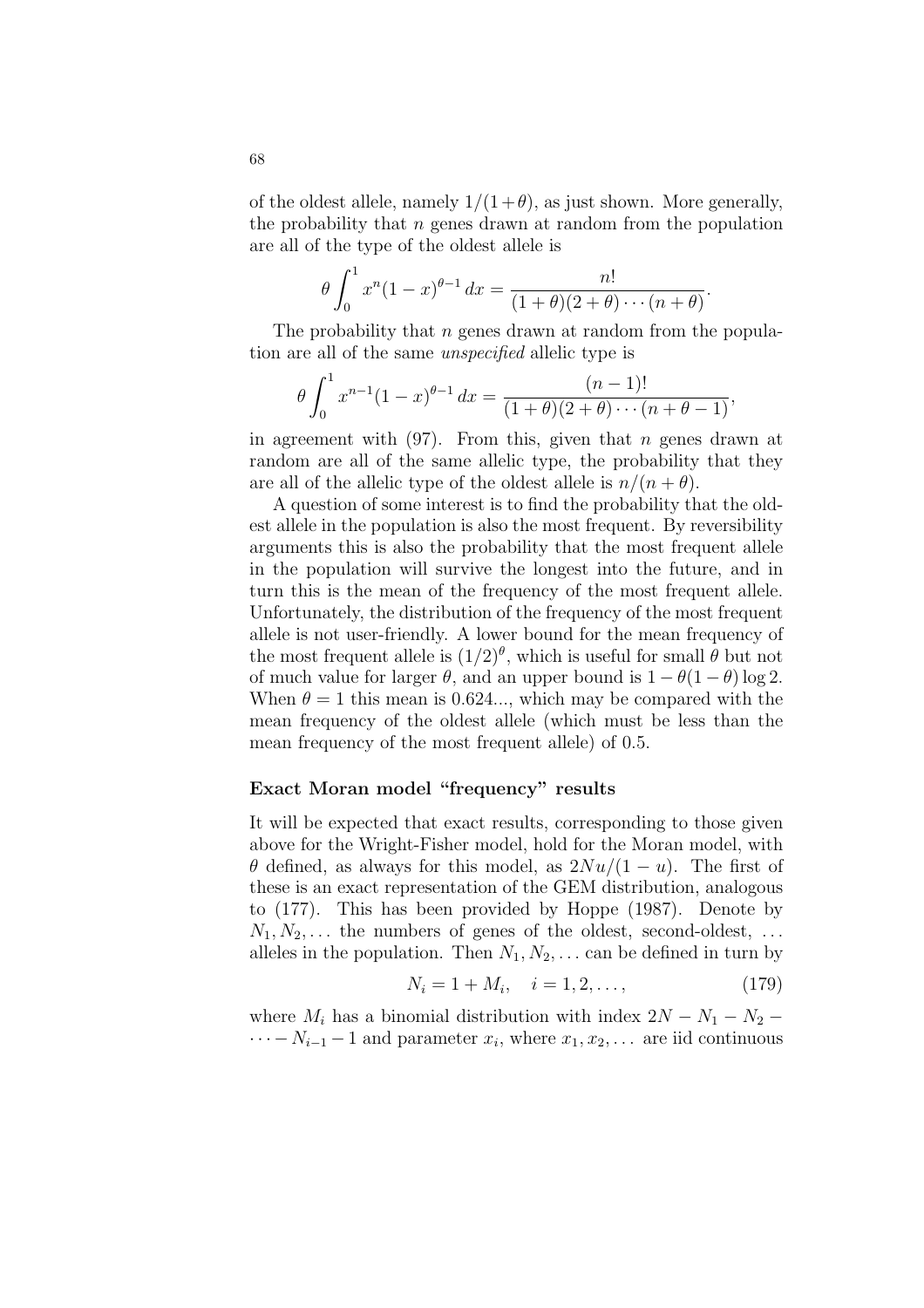random variables each having the density function (176). Eventually the sum  $N_1 + N_2 + \cdots + N_k$  reaches the value 2N and the process then stops, the final index  $k$  being identical to the number  $K_{2N}$  of alleles in the population.

It follows directly from this representation that the mean of  $N_1$ is  $\overline{r}$ 1

$$
1 + (2N - 1)\theta \int_0^1 x(1 - x)^{\theta - 1} dx = \frac{2N + \theta}{1 + \theta}.
$$

The mean of the proportion  $N_1/(2N)$  is  $1/\{1+(2N-1)u\}$ , which is very close to the approximation  $1/\{1 + \theta\}$ .

If there is only one allele in the population, this allele must be the oldest one in the population. The above representation shows that the probability that the oldest allele arises  $2N$  times in the population is

Prob 
$$
(M_1 = 2N - 1) = \theta \int_0^1 x^{2N-1} (1-x)^{\theta-1} dx
$$
.

This probability also follows immediately from the fact that an allele arising 2N times in the population must be the oldest allele, and is given more simply (see (110)) as

$$
\frac{(2N-1)!}{(1+\theta)(2+\theta)\cdots(2N-1+\theta)}.
$$
 (180)

More generally, Kelly (1977) has shown that the probability that the oldest allele is represented by  $j$  genes in the population is

$$
\frac{\theta}{2N} \binom{2N}{j} \binom{2N+\theta-1}{j}^{-1},\tag{181}
$$

or more simply,

$$
\frac{\theta(2N-1)(2N-2)\cdots(2N-j+1)}{(2N+\theta-j)(2N+\theta-j+1)\cdots(2N+\theta-1)}.
$$
\n(182)

The case  $j = 2N$  given in (180) is clearly a particular example of this, and the mean number  $(2N + \theta)/(1 + \theta)$  follows from (182).

# Approximate Wright-Fisher model "age" results

We now turn to "age" questions, considering first approximate Wright-Fisher results.. Some for these follow immediately from the previous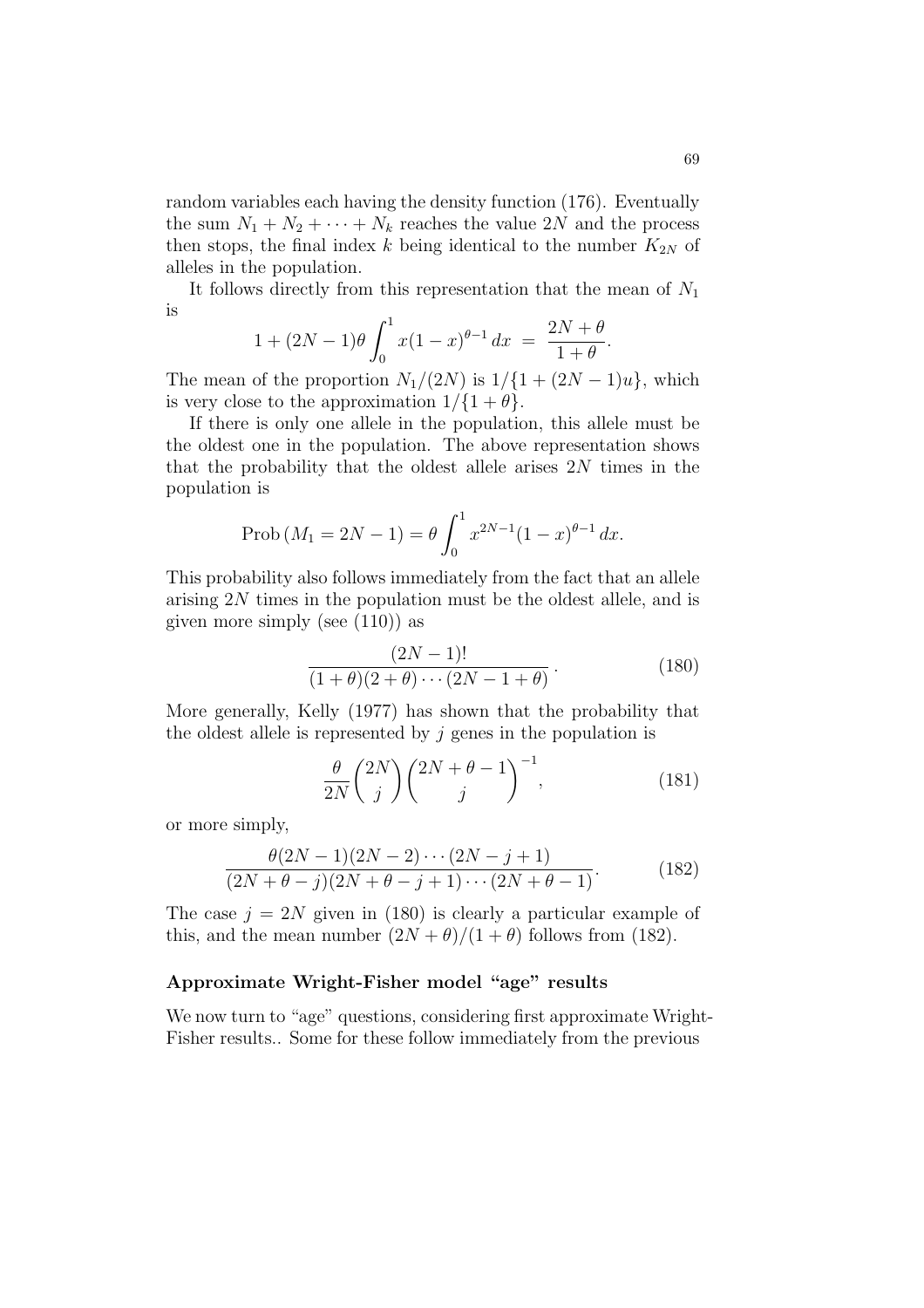calculations. For example, the mean time for all the alleles existing in the population at any time to leave the population is given in (44), and by reversibility this is the mean time, into the past, that the oldest of these originally arose by mutation. This is then the mean age of the oldest allele in the population, given on a "generations" basis. In other words,

mean age of oldest allele = 
$$
\sum_{j=1}^{2N} \frac{4N}{j(j+\theta-1)}
$$
 generations. (183)

In the case  $\theta = 2$ , this mean age is very close to  $4N - 2$ , that is, to the conditional mean fixation time (45).

If an allele is observed in the population with frequency  $p$ , what is its mean age? By reversibility, this is the mean time  $\bar{t}(p)$  that it persists in the population, and in the Wright–Fisher model approximation for this is found immediately from (40) as

$$
\sum_{j=1}^{\infty} \frac{4N}{j(j+\theta-1)} \left(1 - (1-p)^j\right).
$$
 (184)

This is clearly a generalization of the expression in (183), since if  $p = 1$ , only one allele arises in the population, and it must then be the oldest allele.

A question whose answer follows from the above calculation is the following: If a gene is taken at random from the population, what is the diffusion approximation for the mean age of its allelic type? With a change of notation, the density function of the frequency  $p$  of the allelic type of the randomly chosen gene is, from  $(176)$ ,  $f(p) = \theta(1-p)^{\theta-1}$ . The mean age  $\bar{t}(p)$  of an allele with frequency p is, by reversibility, given by (40). The required probability is

$$
\theta \int_0^1 \bar{t}(p)(1-p)^{\theta-1} dp,\tag{185}
$$

and use of (40) for  $\bar{t}(p)$  shows that this reduces to  $2/\theta$  time units, or for the Wright–Fisher model,  $1/u$  generations. This conclusion may also be derived by looking backward to the past and using coalescent arguments. It is also an immediate result. Looking backward to the past, the probability that the original mutation creating the allelic type of the gene in question occurred  $j$  generations in the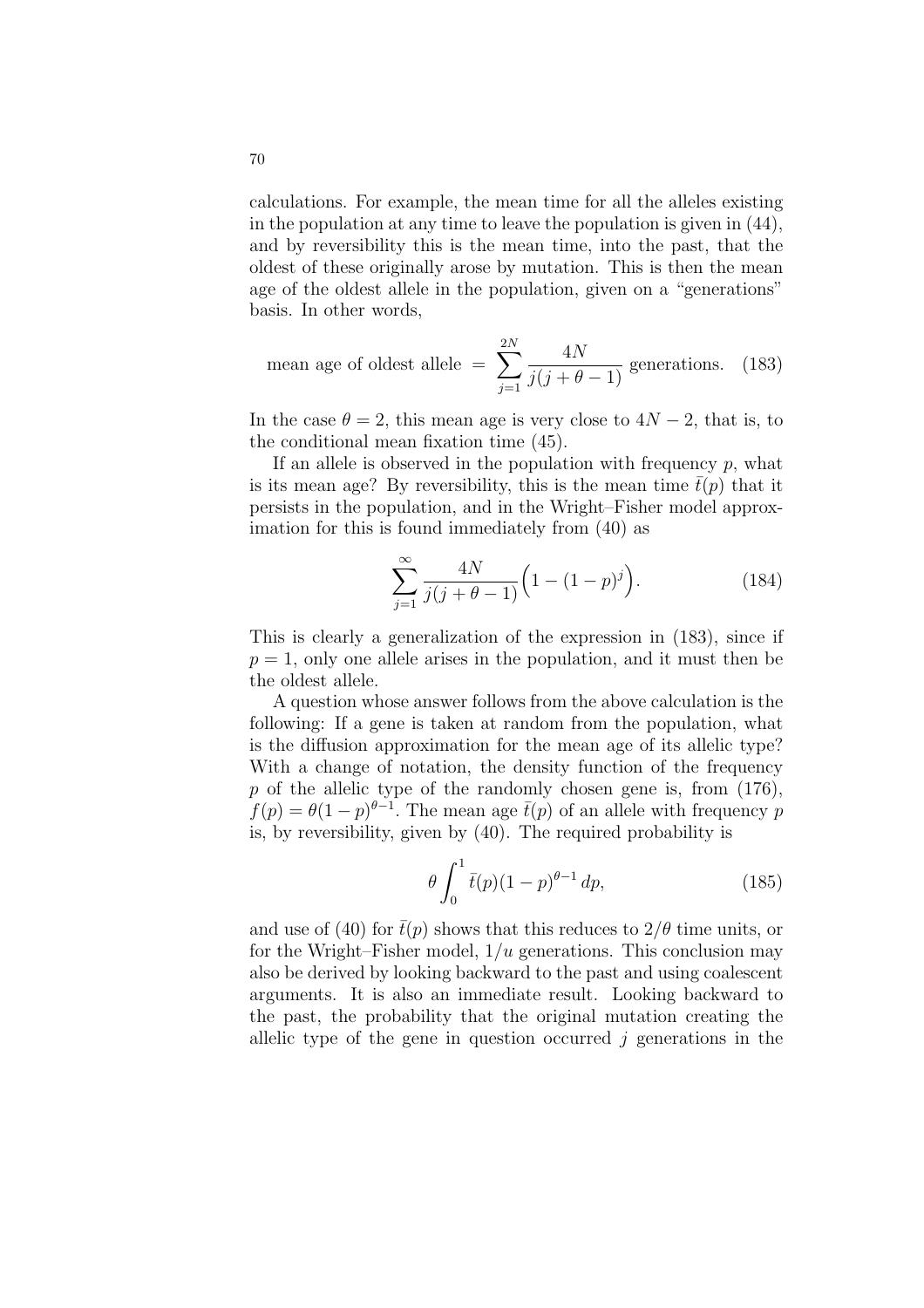past is  $u(1-u)^{j-1}$ ,  $j=1,2,\ldots$ , and the mean of this (geometric) distribution is  $1/u$ .

We turn now to sample properties, which are in practice more important than population properties. The most important sample distribution concerns the frequencies of the alleles in the sample when ordered by age. This distribution was obtained d by Donnelly and Tavaré (1986), who found the probability that the number  $K_n$  of alleles in the sample takes the value k, and that the age-ordered numbers of these alleles in the sample are (in age order)  $n_{(1)}, n_{(2)}, \ldots, n_{(k)}$ . This probability is

$$
\frac{\theta^k(n-1)!}{S_n(\theta)n_{(k)}(n_{(k)}+n_{(k-1)})\cdots(n_{(k)}+n_{(k-1)}+\cdots+n_{(2)})},\qquad(186)
$$

where  $S_i(\theta)$  is defined below (93).

Griffiths and Tavaré (1998) give the Laplace transform of the distribution of the age of an allele observed b times in a sample of n genes, together with a limiting Laplace transform for the case in which  $\theta$  approaches 0. These results show that the diffusion approximation for the mean age of such an allele is

$$
\sum_{j=1}^{\infty} \frac{4N}{j(j-1+\theta)} \left( 1 - \frac{(n-b+\theta)_{(j)}}{(n+\theta)_{(j)}} \right) \tag{187}
$$

generations, where  $a_{(j)}$  is defined as  $a_{(j)} = a(a+1)\cdots(a+j-1)$ . This is the sample analogue of the population expression in (184), and it converges to (184) as  $n \to \infty$  with  $b = np$ .

Our final calculation concerns the mean age of the oldest allele in the sample. For the Wright–Fisher model this mean age is

$$
4N\sum_{j=1}^{n} \frac{1}{j(j+\theta-1)}.\t(188)
$$

For the case  $n = 2N$  this is the value given in (44), and for the case  $n = 1$  it reduces to the value  $1/u$  given above.

## Exact Moran model age results

We now turn to exact Moran model "age" results. The exact result corresponding to (183) for the Moran model is given in (122),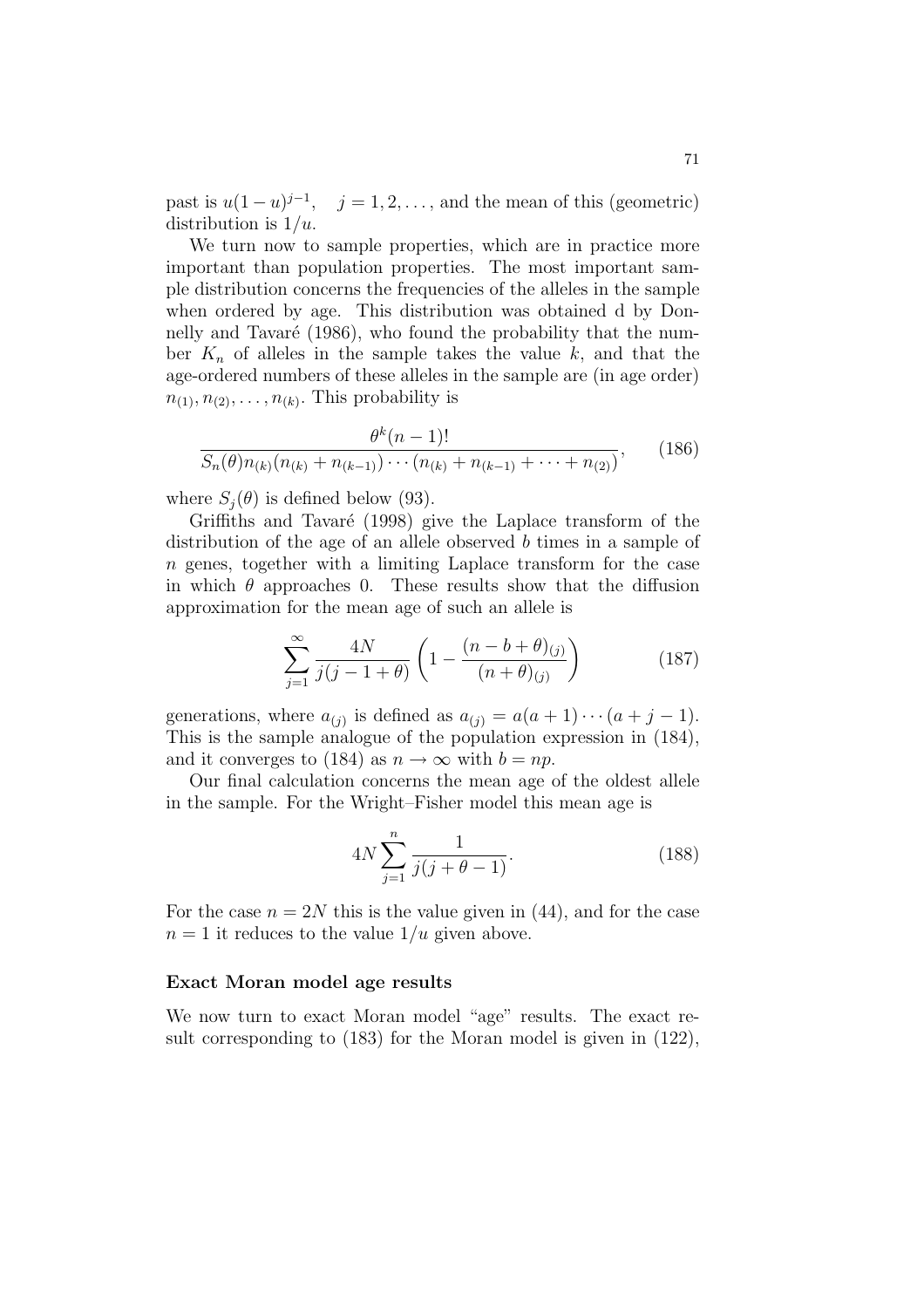or equivalently in  $(123)$ , being almost exactly  $4N^2$  birth and death events. The exact Moran model calculation corresponding to (184) follows from the mean persistence time found eventually using standard continuant Markov chain theory and (71). The Moran model calculations parallel to those leading from (185) use the exact frequency spectrum (113) and the exact mean age deriving from (71). However, a direct argument parallel to that given for the Wright– Fisher model shows that the exact mean time, measured in birth and death events, is  $2N/u$ .

The expression (186) is exact for the Moran model with  $\theta$  defined as  $2Nu/(1-u)$ . Several results concerning the oldest allele in the sample can be found from this formula, or in some cases more directly by other methods. For example, the probability that the oldest allele in the sample is represented by  $i$  genes in the sample is (Kelly, (1976))

$$
\frac{\theta}{n} \binom{n}{j} \binom{n+\theta-1}{j}^{-1}.
$$
 (189)

This is identical to the expression (181) if  $2N$  is replaced by n in the latter.

Further exact Moran model results provide connections between the oldest allele in the sample and the oldest allele in the population. For example, Kelly (1976) showed that in the Moran model, the probability that the oldest allele in the population is observed at all in the sample is  $n(2N + \theta)/[2N(n + \theta)]$ . This is equal to 1, as it must be, when  $n = 2N$ , and when  $n = 1$  it reduces to a result found above that a randomly selected gene is of the oldest allelic type in the population. (The Wright-Fisher model approximation to this probability, found by letting  $N \to \infty$ , is  $n/(n + \theta)$ .)

A further result is that the probability that a gene seen  $i$  times in the sample is of the oldest allelic type in the population is  $j(2N +$  $\theta$ /[2N(n+ $\theta$ )]. (Letting  $N \to \infty$ , the Wright-Fisher model approximation for this probability is  $j/(n+\theta)$ . When  $n = j$  this is  $j/(j+\theta)$ , a result found above found by other methods.)

Donnelly (1986)) provides further formulas extending these. He showed, for example, that the probability that the oldest allele in the population is observed  $i$  times in the sample is

$$
\frac{\theta}{n+\theta} \binom{n}{j} \binom{n+\theta-1}{j}^{-1}, \quad j = 0, 1, 2, \dots, n. \tag{190}
$$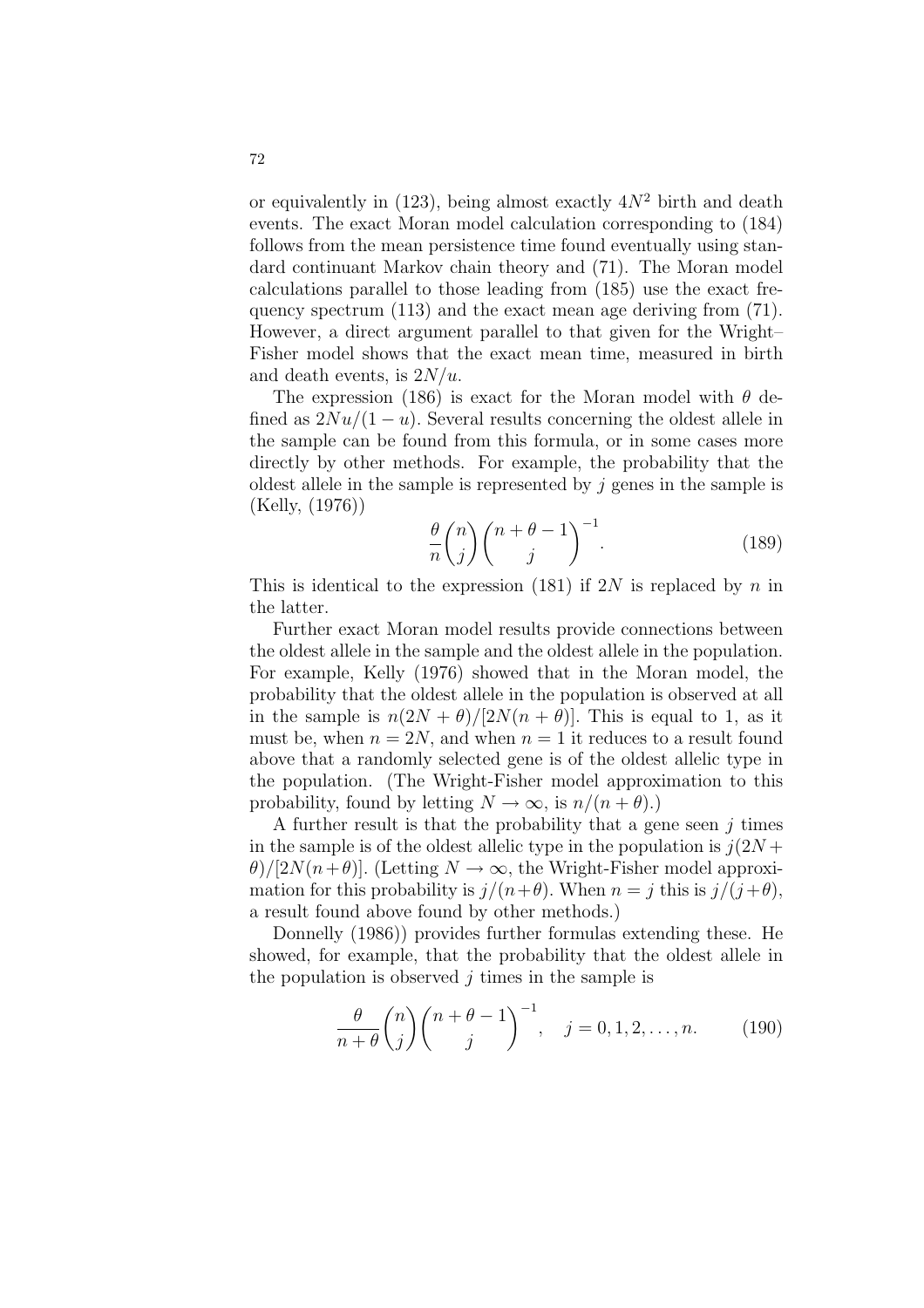This is, of course, closely connected to the Kelly result (189). For the case  $j = 0$  this probability is  $\theta/(n + \theta)$ , confirming the complementary probability  $n/(n + \theta)$  found above. Conditional on the event that the oldest allele in the population does appear in the sample, a straightforward calculation using (190) shows that this conditional probability and that in (189) are identical.

The result corresponding to (188) for the Moran model is

$$
2N(2N+\theta)\sum_{j=1}^{n}\frac{1}{j(j+\theta-1)}
$$
(191)

birth and death events, with (of course)  $\theta$  defined as  $2Nu/(1-u)$ . When  $n = 1$  this reduces to the calculation  $2N/u$  found above. When  $n = 2N$  it is identical to (123) and, less obviously, to the expression given in (122).

As noted in the discussion following (123), the expression in (191) may be written equivalently as

$$
\sum_{j=1}^{n} \frac{1}{v_j + w_j},\tag{192}
$$

where  $v_i$  and  $w_j$  are defined in (125). Coalescent arguments explain why the mean age of the oldest allele in a sample can be expressed in this form and why the mean age of the oldest allele in the population can similarly be expressed in the form defined by (124) and (125).

# Testing neutrality

## Introduction

Almost all the theory discussed so far, and in particular all of the coalescent theory described, assumes selective neutrality at the gene locus considered. In this section we consider the question: May we in fact reasonably assume selective neutrality at this gene locus?

The hypothesis of selective neutrality is more frequently called the "non-Darwinian" theory, and was promoted mainly by Kimura (1968). Under this theory it is claimed that, whereas the gene substitutions responsible for obviously adaptive and progressive phenomena are clearly selective, there exists a further class of gene substitutions, perhaps in number far exceeding those directed by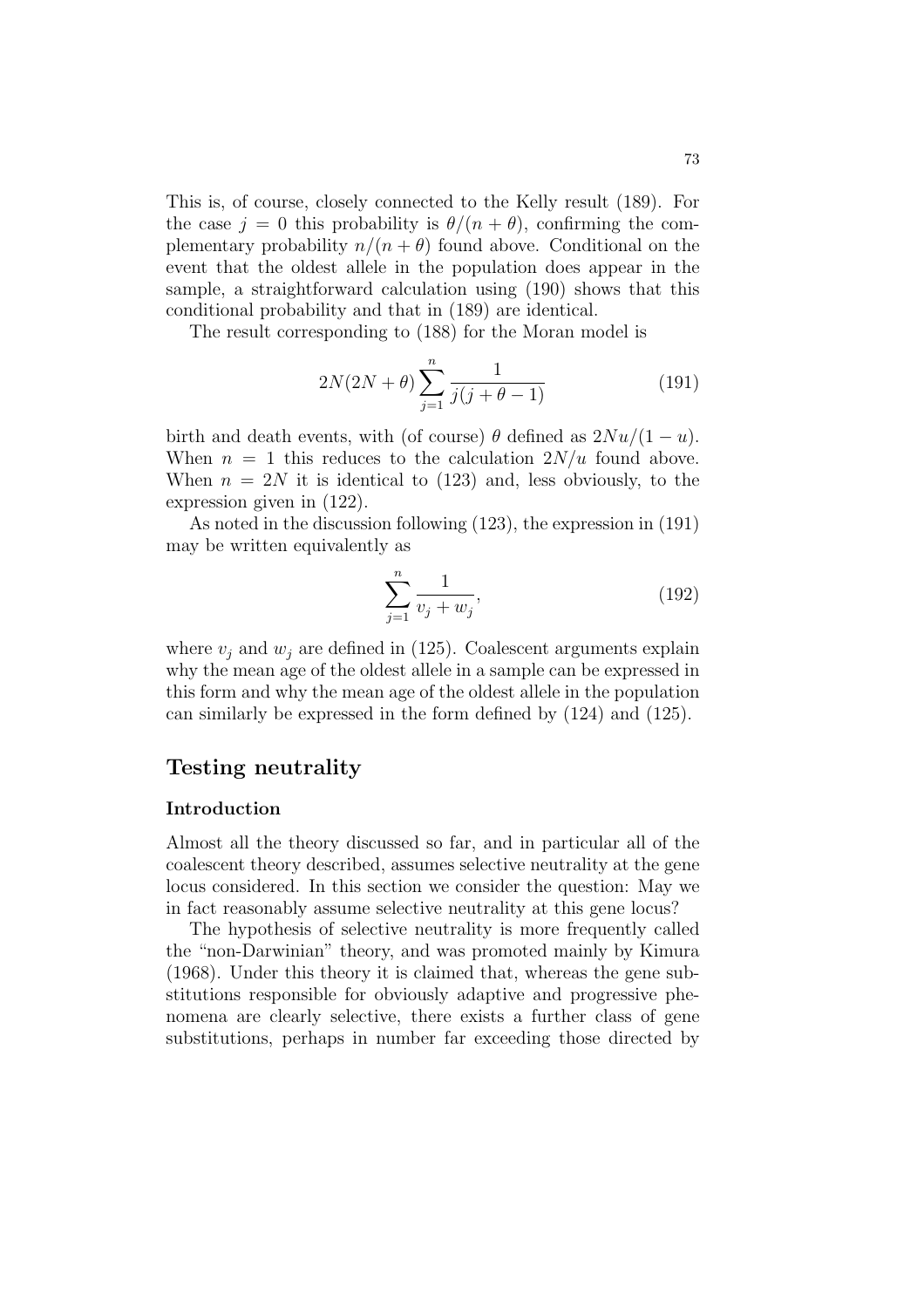selection, that have occurred purely by chance stochastic processes. A better name for the theory would thus be the "extra-Darwinian" theory, although here we adhere to the standard expression given above.

In a broader sense, the theory asserts that a large fraction of currently observed genetic variation between and within populations is nonselective. In this more extreme sense the theory has been described as the "neutral alleles" theory, although this term and the term "non-Darwinian" have been used interchangeably in the literature and will be so used here.

This theory has, of course, been controversial, not only among theoreticians but also among practical geneticists, and the question whether certain specific substitutions have been neutral has been argued for decades. We do not refer here to the extensive literature on this matter.

In statistical terms the neutral theory is the "null hypothesis" to be tested, and all calculations given here assume that this null hypothesis is true. Most tests in the current literature relate to "infinitely many sites" data: here we consider both these tests and those tests that use "infinitely many alleles" data.

## Tests based on the infinitely many alleles model

The first objective tests of selective neutrality based on the infinitely many alleles model were put forward by Ewens (1972) and Watterson (1977). The broad aim of both tests was to assess whether the observed values  $\{a_1, \ldots, a_n\}$  in (152) conform reasonably to what is expected under neutrality, that is, under the formula (152), given the sample size  $n$  and the observed number  $k$  of alleles in the sample. It is equivalent to use the observed numbers  $\{n_1, \ldots, n_k\}$  defined in connection with (98) and to assess whether these conform reasonably to their conditional probability given  $n$  and  $k$ , namely,

$$
Prob(n_1, n_2, \dots, n_k | k) = \frac{n!}{|S_n^k| k! n_1 n_2 \cdots n_k}.
$$
 (193)

The Ewens and the Watterson testing procedures differ only in the test statistic employed, and here we discuss only the (superior) Watterson procedure. This uses as test statistic the observed sample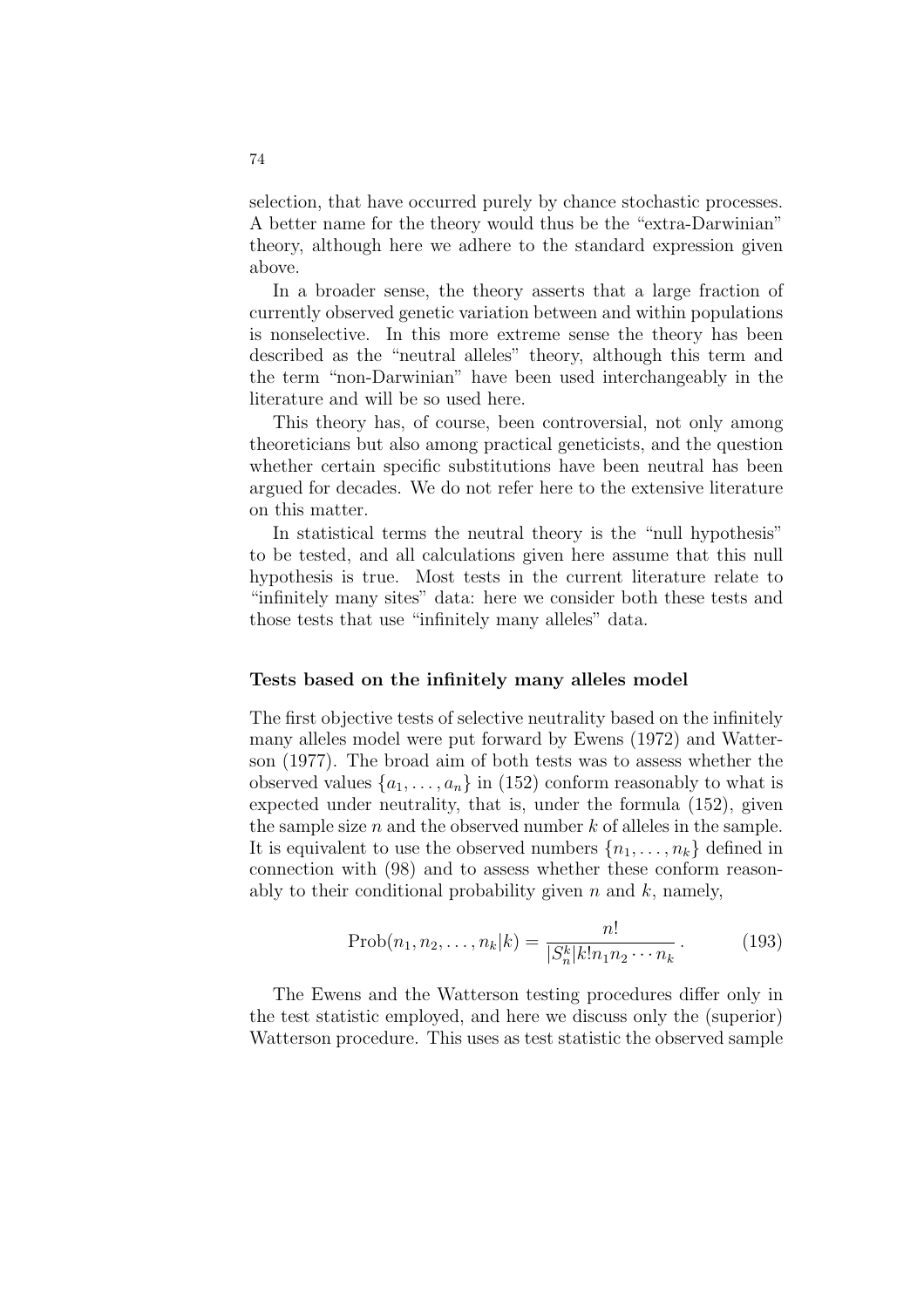homozygosity, defined as

$$
f = \sum_{j=1}^{k} \frac{n_j^2}{n^2}.
$$
 (194)

The first aim is to establish what values of f will lead to rejection of the neutral hypothesis. Clearly, f will tend to be smaller under selection favoring heterozygotes than under neutrality, since this form of selection will tend to equalize allele frequencies compared to that expected for the neutral case, thus tending to decrease f. If we expect one high-frequency "superior" allele and a collection of low-frequency deleterious alleles, f will tend to exceed its neutral theory value. Thus the hypothesis of neutrality is rejected if  $f$  is "too small" and also if f is "too large".

To determine how large or small  $f$  must be before neutrality is rejected, it is necessary to find its neutral theory probability distribution. This may be found in principle from (193). In practice, difficulties arise with the mathematical calculations because of the form of the distribution (193), and other procedures are needed.

For any observed data set  $\{n_1, \ldots, n_k\}$ , a computer-intensive exact approach proceeds by taking  $n$  and  $k$  as given, and summing the probabilities in (193) over all those  $n_1, n_2, \ldots, n_k$  combinations that lead to a value of f more extreme than that determined by the data. This procedure is increasingly practicable with present-day computers, but will still be difficult in practice if an extremely large number of sample points is involved.

An approximate approach is to use a computer simulation to draw a large number of random samples from the distribution in (193): Efficient ways of doing this are given by Watterson (1978). If a sufficiently large number of such samples is drawn, a reliable empirical estimate can be made of various significance level points. This was done by Watterson (1978): see his Table 1.

The simulation method allows calculation of tables of  $E(f|k)$  and var( $f(k)$  for various k and n values, which are of independent interest and are given (for the data of Table 1) in Table 2.

We illustrate this test of neutrality by applying it to particular data. The data concern numbers and frequencies of different alleles at the Esterase-2 locus in various Drosophila species and are quoted by Ewens (1974) and Watterson (1977).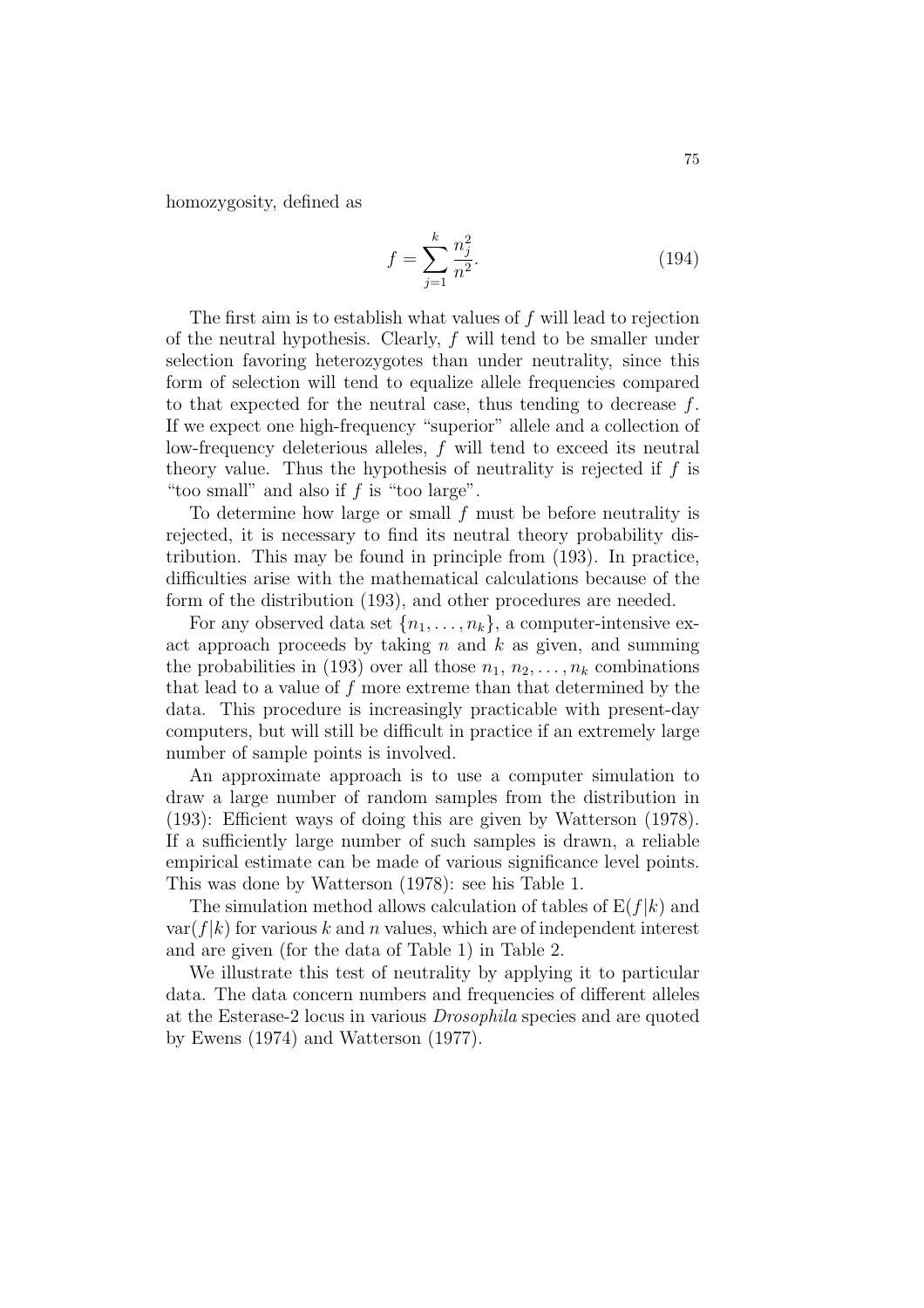| <b>Species</b> | $\, n$ | $\kappa$ | $n_{1}$ | n <sub>2</sub> | $n_3$ | $n_4$ | $n_{\rm 5}$ | $n_{\mathsf{6}}$ | $n_{\rm 7}$ |
|----------------|--------|----------|---------|----------------|-------|-------|-------------|------------------|-------------|
| willistoni     | 582    |          | 559     | 11             |       |       |             |                  |             |
| tropicalis     | 298    |          | 234     | 52             | 4     |       |             |                  |             |
| equino xalis   | 376    | 5.       | 361     | 5.             |       |       |             |                  |             |
| simulans       | 308    |          | 91      | 76             | 70    | 57    |             |                  |             |

Table 1: Drosophila sample data

| <b>Species</b> |        | E(f)   | var(f) |       | $P_{\text{sim}}$ |
|----------------|--------|--------|--------|-------|------------------|
| willistoni     | 0.9230 | 0.4777 | 0.0295 | 0.007 | 0.009            |
| tropicalis     | 0.6475 | 0.4434 | 0.0253 | 0.130 | 0.134            |
| equinoxalis    | 0.9222 | 0.5654 | 0.0343 | 0.036 | 0.044            |
| simulans       | 0.2356 | 0.4452 | 0.0255 |       | 0.044            |

Table 2: Sample statistics, means, variances, and probabilities for the data of Table 11.1.

For each set of data we compute  $f$ , the observed homozygosity. Then the exact neutral theory probability  $P$  (given in Table 2) that the homozygosity is more extreme than its observed value may be calculated (except for the D. simulans case where the computations are prohibitive). The simulated probabilities  $P_{\text{sim}}$  are also given in Table 2; these are in reasonable agreement with the exact values. The conclusion that we draw is that significant evidence of selection appears to exist in all species except D. tropicalis.

We next outline two procedures based on the sample "frequency spectrum". Define  $A_i$  as the (random) number of alleles in the sample that are represented by exactly i genes. For given  $k$  and  $n$ , the mean value of  $A_i$  can be found directly from (152) as

$$
E(A_i|k,n) = \frac{n!}{i(n-i)!} \frac{|S_{k-1}^{n-i}|}{|S_k^n|}.
$$
\n(195)

In this formula the  $S_j^i$  are values of Stirling numbers of the first kind as discussed after (94). The array of the  $E(A_i|k,n)$  values for  $i = 1, 2, \ldots, n$  is the sample conditional mean frequency spectrum, and the corresponding array of observed values  $a_i$  is the observed conditional frequency spectrum. The first approach that we outline is an informal one, consisting of a simple visual comparison of the observed and the expected sample frequency spectra. Coyne (1976)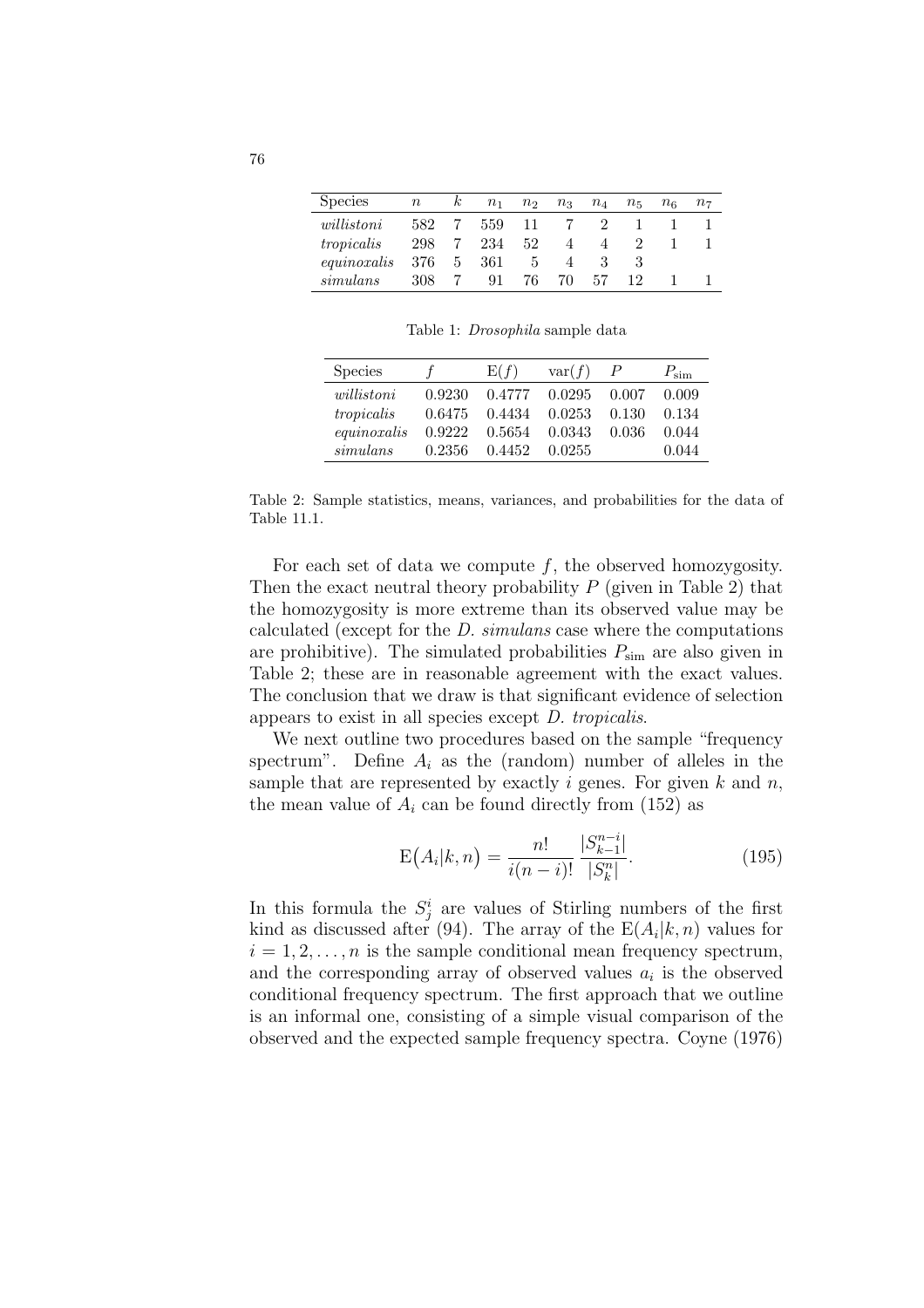provides an illustration of this approach. In Coyne's data,  $n = 21$ ,  $k = 10$ , and

$$
n_1 = n_2 = \cdots = n_9 = 1, \quad n_{10} = 12.
$$

Direct use of (71) shows that given that  $k = 10$  and  $n = 21$ ,

$$
E(A_i \mid k = 10, n = 21) = \frac{21!}{i(21-i)!} \frac{|S_9^{21-i}|}{|S_{10}^{21}|},
$$
 (196)

and this may be evaluated for  $i = 1, 2, \ldots, 12$ , the only possible values in this case. A comparison of the observed  $a_i$  values and the expected values calculated from (196) is given in Table 3. It appears very difficult to maintain the neutral theory in the light of this comparison.

|  |  |  | $a_i$ 1 2 3 4 5 6 7 8 9 10 11 12                    |  |  |  |  |  |  |  |
|--|--|--|-----------------------------------------------------|--|--|--|--|--|--|--|
|  |  |  | E $5.2$ 2.1 1.1 0.7 0.4 0.2 0.1 0.1 0.0 0.0 0.0 0.0 |  |  |  |  |  |  |  |
|  |  |  |                                                     |  |  |  |  |  |  |  |

Table 3: Comparison of expected (E) and observed (O) sample frequency spectra.

A second approach provides a formal test of hypothesis, but focuses only on the number  $A_1$  of singleton alleles in the sample. This procedure originally assumed selective neutrality and was used to test for a recent increase in the mutation rate. However, it may equally well be used as a test of neutrality itself if a constant mutation rate is assumed, especially for any test in which the alternative selective hypothesis of interest would lead to a large number of singleton alleles. The procedure may be generalized by using as test statistic the total number of singleton, doubleton,  $\dots$ , *j*-ton alleles, leading to a test in which the selective alternative implies a significantly large number of low-frequency alleles. A parallel procedure, using the frequency of the most frequent allele in the data, may also be used.

We describe here only the test based on the number  $A_1$  of singleton alleles. The total number  $k$  of alleles in the sample is taken as given, and the test is based on the neutral theory conditional distribution of  $A_1$ , given k and n. (It is assumed, as is always the case in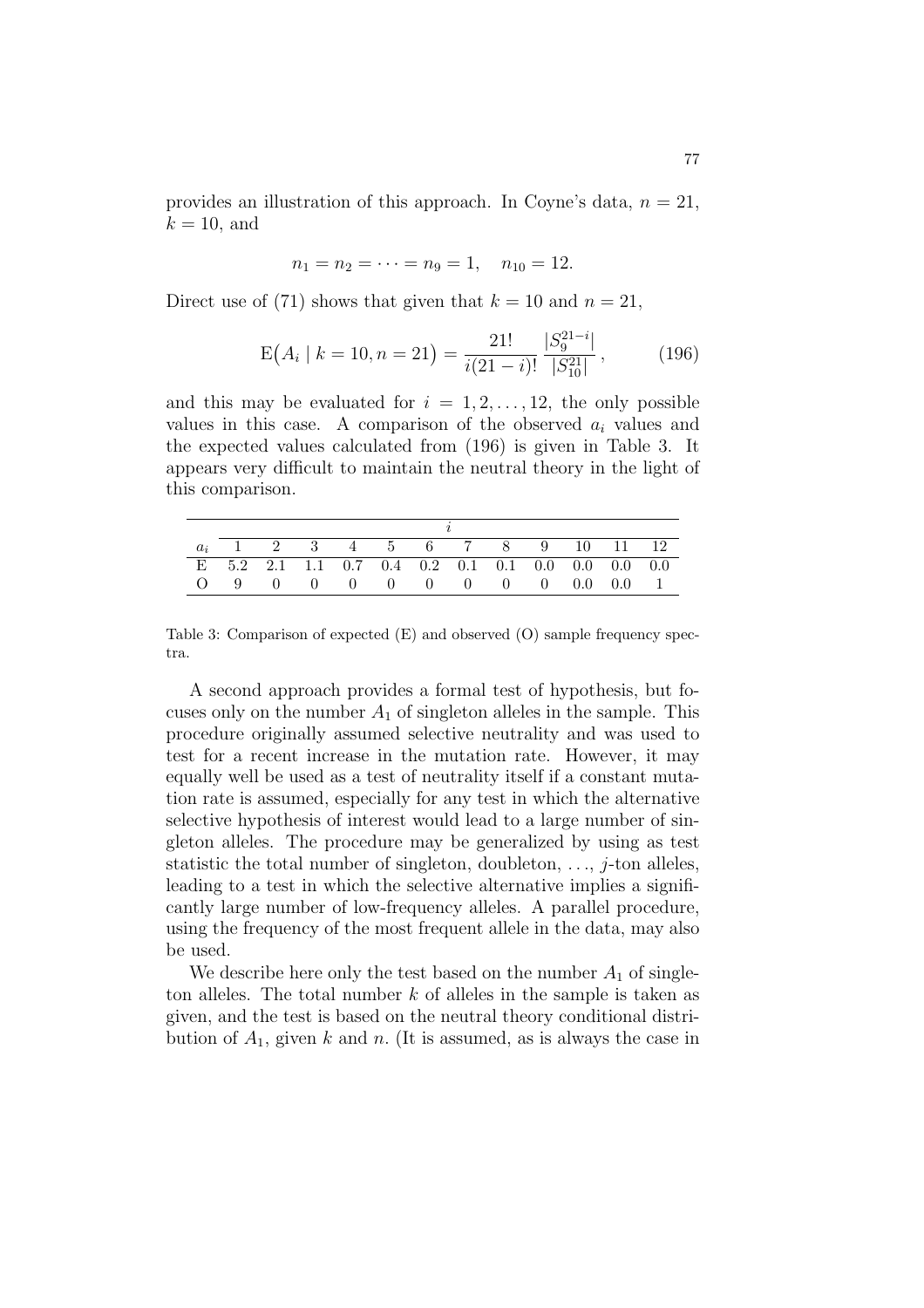practice, that n strictly exceeds  $k$ .) This conditional distribution is independent of  $\theta$  and is found from (152) to be

$$
\text{Prob}(A_1 = a|k, n) = \sum_{j=a}^{k-1} (-1)^{j-a} \frac{|S_{k-1}^n|}{a!(j-a)!|S_k^n|}.
$$
 (197)

Here  $S_i^j$  $i_i$  is again a Stirling number. The conditional mean of  $A_1$ is  $|S_{k-1}^n|/|S_k^n|$ , and the distribution (197) is approximately Poisson, with this mean. This observation enables a rapid approximate assessment of whether the number of singleton alleles is a significantly large one, assuming selective neutrality.

## Tests based on the infinitely many sites model

## Introduction

Dr Griffiths has discussed the infinitely many sites model in detail, and here we use results for that model which relate to testing the neutrality hypothesis. Since the complete nucleotide (i.e. DNA) sequences of genes are now available in large numbers, and since these data represent an ultimate state of knowledge of the gene, tests of neutrality based on infinitely many sites data are increasingly popular. Although several tests have been proposed that use infinitely many sites data, here we focus on what is by far the most popular of these, namely the Tajima (1989) test. The theory for this test is based on the Watterson (1975) infinitely many sites theory, which assumes complete linkage (that is, no recombination) between sites. It is therefore assumed throughout that the data at hand conform to this assumption. In practice this might mean that the DNA sequences in the data relate to a single gene.

As for tests using infinitely many alleles theory, discussed above, it is assumed in all the calculations in this section that selective neutrality holds, so that these can be thought of as "null hypothesis" calculations.

We assume a sample of  $n$  aligned sequences. The number  $S$ of sites segregating in the sample is not a sufficient statistic for the central parameter  $\theta$  describing the stochastic behavior of the evolution of these sequences. Indeed, there is no simple nontrivial sufficient statistic for  $\theta$  for this case. This implies that no direct analogue of the exact infinitely many alleles tests is possible.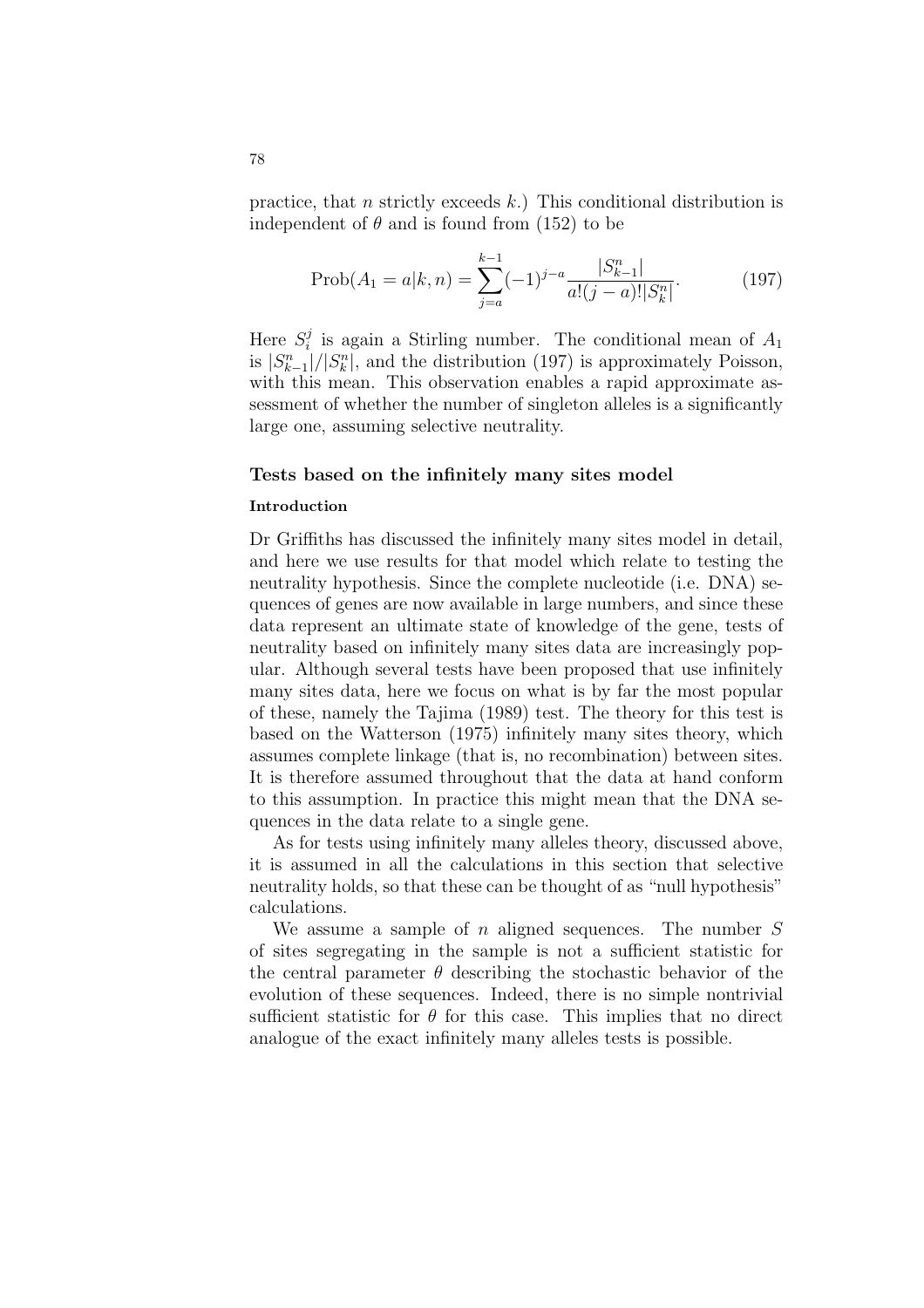On the other hand, in the infinitely many sites model there are several unbiased estimators of  $\theta$  when neutrality holds. The basic idea of the Tajima test is to form a statistic whose numerator is the difference between two such unbiased estimators and whose denominator is an estimate of the standard deviation of this difference. Although under neutrality these two observed values of these estimators should tend to be close, since they are both unbiased estimators of the same quantity, under selection they should tend to differ, since the estimators on which they are based tend to differ under selection, and in predictable ways. Thus values of the statistic formed sufficiently far from zero lead to rejection of the neutrality hypothesis. To find the sampling properties of these statistics it is necessary first to discuss properties of the various unbiased estimators of  $\theta$  used in them. The theory described below relates to the Wright-Fisher model testing procedure. A parallel theory applies for other models.

## Estimators of  $\theta$

In this section we consider properties of two statistics that in the neutral case are both unbiased estimators of the parameter  $\theta$ . As discussed above, the theory considered in this section concerns only the case of completely linked segregating sites.

The first unbiased estimator of  $\theta$  that we consider is that based on the number  $S_n$  of segregating sites. Standard theory (discussed by Dr Griffiths) shows that the mean of  $S_n$  is given by

$$
\theta \sum_{j=1}^{n-1} 1/j = g_1 \theta,
$$

where

$$
g_1 = \sum_{j=1}^{n-1} \frac{1}{j}.\tag{198}
$$

We note for future reference that the variance of  $S_n$  is

$$
var(S_n) = g_1 \theta + g_2 \theta^2, \qquad (199)
$$

where

$$
g_2 = \sum_{j=1}^{n-1} \frac{1}{j^2}.
$$
 (200)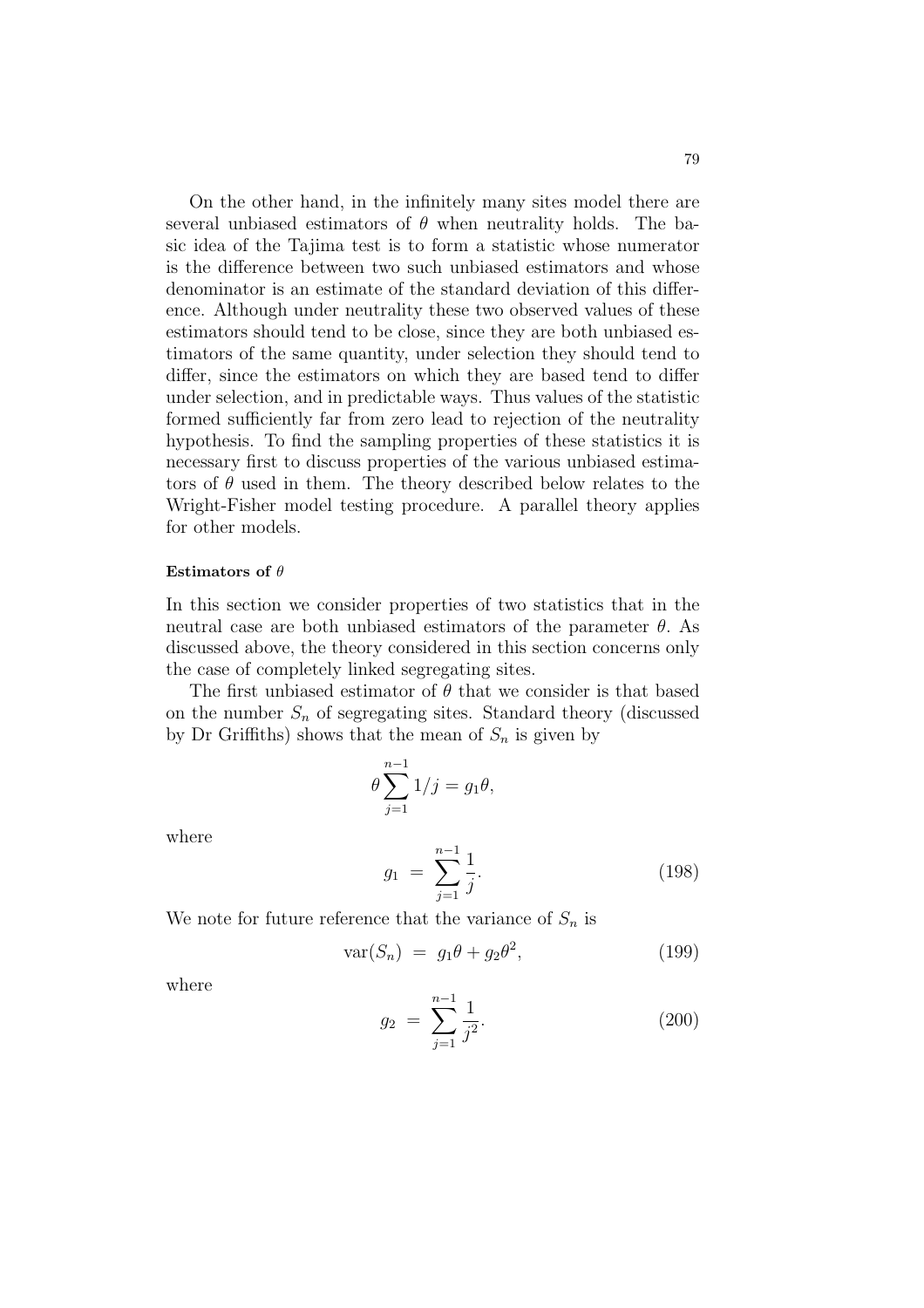Clearly an unbiased estimator of  $\theta$  is

$$
\hat{\theta}_S = \frac{S_n}{g_1}.\tag{201}
$$

Equation (199) implies that the variance of  $\hat{\theta}_S$  is

$$
\operatorname{var}(\hat{\theta}_S) = \frac{\theta}{g_1} + \frac{g_2 \theta^2}{g_1^2}.
$$
\n(202)

The second unbiased estimator of  $\theta$  is found as follows. Suppose that the nucleotide sequences i and j in the sample are compared and differ at some random number  $T(i, j)$  of sites. Then  $T(i, j)$  is and differ at some random number  $I(i, j)$  of sites. Then<br>an unbiased estimator of  $\theta$ . It is natural to consider all  $\binom{n}{2}$  $n \choose 2$  possible comparisons of two nucleotide sequences in the sample and to form the statistic  $\overline{ }$ 

$$
T = \frac{\sum_{i < j} T(i, j)}{\binom{n}{2}}.\tag{203}
$$

Since this is also an unbiased estimator of  $\theta$ , we think of it as forming the unbiased estimator  $\hat{\theta}_T$ , defined by

$$
\hat{\theta}_T = \frac{\sum_{i < j} T(i, j)}{\binom{n}{2}}.\tag{204}
$$

This estimator of  $\theta$  was proposed by Tajima (1983). It is a poor estimator of  $\theta$  in that its variance, namely,

$$
\frac{n+1}{3(n-1)}\theta + \frac{2(n^2+n+3)}{9n(n-1)}\theta^2 = b_1\theta + b_2\theta^2,
$$
 (205)

does not approach 0 as the sample size n increases.  $(b_1 \text{ and } b_2 \text{ are})$ implicitly defined in this equation.) However, our interest here in this estimator is that it forms part of a hypothesis testing procedure, and not as a possible estimator of  $\theta$ .

#### The Tajima Test

The Tajima test in effect compares the values of  $\hat{\theta}_T$  and  $\hat{\theta}_S$ , defined above. Specifically, the procedure is carried out in terms of the statistic  $D$ , defined by

$$
D = \frac{\hat{\theta}_T - \hat{\theta}_S}{\sqrt{\hat{V}}},\tag{206}
$$

80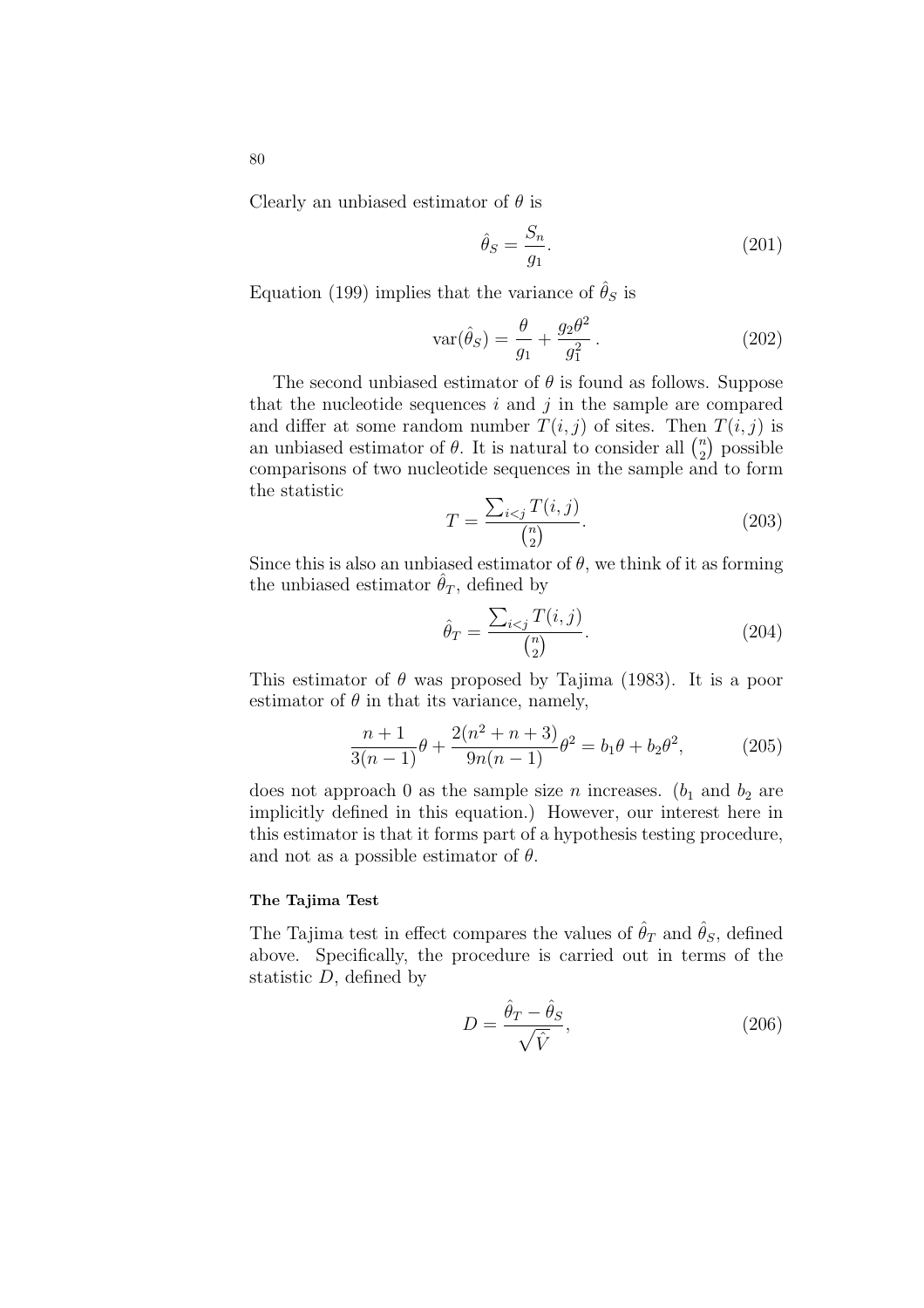where  $\hat{V}$  is an unbiased estimate of the variance of  $\hat{\theta}_T - \hat{\theta}_S$  and is defined in (208) below. Tajima showed, by using adroit coalescent arguments, that the variance V of  $\hat{\theta}_T - \hat{\theta}_S$  is

$$
V = c_1 \theta + c_2 \theta^2, \qquad (207)
$$

where

$$
c_1 = b_1 - \frac{1}{g_1}, \quad c_2 = b_2 - \frac{n+2}{a_1 n} + \frac{g_2}{g_1^2}.
$$

Since this variance depends on  $\theta$ , any estimate of this variance depends on a choice of an estimate of  $\theta$ .

The variance of the estimator  $\hat{\theta}_S$  decreases to 0 as the sample size increases (although the decrease is very slow), so the Tajima procedure is to estimate the variance of  $\hat{\theta}_T - \hat{\theta}_S$  by the function of S that provides an unbiased estimator of the variance (207). Elementary statistical theory shows that this function is

$$
\hat{V} = \frac{c_1 S}{g_1} + \frac{c_2 S(S-1)}{g_1^2 + g_2}.
$$
\n(208)

This is then used in the D statistic given in  $(206)$  above.

The next task is to find the null hypothesis distribution of D. Although  $D$  is broadly similar in form to a z-score, it does not have a normal distribution and its mean is not zero, nor is its variance 1, since the denominator of D involves a variance estimate rather than a known variance. Further, the distribution of D depends on the value of  $\theta$ , which is in practice unknown. Thus there is no null hypothesis distribution of D invariant over all  $\theta$  values.

The Tajima procedure approximates the null hypothesis distribution of D in the following way. First, the smallest value that D can take arises when there is a singleton nucleotide at each site segregating. In this case  $\hat{\theta}_T$  is  $2S/n$ , and the numerator in D is then  $\{(2/n)-(1/q_1)\}S$ . In this case the value of D approaches a, defined by p

$$
a = \frac{\{(2/n) - (1/g_1)\}\sqrt{g_1^2 + g_2}}{\sqrt{c_2}},\tag{209}
$$

as the value of S approaches infinity.

The largest value that D can take arises when there are  $n/2$ nucleotides of one type and  $n/2$  nucleotides of another type at each site (for *n* even) or when there are  $(n-1)/2$  nucleotides of one type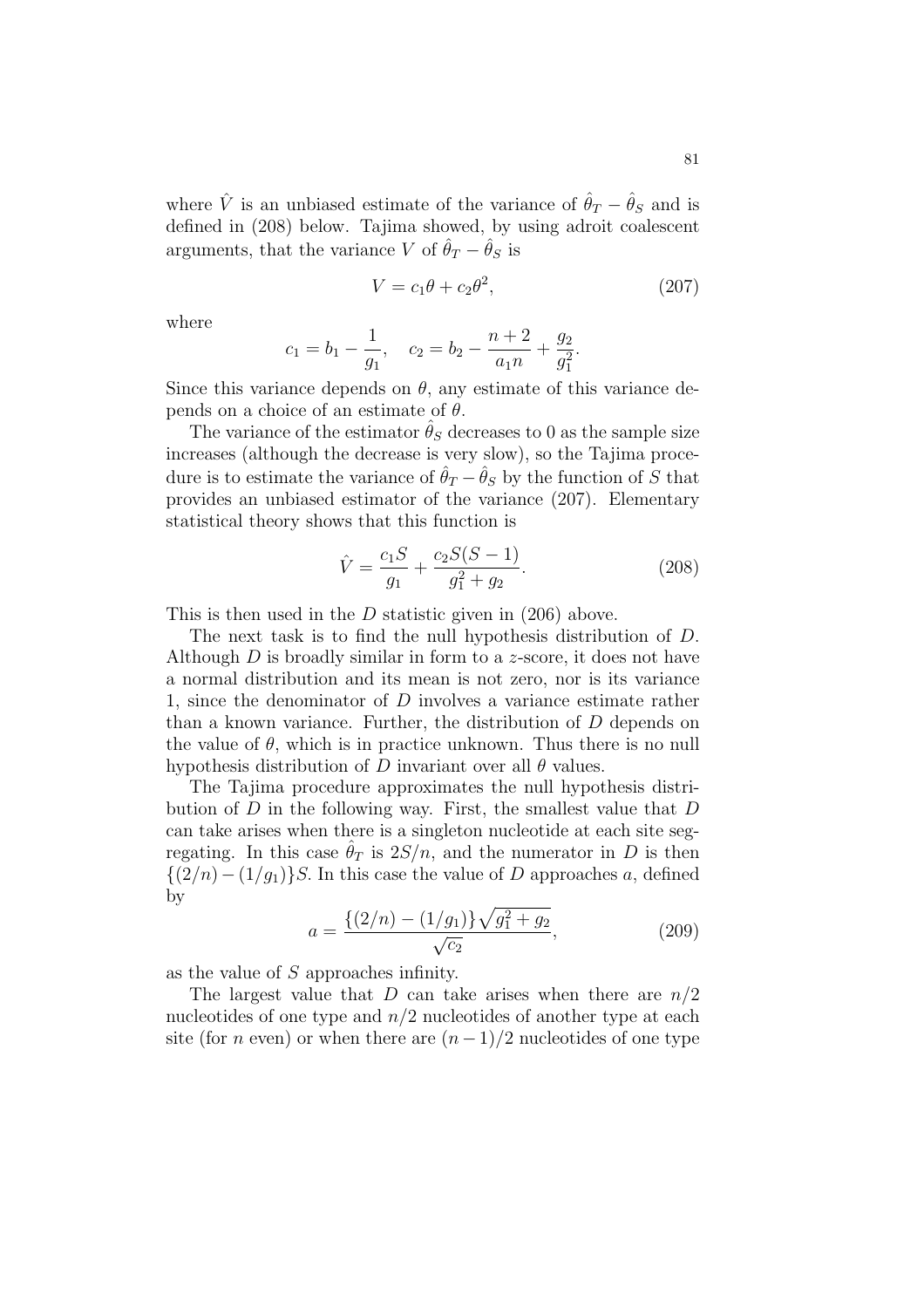and  $(n+1)/2$  nucleotides of another type at each site (for n odd). In this case the value of  $D$  approaches  $b$ , defined by

$$
b = \frac{\{(n/2(n-1)) - (1/a_1)\}\sqrt{g_1^2 + g_2}}{\sqrt{c_2}}
$$
(210)

when  $n$  is even and the value of  $S$  approaches infinity. A similar formula applies when  $n$  is odd.

Second, it is assumed, as an approximation, that the mean of D is 0 and the variance of  $D$  is 1. Finally, it is also assumed that the density function of  $D$  is the generalized beta distribution over the range  $(a, b)$ , defined by

$$
f(D) = \frac{\Gamma(\alpha + \beta)(b - D)^{\alpha - 1}(D - a)^{\beta - 1}}{\Gamma(\alpha)\Gamma(\beta)(b - a)^{\alpha + \beta - 1}},
$$
\n(211)

with the parameters  $\alpha$  and  $\beta$  chosen so that the mean of D is indeed 0 and the variance of  $D$  is indeed 1. This leads to the choice

$$
\alpha = -\frac{(1+ab)b}{b-a}, \quad \beta = \frac{(1+ab)a}{b-a}.
$$

This approximate null hypothesis distribution is then used to assess whether any observed value of  $D$  is significant.

The various approximations listed above have been examined in detail in the literature. It appears that the Tajima procedure is often fairly accurate, although examples can be found where this is not so. We do not pursue these matters here.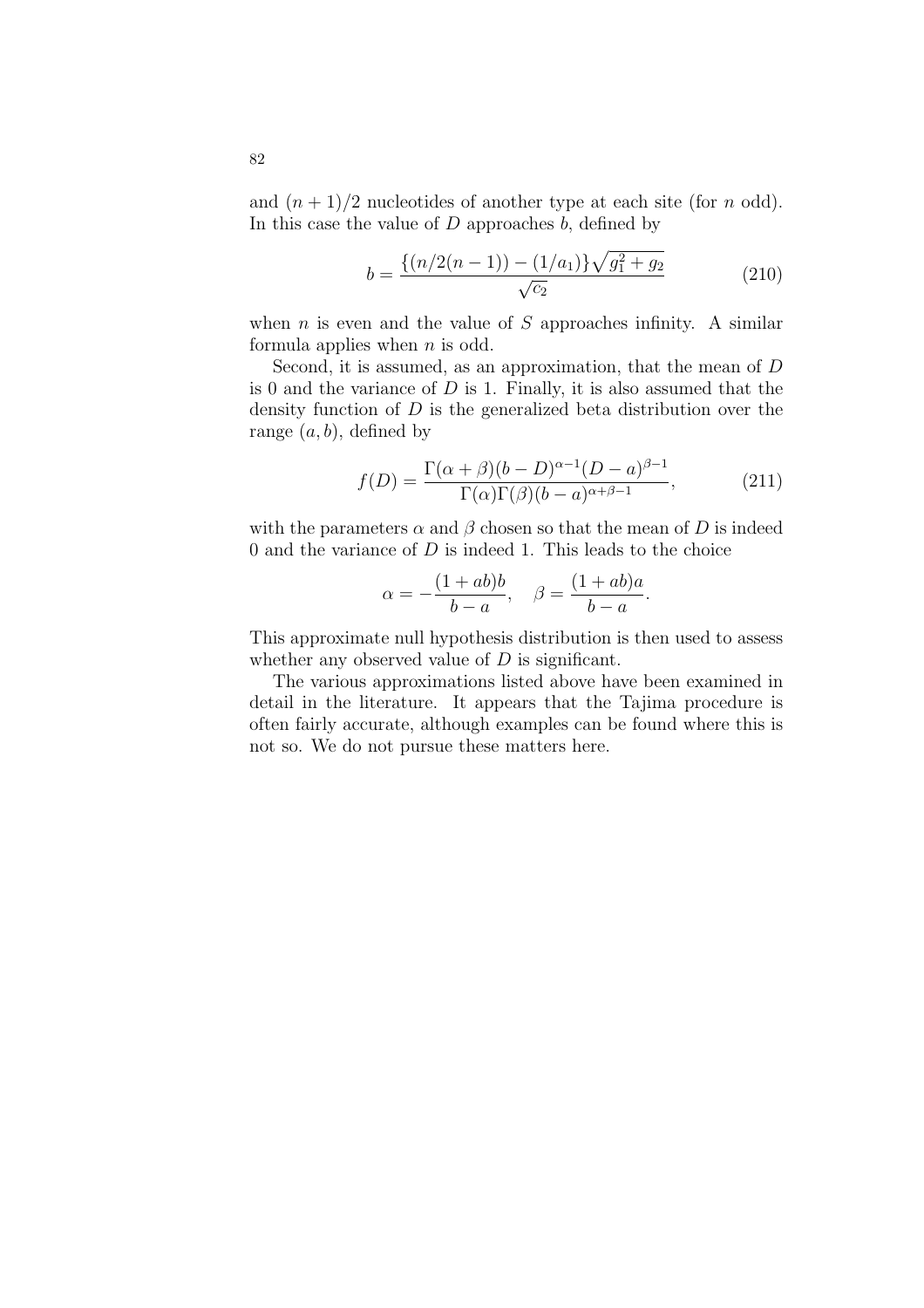#### References

- Abramowitz, M., Stegun, I.A.: Handbook of Mathematical Functions. New York: Dover Publ. Inc., 1965.
- Cannings, C.: The latent roots of certain Markov chains arising in genetics: a new approach 1. Haploid models. Adv. Appl. Prob. 6, 260–290 (1974).
- Coyne, J.A.: Lack of genetic similarity between two sibling species of *Drosophila* as revealed by varied techniques. Genetics 84, 593–607 (1976).
- Donnelly, P.J.: Partition structure, Polya urns, the Ewens sampling formula, and the ages of alleles. Theoret. Pop. Biol. 30, 271–288 (1986).
- Donnelly, P.J., Tavaré, S.: The ages of alleles and a coalescent. Adv. Appl. Prob. 18, 1–19 (1986).
- Donnelly, P.J., Tavaré, S.: Coalescents and genealogical structure under neutrality. In: Annual Review of Genetics, Campbell, A., Anderson, W., Jones, E. (eds.), pp 401–421. Palo Alto, Annual Reviews Inc., (1995).
- Engen, S.: A note on the geometric series as a species frequency model. Biometrika 62, 694–699 (1975).
- Ewens, W.J.: The sampling theory of selectively neutral alleles. Theoret. Pop. Biol. 3, 87–112 (1972).
- Ewens, W.J.: Mathematical and statistical problems arising in the non-Darwinian theory. Lectures on Mathematics in the Life Sciences 7, 25–42 (1974).
- Feller, W.: Diffusion processes in genetics. In Proc. 2nd Berkeley Symp. on Math. Stat. and Prob. Neyman, J. (ed.), pp. 227–246. Berkeley: University of California Press, (1951).
- Fisher, R. A.: On the dominance ratio. *Proc. Roy. Soc. Edin.* **42**, 321–341 (1922).
- Fisher, R. A.: The Genetical Theory of Natural Selection. Oxford: Clarendon Press, (1930a).
- Fisher, R. A.: The Genetical Theory of Natural Selection (second revised edit.). New York: Dover, (1958).
- Griffiths, R.C. unpublished notes, (1980).
- Griffiths, R.C., Tavaré, S.: Ancestral inference in population genetics. Statist. Sci  $9$ , 307–319, (1994).
- Griffiths, R.C., Tavaré, S.: Unrooted tree probabilities in the infinitely-many-sites model. Math. Biosci. 127, 77–98, (1995).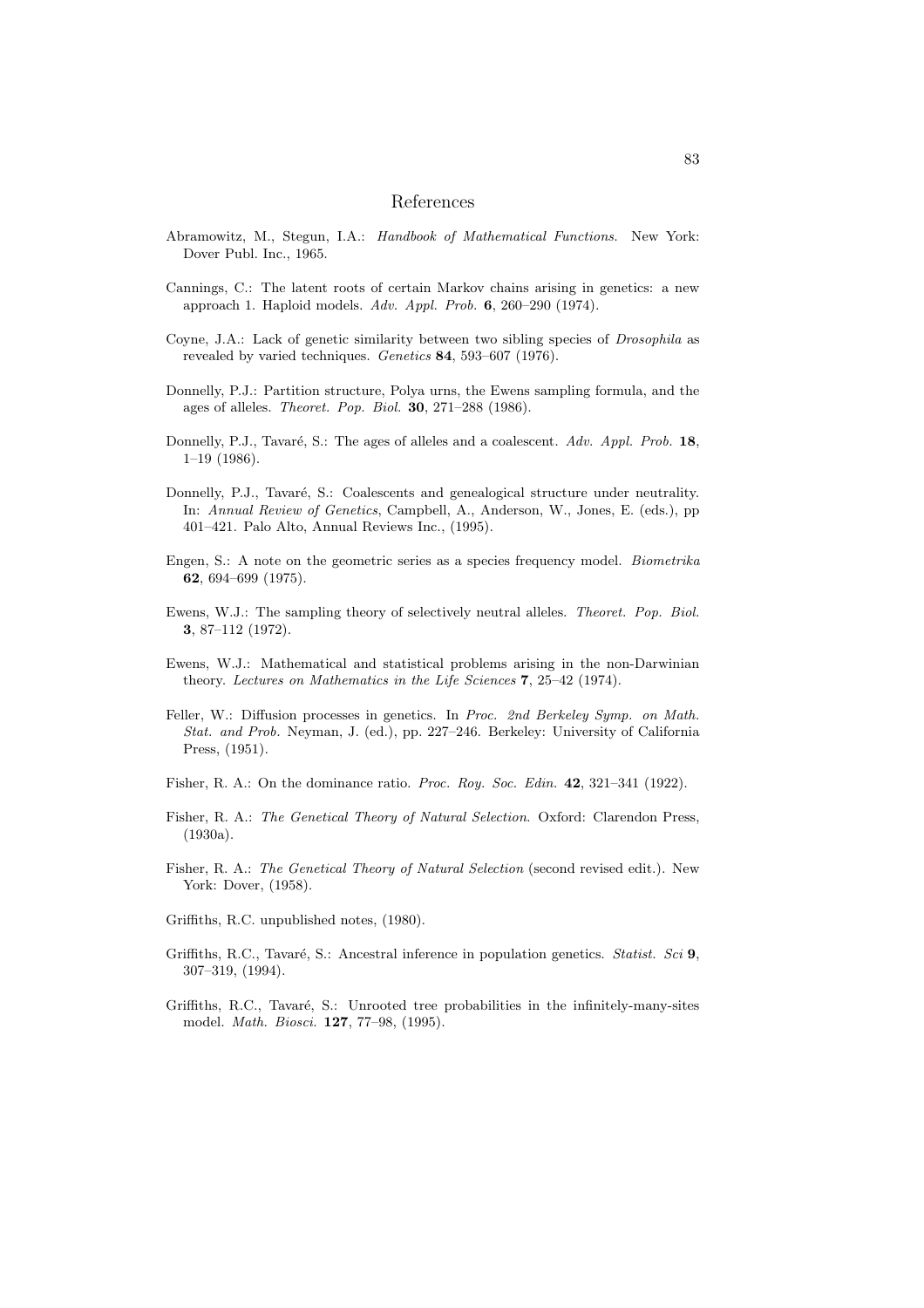- Griffiths, R.C., Tavaré, S.: Computational methods for the coalescent. IMA Vol. Math. Applic. 87, 165–182, (1997).
- Griffiths, R.C., Tavaré, S.: The age of a mutation in a general coalescent tree. Stochastic Models 14 273–298 (1998).
- Griffiths, R.C., Tavaré, S.: The ages of mutations in gene trees. Ann. Appl. Probab. 9, 567–590, (1999).
- Griffiths, R.C., Tavaré, S.: The genealogy of a neutral mutation. In Highly Structured Stochastic Systems. Green, P., Hjort, N., Richardson, S. (eds.), 393–412 (2003).
- Harris, H: The Principles of Human Biochemical Genetics (third revised edition). Amsterdam: Elsevier, (1980).
- Hoppe, F.: The sampling theory of neutral alleles and an urn model in population genetics. J. Math. Biol. 25, 123–159 (1987).
- Karlin, S., McGregor, J.L.: Addendum to a paper of W. Ewens. Theoret. Pop. Biol. 3, 113–116 (1972).
- Kelly, F.P.: On stochastic population models in genetics. J. Appl. Prob. 13, 127–131 (1976).
- Kelly, F.P.: Exact results for the Moran neutral allele model. J. Appl. Prob. 9, 197– 201 (1977).
- Kimura, M.: Evolutionary rate at the molecular level. Nature 217, 624–626 (1968).
- Kingman, J.F.C.: The coalescent. Stoch. proc. Applns. 13, 235–248, (1982).
- Littler, R. A.: Loss of variability at one locus in a finite population. *Math. Bio.* 25, 151–163 (1975).
- McCloskey, J.W.: A model for the distribution of individuals by species in an environment. Unpublished PhD. thesis, Michigan State University, (1965).
- Moran, P. A. P.: Random processes in genetics. Proc. Camb. Phil. Soc. 54, 60–71 (1958).
- Moran, P.A.P.: The Statistical Processes of Evolutionary Theory, Oxford: Clarendon Press, (1962).
- Tajima, F.: Evolutionary relationship of DNA sequences in finite populations. Genetics 105, 437-460 (1983).
- Tajima, F.: Statistical methods for testing the neutral mutations hypothesis by DNA polymorphism. Genetics 123, 585–595 (1989).